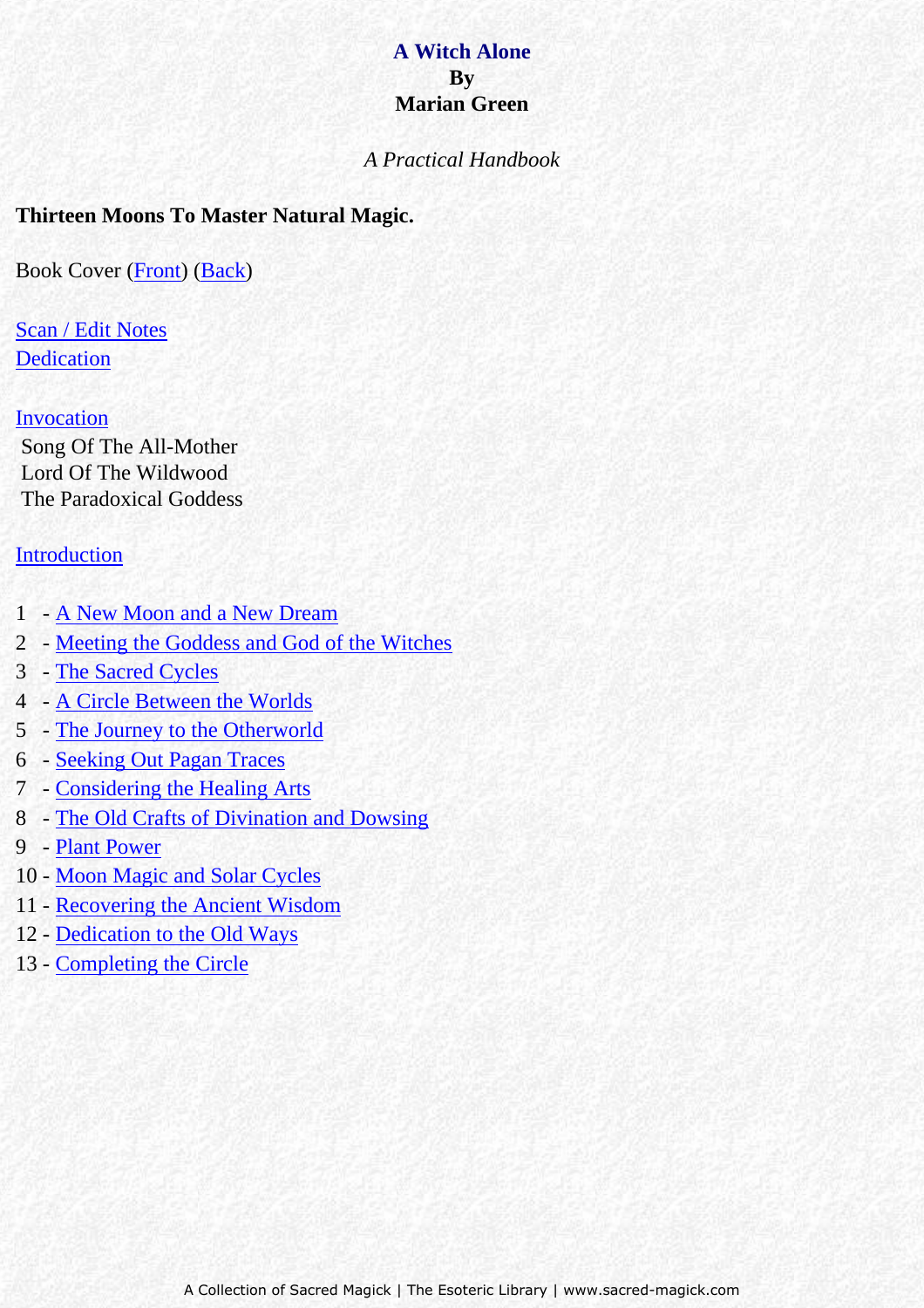

Over 50,000 copies sold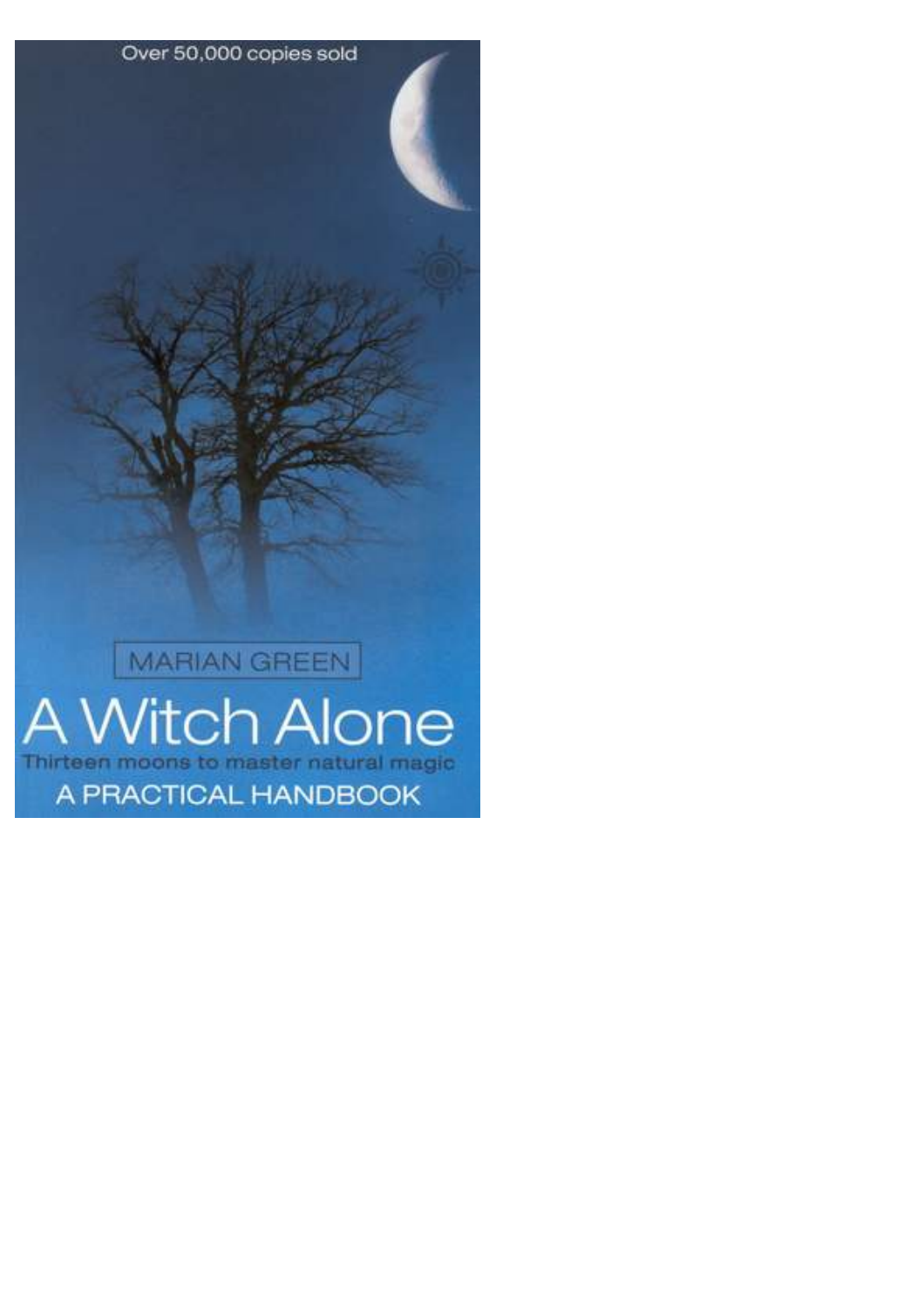

# A GUIDE TO THE TRADITION OF THE **SOLO VILLAGE WITCH**

Many Witches do not belong to a coven but follow a different, solo branch of our magical heritage, the path of the story-book wizard, the wise woman, the hermit, the folk healer, the druid or the shaman. Working alone, they can connect deeply with nature, talk to trees, follow the patterns of the sun and moon, and feel the changing energies of the year's turning cycle.

Anyone can learn something of their magical powers. The ancient arts and spells are there to be rediscovered, given patience. common sense and a longing to know. You can heal yourself, gain peace from stress and find ways of coping with the turmoil of modern life. You can also do good for others, learn to heal with herbs, see into the future and recover the treasures of wisdom from the past. This book shows you where to start.

Invaluable to the newcomer to paganism. Mystical Realms

'Highly recommended to all those wanting to follow the old ways alone.' The Cauldron

This is a book about positive magic for positive results and solutions.<sup>1</sup> New Dimensions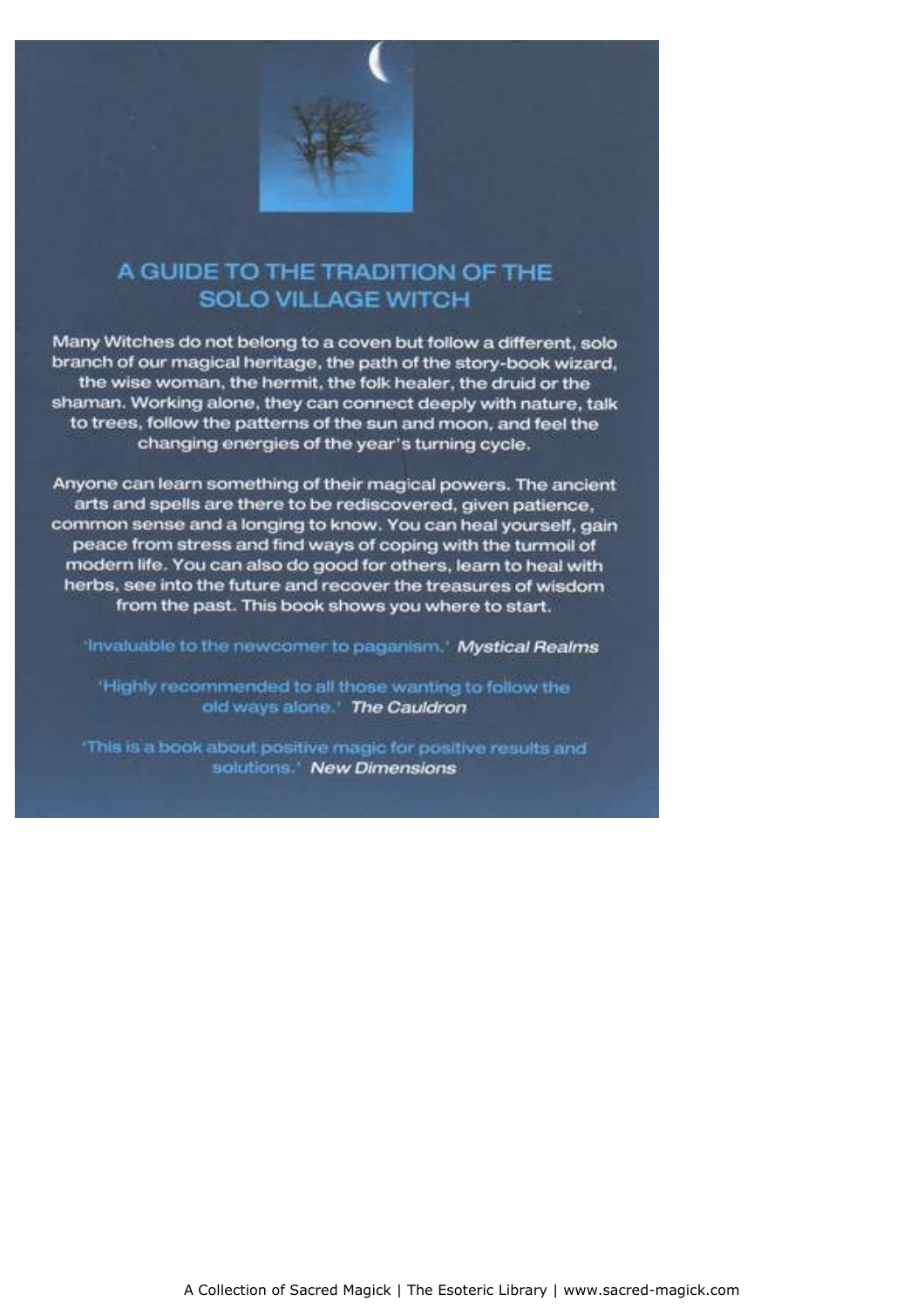### **Scan / Edit Notes**

<span id="page-3-0"></span>Versions available and duly posted:

Format: v1.0 (Text) Format: v1.0 (PDB - open format) Format: v1.5 (HTML) Format: v1.5 (PDF - no security) Format: v1.5 (PRC - for MobiPocket Reader - pictures included) Genera: Wiccan (Witchcraft) Extra's: Pictures Included (for all versions) Copyright: 1991 / 1995 First Scanned: 2002 Posted to: alt.binaries.e-book

# **Note:**

- 1. The Html, Text and Pdb versions are bundled together in one zip file.
- 2. The Pdf and Prc files are sent as single zips (and naturally don't have the file structure below)

```
\sim\sim\sim\sim
```
Structure: (Folder and Sub Folders)

{Main Folder} - HTML Files

 | |- {Nav} - Navigation Files

|- {PDB}

|

|

 | |- {Pic} - Graphic files

|- {Text} - Text File

### -Salmun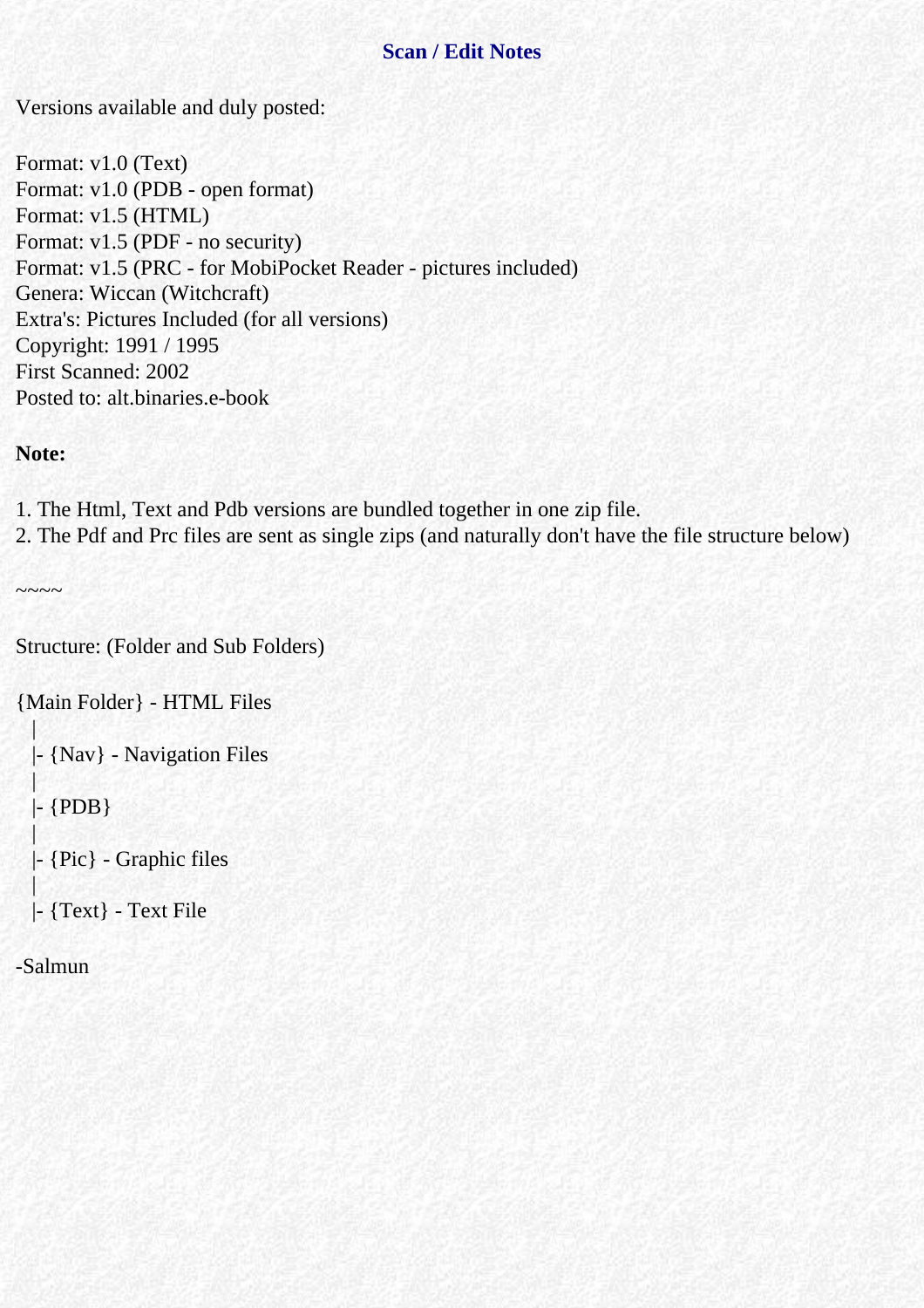# **Dedication**

<span id="page-4-0"></span>This book is dedicated to Ronald Hutton, who has done so much to unveil the mysteries of witchcraft to the 21st-century world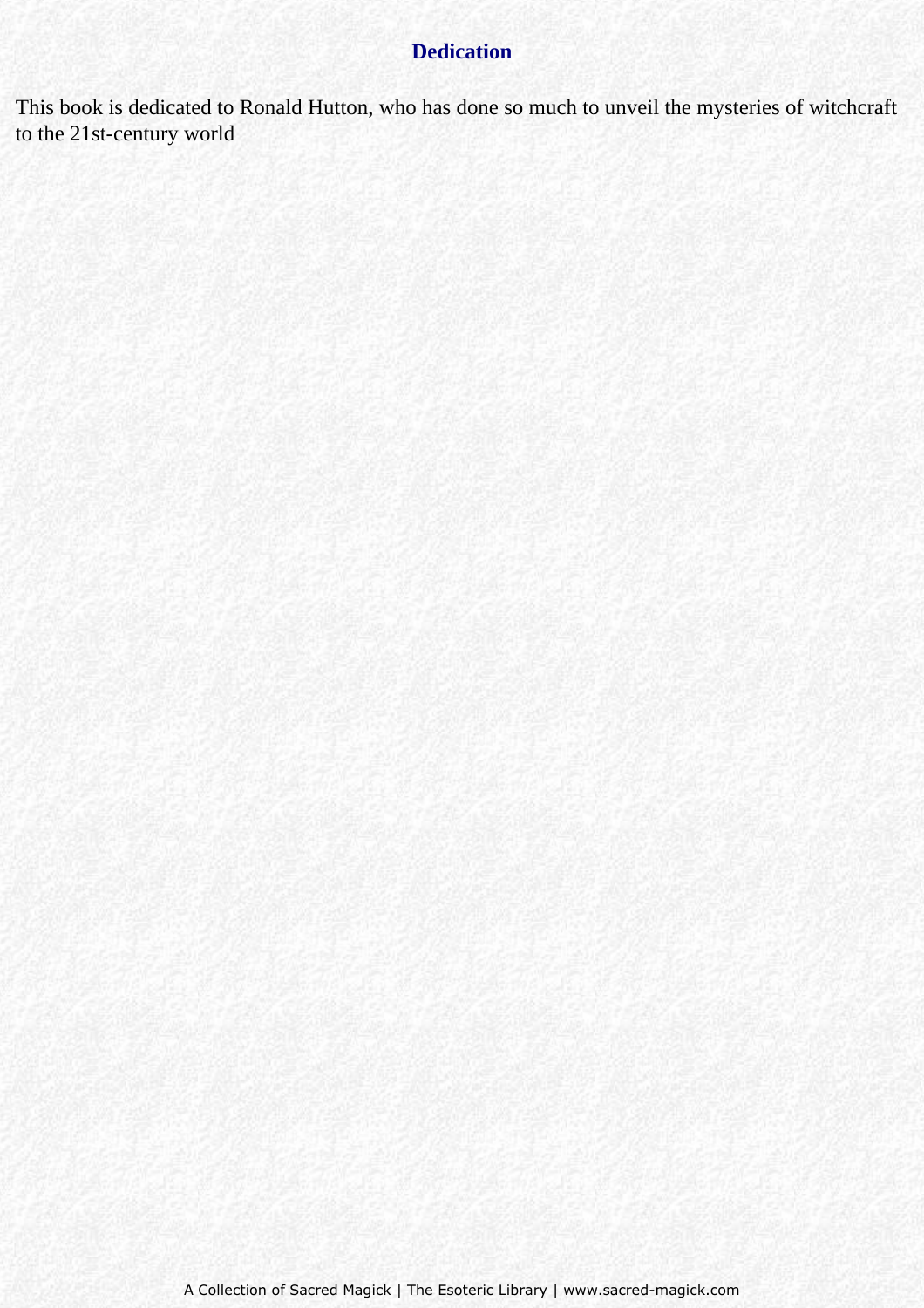### **Invocations**

#### <span id="page-5-0"></span>**Song Of The All-Mother**

I am the Mother Earth, and you are a child to me, Discover who you are and seek divinity.

Rocks and stones and clay and peat - all strata are a part of me, Jewels and crystals, gems and gold are hidden in the heart of me. I am the Mother Earth, and you are a child to me, Discover who you are and seek divinity.

Rocks and stones and clay and peat - all strata are a part of me, Jewels and crystals, gems and gold are hidden in the heart of me. I am the Mother Earth, and you are a child to me, Discover who you are and seek divinity.

Rocks and stones and clay and peat - all strata are a part of me, Jewels and crystals, gems and gold are hidden in the heart of me. I am the Mother Earth, and you are a child to me, Discover who you are and seek divinity.

Rocks and stones and clay and peat - all strata are a part of me, Jewels and crystals, gems and gold are hidden in the heart of me. I am the Mother Earth, and you are a child to me, Discover who you are and seek divinity.

Rocks and stones and clay and peat - all strata are a part of me, Jewels and crystals, gems and gold are hidden in the heart of me. Discover who you are and seek divinity.

Bit you can learn, as Children should, to grow in peace beneath the sky

### **Lord Of The Wildwood**

A silence lies on the Wildwood, The light of the stars grows dim, The wind has died in the branches, But a shadow moves. It is Him!

He is the stag in the moonlight, The stallion alone on the hill, The bull that paws at the tussocks, The salmon that leaps in the rill.

Each is a part of the Hunter, The Godhead that lives in the Dark, Lord of the Wild and the Hidden, At midnight, the small breathing spark.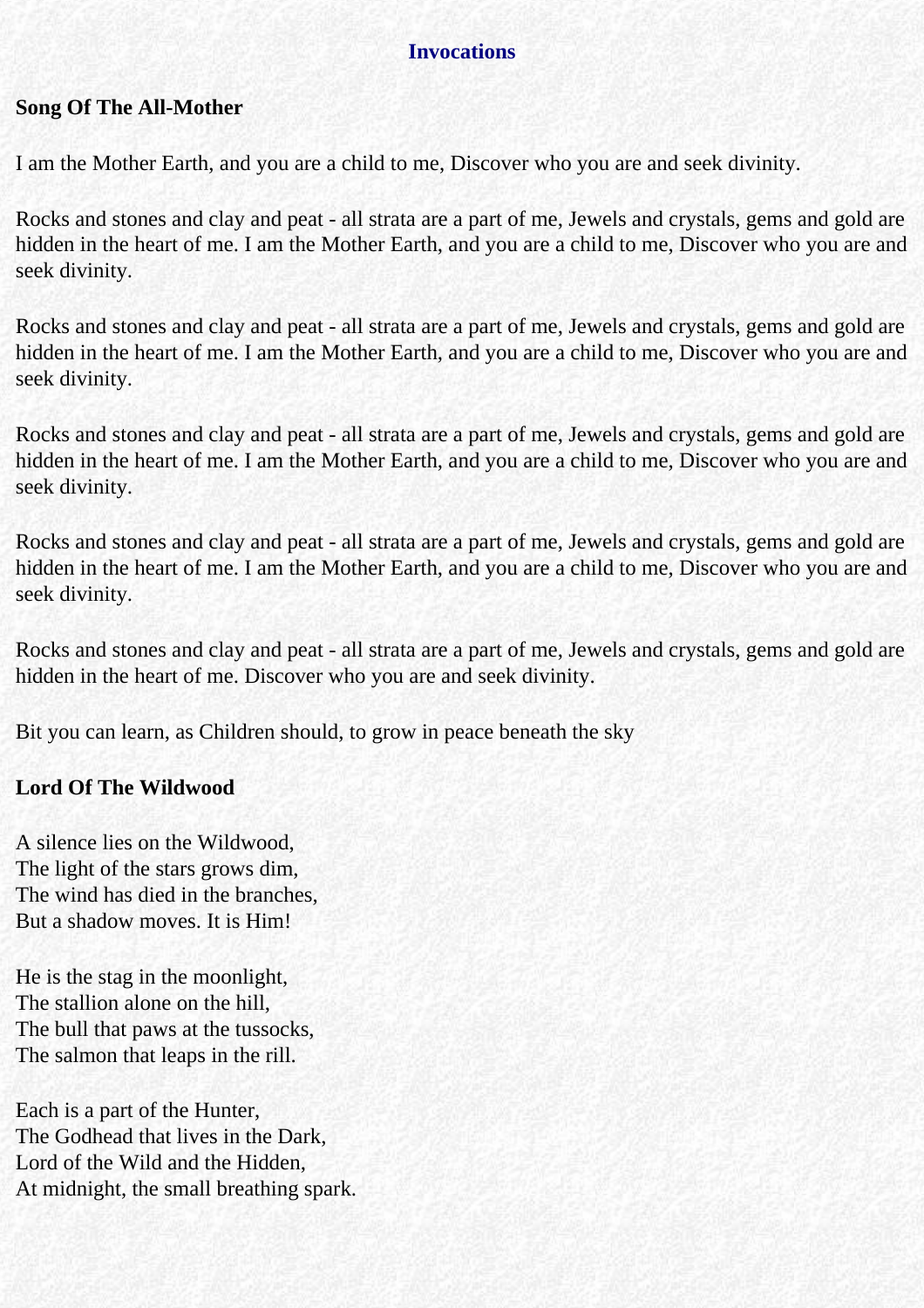His is the glory of sunrise, The greenness that rises in spring, His is the force of the tempest, The strength in the wild eagle's wing.

His is the voice of the pan-pipes, The power that governs the land, But She is his wife and his Mother, And he dwells in the palm of her hand.

### **The Paradoxical Goddess**

Lady of the threefold shifting light, Whose form is Earth, by day and night, And yet about you flows eternal ocean, Goddess so still, yet in perpetual motion.

Moon, sister-self and triple aspect of the Triple One, Maiden, God creator, wise and ancient Crone.

Thou who art Earth, and Moon, and Sea, Mother of All, thou madest me.

From your dark bones, from green and flesh, From crystal waters and the quiet wind's breath, These came from you, and now are me, Eternal spirit clothed in frailty.

Yet beyond these there endless dwells A light that from some star-seed fell.

Goddess of Life and Love and Paradox, Keeper of the keys to all the locks, Of Mysteries, of Earth and Sky, Pray answer me. Who am I?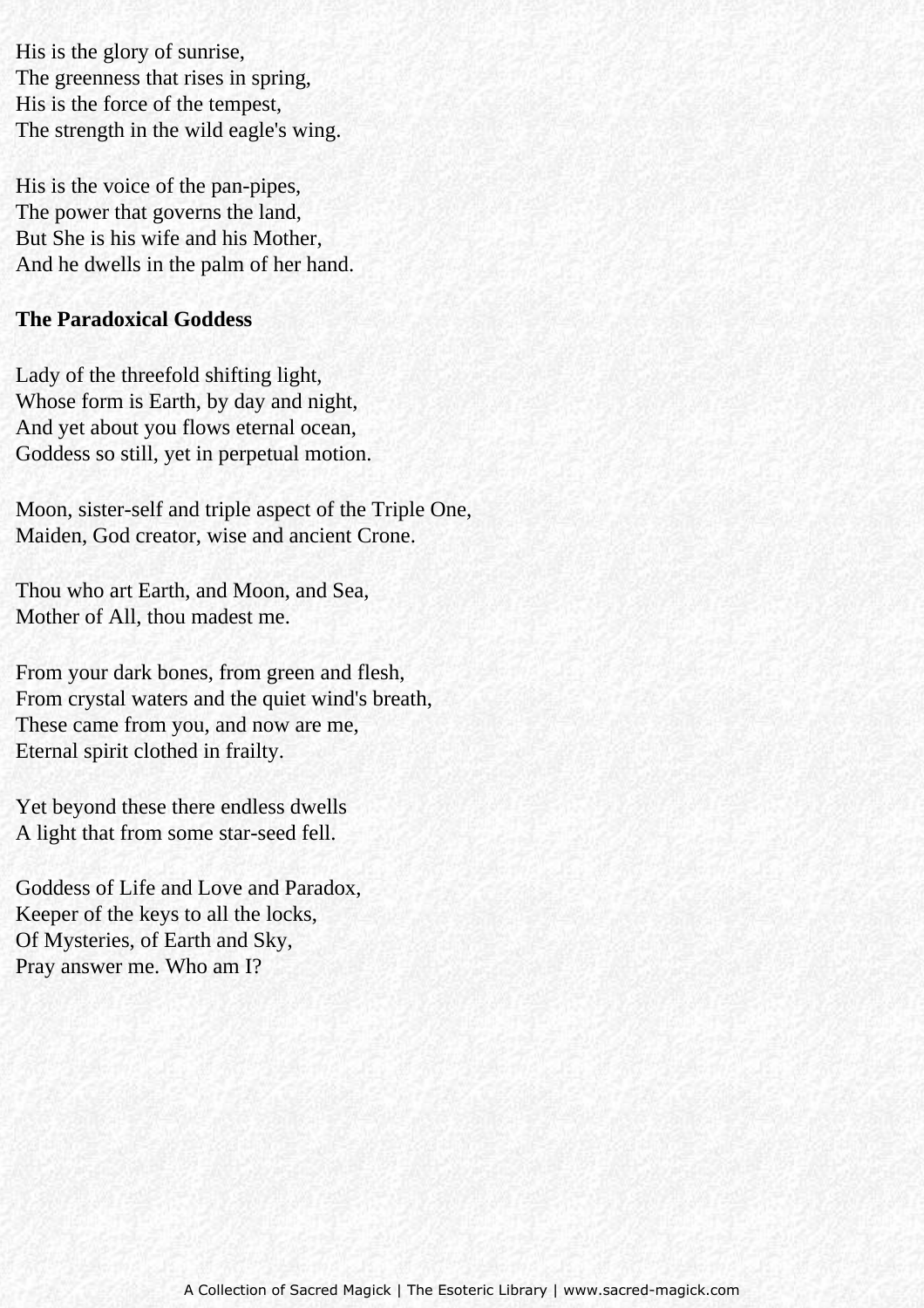# **Introduction**

*I am brother to dragons and companion to owls*

(Old Testament, Job 29:30)

<span id="page-7-0"></span>Many people are drawn, these days, to the idea of witchcraft. Some seek religious freedom, some wish for magical powers, some wish to reawaken the ancient links with our Mother Earth, or seek healing of both body and spirit.

Some wish to be part of covens, to share ceremonies and regular meetings with like-minded folk in the comfort of their own homes. Others, however, have heard wilder music, playing to an older beat, and wish to reunite with Mother Nature, alone, out of doors, under the light of the stars and changing moonlight, in a simpler way. It is for those people I am writing this book. Those who seek covens have been well served by recent publications and they will find the contacts they require if they look diligently, but others who do not wish to join with a group, or cannot because of their work or family commitments, those who wish to master the ancient arts of magic, the personal pagan faith, the various ancient crafts alone, may need this guidance.

The solo occult path is a traditional one, following in the footsteps of the oracle, the hermit, the shaman or Druid priest. Even those who are able to share the festivals and healing rites with others may wish to develop their personal spiritual dimensions, gaining self-confidence and power as an individual witch as well as a member of a coven. But the solo path in any study is hard, and that which leads through the hidden worlds of witchcraft perhaps even more so, because it is dealing with intangible things, with 'inner worlds', with gods and goddesses, and ancient myths and magic.

Much of the work involves dealing with symbols, with mysterious forces, and seeing with illuminated vision things invisible to the ordinary, waking eye. Beginners will have to get used to dealing with the past, and the future, or aligning themselves with a new pattern of celebrations and milestones in the turning year, with the phases of the moon and with their own inner tides. They will have to make contact with the gods and goddesses, but they will find that the Mighty Ones are gentle, treating those nervously taking their first tentative steps into the world of magic as delicate chicks or small children. It does not mean that they are always so mild, and the student will soon discover their fiercer faces can be shown to protect or ward off interference. The kindliest goddess can still scold her children if their demands are excessive.

The purpose of this book is to show those who seek an alternative way that they may worship the pagan deities on their own, that they may master the ancient arts and magical crafts, just as their ancestors may have done. We may be living in a 'global village', but it still has a need for its traditional servants, the modern equivalent of a tinker, tailor, butcher, baker and candlestick-maker. It will need a healer who can see beyond the confines of the body and the limitations of a single symptom. It will need someone to set out the rituals which mark the times and tides; it will need a clairvoyant to plan for the future, and one with vision, who can look back into the far past and recover from that source lost wisdom for the waiting world.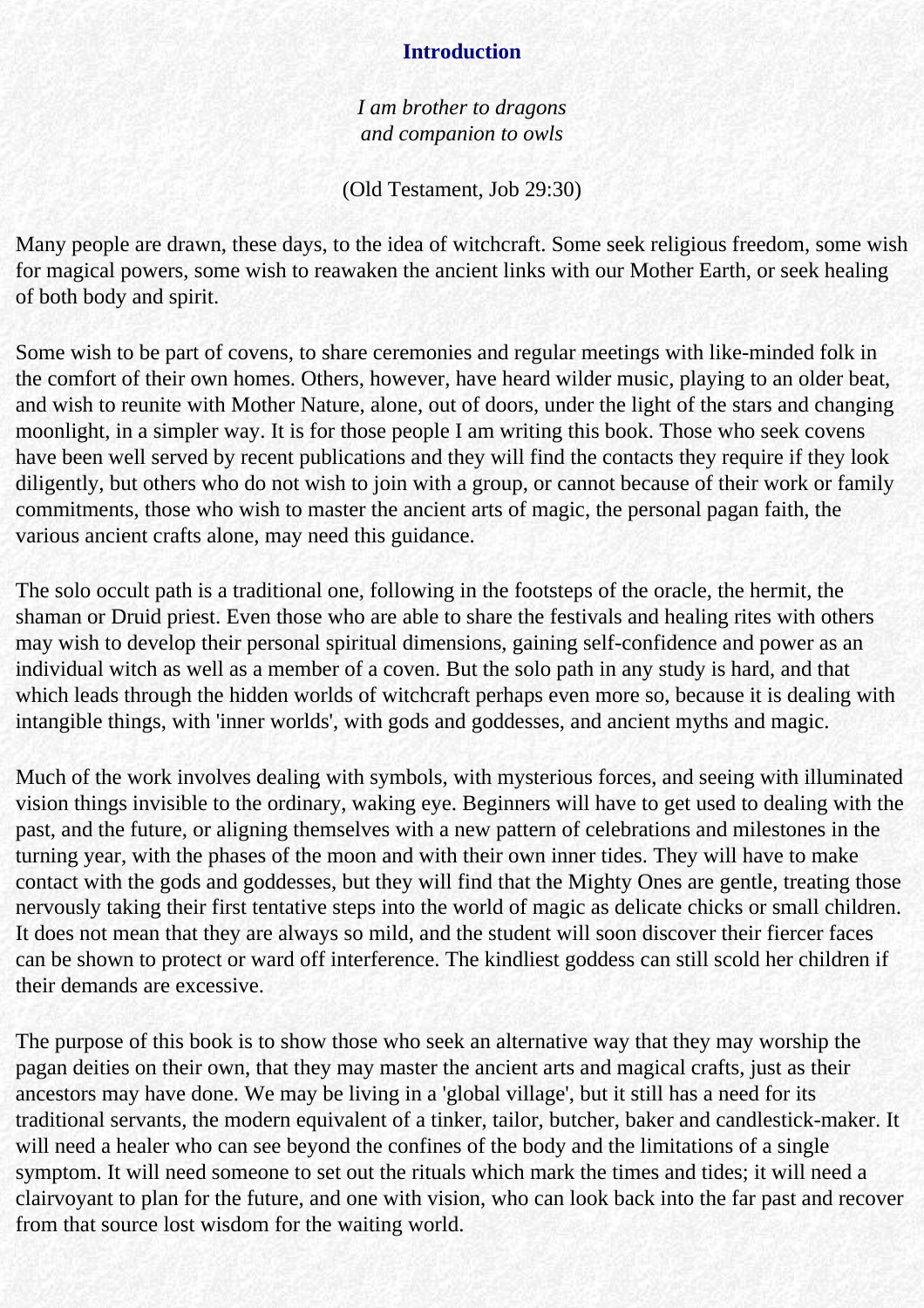Only the witch-finders said, 'Thou canst not be a witch alone!' History shows that each community had its own wise woman, calling her midwife, prophet, herbalist or comforter. Some of these were accused of crimes, tried and executed. Most were innocent, for those with the true knowledge kept their secrets, knew the future and took care to be hidden if the inquisitors came along. Their knowledge has not been lost; it has been hidden, forgotten and overlooked among many fragments of country life.

Among the half-remembered customs, traditional tales, old songs, folk plays and dances are the keys to a great store of wisdom, unwritten lore and magical arts. To reopen that storehouse may be a simple matter for those with common sense, and an enquiring mind. Those who care for the world, who honour Nature and wish for healing and harmony, those are the people who may rediscover the Earth Mother and inherit her bounty in this modern world. -

All traditional crafts and magical skills have to be learned alone, for they are the technologies of the trained mind, the awakened heart, the keen eye, able to see other worlds than this. The religion of the newborn pagan has to come from the heart too, for there is no book, no dogma, no appointed priesthood to interpret scriptures written on the wind. The Old Ones are immanent; they are kindly although they have been miscalled, ignored, forgotten and maligned by followers of a newer faith. They do hear our prayers, give inspiration, offer consolation and guidance, and bless us with wholeness, if we ask them patiently and sincerely.

We have to seek them out in their old territory, the woods and downs, the high hills and the river valleys, on mountain peaks and in secret caves. Their voices may be heard on the wind, in the cries of birds, and the laughter of falling water. To know them is an individual quest for they have no manmade dwellings, they are too great to be contained in four walls. They are sunlight and moonshine, starlight and the inner light that shines from the newly kindled fire within each one who walks in their ways. Their worship is joy and rejoicing and their rituals are freedom of the spirit, dancing in harmony with Nature, life-long to a peaceful end. Their benediction is in quiet rain which will bring cleansing, and in starlight, which will bring hope, and in the light of the moon which will offer inner vision to those who wish to see.

What I am writing is not 'gospel', it is not holy writ carved on tablets of stone, but a treasure trove of ideas, gleaned from the fields of life over many years. Working with various pagan and witch teachers, with healers and folk-herbalists, with ordinary country folk long steeped in traditional lore, I have gathered all sorts of experiences over the last thirty or so years. From these I have tried to set out a pattern of training, of practical exercises, of mental and psychic arts which can help any individual find a way to the doors of 'Witchdom', and a path to the feet of the Goddess, from whom, ultimately, all knowledge, magic and power flows.

This is not an easy path to follow, nor is it for all. Those who set out upon the hidden ways need to desire that secret knowledge, long for it in their hearts, yearn for it in their souls, and be willing, in turn, to offer continuing personal dedication, commitment and love. It is not a religion anyone should be forced to follow by outsiders, but an internal upwelling of feeling of belonging to the Earth Mother and her consort, the Lord of the Wild. Worship and prayer should be natural experiences, becoming a regular part of all witches' daily life, as each one actually comes to know the forms of the Great Ones,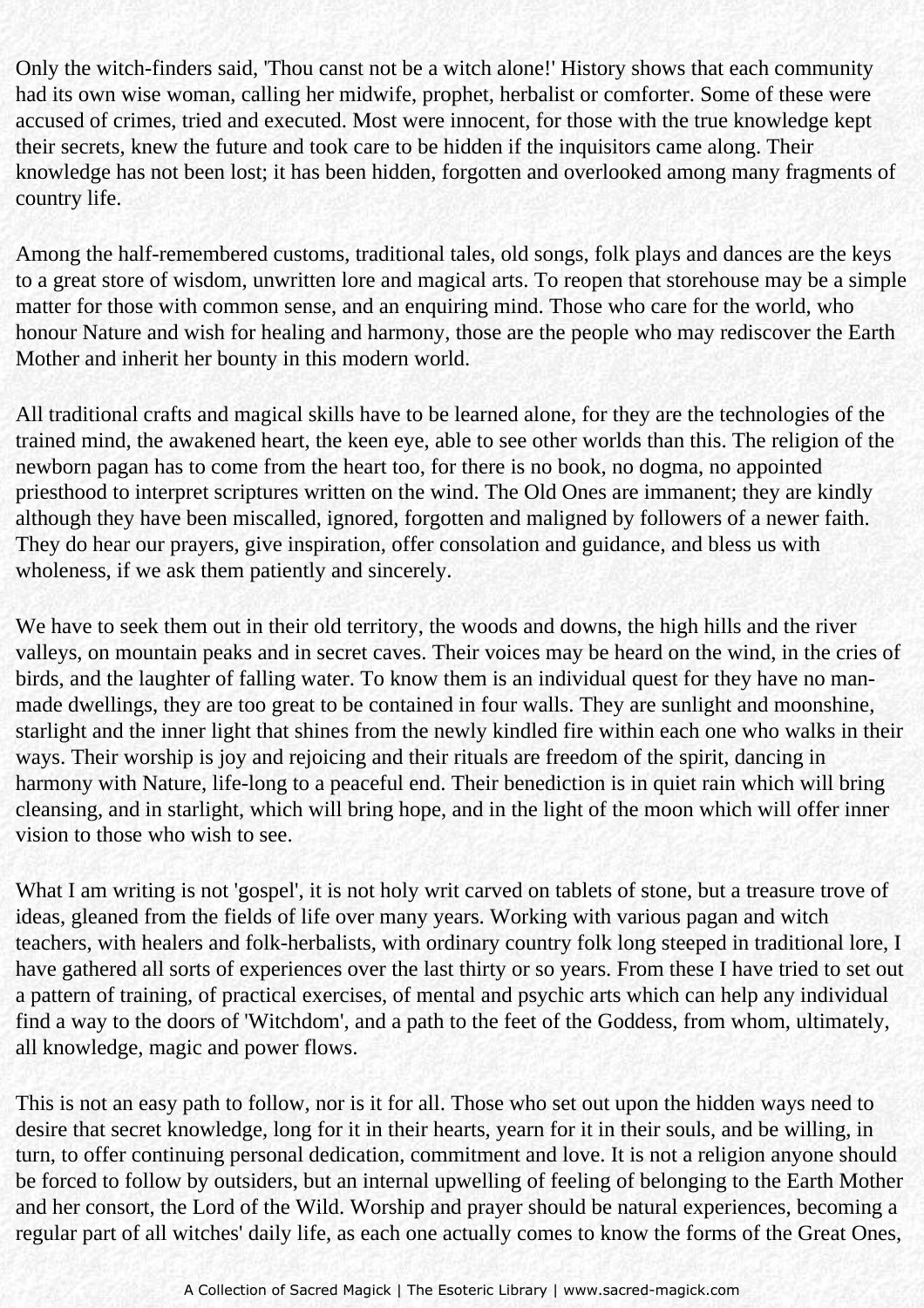their wisdom and power to change our lives. Like all human relationships, there has to be a coming together, a recognition of kinship, and an on-going desire to strengthen and renew that unity. Without these inner urges acts of ritual, of magic and of seasonal celebration are sham, and worthless in the eyes of the Eternal.

If you feel drawn to the old ways, to the rediscovery of abilities you have overlooked in this modern world, to a religious experience which offers direct and personal revelation to aspects of deities you will come to know, then perhaps the lessons and ideas set forth in this book will be helpful. It is only a guide book, a map of a possible journey, a description of what someone else has seen and felt. You will have to make the journey for yourself, being aware of your own circumstances, commitments to job and family, allocation of time and other resources.

None of the paths of magic leads away from the world, setting you free from life's troubles at a stroke; they lead you deeper in. They show you with unveiled eyes the reality of situations, relationships, and the need to come to grips with your own problems and solve them. The inner worlds are not an escape, but a harsh training school where the will is forged, the soul laid bare to the light of Truth, and any weaknesses shown clearly by the wisdom of the ages.

There will be many strange ideas to examine, many ancient arts to rediscover, much lore and folk tale, myth and symbol to be assimilated before it can be used. Magic offers many paradoxes, and you will undergo 'culture shocks' as your growing powers, abilities and sensitivity develop.

At the end of each chapter you will find a list of books to read, but these are by no means the only books worth looking at. Seek out others by the same authors or on the same subjects. It is possible that brand new titles which will help with your build-up of knowledge are being published now, so be willing to write to the various publishers and request their most up-to-date catalogues, or go on their mailing lists. Use your public library, requesting them to order some of the rarer or older books which may now be out of print. Don't scorn book learning, but don't imagine either that it holds all the wisdom you need.

You will also find, both in each chapter and at the end, some practical exercises for you to try. This is a matter for serious commitment, not just a skimmed read-through. Magic is at its most demanding and dangerous when it is dabbled with, so either try hard to work through the series of exercises in order, or ignore them altogether until you are ready.

Many of them, like the mental exercises of Meditation in its various forms, Creative Visualization or Inner Journeying, Concentration, and understanding Symbols, are studies which will continue throughout your magical career, if you become willing to do the on-going work. Although these are taught here within an occult framework, you will discover that they are equally valuable in the everyday world. If you can visualize it will aid your memory, if you can meditate you will be able to find calm in frantic moments, if you can concentrate you can solve all problems.

Ideally you should set aside a regular half-an-hour every day to study, read or try out the various old arts. Some of those periods ought to be out of doors, if only in a garden or park, so that you can learn about Mother Nature, sense her moods and changes. Some exercises can be shared with friends, some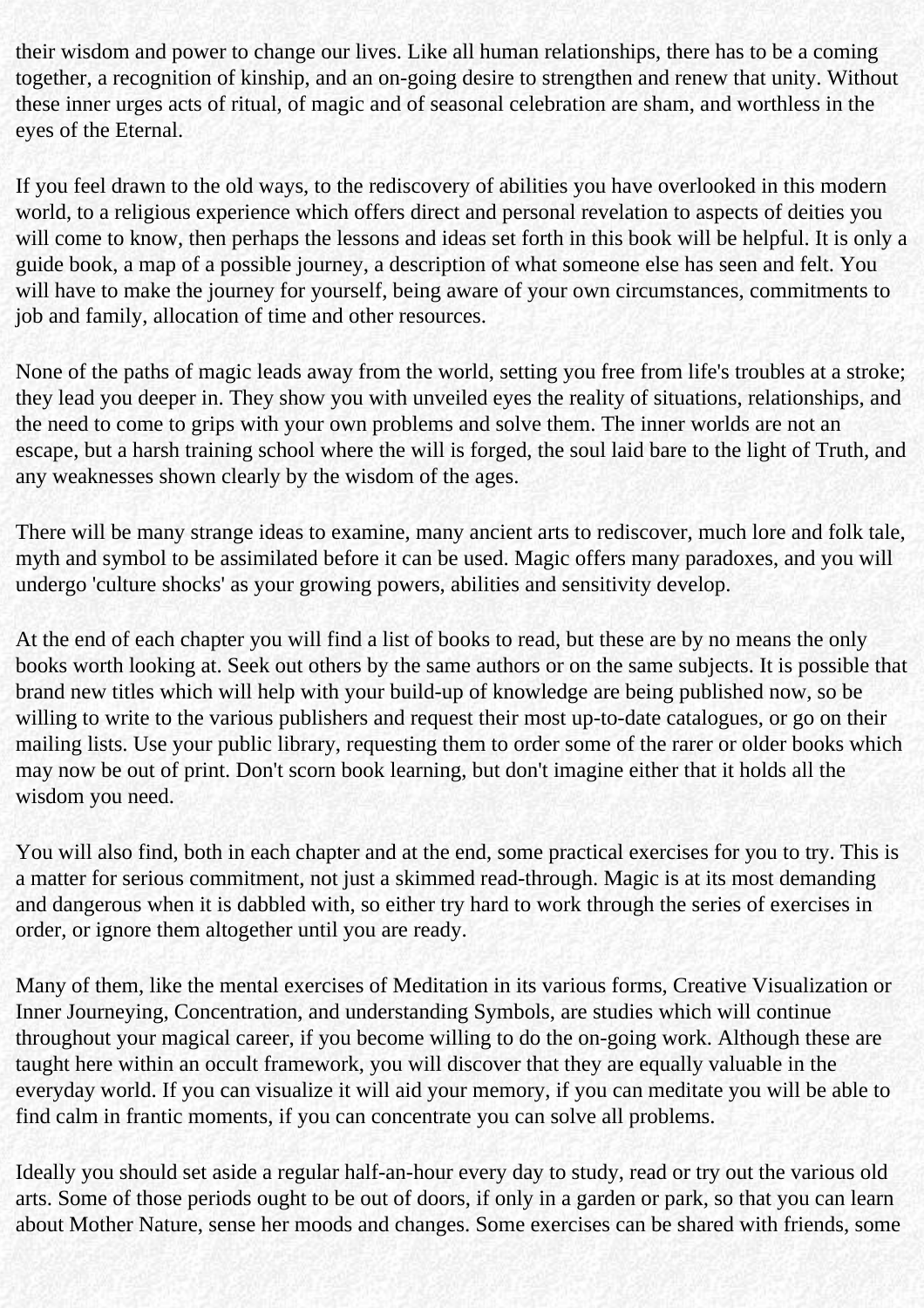really do need a companion, and others are best tried alone. Do your best, and the gods will bless you.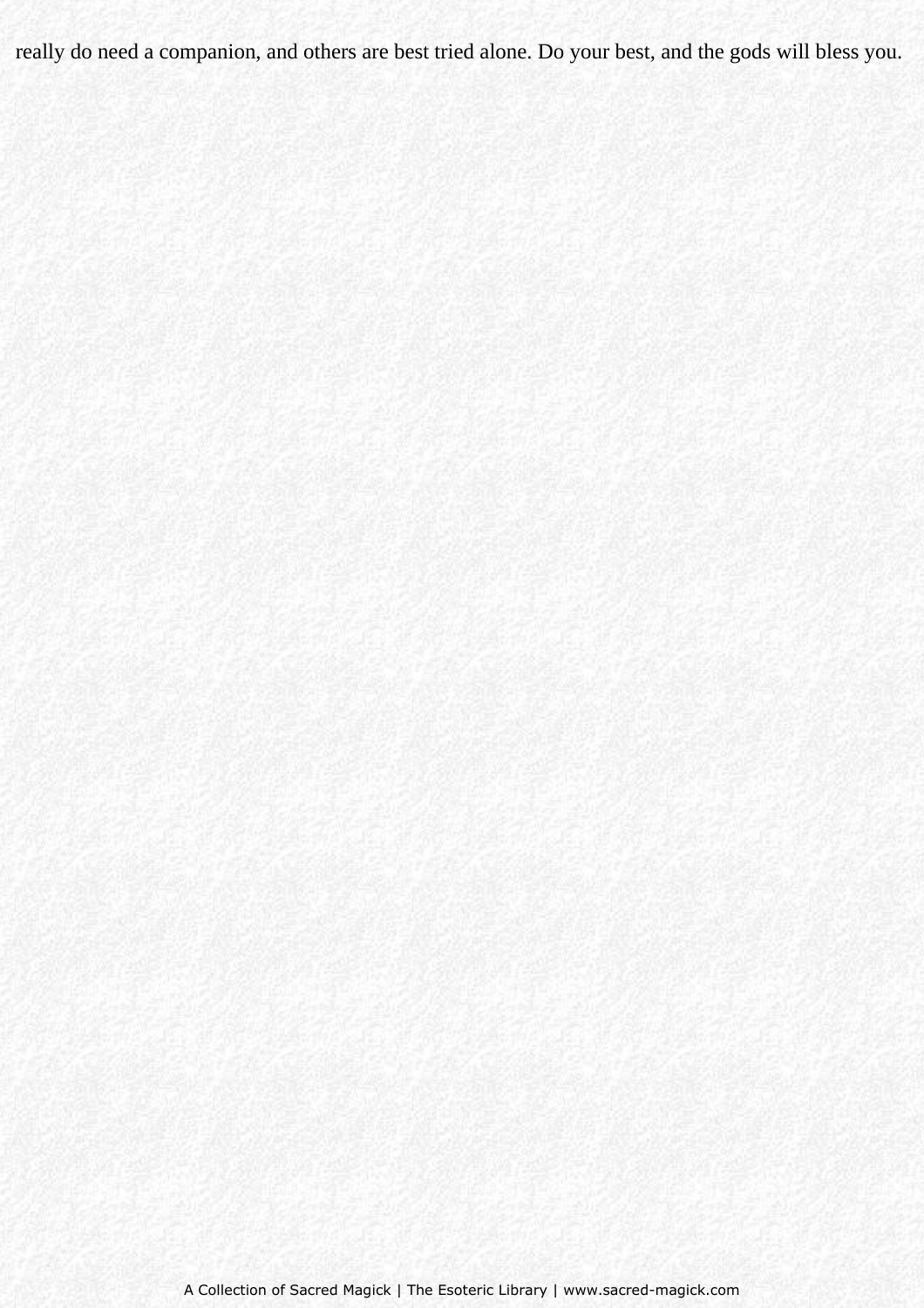# **1 - A New Moon and a New Dream**

<span id="page-11-0"></span>What Traditional Witchcraft is really about on its practical side is the hidden powers of the human mind These can be aided by traditional knowledge of techniques which will bring them out and develop them, but basically the powers of witchcraft, shamanism, magic or whatever one likes to call it are latent in everyone This is one of the first things I was taught by Gerald Gardner also so it is something about which there is a general agreement as a basic teaching

Doreen Valiente The Rebirth of Witchcraft

As we approach the end of the century, many people are looking for new directions, in life, in philosophy and in religion. Some have set out on strange paths, beckoned on by the ideas and practices of foreign cults. Others have looked for a more homely, familiar tradition to follow, but this latter path is overgrown and lost in the modern world. Yet the longing remains. Somewhere there is a form of religious expression which appeals to the heart, is without dogma, brings the seeker close to the deities, from which spiritual comfort, healing and guidance may be received at first hand.

Since the 1950s such a faith has been re-emerging under the title of 'Witchcraft'. Witchcraft is not just a pagan religion, however, for it has at least two other interesting components. One is magic and the other encompasses a wide array of traditional crafts, from using herbs in healing to making talismans and charms.

Witchcraft, as a religious impulse, has never gone out to recruit or convert those of other faiths, nor does being a witch prevent you following an orthodox belief as well. Today there are Catholic witches, Quaker and Church of England witches, as well as Hindu, Jewish and Buddhist witches.

The paganism of modern witchcraft is an expansive philosophy which holds all aspects of life as sacred. Its mythology includes many forms of gods and goddesses, both Classical pagan, like the pantheons of ancient Egypt, Greece or the Celtic and Norse lands of the North, as well as the magically born, annually dying and sacrificed hero gods, which can include Attis or Jesus. It is necessary to study all scriptures and holy books, and mythologies too, to reassess their teachings and values for the current world.

It is often thought that witchcraft involves the worship of a character which the Christians call 'Satan', but this is not true. The Satanists are not pagan witches but derive from Christianity, perverting the usual understanding of Good and Evil of that religion. Witches, on the whole, do not have any kind of evil deity. They worship Mother Nature, the Great Goddess who also rules over the triple phases of the Moon, and all the Waters, be they springs, rivers or oceans. Her consort, divine Son and Champion is the Lord of wild and tame creatures; he is the Hunter, the Corn King, the dying and reincarnating Sun God, bearing the antlers of the stag or the sun's rays upon his brow.

Each of these deities rules over patterns of change, the natural rebirth of the Earth's green bounty in spring, its summer burgeoning, autumnal decay and winter rest. The Goddess is the Earth beneath our feet, our home and the substance from which our physical bodies are created. She is the water that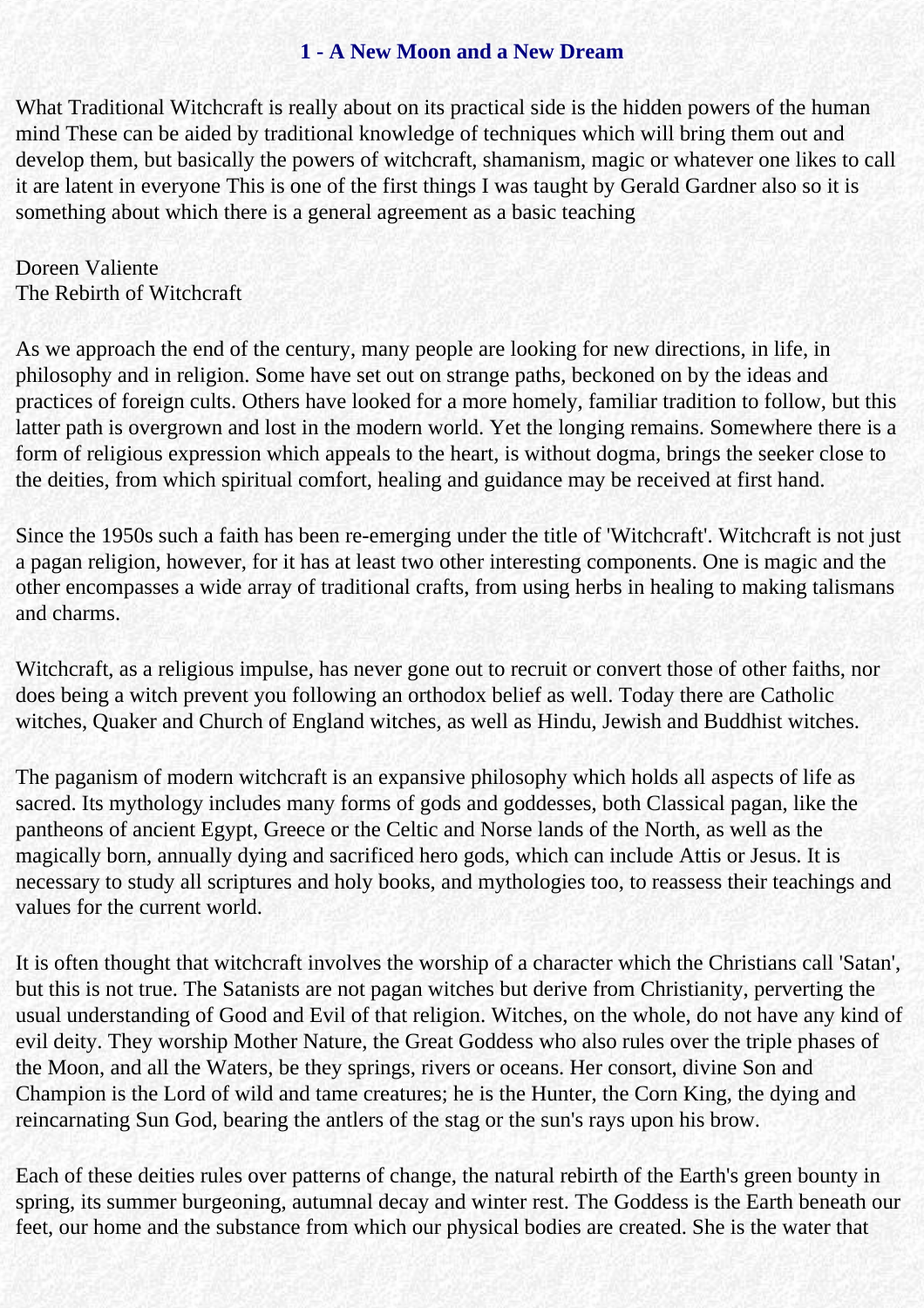refreshes and cleanses us, and the moonlight which, with its ever-fluctuating light, enriches our dreams, and if we are wise, awakens our magical powers of psychic vision. The Sun God lights up our world, giving it life, warmth and vital energy. Ultimately, it is from the Sun's power that we receive our food for all green things are fuelled by solar reaction, and where there is no light there is no life as we know it.

In witchcraft there is no sense of 'having to believe' in an Earth Goddess and a Sun God, but each one who comes freely and of their own will to the Old Religion will come to know, through personal revelation and religious experience, that mighty powers can be encountered and prayed to, from whom guidance, strength and healing can be genuinely received. The seasonal festivals which mark the passing year enact the lives of the Goddess and her Son/Consort, bringing their energies into the sacred circle so that they may be communed with by all who seek them. There is no dogma, just a body of myths and legends handed down by country folk, the original paganus, in song and rhyme, in dance and mime, in tale and half-remembered calendar custom or traditional fair.

In earlier times, when almost everyone worked on the land or at crafts and skills connected with natural produce, a sequence of seasonal events punctuated the turning year with feasts and festivals, gatherings and partings. In each village there would be a number of families pursuing inherited crafts: the blacksmith, the baker, the cobbler and, probably, the wise one/herbalist/witch. Just as the blacksmith would teach the magics of his skill with metals to his sons, so would the healer/witch teach her children, so that the old knowledge would be passed down, within the family, to both men and women.

The Cunning Men had their own Mysteries, trade secrets if you like, as did the women, which would help them discover lost cattle, cure sickness in mankind, beast or the land itself, oversee the loves and hates of their community, offering wise advice or charms and potions, as the client requested. They would be the keepers of the community's songs which spoke, since Celtic times, of every individual's lineage, his grandsires and traditional crafts. They would know the herbs that aided childbearing, or kept pregnancy from befalling. They knew the plants which would bring peaceful sleep, or death, or dreams of wild frenzy. They would watch the heavens, noting, in their own unwritten code, the births of children, deaths of the old, meetings and partings of lovers and their fingers were always on the pulse of village life, their dark eyes at the knotholes of the shutters, watching their narrow world go by.

Because they knew what was in the hearts of those who came seeking love potions, or vengeance or luck, they could barter or predict or manipulate the outcomes of any activities within their magically delineated patch. They held the secrets of life and death, and were feared or respected for their craft, their skills and their magics.

And these old unwritten wisdoms live on, hidden in the secluded and veiled world of 'Witchdom'. They are seldom found in books, for most of the old arts are trivial, the spells simple, the crafts are intuitive rather than learned in an academic way. They are seldom found in covens, either, for these modern groups of witches are directed by a High Priestess and a High Priest, in regular rituals often held, perforce, inside a house rather than out in the moonlight, where Mother Nature holds all in her thrall. The covens offer friendship and shared worship, regular activities and initiation for those who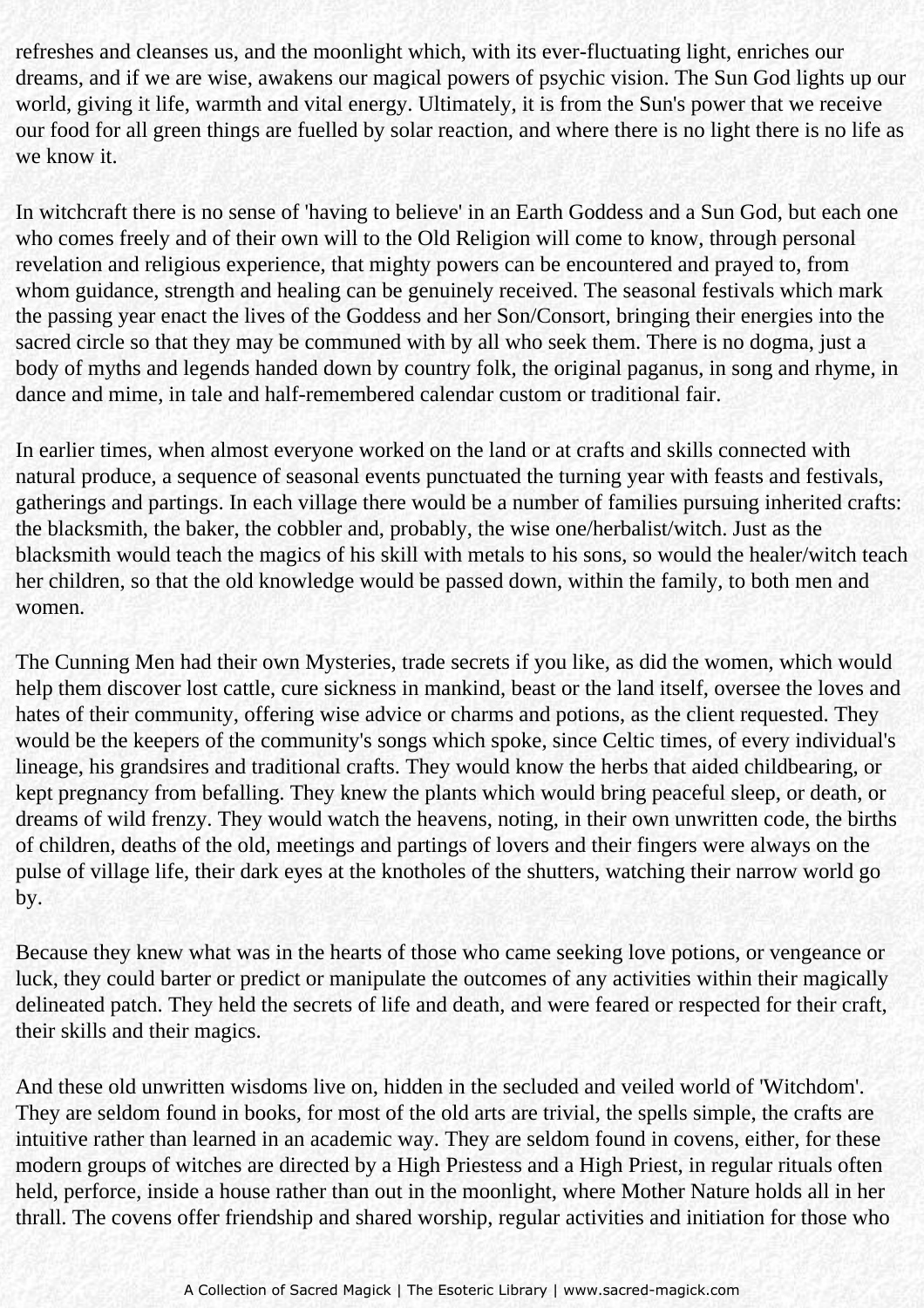seek that path. But it isn't the only way. Many excellent books have been written for coven witches, spelling out their ceremonies, degrees, philosophies and mythology, but this offers only one side of the coin.

Social history is very quiet about the lives, beliefs and activities of the common folk. Historians have looked at kings and bishops, leaders in battle or cloistered monks, recording their view of history on vellum. No one bothered with the peasants, nor the secretive crafts folk, plying their individual trades to serve their own community. No one travelled very far from the place they were born, unless service to the lord of the manor entailed their enforced attendance on a battle, uprising or work on his lands held at a distance.

The few freemen, the journeymen carpenters, masons and clerics who did travel often huge distances to ply their specialist trades, were a fairly rare bunch, and they kept their own secrets closely. Many, however, protected and preserved the Old Religion wherever they went. Look in any old church and there you will probably find the Green God of Nature in the rafters as a Green Man, or the Goddess in her guise of deer or hare or rose of the world. These ancient pagan images have spent fifteen hundred years gazing down on followers of a newer faith below, yet they have not lost their magic.

Certain places in the wild have always held the aura of power: the summits of high and lonely hills, sacred springs within the hidden grove, deep caves, and the ancient, stone-encircled dancing grounds, recognised as holy by our long-lost ancestors, marked on their mind-maps which we, with awakened inner vision, may read anew. These are the protected places, the boundaries between earth and water, air and earth, this world and that of Witchdom, hidden only by a veil of dream. Go there alone, in the spirit of adventure and seek out the atmosphere, if nothing else.

Feel the energy of any such place, quietly, inside your head. Ask that the Guardian Deity of the sacred area come to you and sit for a few minutes in silence, relaxed, with your eyes closed. Listen with sharp ears for the tread of the Goddess's feet on the land of that other world, feel the brush of her silken veil, the warmth of her breath, like the touch of the breeze upon your cheek. Sense the arrival of the Lord of Wild Animals, the heavy tread of a stag or bull, the rasp of hairy hide upon a tree's rough bark.

These will not harm you, but welcome you upon the threshold of their realm. They will bless you and show you that there are other paths of faith, older gods, more immanent ones. They will not coerce or threaten, nor condemn the other ways we humans walk in our individual quests for religious understanding and a philosophy of life.

If you have a dream, to walk unfettered in the search for your true self, to find a way of living in harmony with the Earth and all Nature, to strive for balance between your own needs and those of the whole planet and the others who share it with you, perhaps one such direction may be found here. It is not for everyone. It is not something to be taken up as a momentary whim, or as a hobby or time-filler until something more exciting comes along.

It is a hard journey, first within to the deepest and darkest recesses of your own heart, where all your failures, cruelties, selfishness and hurt lie uncovered, like some hidden dragon's hoard. This is the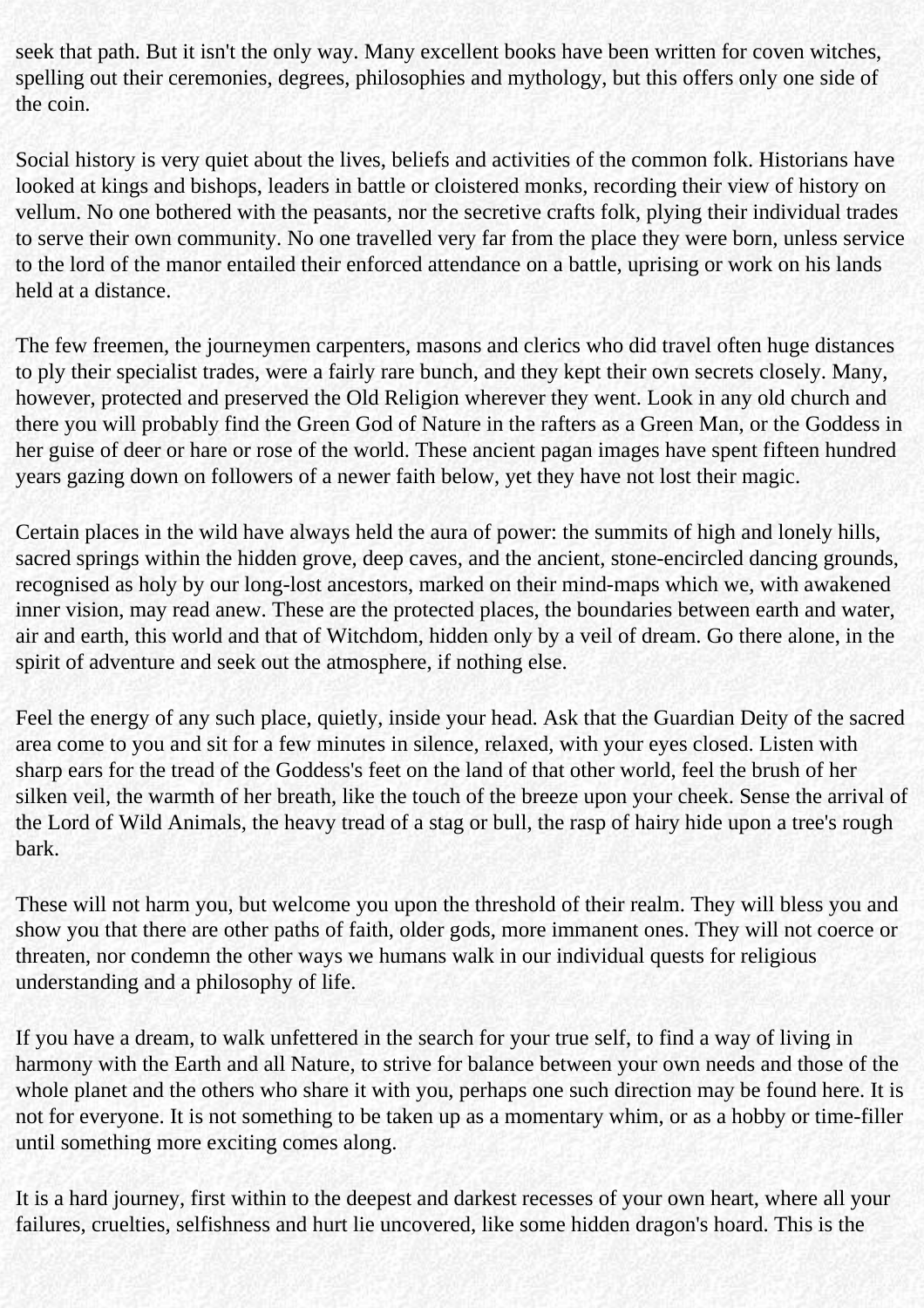treasure of experience, through which you must pick your way, seeking the precious jewels, the holy relics, the forgotten or abandoned parts of you, the childhood ambitions, abilities and skills which every witch would value.

Did you used to be able to fly in your dreams? Your wings are here. Could you judge character and motives, even when you were too young to have the words to tell this truth? Those words and insights are also here. Here are the desires to heal, to do good, to see fairies face to face, to ride the unicorn or shining serpent, to meet with the heroes or kings and queens of ancient myth. Here is your own Holy Grail.

The object of this book is not to spell out for you some ancient formula which will magically make you a 'witch', but to show you the paths along which you may walk in order to discover for yourself some of the many arts, crafts and religious aspects which the followers of the Old Religion used to have. Only the touch of the Goddess or the God can awaken your witchly ancestry within you, and that you will need to seek, when you are ready.

In order to succeed you may need to change some of your ideas, and cast a few long-held theories out of the window. You will need to consider your responsibilities as one who works with power. You will need to see what ordinary commitments you may have to give up in order to devote time, energy or some other personal resource to your new-found interest. Nothing is gained for nothing. You will have to pay for your knowledge with dedicated and long-term effort, with patience and with small sacrifices of things you care about.

This book is intended to be a loose course of instruction, with areas of work to be tackled month by month. Turning to the end and trying out the suggestions there will not instantly make you a witch; it will just show your youth in spiritual matters which, like all other arts and skills, have to be learned step by basic step. Read the whole book through, see if it awakens old knowledge within you, or shows you, through those sudden flashes of insight, that you have simply forgotten much of the wisdom you had in other lives, or that dwells within your family's genetic legacy to you.

Because our country-dwelling ancestors had no truck with calendars or digital watches, this series of lessons is set in moonlong chunks, to be worked on from the day after each new moon, through the waxing phase to full moon, and through the waning until the day of the dark of the moon. Because we are literate and need to remind ourselves with written notes or computer entries, one of the first things you will need, when you are ready to seriously follow the instructions here, is a new diary or largeformat book.

It will become your personal log of progress or you could call it a 'Book of Illuminations'. To begin with you will need to know when there will be a new moon. It is far better to stick your head out of a window as it gets dark and look out for the moon, so she may show you her current phase. Remember, in the Northern hemisphere, the moon is a [symbol 02 p7a] crescent as she waxes, and a [symbol 01 p7] shape as she wanes, and from one new moon to the next is 29 and a bit days. For convenience, this is usually taken as four weeks of seven days.

Before we used the Roman names of the months, country folk measured time passing by nights and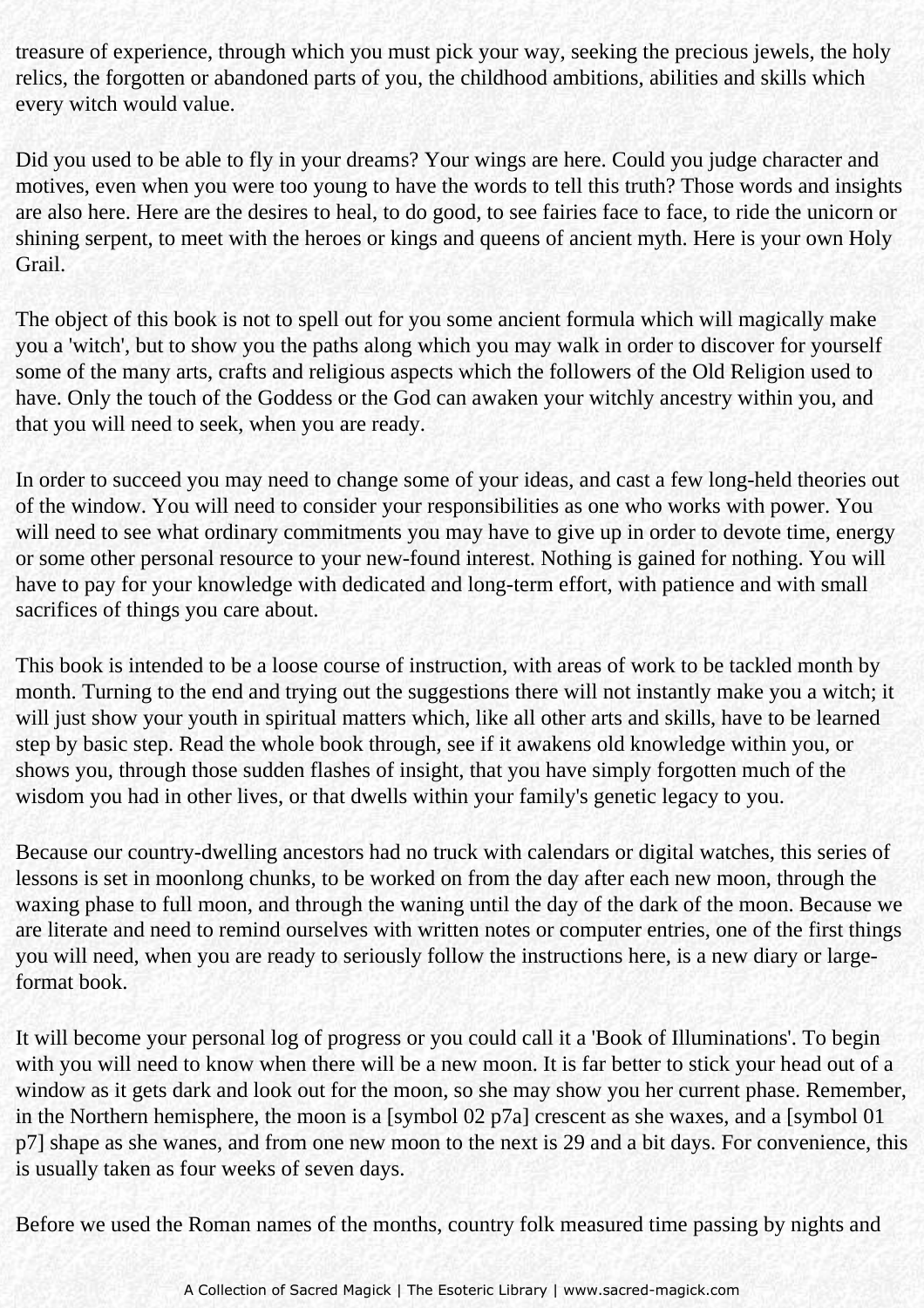moons. Around the country some fragments of this old lore endure, like calling the full moon of September the Harvest Moon, October the Hunter's Moon and so on. We still use the expression 'a fortnight', meaning fourteen nights, not days! Each lunar period was given over to some specific agricultural activity, weather permitting.

There were times for sowing seed, for haymaking, cutting the corn, weeding, gathering fruits of orchard and woodland, for worrying about poor harvests and for rejoicing after rich ones. When there were no convenient shops to supply the bread and little money to buy food, the relationship with the Earth Mother was felt very closely. These days we seldom suffer such hunger, or concern for the coming of spring.

The stresses of modern occupations cannot be compared with the fear of starvation, the desperation when the weather prevented the sowing of seed or reaping of harvests, or when the winter woodpile was depleted or the last peats burned, long before the snows had melted from the cottage roofs.

Begin to look around you and see in what ways the moon has affected your life, your home or even your job. Get out after dark and try to see the phase of the moon in the sky. Is the moon visible from your bedroom window, and does her light shine upon your face. What do you know about her phases? Is she the same the whole world over? What about astronauts landing on her surface, she who is a Goddess and bringer of psychic visions?

Do you think you might like to become a pagan, or develop the powers of a 'witch'? What will your family or workmates think? Will you meet with fear or derision from them? Who should you tell about your new interest? Who do you know who might be able to help you or share your experiments? Are there already any witches in your circle of friends and acquaintances? Would any of them have anything to say, or help to offer?

Do you really wish to belong to a coven, to undergo initiation and become part of a fairly secret society? Or are you content in your own company, happy to wander around in natural surroundings, enjoying sunlight and the life of trees and herbs, of birds and wild creatures? Do you crave company, someone to pour out your troubles to, or give you encouragement in any of your wilder schemes? All these questions are important, because if you really do set out to become a 'witch' or follower of the Old Ways, some parts of your studies will set you apart.

You will probably lose a few friends, not because they come to fear you but simply because you no longer have the time and energy to devote to some shared activities. Some of your friends might scoff at your pagan ambitions, or make fun of your intentions in front of others, if they get to hear about your interest in witchcraft. Others might try to cause trouble in your job, or stir up bad feeling, through a lack of understanding of modern pagan ideas.

You might encounter Fundamentalists of one sort or another, or those out to save your soul from some invented harm, and you will be well advised to consider what responses you might give to such people, if they turn up on your doorstep. Suggesting that you could turn them into a bat might seem to be a good idea at the time but such threats, even made in fun, can be taken too seriously by religious fanatics in whose faith there is little fun, light or laughter.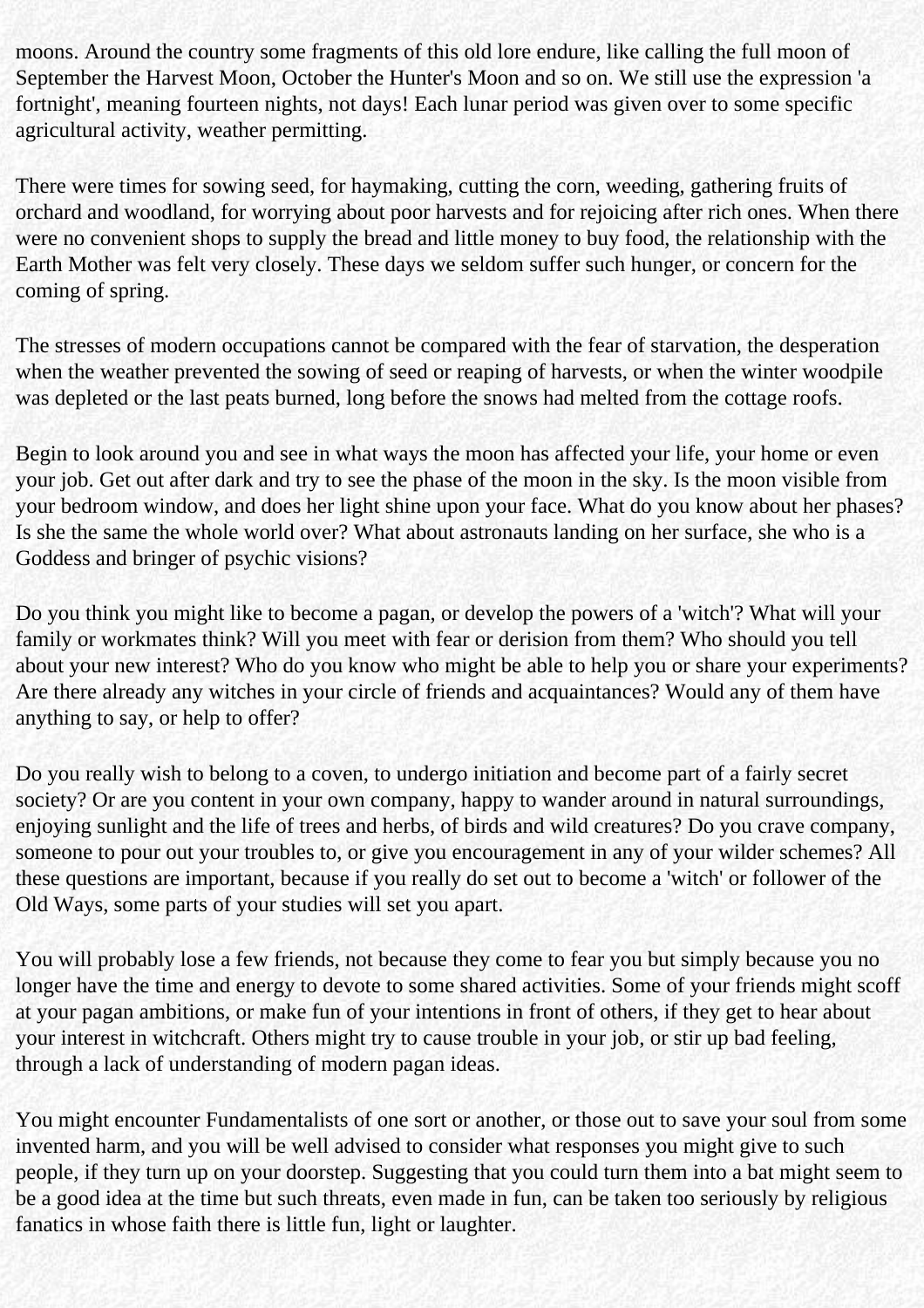Among those of the Craft, however, you should find great joy, a real sense of fun and a lightness of spirit which can prove cheering when you feel lonely or despondent, because your meditations are barren, and the moon of your intuition is dark. Even if you are studying alone, you ought to be able to laugh at yourself. Think back to how you would see yourself as a witch, with the regulation pointed hat, the broomstick, cauldron and black cat.

Do you imagine it would be amusing, huddled around a cauldron over the smoky fire, conjuring spirits to visible appearance, or brewing potions of bits of frog and noxious herbs in the company of cackling sisters of the art? Again, history has a little by way of explanation about the archetypal picture of the old witch, warts and all. When the first books with woodcut illustrations were printed in the 15th century, an old dame accused of witchcraft, was depicted.

She was dressed at the then height of fashion, in a long dark skirt, shawl and lacy cap topped by a tall hat with a round brim, a costume typical of Welsh ladies to this day, if you look at holiday postcards from that principality. Unfortunately, the image persisted, long after the fashions changed. The old lady, with her walking stick, trendy attire and her pet cat, became everyone's idea of how the witch is supposed to look. Pity that picture is now about six hundred years out of date!

In the Middle Ages, keeping an animal as a pet, whether it was a cat to keep down mice or a dog to hunt the odd rabbit for the pot or even a toad or lizard, was thought to be very strange, and it is on the evidence of such a relationship that some poor old souls were accused, and even sometimes hanged, for their supposed involvement in witchcraft. Today some witches are vegetarians or even vegans, neither eating nor wearing animal products or having them in their homes. Many belong to animal protection or rescue services. Again, the suggestion that witches, then or now, killed animals or used their blood in spells is totally wrong.

They would probably have eaten meat, when they could get it, for in the winter especially the country folk had a very poor diet compared to our modern, vitamin-enriched, prepackaged and out-of-season fare. However, the symbolic objects associated with the archetypal witch figure still have a relevance in today's Craft. Some covens have cauldrons, broomsticks, even cats, because members of the Old Religion have always been practical and kindly people. Objects which have both a practical and a magical use have always been sought by witches.

Some of these are natural charms, fossils in the shape of a leaf or an arrow-head collected from the fields or river banks to act as protective amulets. Pebbles with an eye shape turn up all over the world as charms against being 'overlooked' by someone with an evil eye. Perhaps a similar charm ought to be discovered to attach to computers to prevent hackers and ward off computer 'viruses'. Who knows what new arts the New Age witch might need to develop!

The old cauldron was the ordinary cooking pot, yet it could also be used to brew up herbal or magical potions, or the simmering water in the dark iron pot would make an excellent scrying mirror for seeing into the future. The broomstick, whose homely task was to sweep the floor, became a magical wand, and a swept area in the earth or rushes of a simple cottage floor became the magical circle wherein the witch could call up her powers to see at a distance, to seek answers to questions, to raise the energy for healing or blessing a charm. If you take up these old arts you will need to gather a few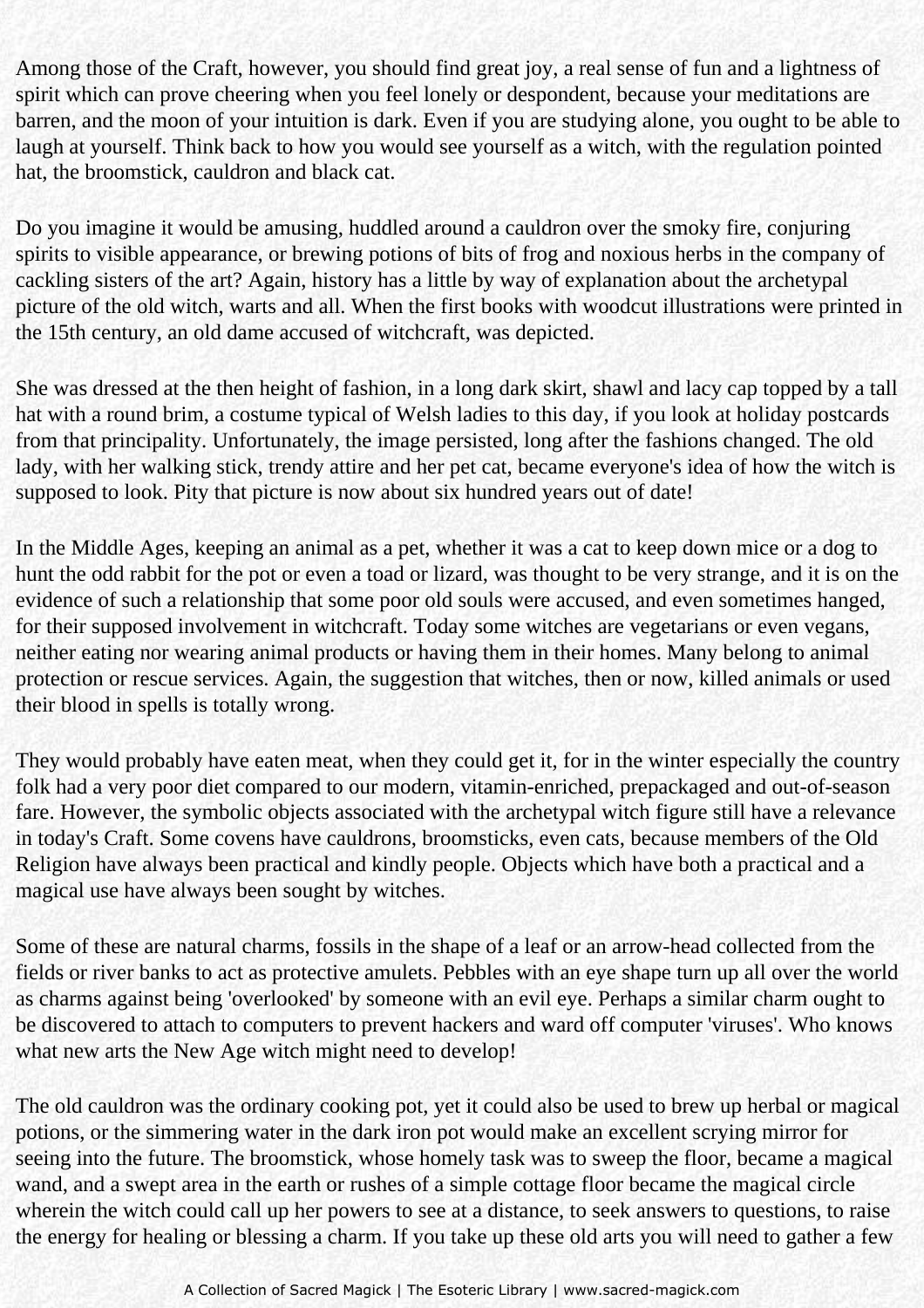basic tools around you.

This is not the excuse to take your cheque book to the nearest occult emporium and lay out large sums of money for esoteric artefacts, equipment, robes, incenses, knives and what-not. If you really want to master the Crafts of the Wise you will do far better to look in your garden shed, in the kitchen drawer, or in the attic for forgotten treasures which your new-found arts will require.

Your first acts of magic, if you are one of the rare folk who actually do want to align themselves with the traditional arts and reawaken the creative powers of the Old Religion within themselves, will be to get out of doors as much as you can. At first it might seem strange, walking along familiar streets among houses and shops, perhaps, with ancient or modern buildings, or perhaps in the countryside. (On average about 85% of people interested in witchcraft in Britain today live in towns or cities or other urban areas!)

The difference is that you will actually be opening your eyes and looking. Look at the buildings, what are they made of? Look at the people, where did they originate? Look at the trees, the plants in gardens or parks, are they common to the land or new fancy species introduced recently? Look at the roads and lanes, are they straight or curving, following a buried stream perhaps, or some other ancient boundary? Where is your nearest flowing water, be it stream, river or even the sea coast? What do you know about the tides and their relationship to the moon? Become curious about everything, for that was certainly one of the assets of every traditional witch. Seek to know about your community, its needs, its desires, its good and bad points, and above all, seek out your local magical spots.

There is no obvious way of locating the most sacred place in your area, and as you are different from me, there is no way of explaining what it might feel like to you. Perhaps you will feel a tingle on the skin, a feeling of heat or cold, or sense the hairs standing up on the back of your neck. Places to go and examine, even in your untrained and unmagical state, should be any kind of spring of water, the oldest church and its churchyard, particularly ancient trees, historic buildings, ruins or, of course, any local standing stones, circles, tumuli, barrow mounds, hedges, green ways, hill forts, hill figures, Roman roads or even older causeways.

If nothing else is suitable in your home area, go to the top of the highest hill and start by watching the sunset or the sunrise. Take a picnic, take grandma and the kids, go and visit, in a relaxed and watchful mood, any such place with ancient associations. Note down the phase of the moon when you make your journey. Sit quietly and ponder, muse or daydream, asking silently in your heart that you might understand a little of the magic or sacredness of the place. Gentle, new thoughts will drift through your head.

Ideas will seem to spring from nowhere. Be silent, still and patient. Feel the earth beneath you, the sky above, and the eternal balance in which they stand. Feel the ages rolling back so that the people of the past, with their forgotten wisdom, may speak to you inside your mind, or drift their shadows across your distracted eyes. Be at peace, seek the calmness and enduring qualities of a big, healthy tree, ask for the voice or energy of a bubbling brook or the surging sea. Request the freedom of spirit to soar with the gulls or skylarks, and see what happens. What ever you do, try to understand the old ways, the simplicity and immediacy of events in your ancestors' lives. Rediscover the skills they might have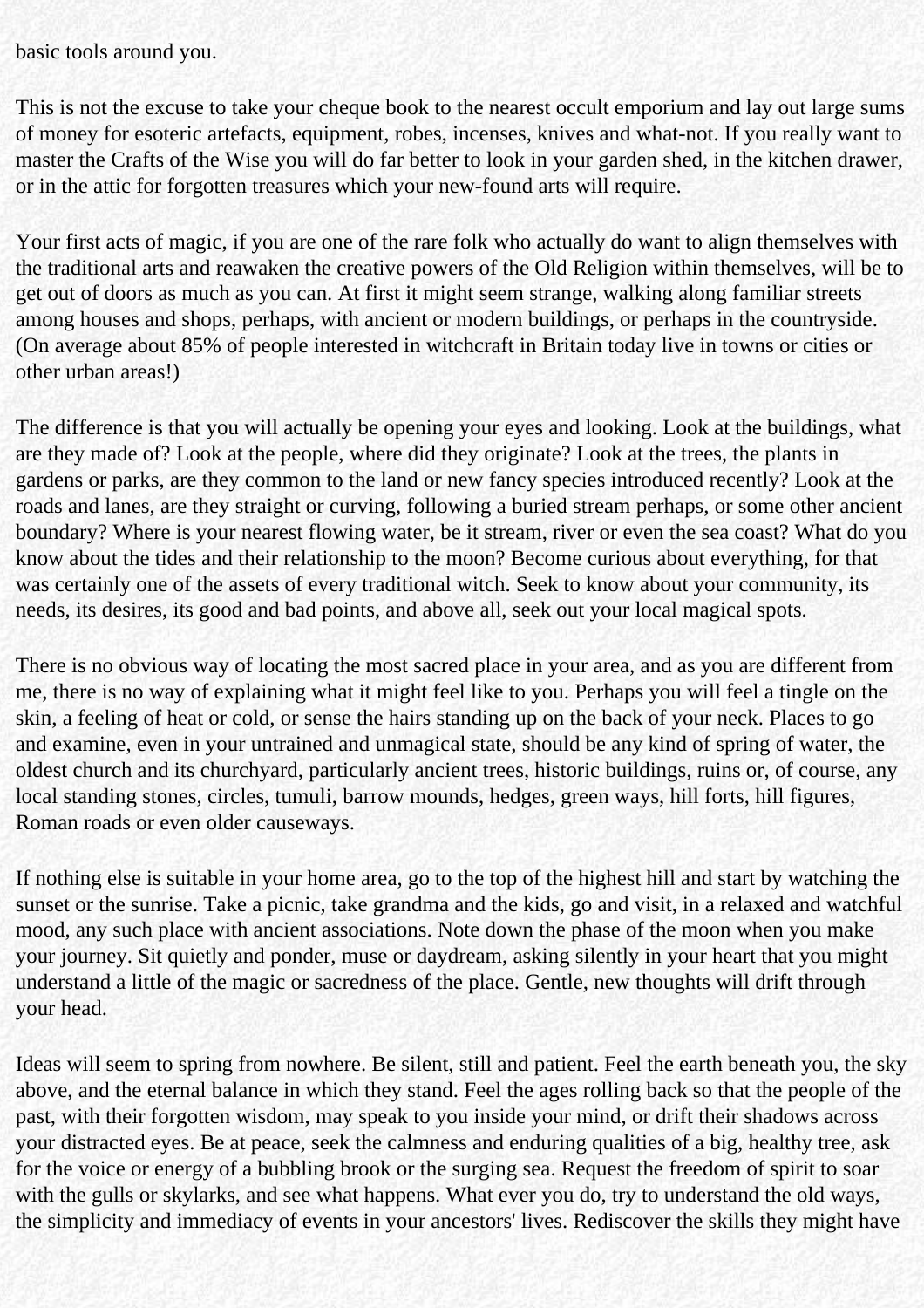had, the crafts they practised, the way they lived in reasonable harmony with the earth taking only what they needed and harming her as little as possible.

These may seem like very small steps to take, but you will be surprised at how much you can discover by peeping over a few walls, examining the shape of your home town, looking out for the sorts of natural things which might well have been sacred to our ancestors. There is a simple logic to the things they considered holy, if you think about it. The sun raised and ripened the crops on which all life depended; the springs of fresh water offered to quench the thirst of man and beast, in summer droughts and winter snows. There is a life force in spring water very different from that in processed tap water, as is obvious from the increasing popularity of bottled spa and mineral waters. Our ancestors named this life force, found in healing springs and herbs, 'virtue' and valued its effects.

We are a literate people and fill our memories with telephone numbers, 'trivial' facts and figures, which may be useful on quiz programmes but are not a lot of help when it comes to the application of magical arts. So it is necessary to begin to build up new memories, data banks and bits of knowledge to apply to our new-found witchly crafts. Obviously, this is not going to be suddenly regained by sitting at the feet of our arcane grandparents, nor can we conjure back the simpler ages when all knowledge was absorbed, day by day, at our mother's knee, so we have to turn to books.

Of course, there are lots with the word 'witchcraft' in the title, but not all contain useful material for the solo student, or one who wants to walk unhampered in the old ways. Do look out for the books of Doreen Valiente, for she was one of the people most closely involved in the rebirth of 'coven witchcraft', being one of Gerald Gardner's High Priestesses, and it is her poetry which gave voice to much of the pagan ritual used in groups all over the world. She learned much of her own lore from the Sussex folk and wove threads of that traditional wisdom into some of the more public of her writings. Gerald Gardner, in his novel High Magic's Aid, and other books The Meaning of Witchcraft and Witchcraft Today, first brought together enough ideas to set in train the forms of witchcraft which are used by many covens worldwide today.

The various works of Stewart and Janet Farrar trace the varieties of coven craft spreading from the ideas of Alex Sanders, who mixed some of the arts of High Magic ritual into the fragments of craft knowledge he had accrued over many years. Read all such books with these questions ever in your mind, 'Can I imagine the simple, ordinary country folk doing this, using this instrument, or even being rich enough to possess a sword, for example? Would they gather in this way, have a structure of priests and priestesses, a regular calendar of feasts fixed by the days of the month, and not by Nature and her cyclic harvests?'

Whatever you read, try not to restrict yourself to just those books marked 'Witchcraft'. Look at country life, seasonal festivals, ancient religions, local customs and sacred places. As you read, jot down in your Book of Illuminations those facts, poems, ideas and odd bits of lore and folk magic that interest you so that you can come back to them, try them out and really understand them as your knowledge grows.

#### **Exercises**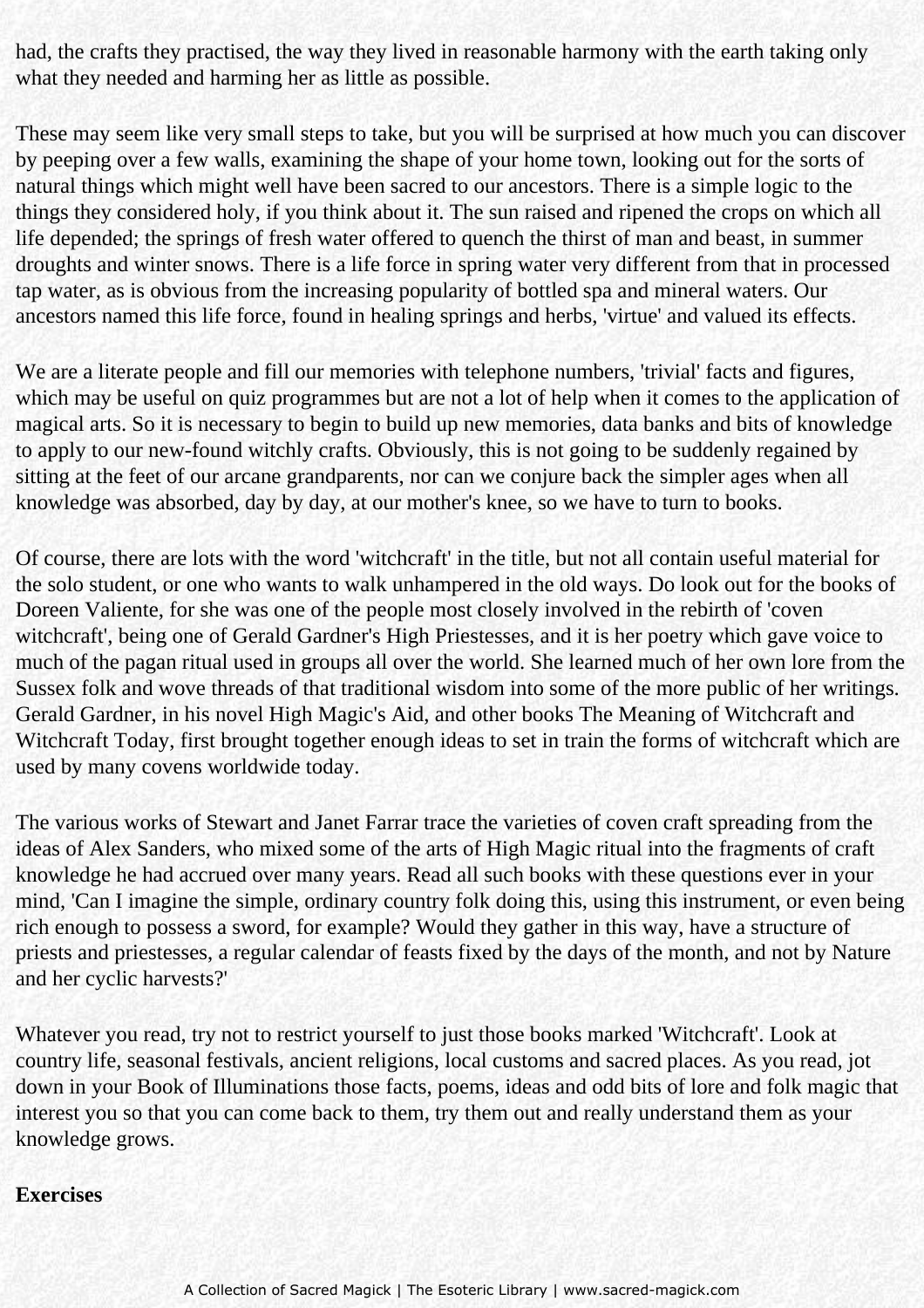Read the chapter a couple of times and note the things which most seem to click with you. If you are going to follow the thirteen lessons month by month you will have to choose a day on which to start, preferably that after a new moon. Buy a large A4 notebook and a hardback spring-clip file to keep your pages in. You can decorate the cover, for this will become your personal Book of Illumination, so find a secret place to keep it in so that honest accounts of dreams, ideas, wishes and discoveries can be entered without fear of their being read by others. Later on, you will need to enter details of spells you have worked, indications about divinations and their outcome, and information on all sorts of things.

Go to the children's section of your library or bookshop and see what they have on Comparative Religion. You need basic information to understand what people believe, ordinary Catholic or Anglican Christians, Quakers, Methodists and some of the other world faiths, like Buddhism, Hinduism, Judaism, Shinto, Islam and any others which interest you. You will also come across Greek, Roman and Egyptian religions from the ancient world, and they have close bearings on some aspects of modern paganism.

Become really nosy and curious about where you live, why it is there, what was there before. Find out what is sacred or special in the area, the origin of the place name. If you have contact with any old people, your grandparents or other elderly folk, ask them about how the place used to be, any local celebrations or curious customs. Look hard at things, as suggested in this chapter, especially out of doors. Watch the moon growing and changing her position in the sky, night by night, when the sky is clear. Go and feel the atmosphere at the nearest sacred place. How does it feel different?

Read up on the farming year, the old agricultural practices and the seasonal work. Find out if there is a local museum with old tools and kitchen equipment, or layouts of traditional cottages. Try to get the feel of a cruder, simpler past, and the people of long ago.

Ask yourself questions about what you know about witchcraft, what you believe it to be like, what it can do for you, and what you can offer to the Craft in return. Compare what you have read in books about pagan ideas with what you are finding out about the lives of people in earlier times. Write down notes on all you discover on the first pages of your Book of Illumination.

Here are a few books to get you going:

Vivienne Crowley, The Principles of Wicca (Thorsons) Marian Green, Practical Magic (Lorenz) Marian Green, The Gentle Arts of Aquarian Magic (Aquarian) Prudence Jones and Caitlin Matthews, Voices from the Circle (Aquarian) Starhawk, The Spiral Dance (Harper and Row, USA) Doreen Valiente, Witchcraft for Tomorrow (Robert Hale)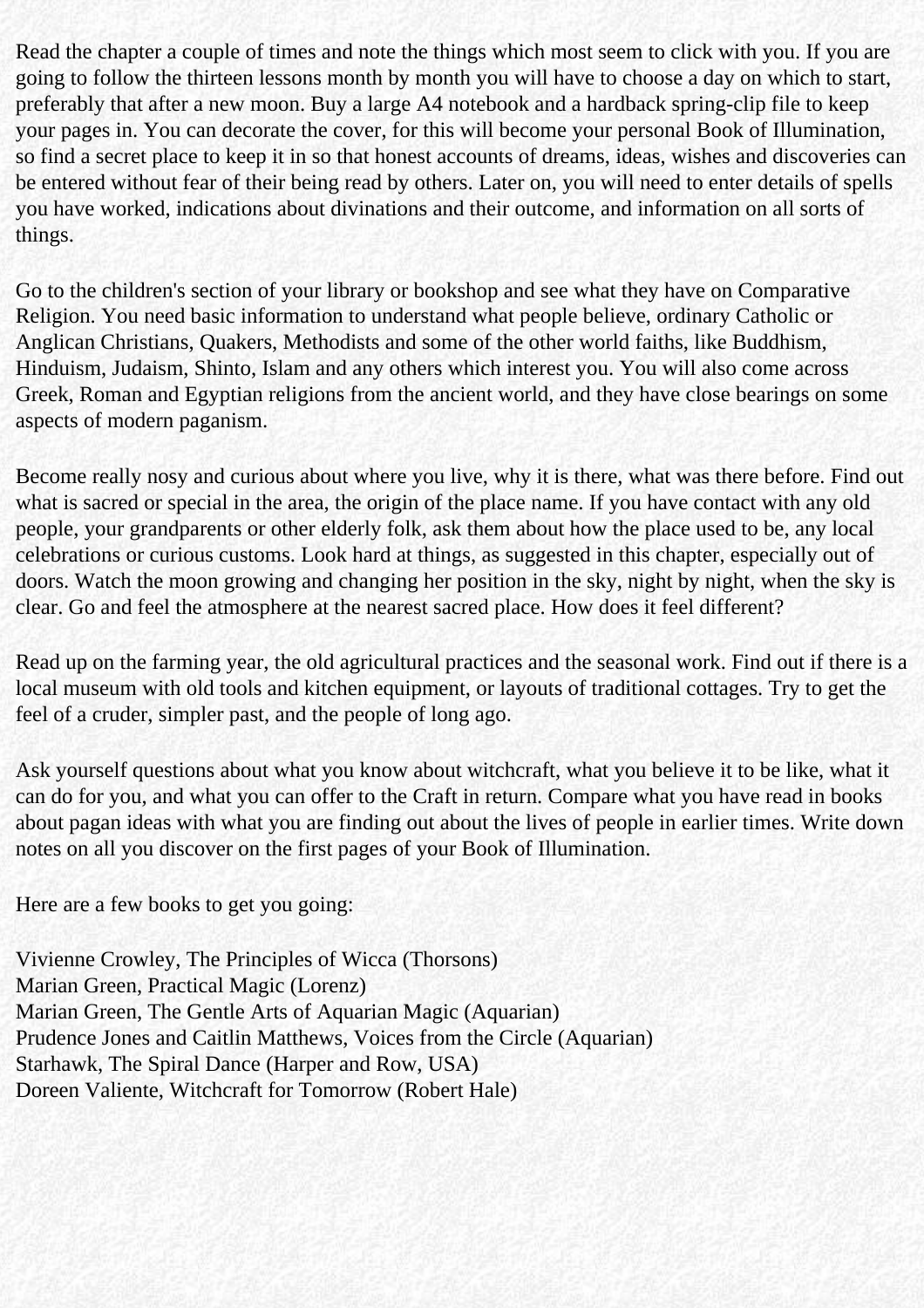# <span id="page-20-0"></span>**2 - Meeting the Goddess and God of the Witches**

*I am that soundless boundless, bitter sea All tides are mine and answer unto me Tides of the airs, tides of the inner earth, The secret, silent tides of death and birth Tides of men's souls, and dreams, and destiny - Isis Veiled, and Ea, Binah, Ge ...*

(Dion Fortune The Sea Priestess)

The pagan religion of witchcraft is one in which each seeker sets out on a personal inner quest to meet and communicate directly with various aspects of the goddess or god of their chosen tradition. It is not a faith, so 'belief in invisible deities, and orthodox dogma should have no part in the matter.

In this chapter I will try to set out some of the widely held ideas about the Goddess and about her consort, the Sun God, so that you can make your own choices as to whether they have any validity for you, if their attributes appeal to you, or if you feel drawn towards their myths or their symbols.

No one, inside the Craft, would ever insist that someone has to accept these Great Ones in a particular form, or that they have to be worshipped in only one way. The seasonal festivals celebrated by coven witches often act out the life cycles of the Goddess in her various guises, and her Son/Lover. In some cases the High Priestess and the High Priest raise their own consciousness to become united with these deities, and so perceive them and show them to the rest of the coven in a very intimate way. Those who follow the Old Ways alone will come to know each aspect as a real being, as a friend and guide.

What is said about the nature of the Old Ones by someone other than yourself can only ever be their own personal description, just as another person may try to describe a piece of music or the flavour of a rare delicacy to someone who has sampled neither. Words are inadequate, and can at best only be vague impressions of what can often be a very deep and emotional experience. Because there is no 'bible' of witchcraft, there is no single source of inherited myths and religious stories, shared by all neo-pagans. It is felt that the gods are continuing to live out their own lives, and so with each cycle of the Earth among the stars, there will be a slightly different version of their story.

The pagan gods and goddesses are not fixed and completed beings, whose will is immutable and whose actions are distant. All of them are immanent, close to us, accessible. If we make the effort of prayer, invocation or magic, we will be able to perceive them, in a way we can actually comprehend, seeing them as great beings of power. All that can really be taught is the simple ways in which this meeting, on another level of our being, can be brought about, so that seekers can see for themselves how that religious relationship will best fit into their own concepts and philosophy.

Firstly, though, we do need to understand something about the eternal, ever-changing, many-faceted and varied guises in which the Great Mother and the Sky God are perceived among those who try to walk in their ways. The Goddess is an undying, threefold being, who can be understood as our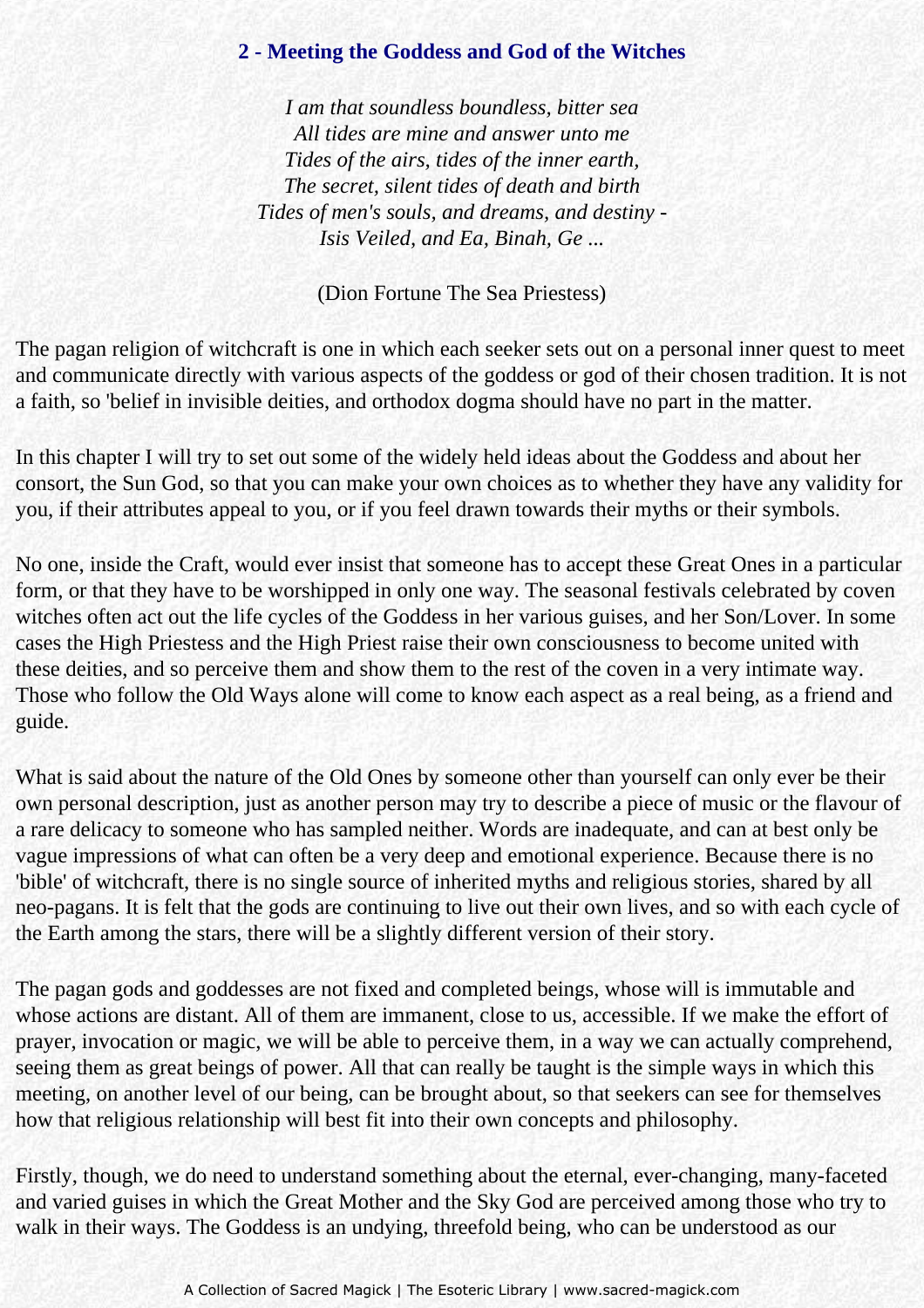original starborn Mother. She is commonly associated with the planet Earth, as Mother Nature, the Earth Goddess, Gaia, the First Parent, self-fertile, bearer of all living creatures, human, animal, and often all plants and other sentient life forms.

We know that all living things are born of the Earth, made of its substance, taken in with food and water. We know, too, that the Earth is a small scrap of star stuff, captured by the nearest star, our Sun, so our own original heritage is from the stars, at the birth of creation.

The Goddess in many of her pagan pantheons is also the Moon Goddess, triple-faced and triplephased. The young Moon Maiden, child sweetheart, beloved mistress, growing daughter of the night, is her waxing form. Full-bellied Moon Mother, full-blown rose of light, travellers' joy, guide and companion on the magical paths, she leads our monthly revels.

In her waning phase, she is the dark-visaged hag deep-steeped in wisdom, crotchety and sharp, but she is the giver of knowledge to those who will face her in the darkness, and as a dutiful grandchild ask for help. The Moon Goddess also has a hidden face, at the dark of the moon, when the night sky is empty and the light of the stars alone illumines the wild places. This aspect of her you will need to discover for yourself, man or woman, for this is part of the Mystery of moon magic, and is not spoken of in words.

The Goddess is also Ocean, the great sea from which arose the evolving forms of life, third mother to us human beings. The first mother is Earth, the second the moon awakening mind, and the third mother, all the sacred waters, from spring and pool, to lake and river, to mighty sea and moon-led power of the tides. Those who become her children will find her in all her aspects, alive in wild places, and in those magic rings, circles out of time, between the worlds, created by ritual and controlled desire.

The Goddess is nameless, yet she has many names in many lands and pantheons. If you examine their mystery you will find not names but titles, attributes, 'job descriptions', even, spelled out in many tongues. The Goddess is the Ruler of Change, of Times and Tides, and as such she is the Mistress of Magic, for that is 'the art of causing, controlling and shaping change, in this world and the inner worlds'. She is the Giver of Oracles, for nearly all the ancient sacred centres had their sybil, or oracular priestess, working under the thrall of the Goddess to offer wisdom to those who came to ask.

She is the Birth-Bringer, the Death-Taker and the Rebirth-Giver also. She is the Initiator of the magician, the Inspirer of poets, who have drunk from her magic cauldron or heard her singing in the light of dawn. She is the Enchantress, the Spell-Weaver, the Charmer and Binder, the Measurer of Life's Thread and She Who Cuts the Thread. She is Our Lady in Darkness, ruler of the Underworld, the Otherworld, Queen of the Dead and the Unborn. She is the Healer and Restorer, and she redeems our forgotten, childlike selves, if we call upon her.

If you look at the names applied to her in the ritual invocation at the head of this chapter (taken from one of Dion Fortune's novels, The Sea Priestess), you will see several names attributed to the Great Goddess. Isis, she who rules the pantheon of gods and goddesses of ancient Egypt, as Isis Veiled, the Queen of Nature. The name Isis, Aset in Egyptian, means 'Throne', so she represents the 'seat of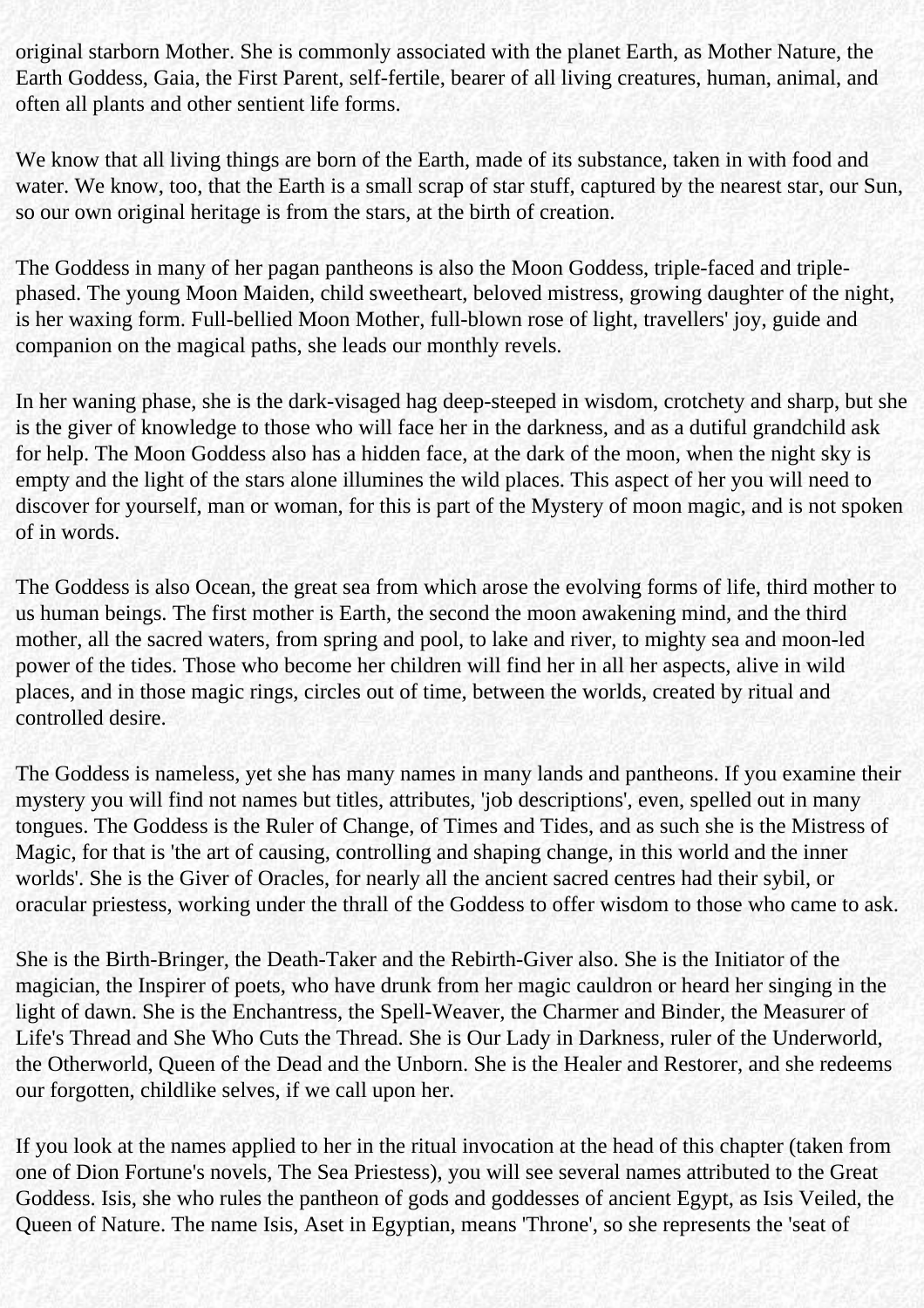power', the base, the structure of that which is worshipped.

Ea is the Mother of Time, Soul of Space, Oldest of the Old. Binah, the dark Mother of All, the great sea, the female principle, yin. Ge is the sphere of the Earth, root of such words as 'geology' - the science of rocks; 'geography' - mapping the Earth; 'geomancy' - a magical form of divination whose symbols are drawn in the earth. None of these sacred titles is a name.

Similarly, if you start to look for images you will find many, in every culture, apart from Islam in which all depictions are forbidden. You will discover paintings, carvings, embroideries, rock pictures, statues, pottery figures, even huge earthworks, like that at Silbury Hill in the South of England, depicting or symbolising the Great Goddess in her many guises, or displaying her various traditional symbols.

From the great image of the moon in the sky, which is also her symbol (for she is not the physical mass of the moon), to the tides which it creates within the mighty oceans and smallest rivers, to the rising waters of springs: the seasons of the Earth, and the substance of the Earth beneath our feet, on which we have our homes and being, all these are parts of her. All are sacred, and held as holy in her name. All have power which we may draw upon, once we gain the key which unlocks her secret wisdom.

The Goddess has to be invoked, that is, called up in the imagination by using poetic description and symbols associated with the aspect which you seek to contact. If you are new to this idea, keep it simple. Use a prayer or description from a classical source, when you are in a quiet place. It is usually best out of doors, and simply standing beside a river, in a garden or any natural setting, where you feel at peace and free. Read the words, or imagine the image, then close your eyes and relax and see what happens. Here is a description taken from Apuleius' story The Golden Ass in which the hero, Lucius, invokes the Goddess and ...

I had scarcely closed my eyes before the apparition of a woman began to rise from the middle of the sea with so lovely a face that the gods themselves would have fallen down in adoration of it. First the head, then the whole shining body gradually emerged and stood before me, (poised on the surface of the waves ... Her long thick hair fell in tapering ringlets on her lovely neck, and was crowned with an intricate chaplet, woven of every kind of flower. Just above her brow shone a round disc, like a mirror, or the bright face of the moon, which told me who she was.

~

Her many-coloured robe was of finest linen ... and along the hem was a bordure of flowers and fruit ... The deep black lustre of her mantle, slung across her body from the right hip to the left shoulder and caught into a great knot, was embroidered with glittering stars ... and in the middle beamed a full and fiery moon ... All the perfumes of Arabia floated into my nostrils as the Goddess deigned to address me: 'You see me here, Lucius, in answer to your prayer. I am Nature, the Universal Mother, mistress of all the elements, primordial child of time, sovereign of all things spiritual, queen of the dead, queen also of the immortals, the single manifestation of all gods and goddesses that are.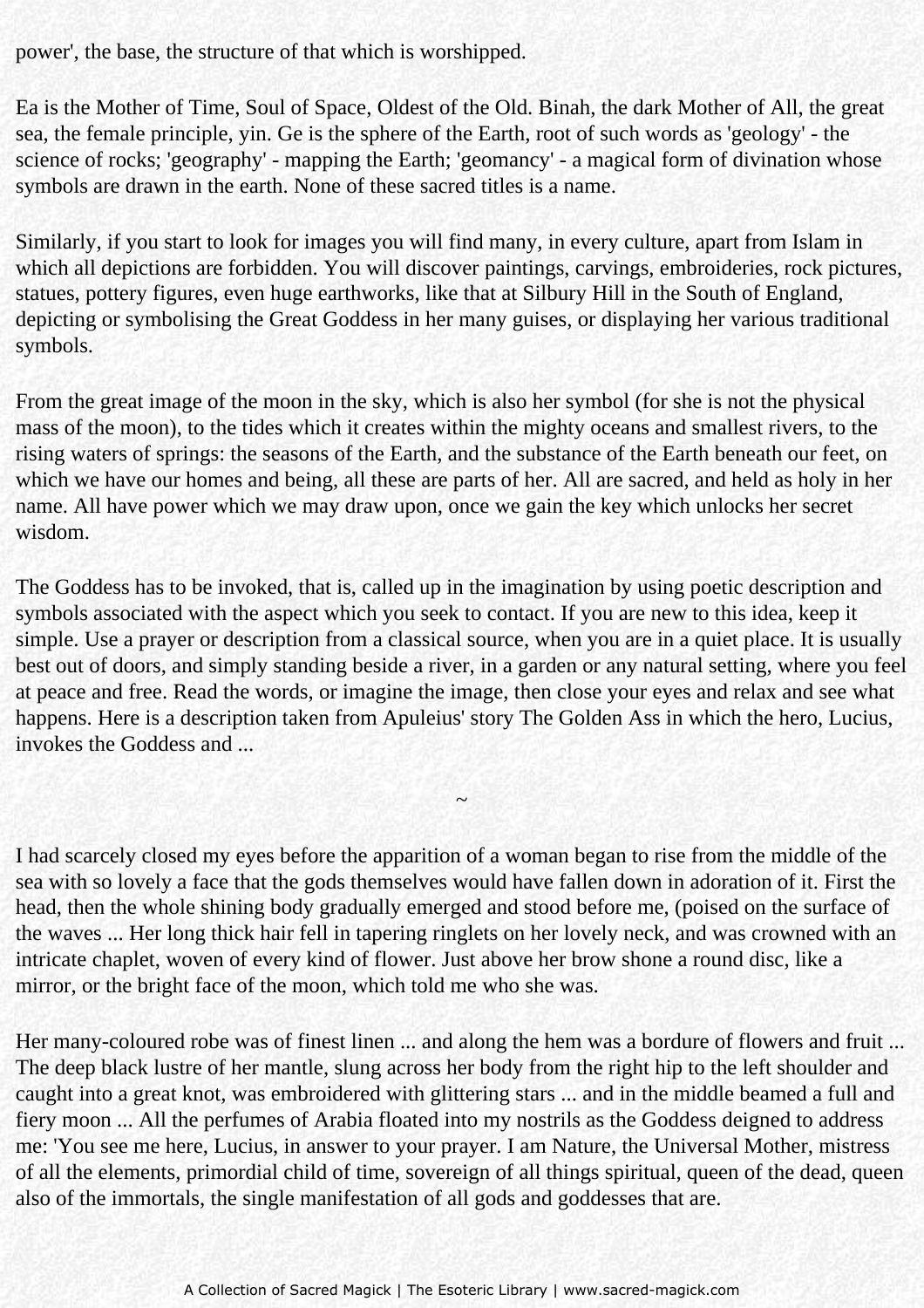My gesture governs the shining heights of Heaven, the wholesome sea breezes, the lamentable silences of the land below. Though I am worshipped in many aspects, known by countless names, and propitiated with all manner of different rites, yet the whole round Earth venerates me.'

~

This fragment of a magical book, of adventure, folly, sacrifice and communion with the Goddess, in which Lucius is transformed into a donkey until the Goddess frees him and makes him her priest, contains the very essence of pagan worship and the invocation of Isis very powerfully demonstrates the kind of image words can conjure up. Similar esoteric verses, prayers and invocations will be found in the works of many poets, ancient writers, priests of the old religions which predate Christianity, including the Bible.

The Song of Solomon contains beautiful love poems dedicated to Sophia, the Goddess of Wisdom, describing her face in terms of flowers, her breasts as white deer, feeding among lilies. Do not overlook this book because it seems to reject the power of the wise one. In fact both the Old and New Testaments contain much magical and pagan information, if you are willing to search it out.

The God of the Witches is also many-faceted, being symbolised by the sun in the sky, and, because of the changes that the turning seasons bring, he is an evolving deity too. He is also depicted surprising frequently as having horns or, in Britain and France, the antlers of a great stag. Like the Goddess, he has many titles, which often refer to his being a Horned God; Herne, or Cernunnos, or Pan, that archetypal half-man, half-beast, ruler of wild creatures in the ancient forests.

Like the Goddess, he has three aspects. His hairy legs and hoofs link him with the animal kingdom, as their guardian and shepherd; his human body from the waist up, containing his human heart, shows that he can feel for the humankind in his care, and is their Lord of Life. His noble brow, dark, thoughtful eyes sparkling with humour, and above those the lordly antlers, show he is Divine, in his own right.

These antlers are the symbols of the sun's rays, of the power of Light, of co-creation, and like the points on the earthly king's golden crown, they signify royalty. The God of the pagans walks in three worlds: the lowly land of all beasts, wild and tame, with their simplicity; the man-made realms and agricultural/industrial complexes, for he has always been the Magical Smith, the Maker and Designer: and above these he is the Divine Sky Father.

In the story of the Goddess and the God which may form the underlying pattern of the pagan cycles of celebrations, the God is born of the Lady in midwinter and, like all nameless gods, is known as 'Mabon, son of Modron,' literally 'Son, son of the Mother,' in Welsh. It is a familiar idea, found in many faiths world wide, of a magical son born in humble circumstances to a mother who does not appear to have a husband.

How can she? For the God is also his own father, loving his mother, becoming her husband, and yet she outlives him. The God is a cyclic being, closely related to the greenery of the land, being born in winter dark, growing through the days of spring, coming to his full strength, with the sun above, at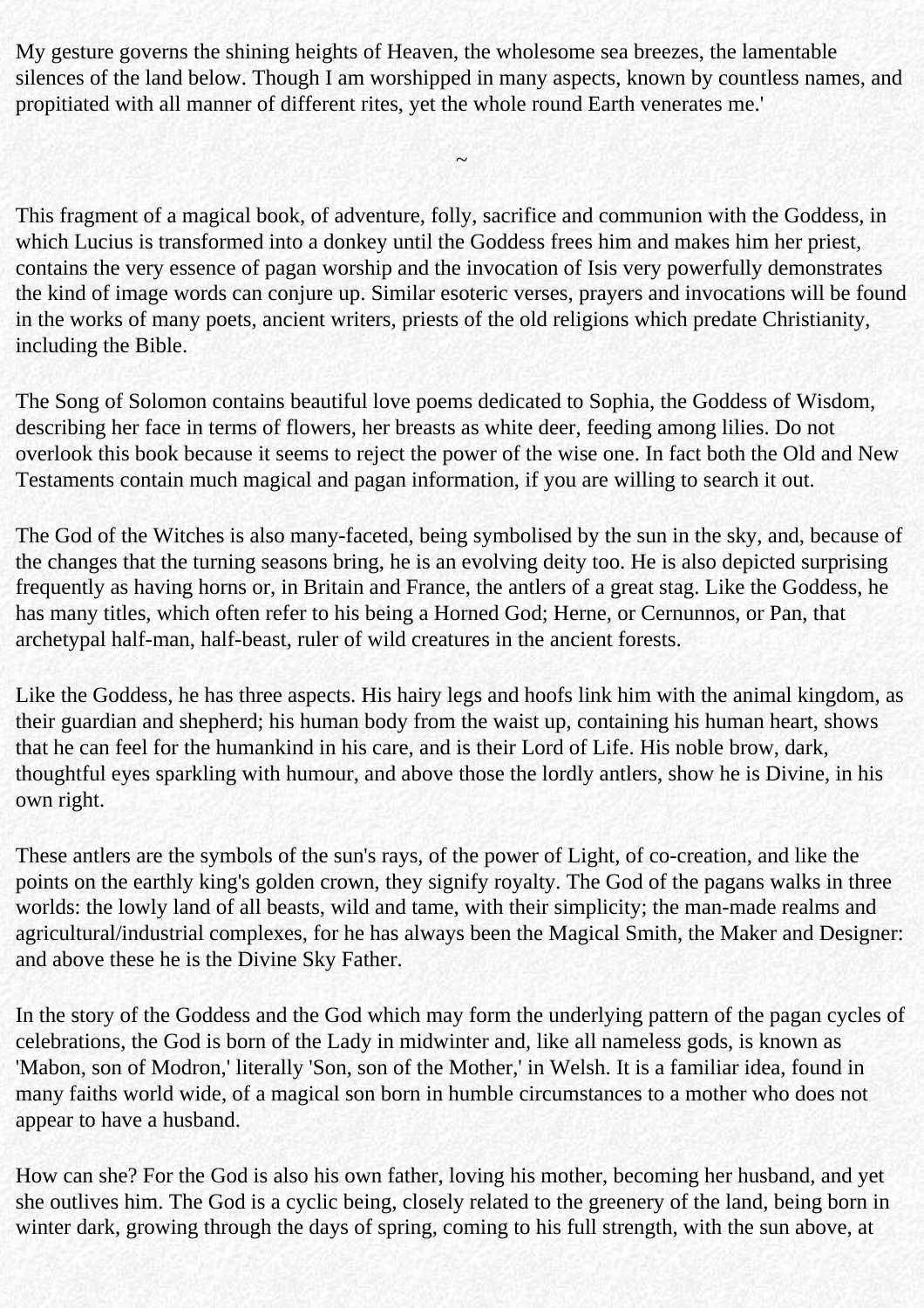midsummer, and learning of his impending sacrifice at harvest. Here he is cut down, willing victim to the reaper's blade, offering his seed as grain to sustain the people as autumn chills the land. Dead, he is mourned by the Goddess, his widow, who never dies or deserts her children. In the dark months of winter she renews her youth, casting off the face of the hag, and regains her beauty, ready to encounter the young lord in spring.

It is these Mysteries, that of the dying, sacrificed God and the undying, changing Goddess, which form the foundation of pagan worship. The seasonal festivals act out the life cycles of these First Parents, their magical birth, growth, wooing, loving, fulfilment and departure to the Underworld, beyond our knowledge.

Although each changes, both the God and Goddess of the witches are immanent; they can be approached for prayer or consolation, for guidance or for healing. It is through this very personal interrelationship that true paganism is expressed.

You will come to see whichever aspects of these Old Ones you most need to help you. By regularly seeking them out in the silent places of your heart and in the natural places of the world, you will get to know them as if they were friends, parents, lovers, teachers, healers or wise old guides throughout your life. Because they are above all agents of change, how you see them, in dreams, meditations and rituals, will reflect what you expect to see. Their substance is not of this world, immutable and fixed, but a plastic, astral substance which can appear in many shapes or characteristics.

If you ask to see them as they are, perhaps you will see only light, or feel power, or fire only you can discover that. It is because they have many attributes, evolved through humanity's long childhood, and many faces, names, associations and powers that it is important to consider the concept expressed by Dion Fortune, that 'All Gods are One God, and all Goddesses are One Goddess, and there is One Initiator.' She is only echoing earlier words put into the mouth of Isis by Apuleius, writing 1800 years before.

This multiplicity of deities can seem confusing to some people, unless the foregoing is taken into consideration. You are dealing with a variety of aspects, personified by people as many gods and goddesses, but just as the Roman Catholics have many saints, all being credited with their own life stories, martyrdoms and specialities, so did the earlier pagans see their own deities. Underlying both traditions is the concept of a Creator or, to the magical folk, an Initiator, by whose power those lesser, more tangible and approachable saints, gods or angelic beings come into existence.

Most pagans do not reject the concept of a creative or generative force, shining as light through the beings of the gods and goddesses, but comprehend it as something beyond, something too ephemeral to define. You will find references to 'Illumination' or 'Enlightenment', 'Seeing the Light', and the ecstasy of At-Onement' or 'Unity with All Creation' which occurs during mystical experiences. This is an altogether higher experience than those commonly undergone during rituals, although such work can lead very ordinary people to have some extraordinary visions and inner awakenings, even if such transcendental happenings are not sought or expected.

Here is a fictional character's response to encountering one of the aspects of the Lord of the Wild,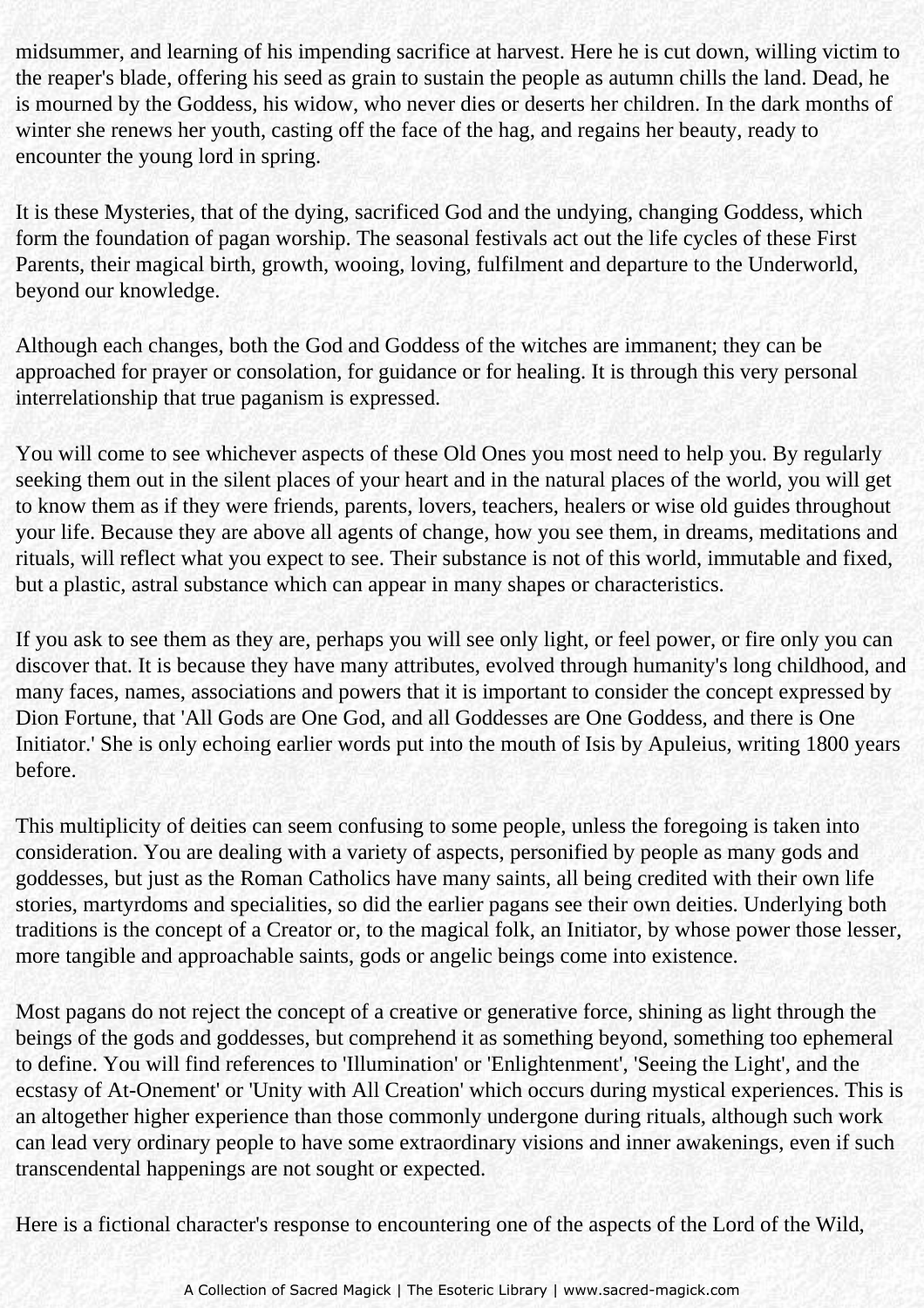taken from what some people might think is a strange source, a children's story book, The Wind in the Willows by Kenneth Grahame. Some of the animal characters are looking for the otter's child and are led to an island:

~

In silence they landed, and pushed through the blossom and scented herbage ... till they stood on a little lawn of marvellous green, set round with Nature's own orchard trees — crab apple, wild cherry and sloe. 'This is the place of my song-dream, the place the music played to me,' whispered the Rat, as if in a trance, 'Here in this holy place, here if anywhere, surely we shall find Him!'

Then suddenly the Mole felt a great Awe fall upon him ... it was no panic terror — indeed he felt wonderfully at peace and happy - but it was an awe that smote and held him ... And still there was silence in the populous bird-haunted branches; ... and still the light grew and grew ... The summons seemed still dominant and imperious. He might not refuse were Death himself waiting to strike him instantly, once he had looked on things ... rightly kept hidden.

Trembling he obeyed ... and then in that utter clearness of the imminent dawn, whist Nature flushed with incredible colour ... he looked in the eyes of the Friend and Helper; he saw the backward sweep of the curved horns, gleaming in the growing daylight; saw the stern, hooked nose between the kindly eyes that were looking down on them humorously, while the bearded mouth broke into a half-smile at the corners; saw the rippling muscles on the arm that lay across the broad chest, the long supple hand still holding the pan-pipes only just fallen away from the still parted lips; saw the splendid curves of the shaggy limbs disposed in majestic ease on the sward; saw, last of all, nestling between his very hooves, ... the little round form of the baby otter ...

Then the two animals, crouching to the earth, bowed their heads and did worship.

Sudden and magnificent, the sun's golden disc showed itself over the horizon, and the first rays, shooting across the level water meadows, dazzled them. When they were able to look once more, the Vision had vanished, and the air was full of the carol of birds that hailed the dawn.

~

The whole passage, from the chapter 'Piper at the Gates of Dawn', is well worth reading thoroughly and its symbolism and powerful images used for meditation. Similarly beautiful invocations of Pan are to be found in the magical invocations of Aleister Crowley, the pagan poems of Doreen Valiente and in the novels of Dion Fortune, especially The Goatfoot God.

You will need to seek out those depictions, invocations and images which most closely call to your inner vision the form of the Great God of Nature, the Lord of the Wild or the Horned Hunter, antlercrowned, who leads his mysterious pack of hounds across the sky, harbinger of storms or tempests.

These are not tame powers, however; neither God nor Goddess needs to be seen in the same context as gentle Jesus, meek and mild. Doreen Valiente conjures up the experience in the words of part of her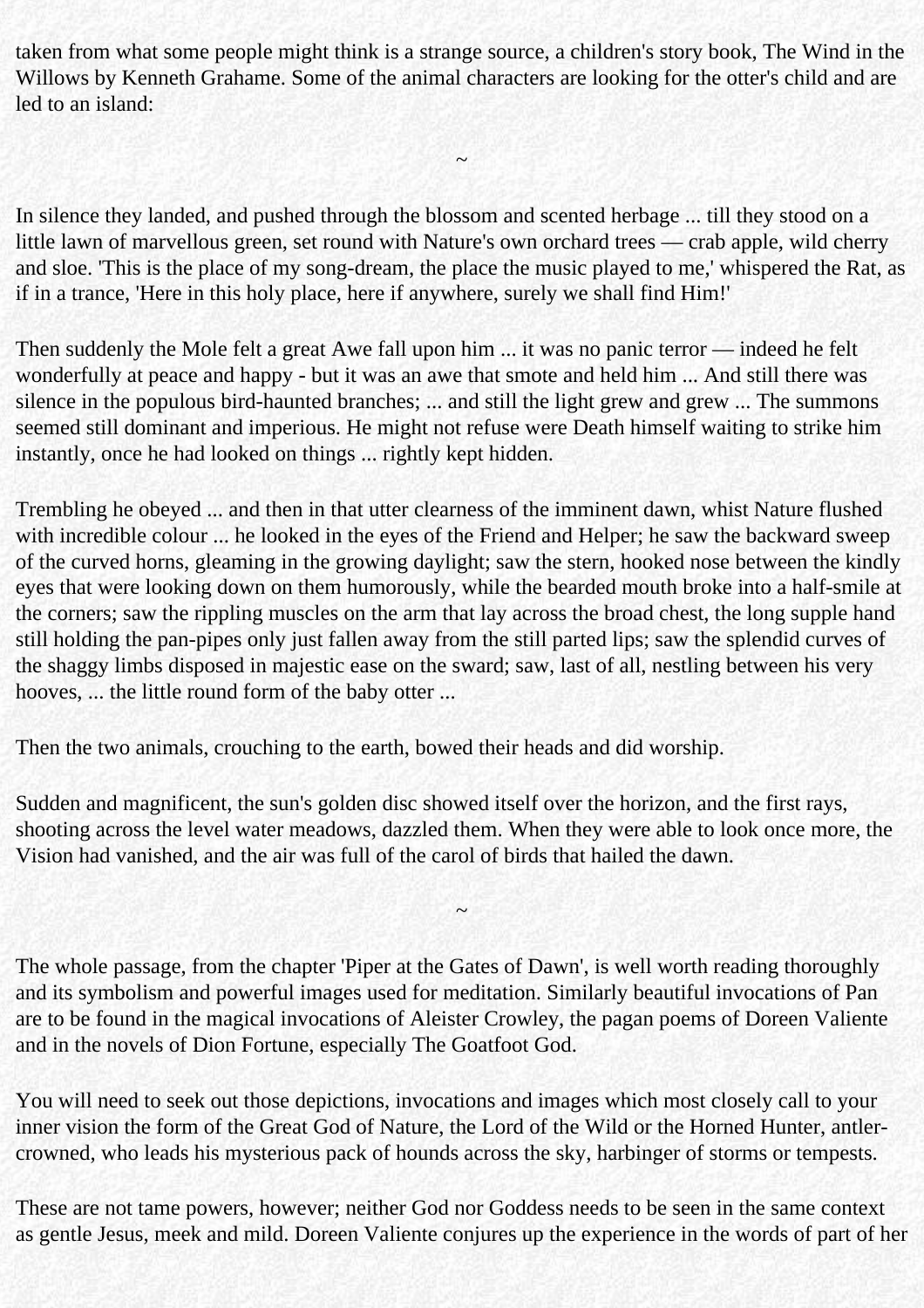poem, Invocation to the Horned God:

Come, O come, to the heartbeat's drum! Come to us who gather below, When the broad white moon is climbing slow, Through the stars to the heaven's height. We hear thy hooves on the wind of night! As black tree branches shake and sigh. By joy and terror we know thee nigh. We speak the spell thy power unlocks, At solstice, sabbat and equinox, Word of virtue, the veil to rend, From primal dawn to the wide world's end.

It is the combined feeling of excitement and sacredness which shows to neo-pagans that their God and Goddess are in some way present in rituals or in the celebration of festivals, many of which enact their life story. The ideas which you may explore for their validity for yourself include the most widely accepted concepts about the Mighty Ones.

First, you need to consider the multiplicity of their natures, both Male and Female, Mother and Father, Immanent and yet Holy. You need to be aware that many pagans accept the idea of a Creative Spirit, Initiator, First Emanation from the void. You also need to be aware that the principle of reincarnation is common among pagans and witches, who hold that every living creature has an immortal spirit which, evolving as it goes, lives through many lives.

Some of the themes of meditations and self-explorations may well lead you to recall your previous lives, in other 'selves', and the knowledge you had then, the relationships and long-lasting bonds of love or hate which re-emerge in this life to bring joy or pain. Within this concept of eternal and evolutionary life is the concept of karma, an Eastern term meaning not just 'fate' or 'destiny' but an interlinked chain of action and response in our human affairs.

It is not a simple 'knock for knock' arrangement tying two parties into continuing conflict, but a theory which suggests that good actions will lead to pleasure and those which are harmful, to yourself or others, will hold you back by limiting your freedom. Each action you make in the world affects the entire universe. If your action is basically evolutionary, you will move a fraction forward; if it prevents evolution, then you will suffer the consequences. It is for this reason that the skills of real magic are only bestowed, by the Goddess, on these who can handle the power with care.

Love, honour, respect and personal responsibility are among the watchwords of most successful witches and magicians. You have to learn that even to offer healing, unasked, can be a harmful act, for it interferes with the life pattern of another human being. If someone is 'miraculously healed' without learning from the experience, it will have to be repeated, and if you tried to heal them, then perhaps you will suffer some illness.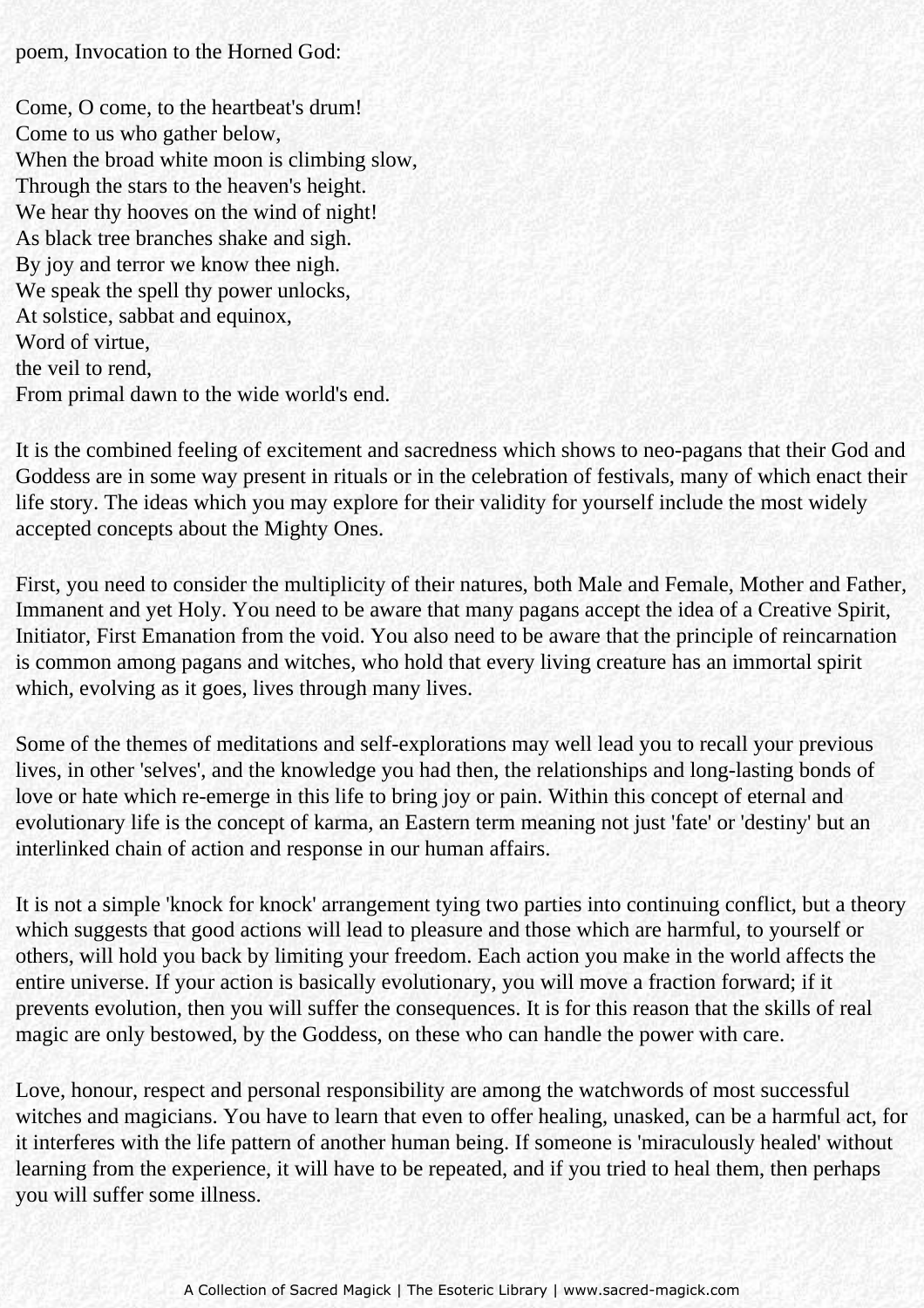Most of the traditional sorts of spells the old witches were asked for were those to make people fall in love with the witch's client, or to break up marriages, or grant power to those who were not ready to handle it. Today most of those sorts of requests would be met with a long counselling session, perhaps using a form of divination to help the client sort out his or her own love life. To win love you have to deserve it by being a lovable person - there is no other way!

Spells and magic will not lead to power or riches or fame unless the one who seeks such rewards is ready and capable of handling these, and all of them have their price. To be powerful, in any field, means that you are also controlled and responsible, sensible and caring.

To have wealth implies that you have earned it, not stolen or conned it out of its rightful owner. There are many things which witches possess which are incredibly valuable, yet have no monetary price, nor can they be bought or stolen. These include peace of mind; harmony and joy in their relationships, both earthly and with the gods; success in their chosen fields of life, perhaps without the added burden of fame; a wisdom and inner knowledge which will answer most of life's problems, and an enduring patience which will see them through the rough patches. Most of the ordinary standards by which success is measured do not apply, but you can see by the light in their eyes rather than the money in the bank how well they are doing in the Game of Life!

Although covens do have High Priestesses and High Priests who may well have progressed through stages and degrees set by their Tradition, the direct communion with the Old Ones will make all sincere seekers into their own priesthood. Having a qualification of some sort has not always been a necessity to this sacred calling. The oracles are chosen by the Goddess, who speaks through them, but without diminishing their awareness or entrancing their minds, a very different concept to that of mediumship, or channelling, as it is sometimes called these days. Those who walk in the Old Ways may well find that in verse and ritual, in song and dance the Great Ones can indicate their will through those who are dedicated to their wisdom.

Another valuable task certainly carried out by witches of old, as they served their communities, was that called, in the Celtic Church, 'Soul Friends'. These people, men and women, were respected for the way they lived their lives and would be freely consulted by anyone in trouble, of heart, mind or spirit. It was possible to discuss spiritual or emotional matters with them, in a lonely grove or quiet garden.

There was no offering of forgiveness by an unsanctified priesthood, but gentle comfort, support or guidance. All these things have been sadly neglected in our hurried world. To be able to turn to a wise friend, whose views would be impartial yet caring could go a long way to easing the spiritual deprivation of our towns and cities. Soul Friends were companions of children, who might tell of rough treatment by their elders; or of single women deserted by their menfolk yet trying to rear children alone. They helped the elderly, slowly walking to the gates of death, yet comforted and guided by those wise in such matters. Perhaps the witches of the New Age will restore such a sacred calling to their repertoire, and be willing to listen and advise both pagans and others who seek such consolation.

You cannot be forced to believe anything, but you can allow your own inner being, your own eternal, reincarnating (if you accept it does) spirit to show you what is truth in the matter of religious action or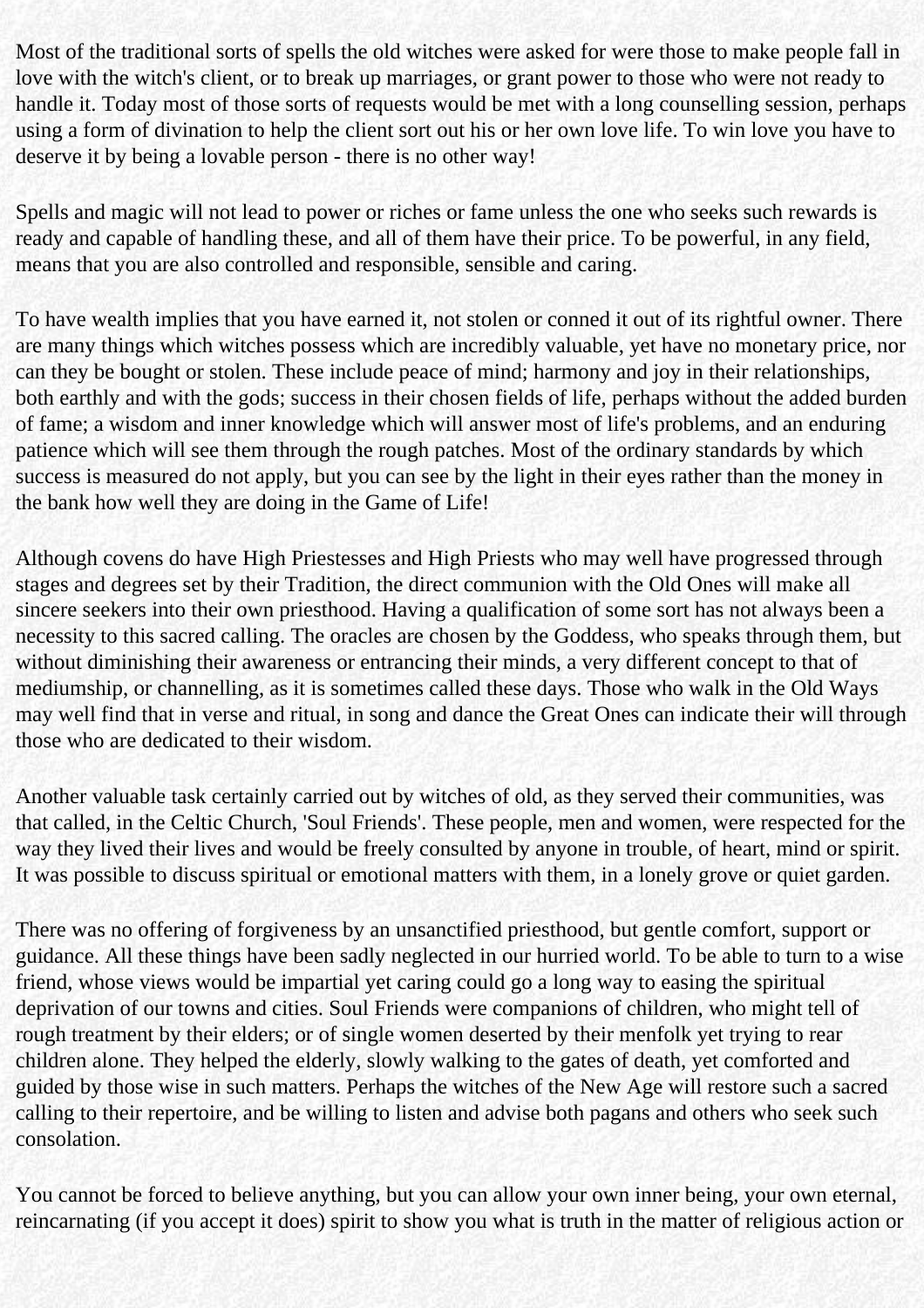faith. Seek to understand, rejecting nothing until you have really tried to comprehend. This goes just as much for aspects of the faith you may be trying to exchange for pagan philosophies and practices, for the seeds of much valuable learning may be hidden in holy books, as well as bigotry, nonsense and out-of-date ideas. Read for the poetry, the words in praise of deity, the actions of the satisfied heart and awakened spirit. Examine the words and works of any pagans or witches you come across.

Would you really like to be like them, hold their world views, their attitudes, biases and concepts of deity, without bending your own truly held beliefs? No true religion will suppress debate, honest examination of its sacred texts, or discussion of its tenets by any seeker who is trying to understand. The more rules and restrictions, the more hollow the teaching and empty the lore. The witches hold one sentence as their Law: An it harm none, do what ye will.' 'None' in this case implies everyone and everything! 'An' in old English means 'In order that' and 'will' is your soul's own true will, not the whim of the moment.

Another underlying principle of the paganism of witchcraft is the idea that every individual contains a spark of the Creator, manifested as both God and Goddess inside each of us. Those who take up the duties as a New Age priest or priestess will eventually learn, directly from those deities within, how to handle their powers, speak with their voices, bless with their benediction. It is not something which can be expressed in a book, but has to be learned patiently, by personal dedication and commitment to that path.

It is not an easy option, either, for to serve the Creative Principle is a very hard, heavy and enduring task which, once taken up, cannot be set aside for human reasons. If you work through the exercises, make the effort required to attune yourself with the powers of Nature, interact with the God and Goddess as they may appear to you in dreams and visions then eventually their twin powers within you will awaken.

Some Traditions teach only of either the God or Goddess within, but in reality, because our immortal, reincarnating spirits may be either male or female, there dwells deep within the nature of both sexes. When this is awoken our understanding of relationships, friendships, love and passion is increased immeasurably. It is by working with the God and Goddess within that we may gain much of our magical power, and alongside that the will to control it and the responsibility to use it properly.

If you look at the earlier part of this chapter, you will see which are the main attributes of the God and Goddess as they exist and are available to everyone, and then you may be able to choose those aspects which you most need to invoke in yourself, using your inner God/Goddess force to do this. Gradually you will learn the ancient art of symbolism and magic, wherein a certain sign, number, colour, tree or flower may represent that which you wish to contact, and by its ritual use, or even mental imagination, you will be able to ask clearly for specific help, and receive just that. The rituals and charms, the talismans and spells of the Old Ones were much less sophisticated than the ones some magicallyminded witches use today. Both sorts work, but a return to the older, simpler and more natural methods will do no harm.

### **Exercises**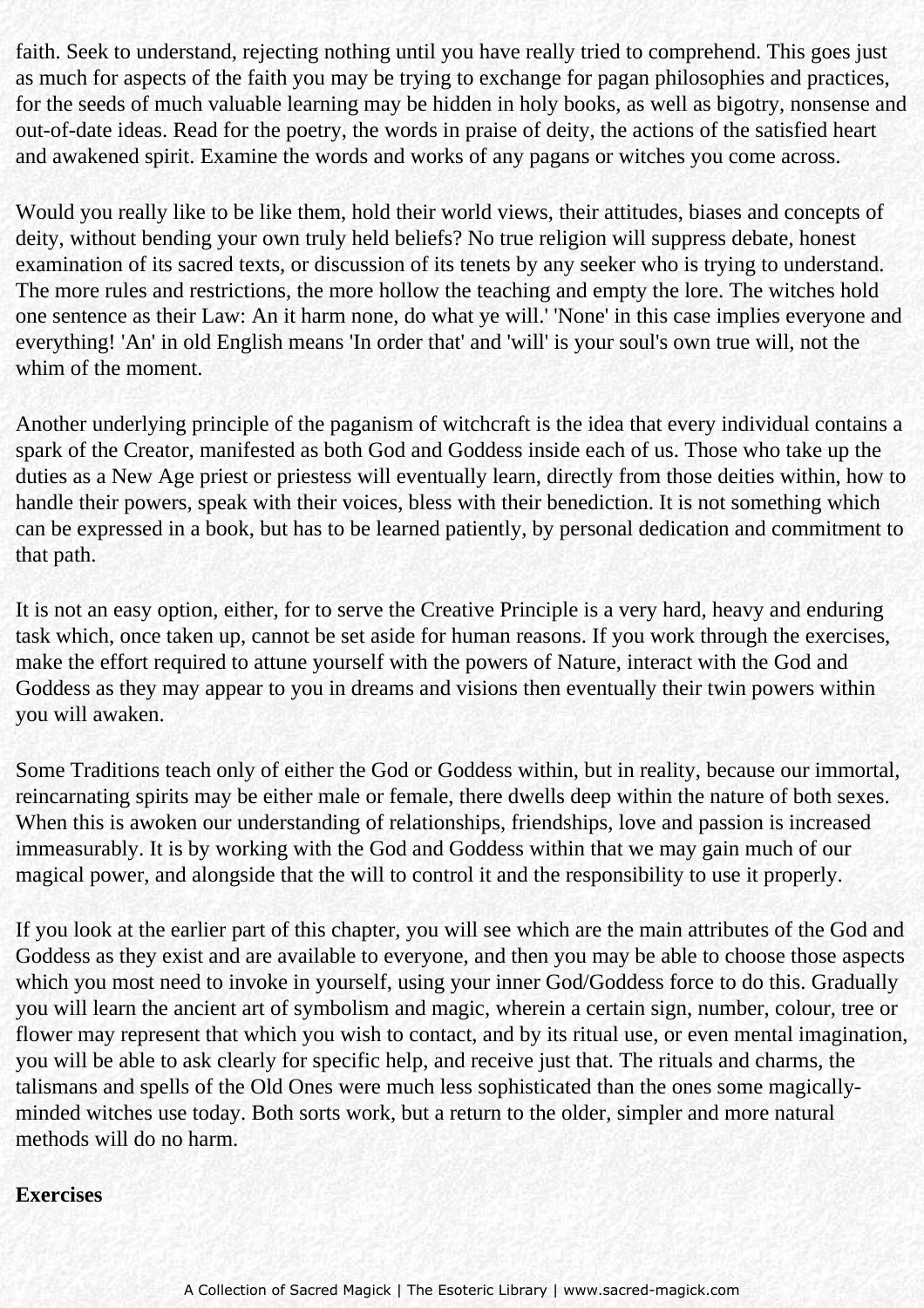You may already be encountering difficulties because you are choosing to redirect your life, and walk an uncommon path, but if you are really intent on walking the Old Way you will need to persevere.

Again, the second Moon requires you to carry on research as well as looking at what is going on in the community around you. Look at every tree you see, take every opportunity to witness or join in local well-dressing, bonfire processions or morris dances. They all contain hidden jewels of our forgotten pagan heritage. Also find time to be quiet every day, meditating if you know how, or at least mulling over what you have read, what you have written in your Book of Illumination, and all the ideas flitting like bats through your mind, by day and night.

Here are some more things to do in your second Moon of training. Consider what it means to have a Goddess and a God with many forms. Also read and think hard about religious experience, what it should do or may have done for you in the past. What would you consider a mystical experience to be like?

Divide one page of your Book of Illumination into two columns and write 'The Goddess' at the top of one column, and 'The God' at the top of the other. Begin by writing in each pairs of names, attributes, symbols or titles, matching the Goddess as Moon with the God as Sun, for example. Sometimes you have three Goddess attributes and only one God name, but you will gradually find balances. You should be able to continue this list through several pages, especially if you take some of the classical deities as well as the local ones.

Sit silently with your eyes closed, relax and then ask the Goddess to show herself to you. See what happens after a few minutes, and write it in your Book. On another occasion ask for the God to appear, and again record what you see or experience. Then ask to see them both.

Draw a large circle (round a plate) and enter the Festivals, taking the top to be north. In segments, add symbols, colours, flowers and all the other things you personally associate with each feast. If you don't know very much yet, rather than copying from this book, add more after each festival passes.

Look at poetry, more or less at random, in bookshops or the library. Try to devise your own brief invocations for the elements that surround your circle. Work with the basic powers rather than elaborate god-names which you may not fully understand. Try to open up your emotions rather than treating this as an intellectual exercise.

Walk about out of doors and visit somewhere that you would consider sacred, be it religious site, highest local hilltop, ancient monument, old tree or spring of fresh water. Try to discover how and why it feels different to any similar 'non-sacred' place. Relax with your eyes closed and stretch your senses.

Here are a selection of books to look out for:

Robert Graves, The White Goddess (Faber) Marian Green, A Harvest of Festivals (Longman, out of print) Marian Green, Natural Witchcraft (Thorsons)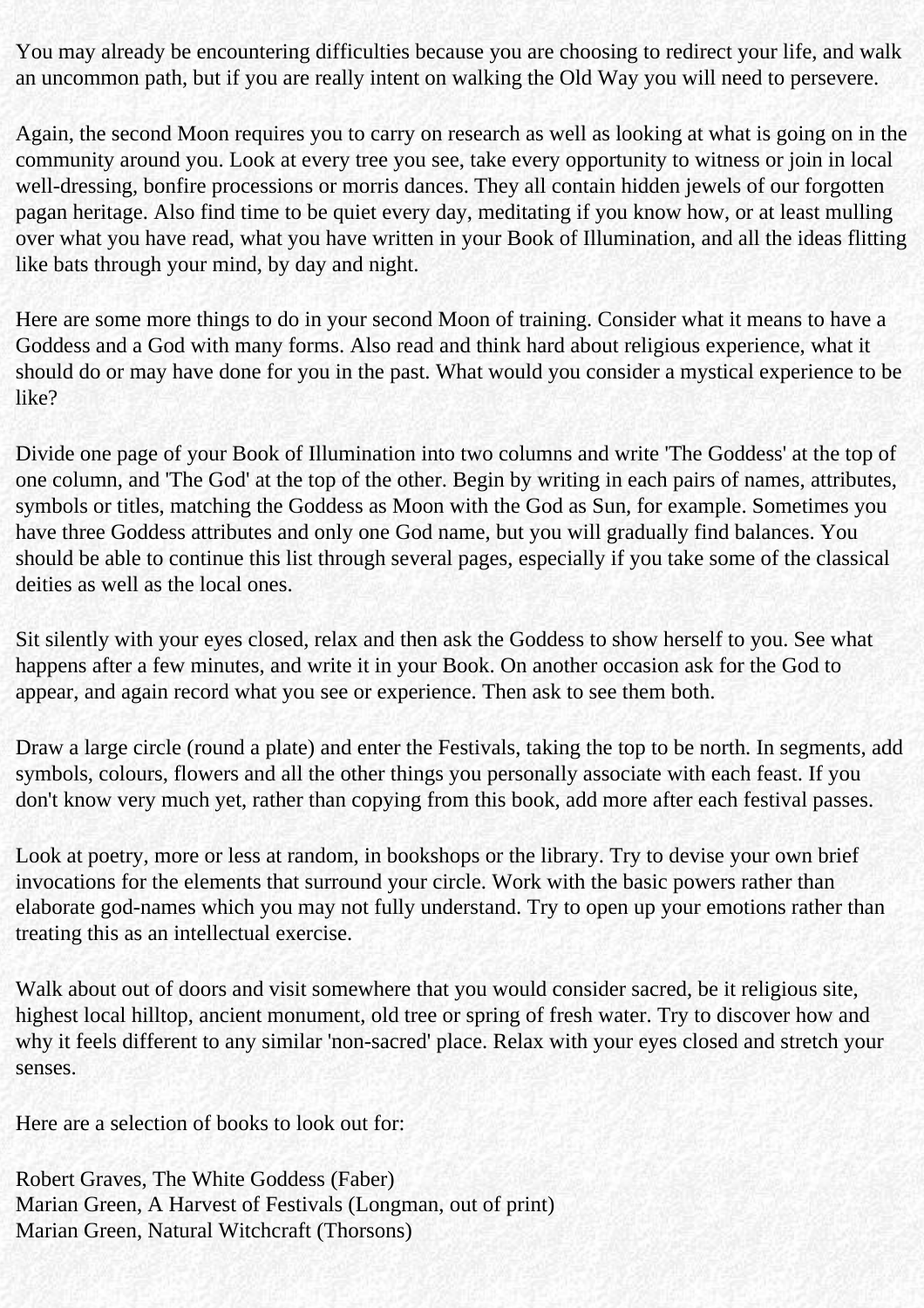Miranda Green, The Gods of the Celts (Alan Sutton) William James, Varieties of Religious Experience (Penguin) Caitlin Matthews, The Elements of the Goddess (Element Books)

Don't expect any of these books to be a very easy read, nor do any of them explain exactly about the Old Village Witch or Cunning Man because there is very little written about them, except as parts of learned studies by folklorists, but they are a treasure house of useful ideas.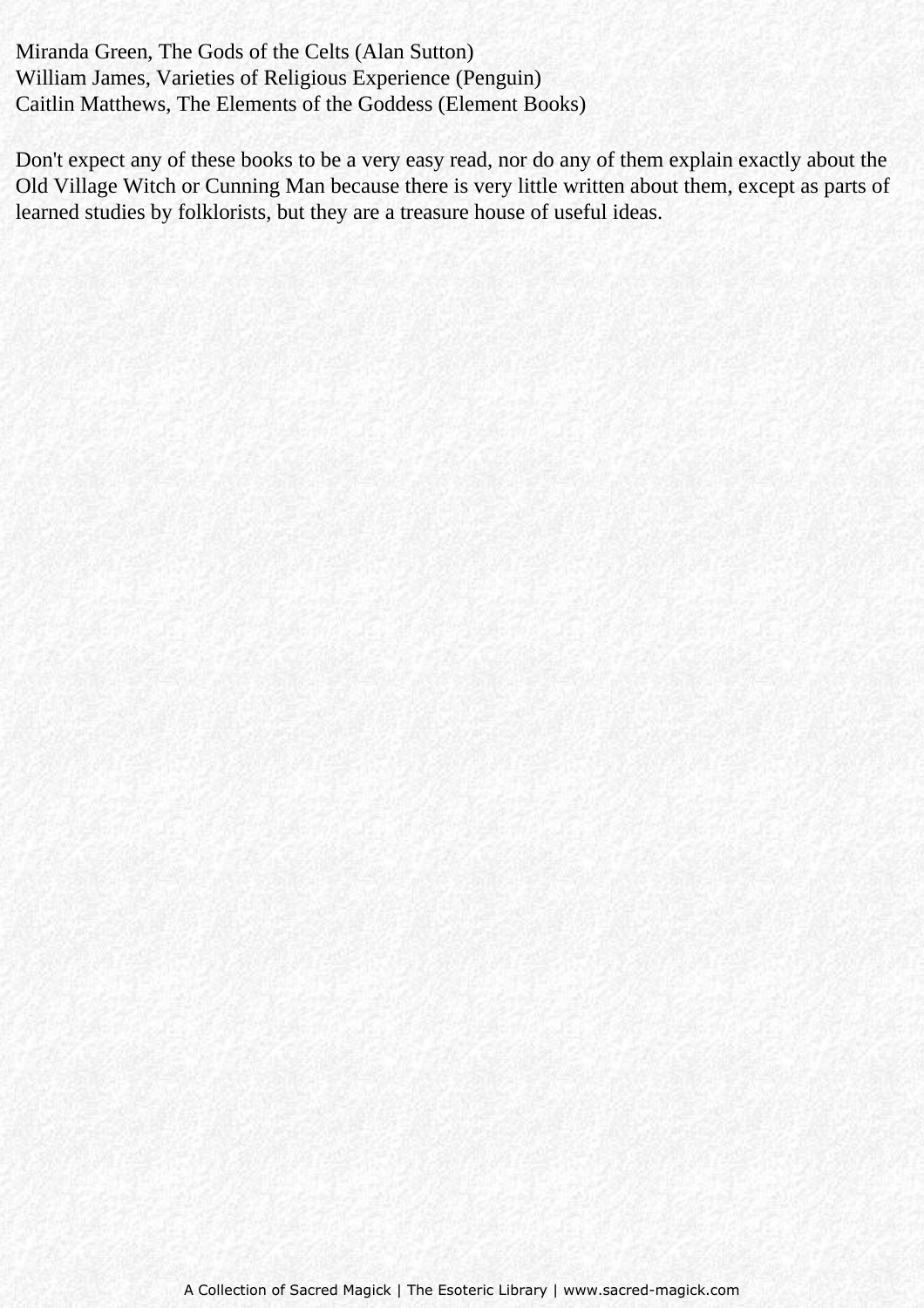# **3 - The Sacred Cycles**

<span id="page-31-0"></span>*To every thing there is a season, and a time to every purpose under heaven a time to be born, a time to die a time to plant, and a time to reap, a time to kill, and a time to heal, a time to weep, and a time to laugh, a time to mourn, and a time to dance, a time to keep, and a time to cast away, a time to keep silence, and a time to speak, a time to love, and a time to hate a time of war, and a time of peace*

(Old Testament Ecclesiastes)

The land on which we live is subject to the cycles of the seasons. To our ancestors every part of the year had its tasks, its unrewarded efforts and its harvests, its times of dearth and glut, success and failure, plenty or famine. What happened to the crops or the fertility of the livestock was seen to be partly in the hands of the farmers with their inherited wisdom, and partly in the gift of the Earth Mother. It is for this reason that, from the earliest known religious activities of humankind upon Earth, offerings, rituals, celebrations and acts of propitiation seem to have been made in her name.

Most of the oldest identifiable religious objects appear to be in the form of fat women, usually described by archaeologists and others as primitive Earth Mother figures, or Mother Goddess statues.

As the understanding of the varied nature of the Goddess evolved these became more elaborate, showing not just the fat belly and ample breasts, but beautiful headdresses, armlets which are sometimes snakes, flounced skirts or elegant necklaces and breast ornaments. All over the world such ancient representations are to be found, echoing the most advanced art forms of their age. Some are painted on cave walls or roofs, some are carved from soft stone, moulded in clay, woven from reeds, cast from precious metals and decorated with jewels. Each individually expresses the artist's prayer, of thanksgiving or supplication, or worship of a specific aspect of the Great Goddess, as seen in his or her age.

Recent ideas about ancient structures, mounds, earthworks, 'burial mounds' and reshapings of the landscape seem to indicate that even on this vast scale, effigies of a Mother Goddess, Birth-Giver, Life-Taker, have been set out among the hills. Many of these artificial constructions seem to echo the shape of the womb, or the pregnant and fecund belly of she who brings forth young. Many of the shapes associated with the Goddess from earliest times include circles, holes, the 'vesica piscis', or the crescent of the moon's shifting outline. Serpents and many flowers appear as symbols of the life force of the First Mother, and many springs, wells and fountains are sacred to her power.

Similarly, there are many upright pillar stones, phallic totem poles, carvings of the sun, or windows in structures where the rising light of the sun can send its fertilising ray deep into the dark heart of the Goddess-shaped long barrow, symbolically uniting the sky with the Earth. Here the God as the sunlight and the Goddess as the earthwork, at a very precise moment in the turning year, come together, magically ensuring fertility and the return of the spring.

Many of the circles of standing stones have been found to align with specific sunrises or sunsets, or the appearance of the moon on the horizon. We have had to wait until computer graphics systems were developed before these ancient, mathematically accurate layouts of markers could be understood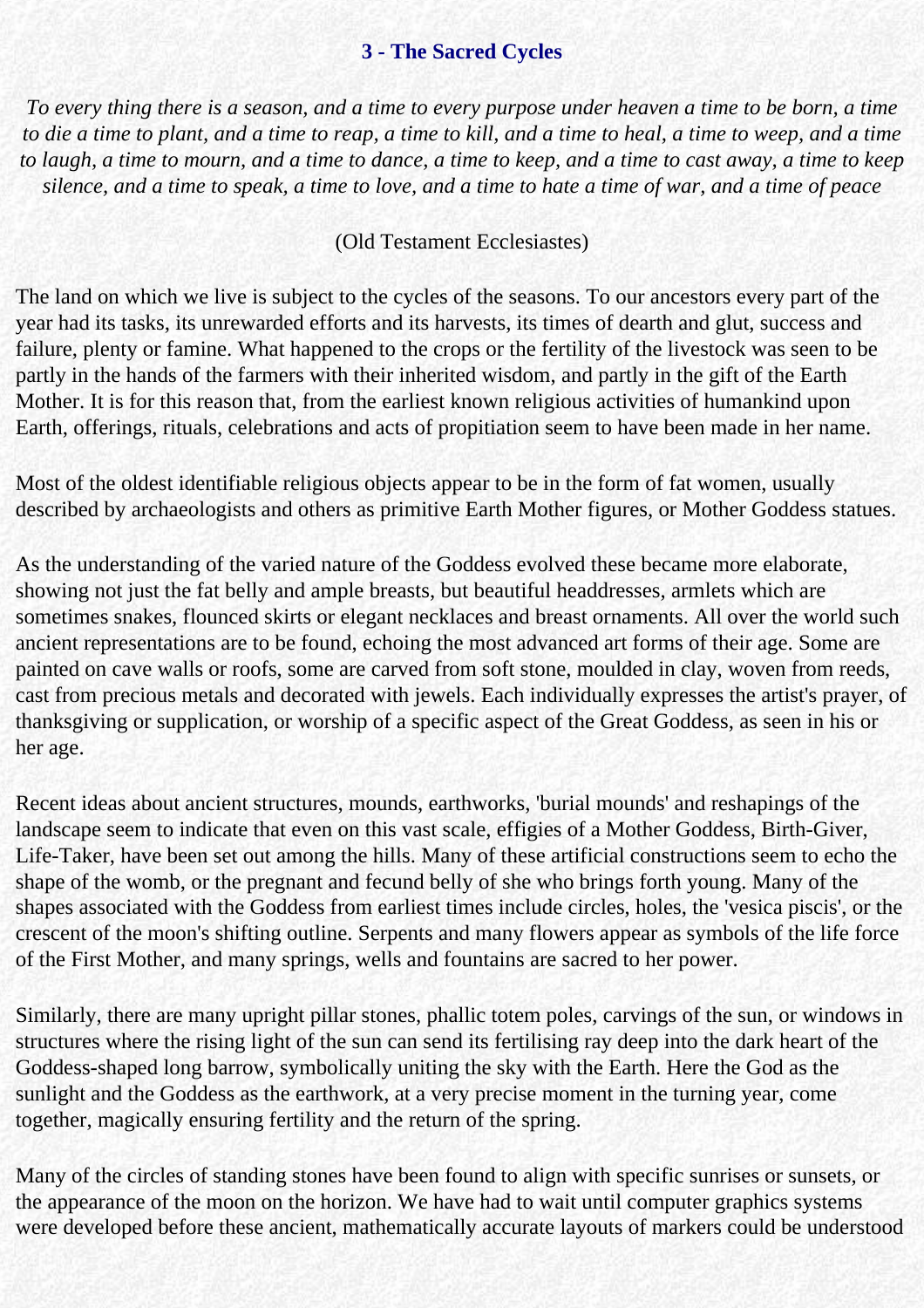for what they teach us about the wisdom of our ancestors. Stones, ditches, mounds, cuts in the horizon, straight and curved trackways, canals and pools, all have been deliberately engineered by ancient priests or scientists, to act as accurate calendars or time markers.

Time's passage was always of importance to early people. Stone Age bone carvings track the pattern of the moon's face through the sky in its twenty-nine-day passage from new to new again. It is likely that first tall poles and then heavy stones were carefully set to show the relationship between the sun and the seasons. Even before the time when the sowing of seeds introduced the very beginnings of agriculture, the passing seasons provoked interest and perhaps wonder in the early peoples of Britain and Europe.

Much scientific research has been centred on the calendar-like circles of stones, ignoring the fact that farmers then, as now, sowed seed when their own fields were dry and warm enough to allow them to flourish. Crops are harvested when they are ripe, or in order to save them from rough weather, not because some great stone sundial has marked out a particular day. Even the breeding of livestock has to be left to their own inclinations, when the ewes, cows or mares are receptive. A sunbeam falling on a particular spot in a sacred courtyard will not make the rams, stallions and bulls more willing. It might work in reverse, however; the farmers saw when their livestock mated and noted the time against these calendar-clocks, or recorded in some simple way where the sun rose when the soil was ready for sowing, or how the moon shone at harvest time.

This need for the organisation and activities of the people to follow the phases of Nature is largely overlooked now. Just as the monks of the early Church invented clocks and set fixed dates for their saints' days, regulating the lives of all the people, so the modern witches often meet by the clock or the calendar instead of by the tides of the Earth Goddess and her Sky Lord. It is important to become aware of the actual phases of the moon, not by looking at a watch dial or printed poster on the wall, but by making the effort to go outside in the evening and look for the moon herself. It is worth rising early and seeing where and when the sun rises, for he too traces a different path along the horizon, from the north in summer to the south in winter.

If you are working alone, or with a friend or two, in the old manner, it will be easier for you to hold your celebration or meditation on the night of the new or full moon, at an equinox or solstice, or the first day after the snowdrops bloom in your winter garden.

Pre-Christian people in Europe worked out the passage of time in moon phases and because of this they probably had a moon-number of great festivals. The oldest seem to be the beginning of winter, the middle of winter and the end of winter. In summer they would probably be too busy to find time to gather and celebrate, working from dawn to dusk, hay making, weeding, tending livestock, shearing the sheep, then reaping the corn and stocking it, and carrying it into the barns and threshing out the grain. Then there would be the gathering of wild and cultivated fruits and vegetables and fungi to be stored for the 'hungry gap' of the winter.

In autumn, the beasts would be brought in from the hills and woods and some slaughtered and salted down for the winter. Fat would be rendered both for eating and to burn as lamp oil. At each change of occupation it would be Nature herself who would instruct the people what to do. Gradually several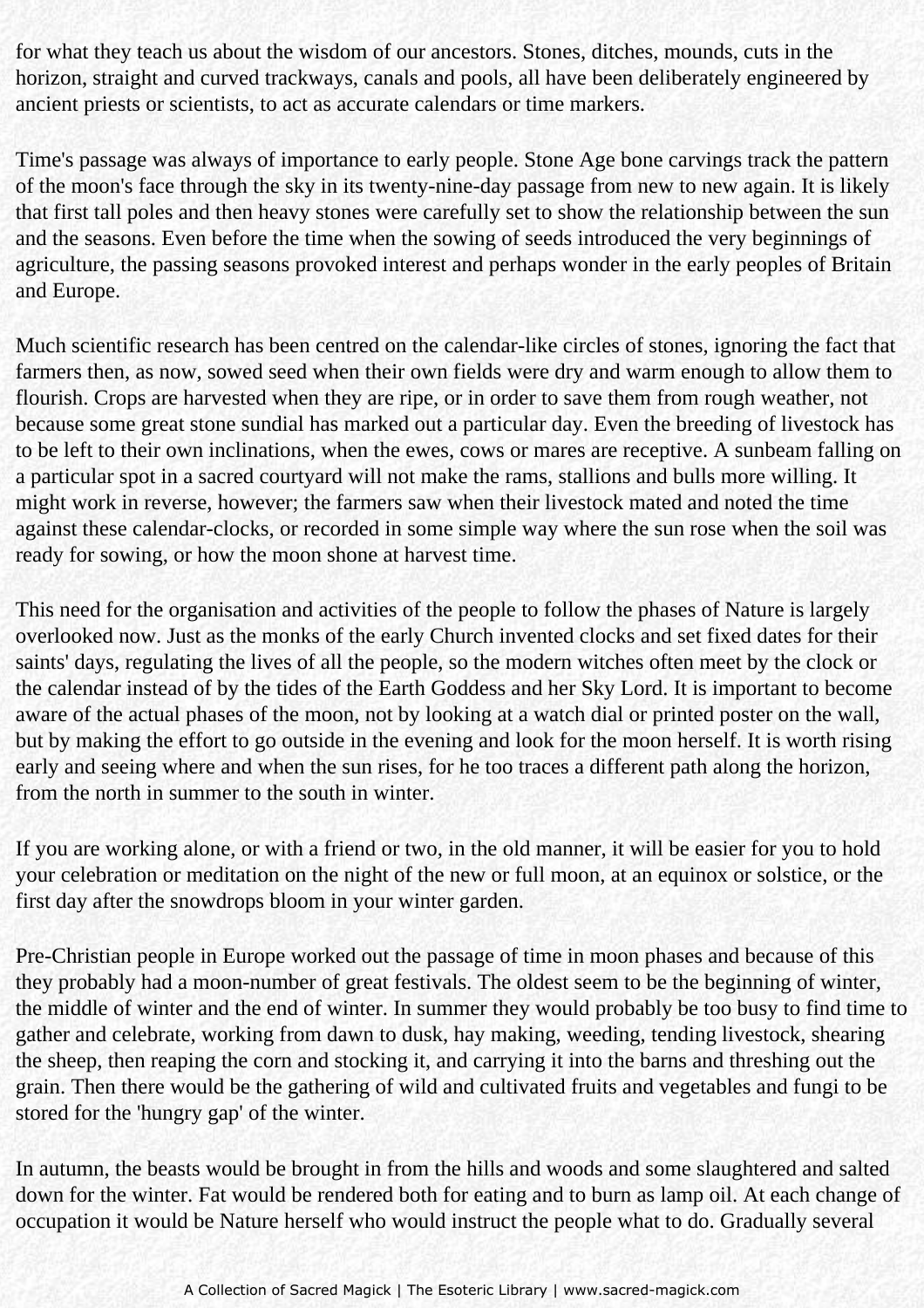overlapping patterns began to emerge, and it is from the cycles of the life of the land and the farm stock, and the magical lives of the Goddess and the God, that some of the festivals which are celebrated by modern pagans began to develop.

I think that if some of the witches of today thought more about the actual workings of Nature and less of book-bound, set knowledge, they would gain more power in their magics, more joy in their celebrations, and a greater sense of unity with their ancestors and the ancient faith they aim to follow. It was, after all, the Church that fixed the dates of the old Festivals, and it is from that restrictive form of belief that most of them are trying to untangle themselves! This is especially true at the end of the twentieth century, when it seems that great changes are occurring in our weather systems; spring is coming earlier in the south of Britain, with more winter rain, high winds and overflowing waterways.

Nature marked out the turning seasons with a series of alternating White and Green harvests, and it was from these that the original nine feasts came to be established. You don't have to take my word for it, but look out of your window, observe and take note of those outdoor happenings which presage every change of season.

All over the world, the Goddess is seen or known as the White Goddess. White flowers, clothes or offerings have always been associated with her, from the snowy-white icefields of the north, to the white-hot burning deserts on the equator; to the southern lands, lying under the Long White Cloud. We see it today in the white dresses of brides at their marriage, when the young lady, for that day, represents the Goddess to her husband; in the white costumes, with their bells, ribbons and flowers, of the Morris Men, 'Mary's Men', dancing in honour of the White Goddess. Even in India, a land where white is a colour of mourning, it is into the hands of the Goddess of Death, with her white face, that the departed soul will travel.

The White harvests represent stages in the lives of the Goddess and the God, defined at a moment when a certain kind of power was to be felt, and perhaps shared with the people. The 'green' festivals are set around the solar agricultural dates of the Equinoxes and Solstices. The old rites were simple and largely intuitive affairs, when a whole village or community would come together to act out part of the Old Ones' story, to renew the bonds of dedication to the Lord and Lady, and those ties of kinship within the human relationships, or forge new ones.

There was no priest to intercede between the people and their deities, for even in the pre-Christian Celtic era when the Druids held sway, they seemed to have acted more as guides or masters of ceremonies than controllers of the ritual. Everyone in the community probably made a small offering, asked a boon, or offered prayers of thanksgiving, as appropriate to the season. If there was speech, it was from the heart and Goddess-given inspiration rather than set-piece sermons or regulated supplications.

As most such celebrations were carried out in fields or woods or sacred circles of standing stones, it is likely that much of the action was mime, just as today's mumming plays enact the story of Life and Death, Summer and Winter, with a variety of local characters depicted. Song and dance too would have played a part in such gatherings, with music, drumming and probably the playing of games like those country children still play. Often those who acted out the characters of the story of the Old Ones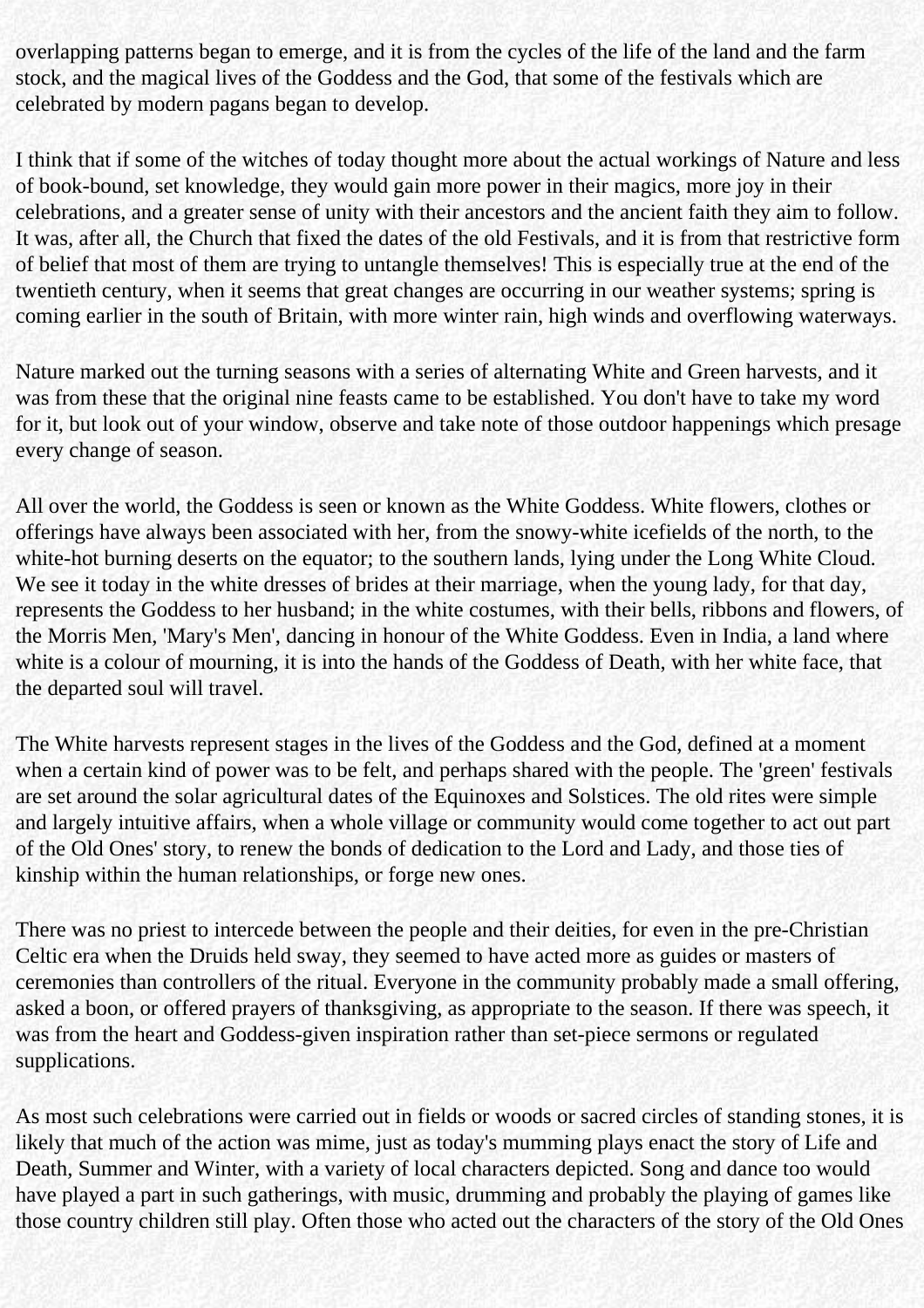would be chosen by lot, with symbols baked into a cake, or hidden in a bag.

This allowed the God or Goddess to cast his or her part without the intervention of human will. When this method of choosing the parts for a ritual or celebration is used, those so chosen play their parts far better than might be imagined, even if they do not exactly fit the archetype they portray.

Starting at the beginning of the Celtic year, around the end of October in the modern calendar, when the first hard frost whitened the grass, shrivelled any green stuff and iced over a shallow puddle, the community began their preparations for winter. Cattle and pigs and sheep which had roamed the unfenced fells, moors or woodland would be brought back to the farmyards or perhaps one of the great earthworks which dot the southern hilltops. It would be a great round-up and time for sorting out the stock.

Some would be selected to be killed as, before the times of extensive haymaking and the production of winter feed, not all could be expected to survive through the winter months. Pigs would be salted into ham and bacon, but a great feast of those parts which could not be preserved would be eaten. The White harvest of this time would be fat and hides and fleeces, all vital to see the people through the winter

Next, as the nights grew longer and the air colder, the people, less sure than we are today that the warmth of spring actually would return, made many spells and enchantments to call back the sun from his long journey into night. On the darkest night, at what is now called the Winter Solstice, when the whole community huddled round the blazing yule log, the mysterious Star Child, Son of the Goddess, the Mabon, was born; As Sun God, he stood for the return of the Light but there was doubt until, by a few minutes a day, the nights began to shorten.

It is for this reason that the births of the Christ Child and his predecessor, Mithras, both sacrificial gods born in a cave or stable, are celebrated on 25th December. That was the day when the Wise Ones could announce that the magic had worked, that the bonfires on the hilltops, the offerings of greenery and red berries, the decking of the houses and the giving of gifts, especially to children, had brought a return of the Light.

There would then be a period of real rejoicing with the best of the stored foods being brought out, the fatted goose prepared for the table, the last sweet apples, dried fruits and nuts brought out in celebration. This was a time of great hardship in many communities, if the grain harvests had been poor or the livestock sickly, yet once the promise of the Star Child, the Child of Hope as he was known in some old villages, had been seen, the entire community would do what they could to celebrate.

There were round dances, called originally 'carols', performed in barns or out of doors if it was dry enough, and special songs, some fragments of which are still sung these days, with the words changed to greet a newer Lord. It was the greenery, the holly and the ivy, branches of fir sweet-smelling in the smoky houses, and the magical mistletoe, sacred to the Druids, which enriched this dark time. Those customs are still with us, as well as the dressing of the sacred tree with lights and tinsel. All have pagan roots.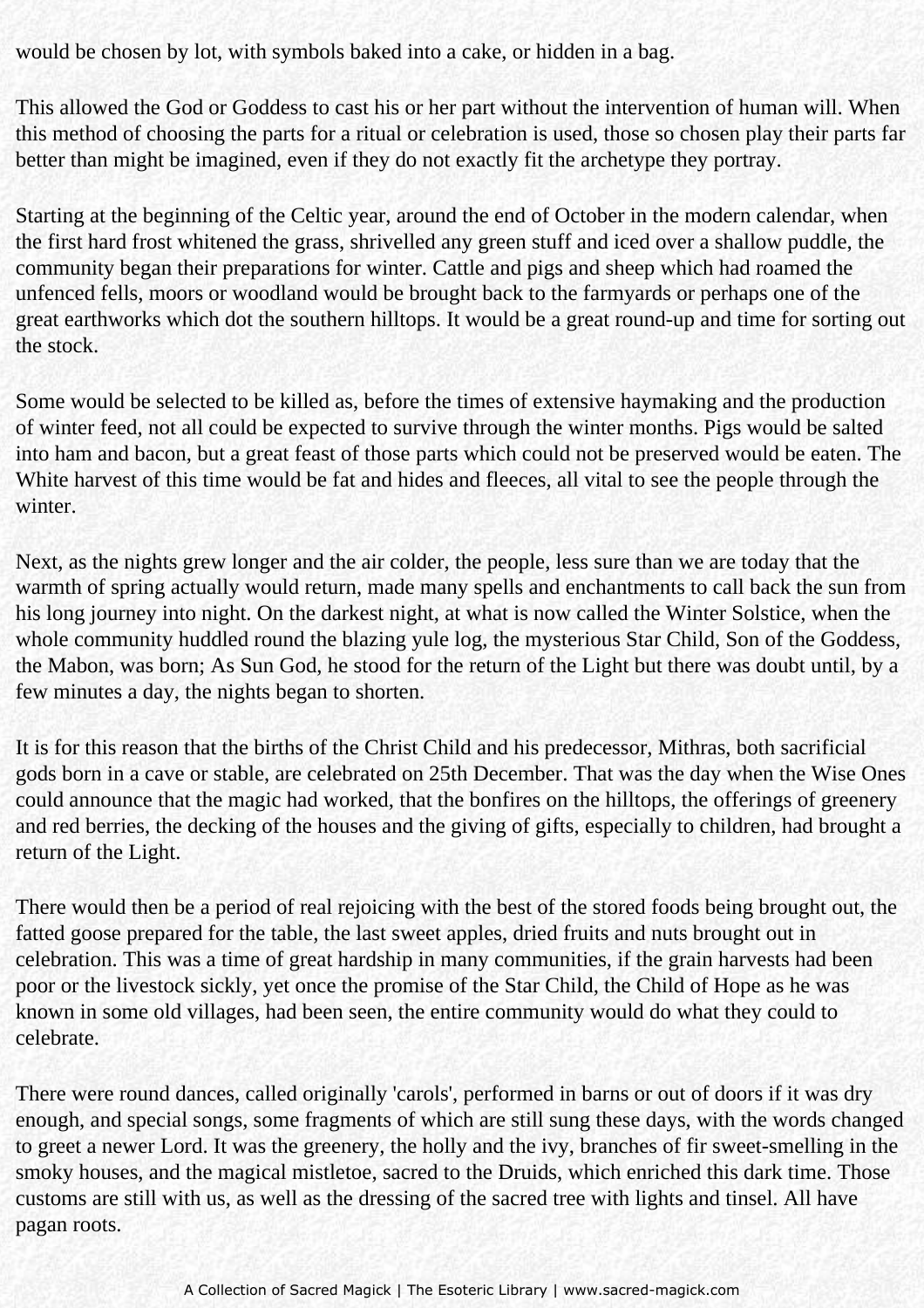All celebrations have to end and the Yuletide feast was concluded with another day of special activities, called in the Christian calendar Epiphany or Twelfth Night. In that tradition, it is the time when the Wise Men from the East arrived, astrologers following a star and bringing gifts of the Frankincense of Royalty, the Gold of Material Power, and the bitter Myrrh of the Sacrifice to come.

This also echoes a Celtic tradition whereby the young man or woman, at about the age of twelve to fourteen years, gained their adult name and status. In the Old Religion it is when the Young God is initiated into the wisdom of the Clan, and receives his name, his magical weapons and instructions for his life. Although this particular festival has been overlooked by witches whose rituals use the eightfold contemporary cycle, instead of the ninefold lunar pagan one, various country customs and village celebrations do recall this end to the midwinter feasts.

Even in ordinary houses, it is Twelfth Night when the dried-up remains of the Christmas greenery is thrown on the fire, and the last decorations in homes and churches are taken down and stored away. Out of doors, in places where cider orchards flourish, there is the ritual of Wassailing the trees, by pouring libations and sticking bread or toast soaked in cider in the branches of the apple trees. Shotguns are fired to drive away harm, and songs are sung, 'Here's to thee, Old Apple Tree, much mayst thou bear, Hats full, caps full and great bushel baskets full. Hurrah!'

In some villages other rituals are to be found at about the middle of January, acknowledging the end of the hardest part of winter, and expressing a hope for the future spring. In Shetland there is a Fire Festival at about this time when a replica Viking ship, surrounded by the islanders in home-made Viking costumes carrying flaming torches, is set afire and allowed to drift out to sea. Both a sacrifice of a ship and an offering for calm weather and full fish nets is accomplished at this winter festival of Up-Helly-Aa. The name is supposed to mean 'the days of the holiday are up'.

When the might of winter loosens its grip upon the land and the first white flowers of the snowdrops nod their pale heads above the melting snow and the first royal purple crocuses thrust their elegant cups into the winter air, many pagans celebrate the Festival of the White Goddess as Brigid, Bride or even Lucy, the Light Bringer.

The Church has adopted this feast as Candlemas, when Mary was returned to her people, cleansed after the ritual period after the birth of Jesus. The Celtic name for this celebration is Oimelc, literally 'ewes' milk', for now, in the warmer parts of the land, the first lambs are born, and a new harvest of ewes' milk is available for them and the people, to whom this was a valuable foodstuff.

To celebrate this feast there is a traditional drink called 'lambswool', made from hot wine or cider and water in which the flesh of several roasted or baked apples are heartily mixed. The resulting frothy white drink resembles lambs' wool. Shakespeare writes of 'the roasted crabs hiss in the bowl' and it is the pink-fleshed crab apples rather than the crustacean he is talking about, 'As nightly sings the staring owl, toowhit toowhoo'. Another good old Goddess symbol, sacred from Britain to Athens.

In the villages this Candlemas feast has two aspects. One is the secret womens' Mystery of how the Goddess renews her youth, and all the women deck with their brightest scarves, their most precious ribbons, a chair beside the hearth to welcome the return of the Goddess. Then in darkness, when the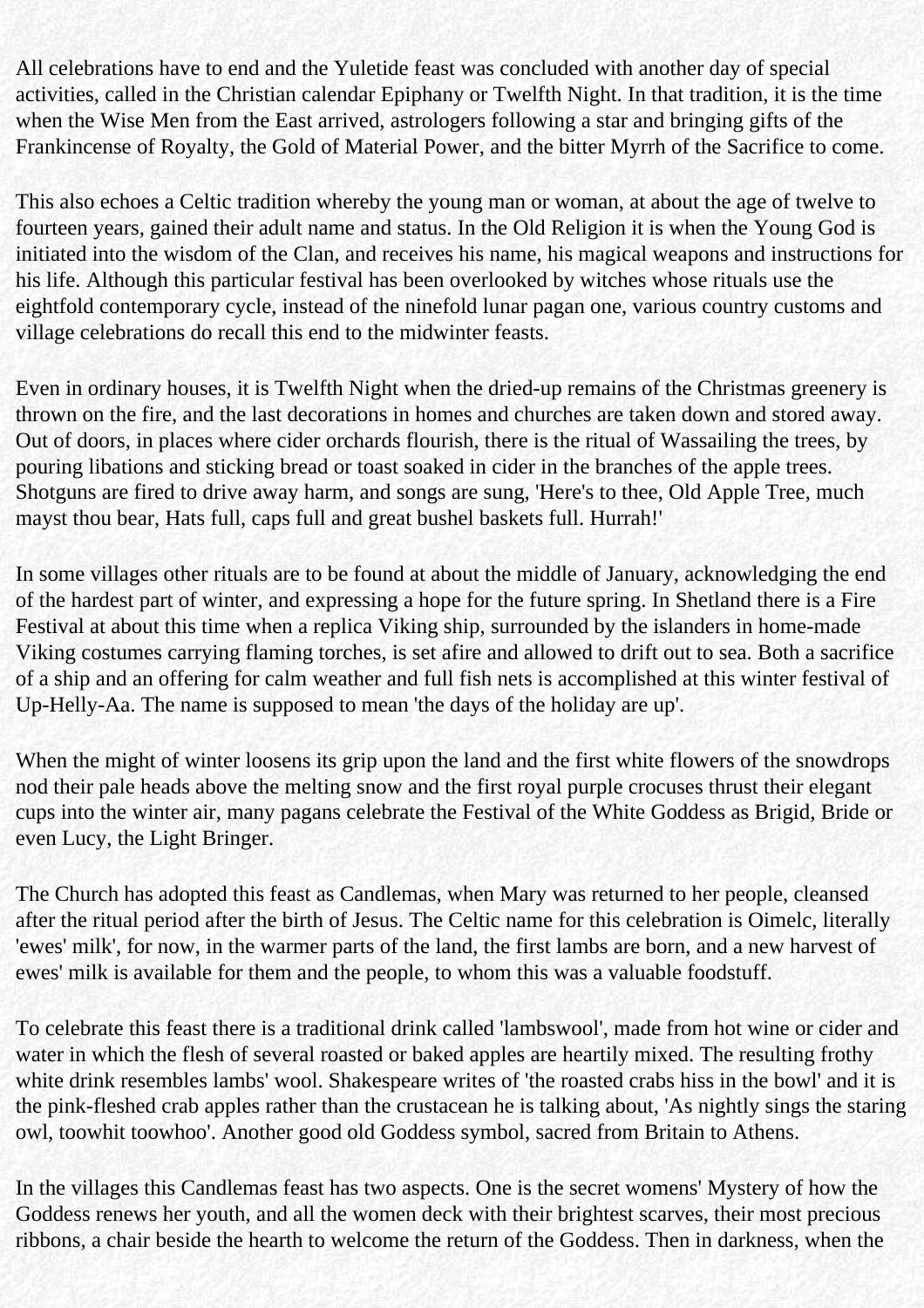men have been allowed to creep into the room, a small figure in a dark cloak arrives.

Wreathed in ivy and warmly wrapped, a young maid from the community brings in the first flowers and the new flame. Under her cloak, which one of the older ladies removes, she is dressed in white and green, and carries a dish of early flowers, snowdrops, violets, jasmine or the earliest daffodils. Among the blossoms is a small candle, and from that a candle for every member of the community is lit, set out on the floor. The Goddess, in the guise of this little girl, is welcomed in a blaze of light and grants her blessing on all. Each of the men and women kneel before her, silently asking a gift or practical help in the coming year, and each pledges the work of their hands to the benefit of the people.

As soon as the soil began to warm up and be workable, roughly at the time of the Spring Equinox (about March 21st), seed corn and barley would have been laboriously sown by hand. Among it would be the special ears of corn saved as the corn dolly or kern king, symbol of the potency of the Sun God, sacrificed at harvest-tide.

The Church's calendar has Easter at about this time, too. Easter, again named after a Saxon goddess of spring, Eostre, is the only one of the Christian festivals which is decided by the phases of the moon, which is why it moves about. Easter Sunday is the first Sunday after the full moon on or after the Vernal Equinox, which is when the sun enters the sign of Aries. It is the same time as the Jewish Feast of Pesach, or 'Passing Over', when a lamb is slaughtered and eaten in haste, with bitter herbs and cups of red wine. Many of the other European countries derive their names for this festival from 'Pasques' in French, 'Pask' in Dutch or 'Pasche' in Latin, most of these being taken to mean 'Passion', and relate to the Crucifixion.

Once again the symbols linked with the Easter festival contain many pre-Christian ones. The decorated eggs, found all over Europe, stand in for the rebirth of Nature; the chocolate rabbit is the Goddess's sacred hare in disguise. The Easter bonnets worn at the Easter Parades represent the new sets of clothes worn for the first time as spring unfurls her golden daffodils, and the tufts of pussy willow fur the branches in the hedges. It is a great time of renewal and new beginnings, when life rises refreshed from its sleep through winter's dark. As day and night are seen to be equal, at the Equinox, the whole energy of the sun helps the Earth to dress in her new green gown.

The next sacred flower to mark the passage of time to the country folk is the hawthorn, sweet-scented may blossom. 'Cast not a clout 'til May be out!' the grandparents advised us not so long ago. The May in question is not necessarily the month, but the quickthorn used as a hedge plant until mechanised farming grubbed up these old corridors of natural life. The first green leaves of hawthorn used to be eaten as a spring tonic and are rich in vitamins, so vital after a boring winter diet of salted meat, hard cheese and rough bread.

At May Day, the flowering of the hawthorn signals Beltane, the God's Fire, when the animals were set free from their winter quarters. By may-blooming time there would be more grass, and all the people would be ready to celebrate the advancing warmth and outdoor life. The maypole, a phallic symbol, would be raised on many a village green, and the young children would deck it out with flowers and lace it with ribbons, binding together the fertilising sun power from above with the nourishing earth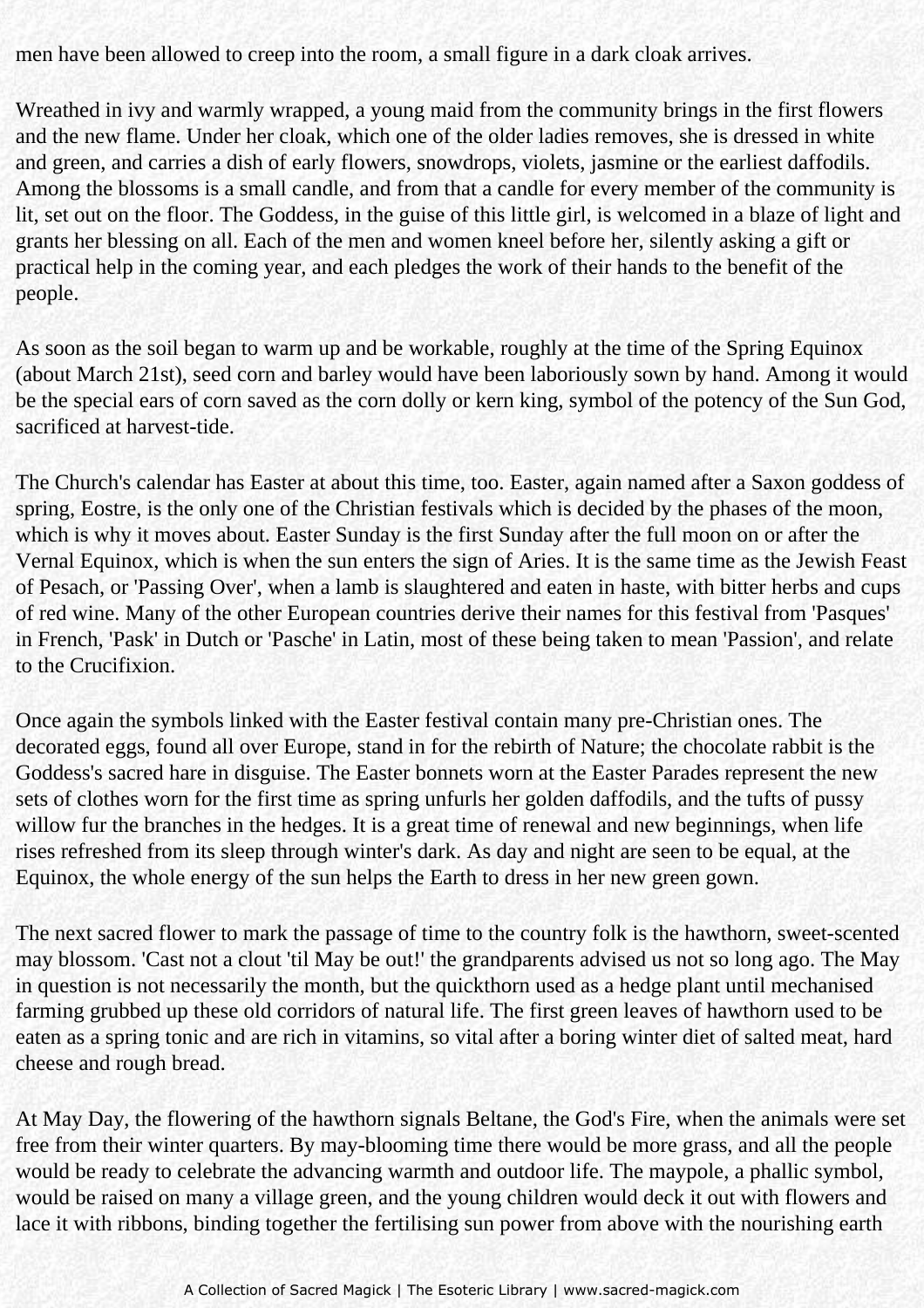power below. Bonfires would smoulder and the cattle would be cleansed of ticks by being driven through a thick medicinal smoke of burning herbs.

The days continue to lengthen until midsummer, when the hay would be harvested, and long hours of work would be needed to weed and hoe all the crops. Sheep would be sheared, usually between May Day and midsummer, and the womenfolk would set about the long task of spinning the wool. To us urban folk, the summer is a holiday, but to workers in the fields it was the time of greatest effort, for it was vital to ensure that the crops produced as much food as possible. Charms and spells and songs would be sung as the farming community slogged their way through all the heavy, boring yet essential tasks. In some places peat would be cut from the sticky, insect-ridden bogs, allowed to dry and carted back to the villages or farm houses.

At last the days of the corn harvest would begin with all sorts of customs, which even in the days of combine harvesters are still carried out as the last run of grain in each field is gathered in. Harvest Suppers, garlanded heavy horses parading the golden sheaves through the villages, dances and songs recall the much simpler days when the arduous work of the year was brought to fruition. Then the corn dollies were made from the finest ears of corn, woven to the local design, bound with red ribbons. John Barleycorn was dead, long live John Barleycorn.

Michaelmas and the Autumnal Equinox bring the garnering of the fruits of wood and orchard, the saving of pumpkins and all root vegetables - the final Harvest Home, when all the produce is displayed in churches or village halls, demonstrating the success or failure of the year's work. Geese used to be fattened and with their feet dipped in tar and sand to make 'boots' for the journey, marched to markets in the towns to grace the supper tables at Michaelmas.

Once all is again gathered in, the flocks sorted out, and the first winter frosts whiten the ground, the old feast of Hallowe'en comes round again. It is traditionally a time of disguises, games of chance and those which foretell the future with apple peel or by candle light, in dark mirrors. The Goddess is seen here in her wisdom aspect, and it is a time of consulting the First Parents, inviting them to the Great Feast, telling them of the births and deaths, hopes and fears of the year, in the times of speech and of silence.

## **The God's Story**

Within this pattern of harvests and gifts from Mother Nature there runs the story of the God, Son of the Goddess, Great Mother. Born at midwinter, nameless in a lowly place, he grows, each day as a year in his life, until at the hidden feast of Twelfth Night, he becomes a man. In the Old Religion this is the special time, when the young man who stands in for the God at the enactment of the ritual, asks the questions about his heritage, claims his name, his magical tools and receives initiation from his Mother/Grandmother. As he is set free on his own path the Goddess, using her magic of change, becomes the young maiden again.

At the Spring Equinox the God has become the warrior, the Champion of the Goddess, and like such heroes as Hercules or our own King Arthur, he has twelve tasks to perform, each linked with one of the signs of the Zodiac. Dancing around the circle he shows off, in the person of the local hero, or a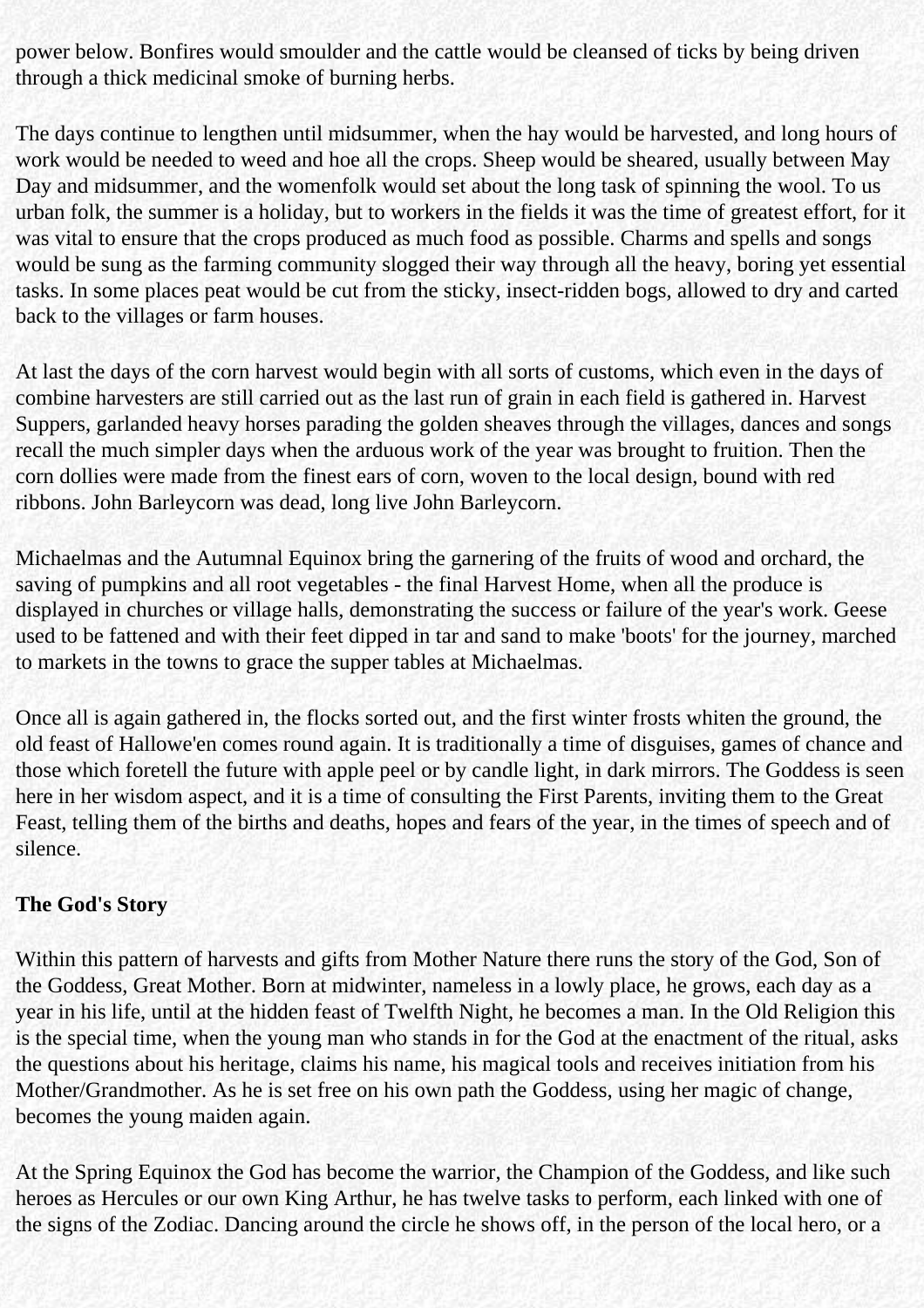lad chosen by lot to play the part. He is armed with the Spear of the Sun and the Arrows of Passion, and when he has played his part, wooed the Goddess and, with her permission, bedded her, he fires arrows into the setting sun and departs on his great journey. This is Lady Day, when the Angel Gabriel came to Mary, Goddess in her own right, announcing her pregnancy, for it is nine moons to Yule.

When the white blossoms of hawthorn foam along the lanes, the God as Hunter, Guardian of Animals, Horned One, seeks his love in the forest, where she, Goddess of Change, is now hiding as a white doe. When he finds her he brings her to the forest clearing, and in the company of the whole community, leaps over the bonfire, wedding in the gypsy way.

The cycle continues; the pregnant Goddess ripens as the corn in the fields swells in the ear. Now the God is the Corn King, swathed in scarlet poppies, symbols so often of sacrifice, and blood upon the fields. Now, as the harvesters sweep across the golden land cutting swathes through the standing grain, the Corn King is ready to lay down his life for the benefit of the people.

Garlanded in cornflowers blue as death, poppies red as blood, and corncockle golden as the setting sun, he who at this festival stands in for the God is cast down and laid on a bier or into a shallow grave in the field. Now his widow/mother mourns over his still form. She knows that the seed he sowed in her lives on, to be the new God in the dark of the year, but now she is all alone. In the North, Wakes Week, in Early August at Lammastide or Lughnassadh, recalls this traditional mourning for the sacrificed God. His spirit lives on and is preserved in the Corn Dollies, woven into traditional patterns, and samples of these are found in ancient Egypt, in Greece and all over the grain-growing lands.

Now the other fruits are gathered in, day and night are equal again, but darkness is winning, and the sun is fading in the sky. It is a time of reflection, gathering in those completed projects, sorting the good from the outworn, choosing the seeds for the new year's planting, be it crops for the land, ideas for the mind or inspirations of the heart. The flowers fade, but harvests are gathered of magical hazel nuts, instillers of wisdom when they feed the sacred salmon in his mysterious pool.

Fungi are collected, for food and healing, and invoking dreams and visions in those whose sight was awakened by long training. St Michael, whose festival is on 29th September, is another Christianised form of the Sun God, and many of his churches are on high, pagan hill-tops. He balances the Dark Force, especially now, just after the Autumn Equinox, as summer balances winter, neither overcoming the other, in an eternal interchanging dance.

The Celtic Year draws to an end at Samhain, 'Summer's End', time of the Great Gathering, when all come home. It is a time of celebration and of remembering those who have parted from their earthly forms. The ghosts that enter the open doors and manifest in the sacred bonfire's smoke are kindly ones, old friends, grandparents, kindred from many ages, all thronging round with their wisdom, their accrued knowledge of the community and its needs. Now is the time of oracles, to see what will happen in the year to come.

It is a time to bid farewell to those who have died, and welcome the new babies, and even the spirits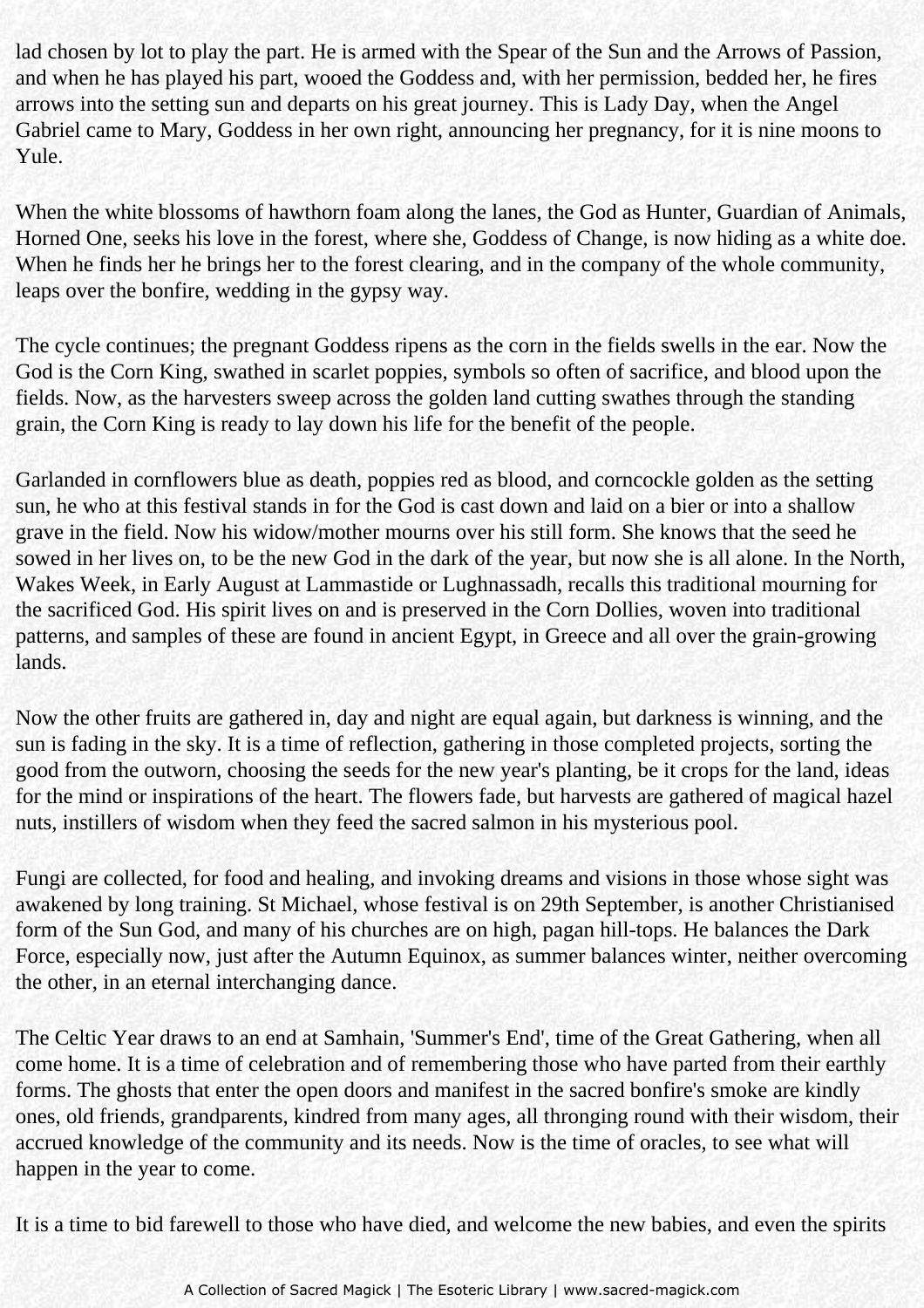of children scarcely conceived, or as yet unborn. All the Family come in and share the feasting, of the best and fattest of the beasts, the whitest bread, the sweetest honey and the lushest fruits at this short season of plenty, before the cruel winter's dearth.

Here the Goddess is both pregnant and the Old One, the Wise Hag, in this dark time when the Veil between the Worlds is thinnest, and knowledge and spiritual powers of magic can pass back and forth. She is always a changeable deity, paradoxical in her appearance, able to shape-shift in human and animal form, yet always being herself, in whichever guise best suits her purpose. She is the Ruler of the Otherworld, wherein her God/Lover rests, between his evolving incarnations. She is Persephone, Queen of the Dead and the Unborn, Bringer through the Veil of Life those to be born, carrying across the dark, still waters of the River of Night those who have passed from the world of flesh. She is All-Knowing, All-Seeing and All-Revealing to those who dare to ask her the right questions.

Like the Mystery Plays, based on the stories of the Old Testament, the story of the Goddess and her Son/Lover/Sacrificed God was acted out by members of the community, in fields or barns, in small cottages and the squire's hall, as mimed or mumming plays, some of which endure. Parts were cast by drawing a lot, or finding a bean in a cake, so that the Old Ones made their own choices for their changing forms. Without set words, each actor was allowed to be inspired directly from the Goddess/God they were playing. Actions, songs, music, mime or words told each year a new version of the eternal story. Little of this was recorded in writing, but it is written on the waters, patterned in the branches of trees, and sung by the birds in the dawn chorus.

If you decide to set out upon the Old Road you will come to understand something of the simplicity of the traditional festivals for, whoever you are, you will discover the deities within you. They are your magical ancestors, their feasts are part of your own unfolding pattern. In winter you may rest, reviewing your last cycle of work and achievement, failure and loss.

In, you will sleep the child of your evolving self, born in the darkest night at Yule — soul-son of the Sun of Life. Cleansed and refreshed, when the first flowers show in your garden, go forth, Goddess renewed, or as her Champion, initiated into the New Year. Set forth your own list of the Twelve Tasks to be performed from March to March. Seek out your partner; within, as the secret other half of your own being, true Soul-Mate, or examine your relationships with those around you. How does your beloved benefit from your relationship?

By midsummer you should have a greater understanding of what you are going to achieve, and the 'crops' that you have sown, at home or at work, in dreams or in creativity will be flourishing in whichever field of life they are planted. As Lammas arrives, old Saxon Loaf-mass when the new flour was ground, you might be able to take a breather. Look at your opposite God/Goddess within. How has that Great Being strengthened you, brought you light or courage, love or understanding? What will you be able to lay before the altar of offering when the harvest is examined in the autumn days?

As winter approaches you will need to look within. What part of you has died, or been cast off? What part of you has an understanding of the Otherworld, gained through regular meditation or long, quiet chats with the God or Goddess in Nature? Learn to listen, to be still and hear with that inner ear the voices of the Old Ones. Watch your dreams for wisdom, and your intuition for awoken senses. Begin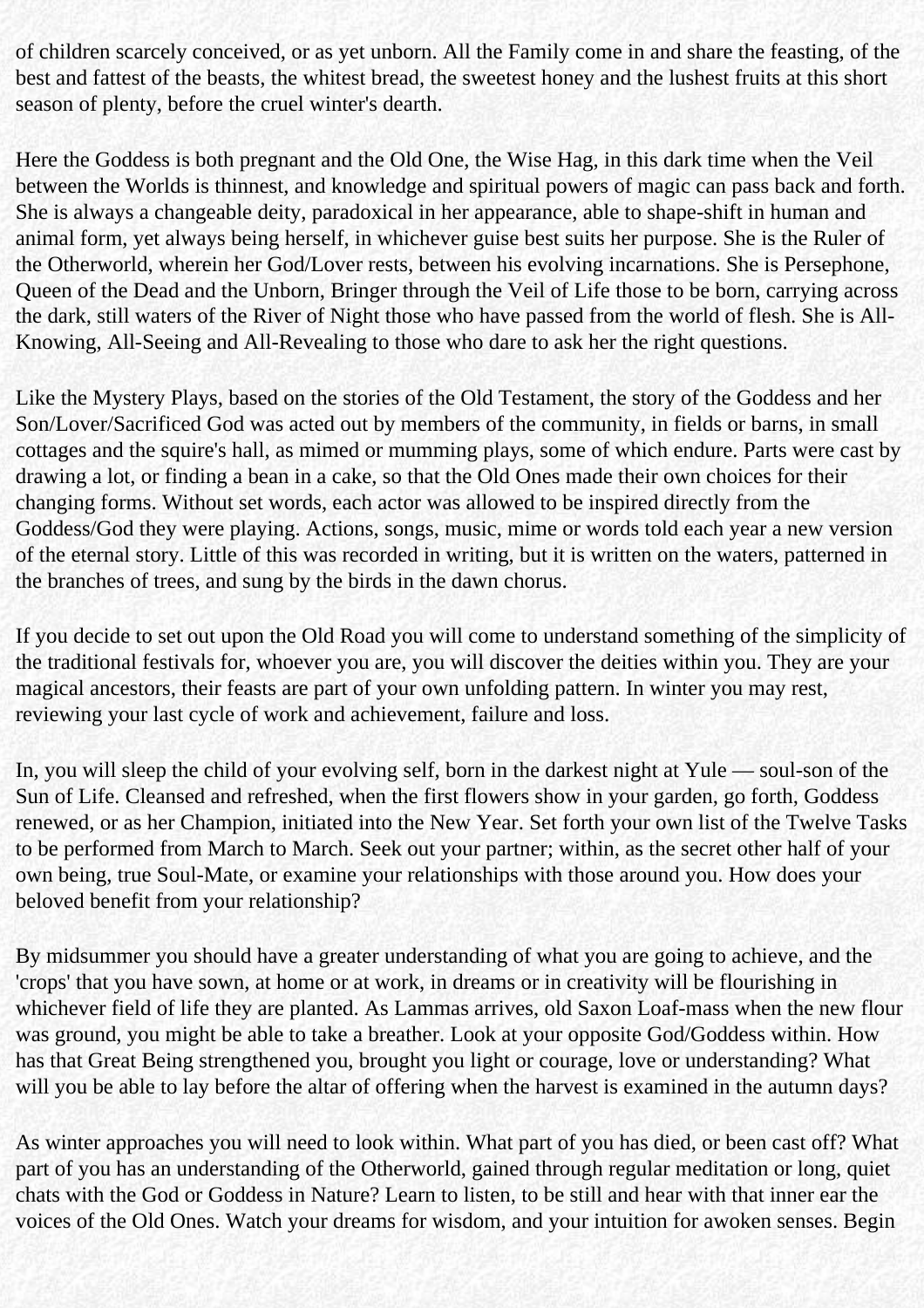a new year with a new vision, realistically aimed at what you can achieve. Feel the ebbs and flows of the yearly tides, which bring forth and which sweep away certain aspects of your life, and learn to flow with them.

## **Exercises**

After two moons of considering the Old Ways you ought to be seeing changes in your world view and your attitudes to things. If you have been able to spend a few minutes every day thinking about or meditating on the pagan gods or the old feasts, or the meaning of the religious life, you may be discovering new depths to your character.

Here are a few more matters to consider during the third moon. -

Look at ancient sacred sites, on the ground if you can, or in books, and consider what mighty motives encouraged the ancient peoples to construct such enormous circles of stones, causeways or hillforts. How much effort, time and meditation are you willing to give over to your own rediscovery of the Old Ways and making contact with the First Parents? Are you actually doing anything, researching into local customs building up lists of God and Goddess attributes, the kinds of trees in your area? Or are you still just thinking about it?

Consider the times of the old feasts, add these to your Calendar Circle, as well as the Green and White Harvests of each. What colour is the Harvest of Twelfth Night, do you imagine? Why do you think most modern witches ignore this date? Decide what symbols, like an Easter egg, you could have on open display in your home for each of the festivals, and draw these into your Calendar Circle.

What did Rites of Passage celebrate? Have you gone through any? What do you think the pagan ones are, and when would they happen? How do mumming plays fit into the ongoing record of the Old Ones?

Go out and look at the moon, watch her face among the clouds and see how you feel. Draw her light into your awareness and feel it waking up your psychic powers. See how the patterns of your dreams reflect the phases of the moon. Record what you find in your Book.

Discover some seasonal songs, folk tales or local myths.

Where do you think you could make friends who have interests in folklore, the Old Ways or pagan religion? Have you tried to get in touch with other people? You could leave messages in library books as bookmarks so that other readers of the same subjects could contact you. At least such folk would be nearby and perhaps on the same quest.

Here are some more books to sample:

Joseph Campbell, Hero With A Thousand Faces (Princeton University Press) Vivianne Crowley, Wicca; The Old Religion in the New Age (Aquarian) George Ewart Evans, The Horse, Power and Magic (Faber)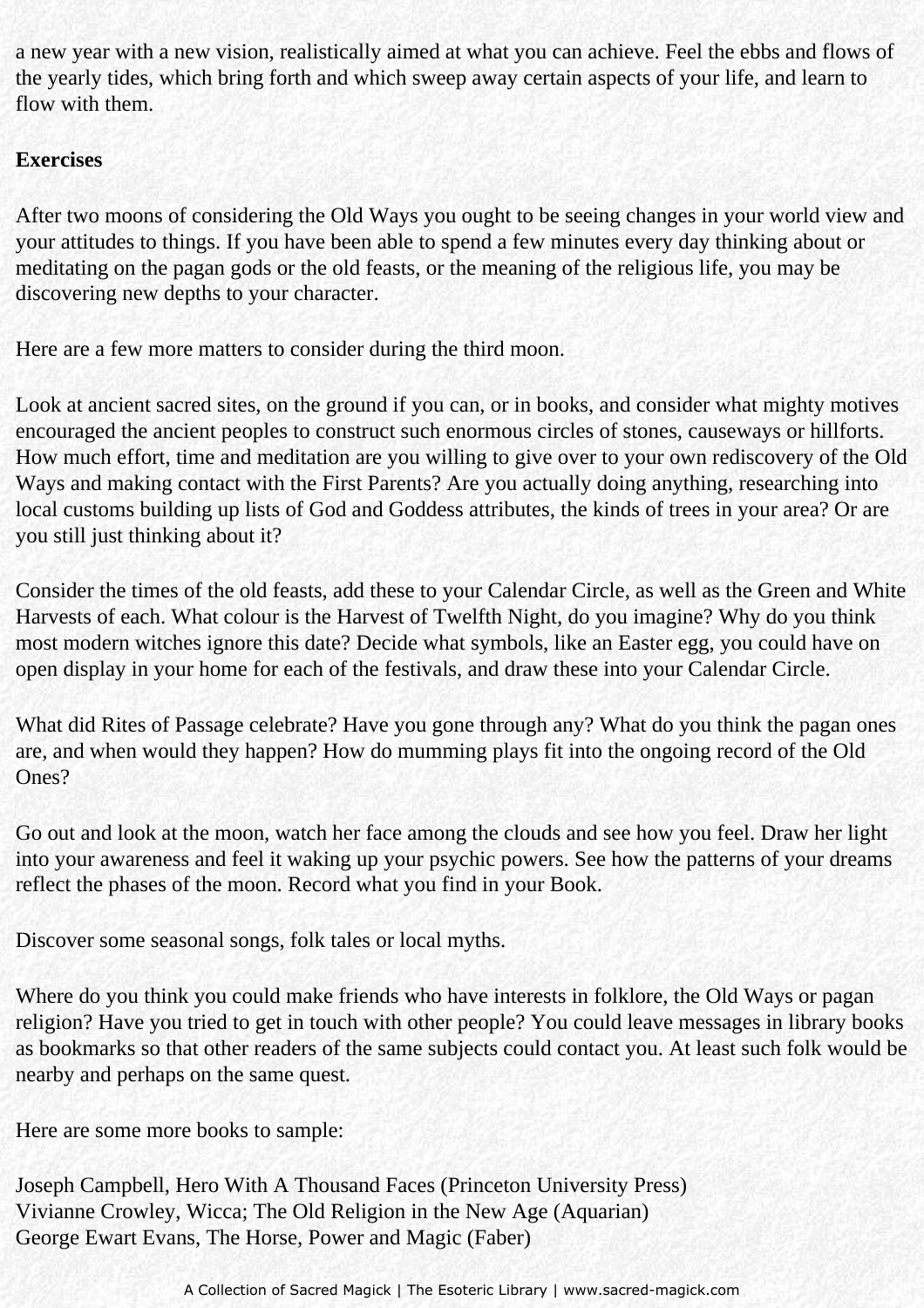Sir James Frazer, The Golden Bough (Century) Dr Anne Ross, Life and Death of a Druid Prince (Century)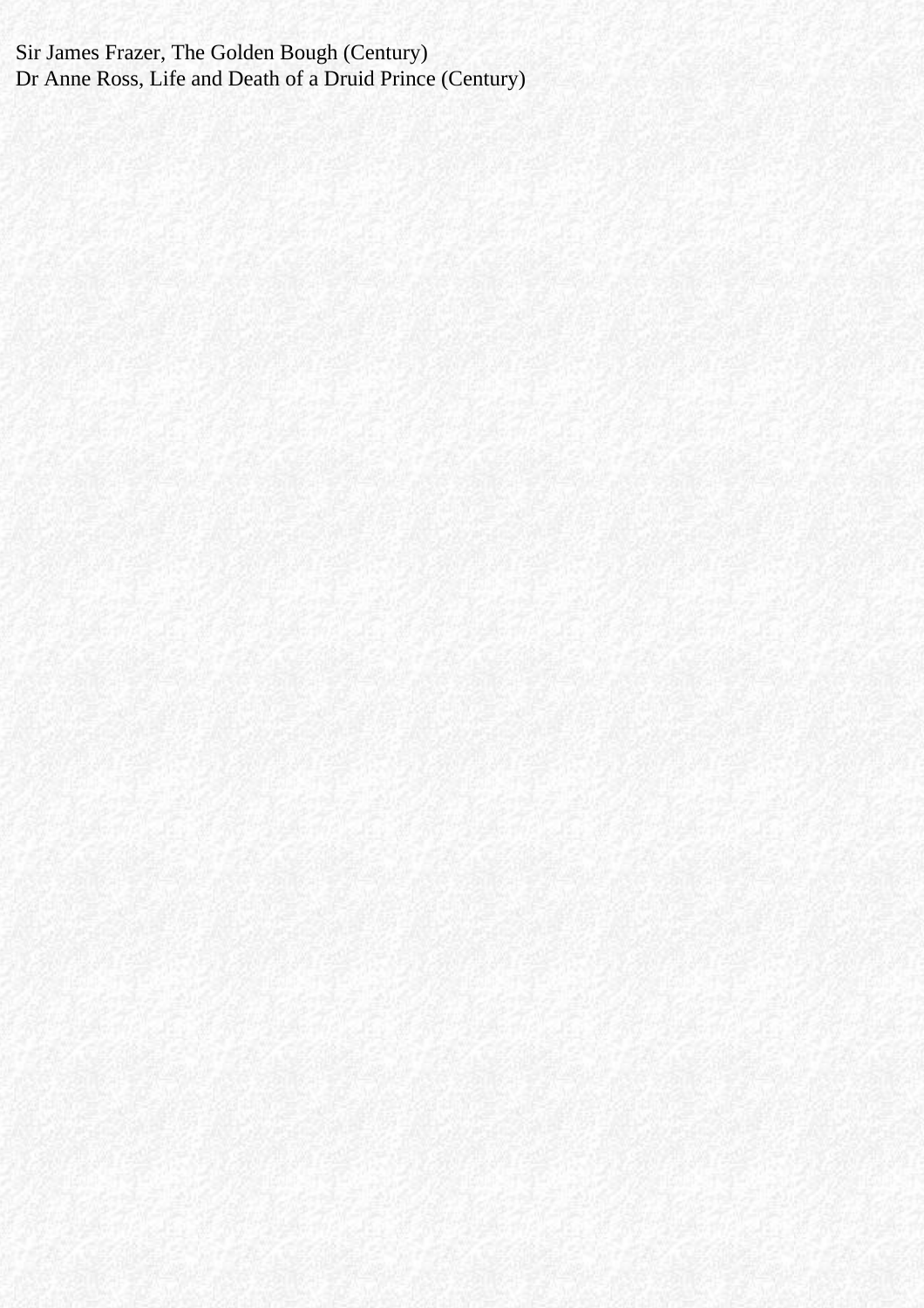## **4 - A Circle Between the Worlds**

*Wind comes from the spring star in the East, Fire from the summer star in the South, Water from the autumn star in the West, Wisdom, silence and death from the star in the North*

(Fiona Macleod The Divine Adventure)

A circle is perhaps the oldest pattern set out by people, recognised by artists, acknowledged by tiny children. It is a symbol of eternity, of equality, of permanence and of change. The face of the rising sun is round, the repeating plosh as raindrops splash into puddles forms recurring circles, the patch of light born of a single flame or a mighty bonfire sheds warmth and illumination in a circle. From huddles of playing children to the greatest gatherings of learned people, the shape they make is often a circle, where all can be heard, all can offer advice, all can equally participate in whatever is being arranged. So it is with magic.

The circle cast by the ceremonial magician or swept by the old wise woman's broom on her earthy floor represents a kind of spaceship, a time traveller's craft whose occupants may be transported to other times or other places. Its use is ancient, its power is unfailing.

It can be protective, calming, healing, invigorating. It may be as small as the span of your arms or stretch, like the great Earth Zodiacs, across many miles of countryside. It may be created by your will to bring you inner peace for a few moments of meditation, or built of mighty stones and earthen banks over hundreds of years, enduring for thousands, as at Avebury, Callanish or Stonehenge.

Students have asked me if it is always necessary to have a magical circle set up in order to perform any kind of magical work, and like so much of the Old Arts, the answer is a paradox, being 'yes and no!' The greatest skill every witch, magician, druid or healer needs to develop is that of intuition. Literally 'inner teaching', it is that sense of 'rightness' about any action, thought or esoteric activity. When you have had some practical experience in the magical arts you will know, intuitively, if this is the moment to cast a circle or not. Only you can know that for yourself, no book can tell you, no teacher or school of thought can dictate it. You have to decide this minor point, as with many others as you go through your training in the coming years.

Mentally and physically, setting up a magical circle will probably be the first ritual act you will need to attempt. It can be a very simple procedure, taking a moment or two of thought, a few minutes of action. In other circumstances, or in the company of friends or companions on the path, it might take half an hour or even longer. It will be for you to experiment, explore your likes and dislikes, your personal situation and the location of your working. To begin with, it really is worth the bother of doing this small ritual carefully and completely; as you become more experienced the process may be shortened, simplified or even internalised, so that it is done in your head, instead of inside your house or garden or favourite wooded grove.

Like other paradoxical matters in magic, ritual circles are square! Acknowledgement is always given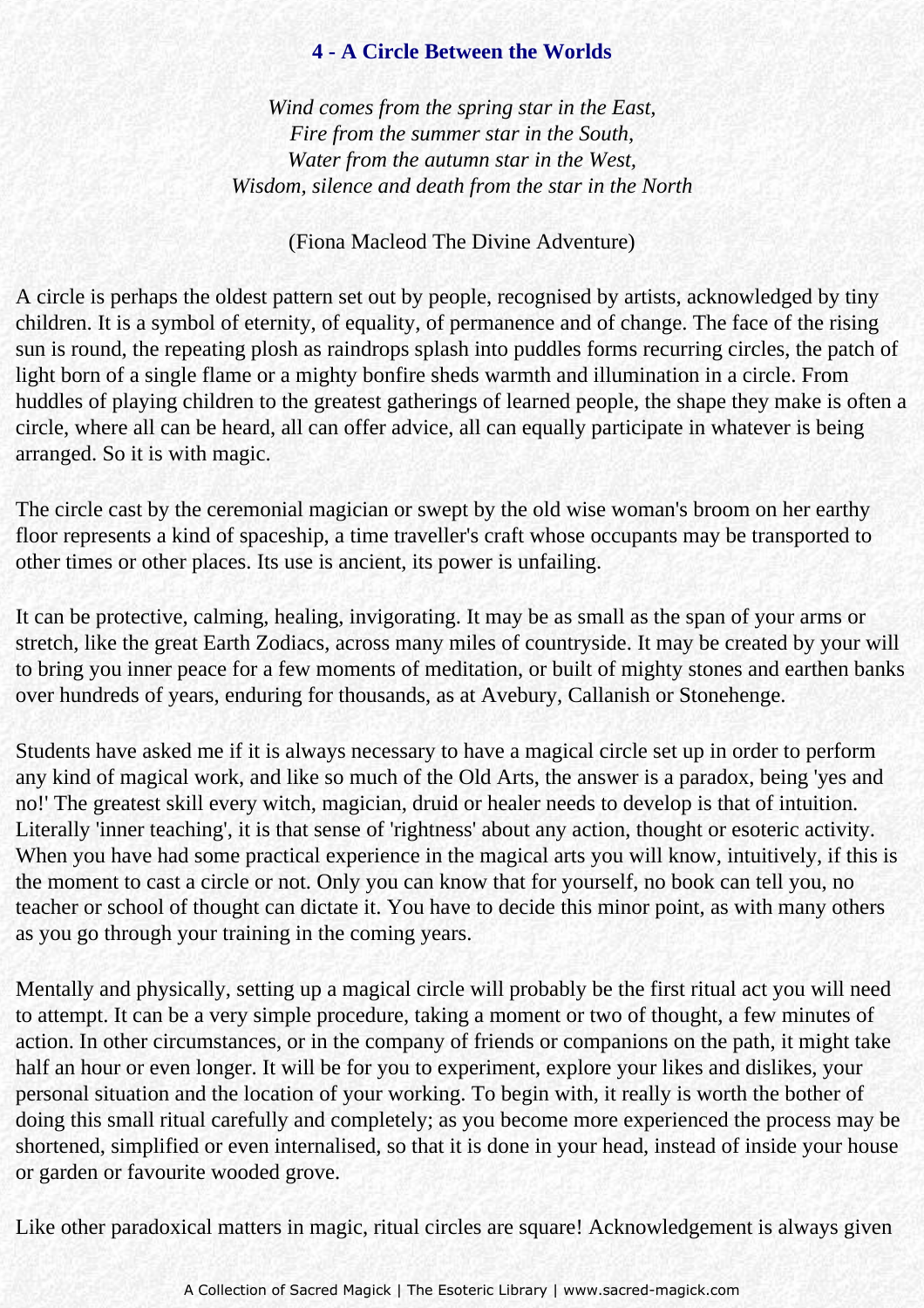to the four points of the compass, 'the quarters', perhaps by offering a symbol of the Elements commonly associated with each, or by the welcoming of a protective being, archangel, totem animal or elemental force. There may be a setting out of a sacred object, the lighting of a candle or the invocation of a goddess or god name to help with the ritual. One group of modern witches uses the names of the four winds, and though the names they use are the Greek ones, the old folk of Britain sometimes called upon, 'A pale wind and a purple wind, a black wind and a white ...' to sweep away interference from their sacred place, protect it from harm and empower their spells.

The first consideration is space. If you are working indoors you will be limited both in the amount of room you have to make sacred, and how wild your activities within that space may be, because dancing, singing, waving a wand or even lying full length to receive divine inspiration are all possible aspects of the work. It does rather sadden me that some modern witches are keen to be sky-clad (naked) and free, but as a consequence take off their clothes and have to wear a house! Surely it is better in the eyes of the Earth Mother to wear comfortable clothes but be out of doors, in the wind and moonlight? A light robe, a warm cloak or even a special coat kept just for such encounters with Nature will not stop the channelling of power which can move the stars in their courses. Out there, the voices of the wild can answer your summons, give reply to your request or, as omens, fulfil your prayers.

Again, you will have to choose, but if you are new to these arts it may be easier and feel safer to be indoors, in familiar surroundings, where you can find items to use for the marking out of the square circle. The simplest set of symbols of the Elements of Earth, Water, Fire and Air are earth from the garden, water from the tap, a lighted candle and something scented. You can use a rock, pebble or slab of wood, which grows in the ground, for Earth.

You may, if you are going to drink it, use spring water, fruit juice or wine for Water. Fire really does have to be something alight, although a smouldering joss stick could be used to represent both Fire and Air. For Air you could use some kind of incense, burned on proper charcoal, or a sweetly scented flower, pot-pourri, even a fan or a feather. Out of doors in a natural place, you may be surprised at what you can easily discover to represent the Elements - from tiny acorn cups of Water, to aromatic shrubs for Air, a red or yellow flower or leaf for Fire, and any kind of soil, stone, wood or sand for Earth.

These traditional four Elements represent the spokes of a wheel, which give it both balance and power. By calling upon these traditional Elements you create a kind of vortex which spins the energy you are drawing up from the Earth herself and mixes it with the power that is flowing down from the sky, making a potent source of magical force by which your spells will be made to work. You cause this power to move because in your ritual or in your mind you will be walking, dancing or sweeping around the circle, like a spoon in a teacup, stirring these balanced lines of energy into a cord of light which, rather like a twisted electric cable, can direct the energy where it is needed. As your psychic vision improves you will actually be able to see the Elemental power as different colours, or as flows of rainbow light, or sense them as heat or coolness.

You will need to write little poems or invocations to welcome or recognise these forces. 'Earth beneath and Sky above, Bless me ever with your love. Power of Nature, strength of Earth, Help me to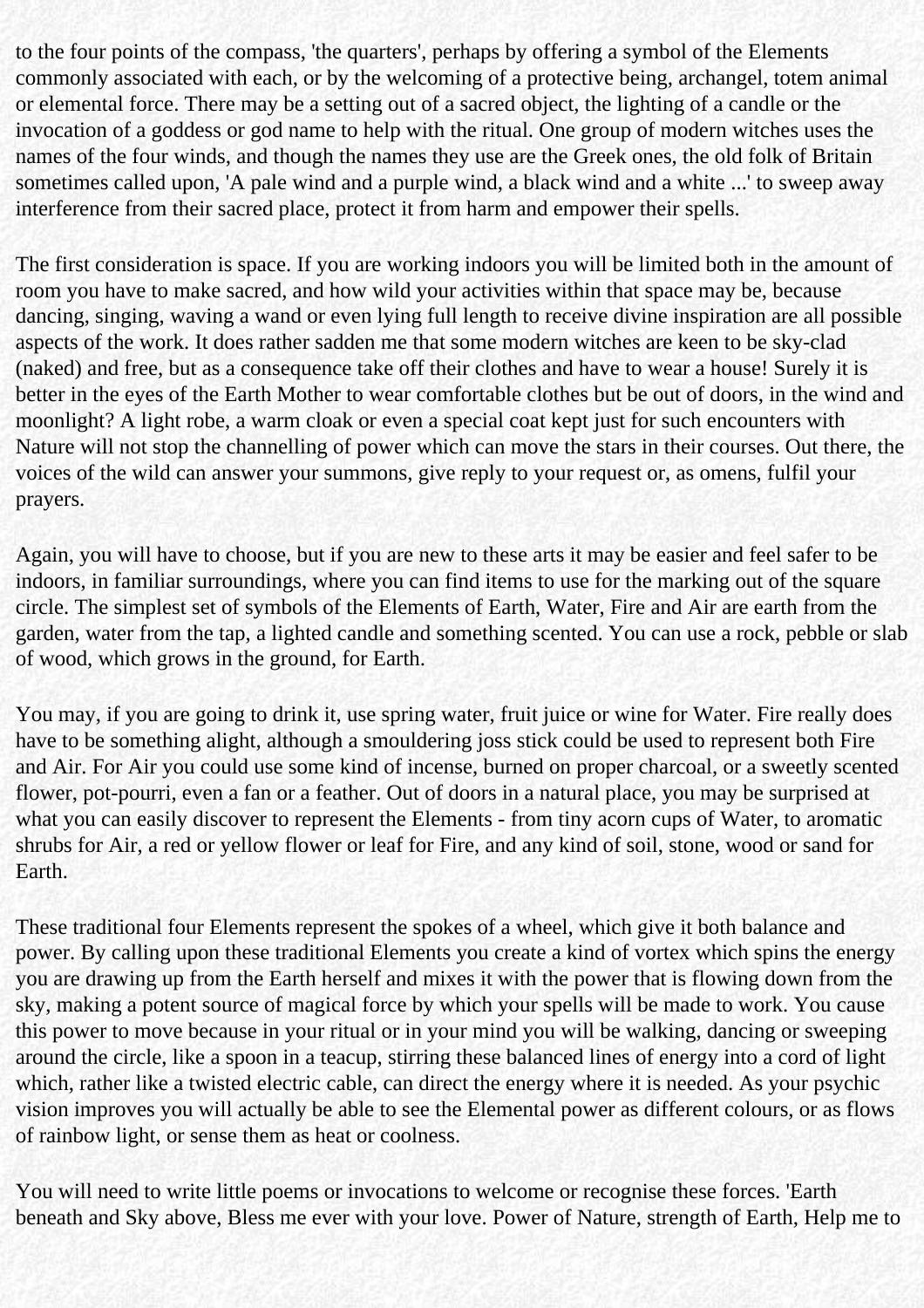find my own true worth. Flow of Water, rain in spring, Grant my heart the joy to sing. Fire of summer, light of flame, Guide me to my lifelong aim. Wind of autumn, breath of Air, show me peace beyond compare. Circle round and Light within, Guard me now, your human kin.' As you say each of these short invocations (or ones you have made up which are better poetry or more appropriate to your own symbolism) face up for Sky, look down for Earth, point to North for Elemental Earth, West for Water, South for Fire, East for Air. (You will either need to recognise where the points of the compass are from seeing stars or the sun in the sky, or buy yourself a reliable magnetic compass from a hiking or Scout shop.)

Ideally you will need to walk around the circle to each of these points in turn. If you do it just like that you will find you are going anti-clockwise, or widdershins as they say in Scotland. Now many modern witches do not like the idea of going anti-clockwise, not realising that that is the actual direction the Earth herself turns, so it is up to you. At the beginning of your work you may well be clearing things away, be it furniture or old ideas.

Anyway, to get over this problem you can form a vortex clockwise by walking from North round three-quarters of a circle until you get to the West, where Water should be. Say the words, then do three-quarters of a clockwise circle to Fire in the South, and finally three-quarters of a circle to East where the symbol of Air will be. Face the centre and imagine a great circle of white-gold light sweeping round you and at the very centre, inside your own heart, a tiny diamond-bright point of silver fire.

Just try this very basic exercise, when you have cleared a physical space and cleaned it as well as you can. Place the four symbols of the Elements in their respective places; learn which is in which direction so that you will be able to look West from North, or South from East and so on without hesitation. Learn also to turn to your right for clockwise (deosil) or to your left for anti-clockwise (widdershins). When you have set out the Elements and walked the three whole circles it takes to do as above (or the single circle if you don't mind going widdershins), sit in the centre, relax and close your eyes. Feel the circle around you, as if it were a circular magical carpet which is tilting and building up energy, ready to lift you off and take you to the Place of Witchdom, the Old Land, where the Goddess and her Love are ready to meet you.

Be physically still, absolutely silent, and just sense, listen and become more aware than usual. After just a few minutes, get up and unwind the circle, the opposite way to how you began. In your own words thank each Element and bid them farewell. You cannot command these powers to visit you, nor should you try to banish them. They are parts of the balanced universe and it is your awareness of them that is being awakened, not their physical presence, because they are everywhere all the time. Always be polite and respectful, for it is a higher aspect of your own being you are really talking to at this stage. The more slowly and gently you practise these simple first steps, the more powerful they may become. Always take care, clear up, put things away, and really make an effort to feel the difference in the space you have temporarily made sacred.

In earlier times it was not necessary to sanctify an area for magic for among the natural places the world over there are extra special spots. High hills or mountain tops where the Sky Gods rest on their journeys; by springs and wells where the Goddess of the Inner meets the Goddess of the Outer Earth;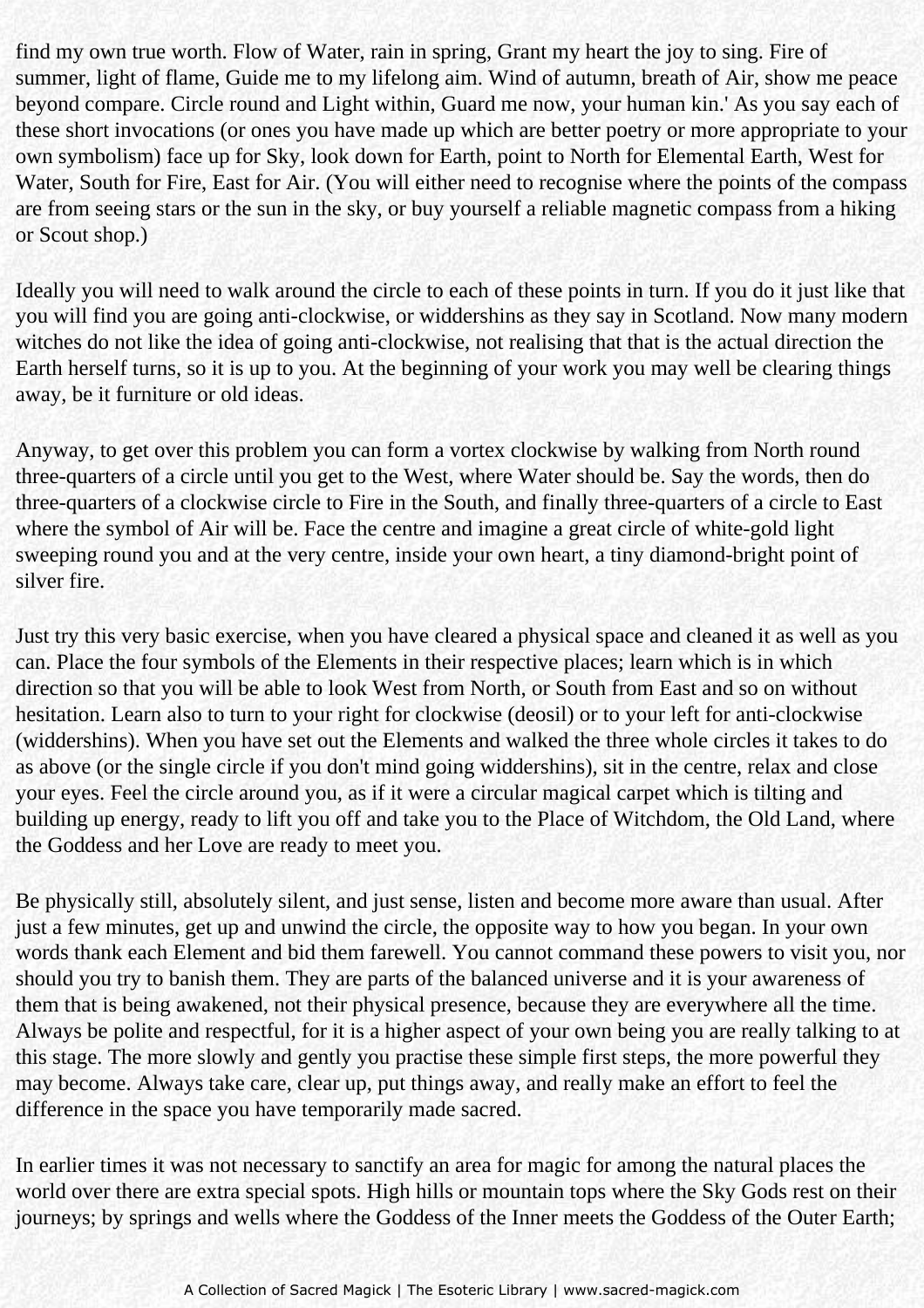in caves, wombs of the Earth Mother, and in sunlit glades in the Wildwood, where jack-in-the-Green greets his children, human and animal alike. Some of these places had their power delineated by the construction of banks of earth, or waterways, or upright rings of stone, or even a single standing stone. Some were recognised as holy because of a special tree that grew there, or a strange rock not common to the landscape, or because a poet had a dream there, or someone was healed or received a vision of the future. These things can still happen if we are willing to give them credence, and seek out the places where they might occur.

Specially powerful are the Markers of Memory, quiet spots often under the spreading arms of hawthorn or beech, the trees of the Goddess of Spring, and of the Book. (In earlier times writing was carved onto boards of beech wood.) In a dreamlike state it is possible to hear again the timeless stories, the hero tales, the poems and verses which record the ancient wisdom, written on the breeze; of the hymns to the Goddess, sung in her own sacred voice, unheard in the clatter of the modern world. It was to such places that the harpers, bards and storytellers of old would resort, to gain inspiration or hear, coming through the gates from some Otherworld, the music of another sphere.

You will gradually come to recognise such places, many of them unregarded yet close to the habitations of ordinary people, accessible in the everyday world, once you know what to look for. You will also discover such sacred spots are almost invisible to ordinary people, too, and that by being there in the right frame of mind, you are protected and unseen. Those who perform their magic in such places are seldom disturbed by other people, nor is the work done there interfered with by the presence of children or animals nearby. These places are genuinely guarded, and it is up to you to learn to trust the Old Ones to defend your meditations or cloak your activities from the casual observer.

Much has been written about the need for swords and knives and cups and pentacles, but these are not all really necessary, especially to the solo witch or lone practitioner. What you might need can include a cup to drink from, made of pottery, wood, stone or horn, for such things are traditional; a really sharp knife to cut hazel dowsing rods, and a long walking stick or wand. Today the Swiss Army type knives are especially good, as they also contain corkscrews, awls for boring holes in wood or leather, and a file or even a small saw for rather thicker branches.

There is often also a screwdriver, essential for changing the plug on the ritual ghetto-blaster, or rewiring the sanctuary lamp! The blades should be kept clean, if you ever cut food or herbs, and sharp! There is no place in modern magic for blunt blades, either symbolically or practically. Knives should cut, with the least damage to the tree or other material, and the least damage to the owner more people are cut by blunt blades because far more pressure is used in making the cut, so the point slips jaggedly into your hand' A cut from a sharp blade will heal quickly and more cleanly too, if you have an accident. There is also the symbolic aspect of using knives, often called athames, for magical work. This might have been relevant in medieval times, but today it is old hat. The same applies to swords. These are expensive, awkward or dangerous to carry about, and their symbolism can easily be represented by something far less threatening.

A long, forked walking stick, sometimes referred to as a 'stang', is both practical and useful. Such staffs have always been associated with wizards, and they were often carried for protection or to help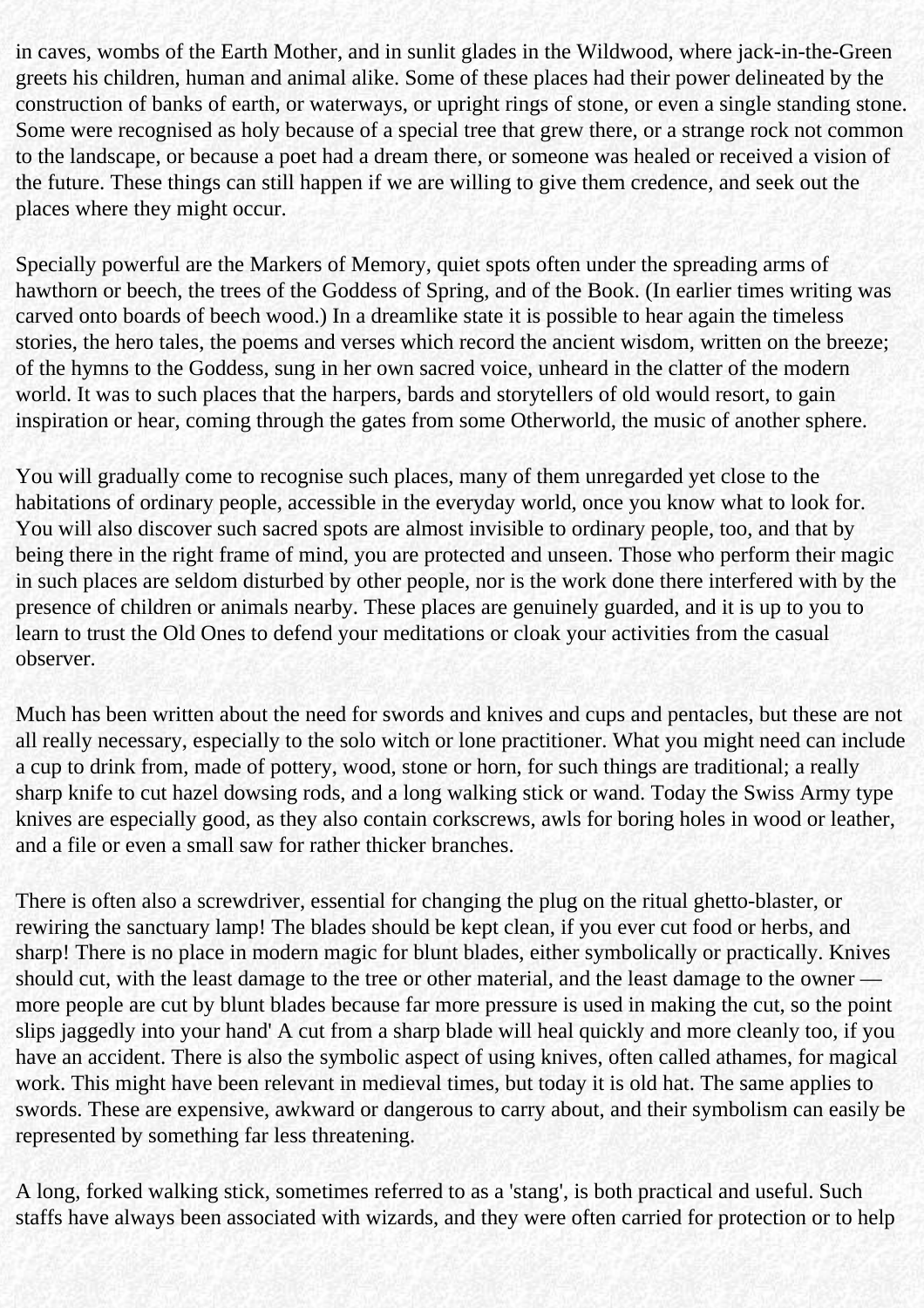with journeys on foot. In some pagan cultures they form the only altar, by being stuck into the ground at an appropriate place, and then being decorated with seasonal flowers or greenery, woven into a garland or twined up the staff.

With the addition of a candle or lamp in a jar at the foot you have all you need to welcome any of the Old Ones. You soon learn to find twining stems of ivy, or woven grasses, or fronds of honeysuckle which can quickly be plaited into a circle and stuck on the forks of the staff, and into that base garland flowers, buds, leaves and berries taken from the trees, sacred at any season, can be woven. At the end of the ritual the garland may be hung on a tree branch so that birds or animals may eat the seeds or berries, or you can scatter the leaves back into the earth.

Traditionally the sacred direction moves around the circle as the year passes, and the time at which celebrations are held varies through the day and night. Standing at midnight at Yule or Christmas, face North, seeking out the Star of Hope which guides the Child of Promise back to Earth. Deck your staff with holly and ivy, and twine it with ribbons as red as life. At Twelfth Night, before dawn, turn just a little to your right, to face North-east by North, if you have a compass with all the divisions.

Set a star at the top of the staff, twine golden ribbons, pine and other evergreen fronds about it (be careful if you use yew as the leaves are poisonous) and welcome the Three Wise Ones bringing gifts to you. At Candlemas, at first light, pick just a few snowdrops, early violets, and again ivy, symbol of the Spring Goddess, and place the staff to the North-east of the sacred circle. At the Spring Equinox or Easter bind a few yellow daffodils, sprays of jasmine and early white blossoms of the blackthorn in a wreath and place the staff to the East at the moment of sunrise.

When the hawthorn is in bloom, welcome the May queen with a garland of her flowers, and the wild blossoms from every hedge and meadow. It was taboo to take may blossoms indoors, for the Goddess prefers to be greeted in the green world, not in a house. Dance round her South-eastern symbol in the morning. At noon on Midsummer's Day, garland your staff with St John's Wort with its golden sunray flowers, and all the brightest and best of the wild profusion in pinks and blues, mauves and whites, and the fresh green leaves from all the summer trees, especially oak. Face South and welcome the power of the Sun at his height.

When Lammas-tide brings in the corn and the Harvest God dies in the field, dress the staff with red poppies, ears of wheat or barley or oats, flowers from the hedges, trails of dog's mercury, goosegrass and bindweed, and look to the South-west where his flaming sun begins to descend in the afternoon. When the harvest of the fields is in, seek out the wild fruits, berries, seeds, and trailing old man's beard to twine around your staff, at sunset, facing West. Lay nuts and apples at the foot of the pole as an offering to the wild things of nature and scatter crumbs and seeds.

In the dark evening of Hallowe'en deck the staff with periwinkles, flowers of death so often used to garland those who went to the scaffold, with branches of yew, and bright rowan berries, hips and haws, and the black fruits of sloes and elder if any yet remain. Look out through the open door to the North-west, watching for the visit of those who have travelled into otherworlds, through death, beyond birth, or those First Ancestors, our shared kindred, Old Ones, Great Ones, Parents of All.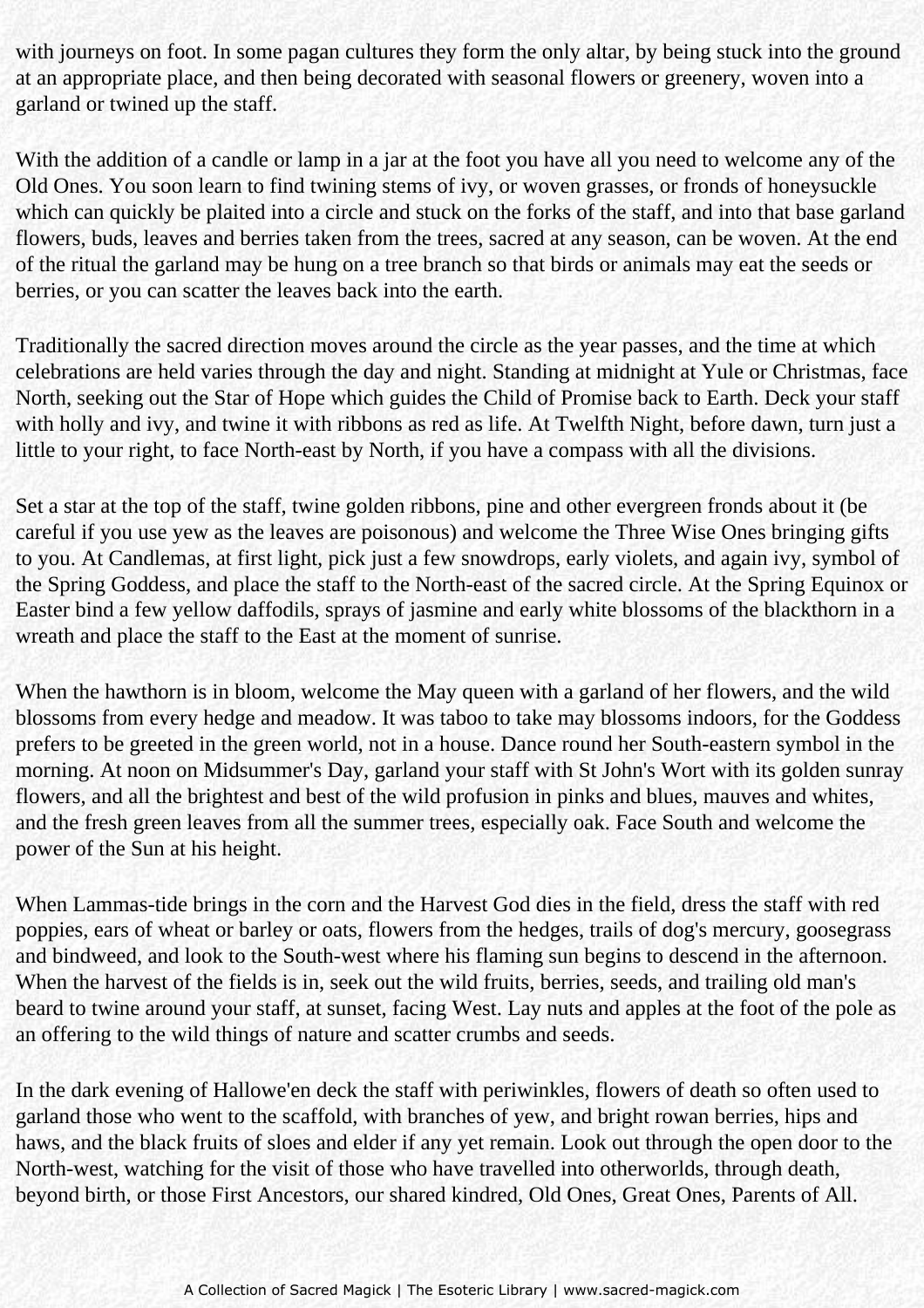So the circle of the year is completed. Within a house it is not so easy to sense the power which comes from each direction, and if you wish to hold elaborate rituals at each of the Old Feasts, do try to spend just a few moments in the garden, or out of doors, looking at the sun or stars, gathering with your own hands the flowers or greenery. Please don't just buy cut flowers, they are so forced and artificially fed. Even a few flowering weeds have more life. If you don't like cut flowers at all, why not plant a few suitable herbs, flowering plants or small trees in pots so that each can form the centrepiece of your celebration? Stood at the foot of the staff, itself set in a heavy base like a bucket of sand, and decorated with coloured ribbons chosen to suit the season, the flowers and leaves are so much more evocative than a box altar.

This really works best of all out of doors, even in somewhere as tame as your back garden. If you think you might be overlooked, just consider how often in the last six months you have noticed what your neighbours were doing. If you have never noticed them, I doubt if they would notice you. If you mentally make your circle one of invisibility then you will not be seen, as I have proved over the last 25 years. Being able to celebrate rituals or festivals in both private and public places, at dawn, noon or at night, I have never been interrupted, and when I have been in the company of others, we have not been disturbed, even if other people happen to be in the same area. Learn to trust the Great Ones, in whose honour you are meeting, and whose help you are seeking, and they will surely assist in your guardianship.

Another kind of circle you will need to become aware of is the great circle of the turning year and the four mighty tides which sweep through our lives, whether we are aware of them or not. These have been described by followers of High Magic as the Cleansing Tide, between Yule and the Spring Equinox, the Growing Tide from March to June, the Reaping Tide from Midsummer to the Autumnal Equinox, and the Resting Tide from September to Yule again. Broadly they follow the pattern of the agricultural year, but they work on both the inner psychic levels of the initiate or novice, and on his or her magical work.

It is often felt that the dark winter months immediately after the bright lights of Christmas are dull and dispiriting. It is a time of changes, often seemingly for the worst, when friendships falter and depression can set in. Scientists are now saying that a lack of Vitamin D caused by the diminution of natural sunlight at this time can affect people, but those who are wise see that there is a much more ancient reason than that. It was always a hard time; old folk might die, babies fail to thrive when food was scarce, and indeed, sunlight and vitamins available in fresh food would have been in short supply, but there is an inner current that flows through our lives, too.

Certainly the death rate in Britain does increase in January and February, and hearing of deaths through illness or poor conditions does not help if you are feeling 'under the weather' already. However, as it is the Cleansing Tide it is really time to take affairs into your own hands and be prepared to discard all those unsatisfactory relationships, those cluttered cupboards of the psyche full of unfinished work, those half-completed projects from a few years ago.

Be brave and firm and throw them out, recycling whatever can be saved. Things will end at this time, unbidden, but the more that you are able to recognise the unstoppable power of this Tide the more you can use it instead of allowing it to simply wash through your life like the February floods flowing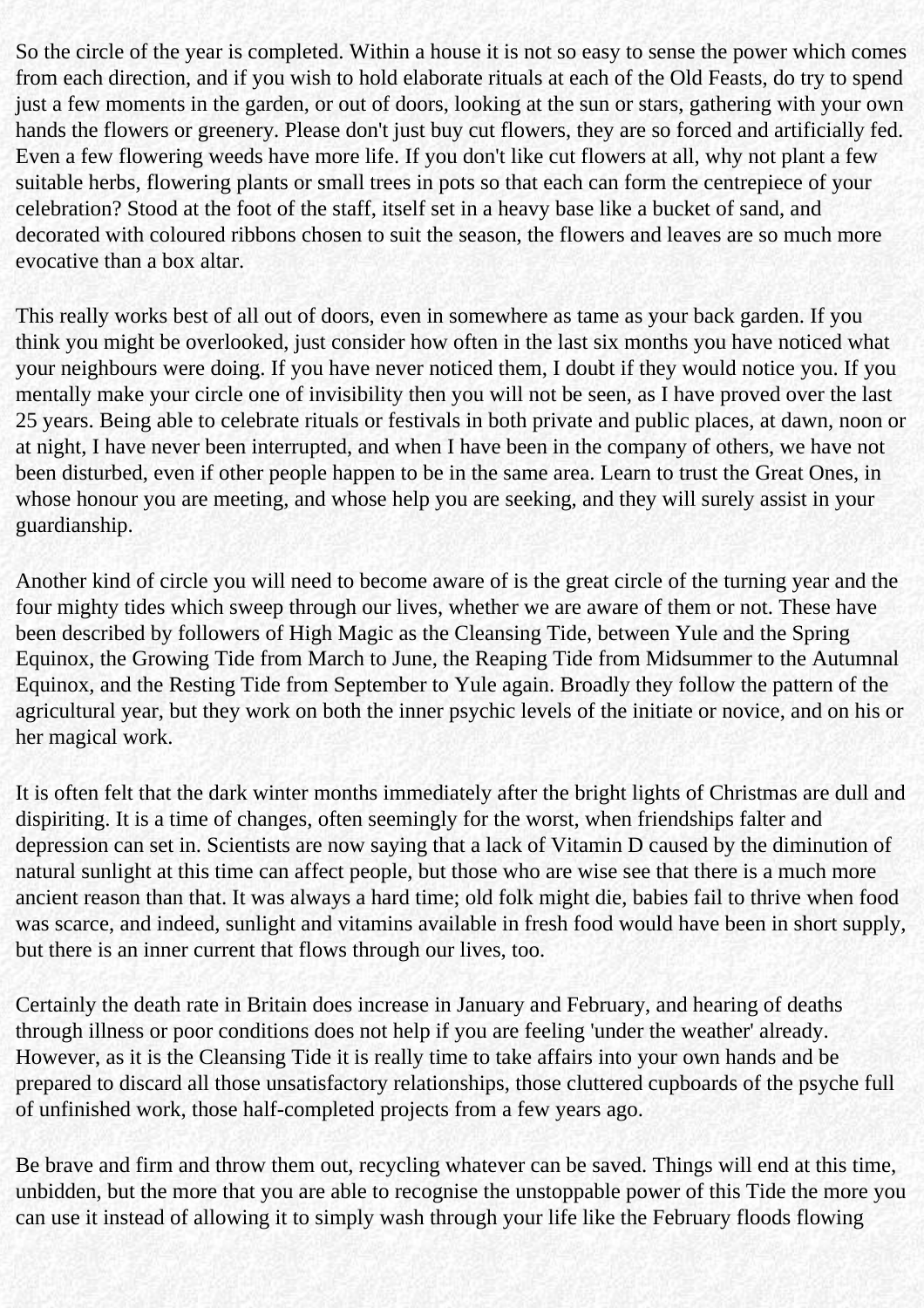through the land. Be prepared for change, which, after the inevitable upheavals, will prove to be for the best, just as the newly cleaned house rewards you for the work required to make it spotless.

The Growing Tide brings expansion to all your magical plans, after they have been weeded and cleansed by the previous months of dissolution. New ideas should blossom, you should discover companionship, shared activities, and an outgoing sense of progress and success. This will run through March, April and May, right up to Midsummer, when again the great tides of the cosmos change.



The Midsummer Solstice brings the start of the Reaping or Harvesting Tide when those plans, skills, abilities and new directions which have flourished begin to pay off for the hard work required to make them successful. New talents will show their worth, whether it is the understanding of the Tarot cards, or a method of healing, or simply that your relationship with the Old Ones begins to pay dividends, and you gain self-confidence and support from these eternal sources of power and wisdom. Not only will you be able to benefit from these new-found abilities, but by using them as extra sources of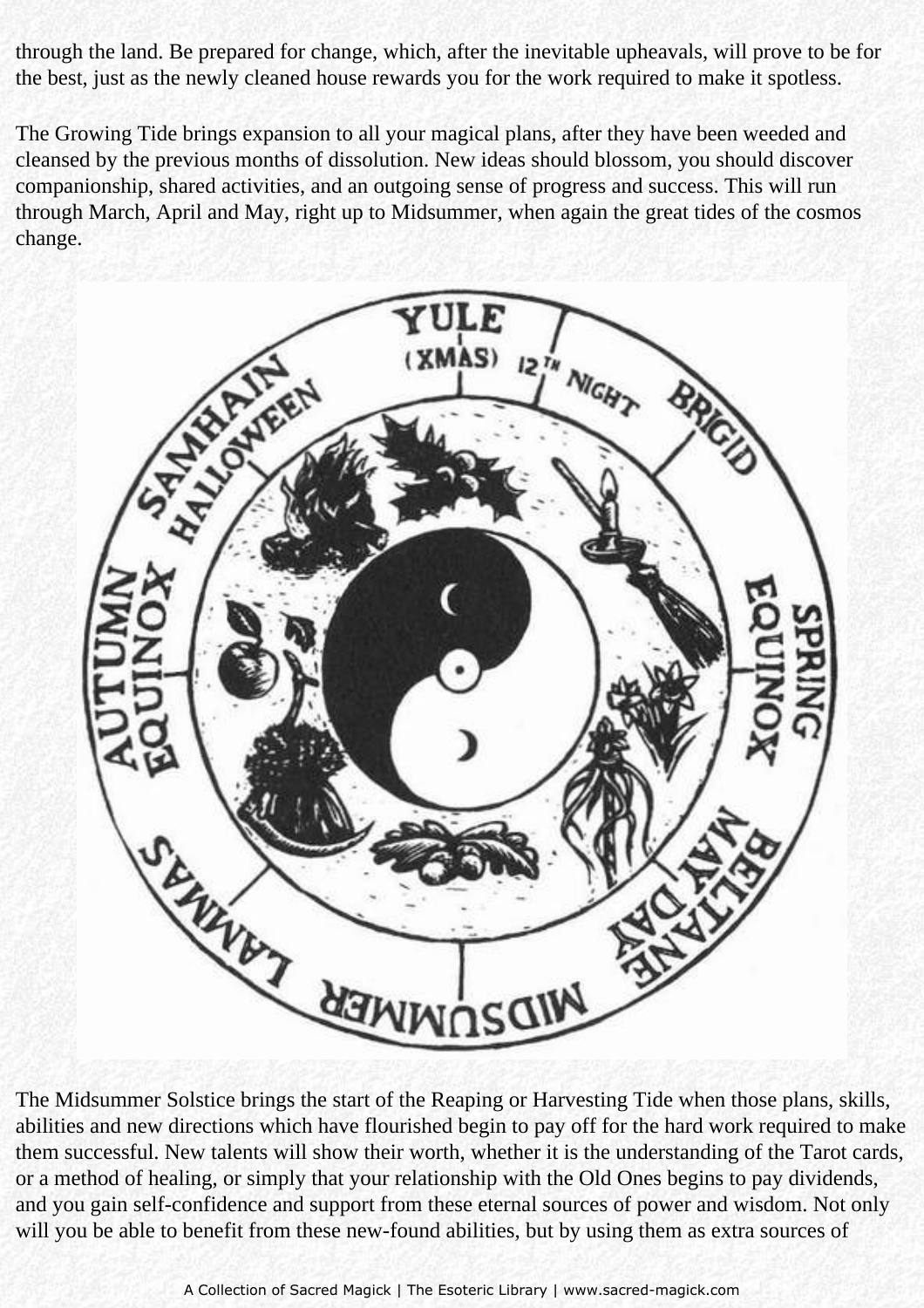information you will see more clearly the life-path that lies before you. You will begin, quite literally, to reap the benefits of all your early efforts each year.

When that harvest is gathered in and Nature goes to rest, so your own pattern will enter a much more peaceful and reflective time. You will be able to assess your personal progress, and be more willing to allow the subtle inner skills and awarenesses to come to the surface. Although this may seem to be a fairly gentle Tide, it is both positive, like the Growing Tide, and powerful.

When you have gathered your wits at summer's end, you will be able to acknowledge your triumphs, and failings, which will be safely cast away in the following Cleansing Tide, so the cycle will continue. Both success and failure are natural parts of the system of individual progress, within the Old Arts, whether those of the solo witch or of the ceremonial magician. You will gradually be testing your own powers, sometimes succeeding, and occasionally over-reaching yourself and making mistakes, from which you will learn valuable lessons.

Gradually you will discover how cyclic the nature of many parts of life really is. Relationships may follow similar paths, of development, stability and decline, just as the trees show little life, full summer green, and a gentle decay into rest. Similarly the stories of the Goddess and her Consort show how she changes, grows, develops and seems to fade away, as the bright moon in the clear sky.

You will understand that all life is concerned with change, and that both an upsurge of power and a slow descent into decay are natural and right. We cannot continue to surge forward without occasionally withdrawing, resting and casting away those things, ideas, relationships and experiences which are outworn or outgrown. To many people, such a recognition requires considerable courage, for casting away anything may seem an intolerable action, just as failing at anything is a great heartbreak. Yet it is being willing to dare, to reach further, think deeper, and travel beyond the limits of ordinary life, in the inner worlds of psychism and magic which makes following the Old Ways so fascinating.

Eventually you will learn that the circles which form so important an aspect of Green Magic are actually spirals, turning about a still centre, yet actually rising through different planes of existence. Within this magical cone of power you will discover all the talents you have for making magic, for healing, for divination, and here, in the quiet circle you will eventually come to meet the Goddess of the Land and her Lord of Life.

Another circle which may become important to you is that of friendship. The Old Arts are not for the self-centred, the selfish or the power-hungry. They are not learned by the very young, the cruel or those who seek sexual gratification or domination over others. The Old Arts have a very high ethical foundation. The main object of entering any magical circle, pagan or High Magic, is to improve yourself, to grow in wisdom, to serve others through your growing skills.

The newspapers are all too ready to suggest that witches harm children or sacrifice animals, commit perverted sex acts or use drugs. All these have no part in the Craft, the Old Religion or ceremonial magic. Many witches live in close-knit families, keep pets, are vegetarian or even vegan. Most seek out a loving and long-term partnership, nearly always within marriage, although in some cases a civil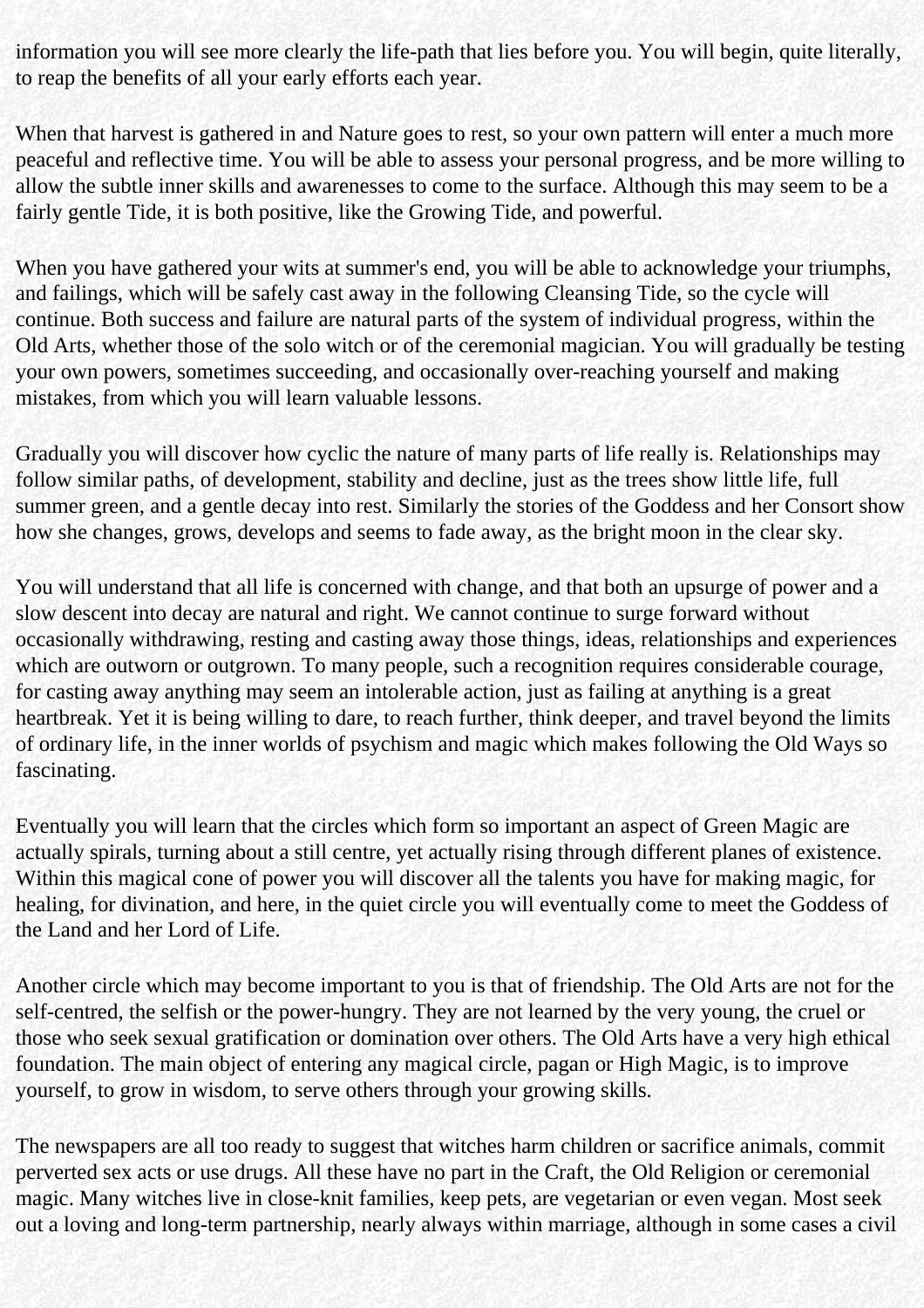ceremony has been replaced with a pagan handfasting when, in the presence of the Goddess, the couple make vows of love to each other.

None of the reputable covens or training schools will consider very young people, below about eighteen years, unless they are part of a pagan family, when some training might be given. Those who offer initiation would not expect young folk to be ready, mentally, spiritually or religiously, until they were at least 20; often it is older than that. Certainly there is no upper limit, and some very mature and even retired people have discovered the Old Ways and seen then that they provide a spiritual path hitherto missing in their long lives. Within the Work there are many close friendships, working partnerships where absolute love and trust form a strong foundation to the relationship. Some of these are life-long bonds, and others last only while a particular piece of work, or healing or training is taking place.

The best way that any would-be or practising witch can serve the community is by being a valuable member of that society. It is often the case that a neighbour has been involved with magic or the Old Path for many years, but you only know of their good works because they are always cheerful, with an optimistic comment on the weather or the world situation. If you are in need they will help. Only later on might they let slip that they are interested in country traditions, alternative healing methods, folklore or some such thing. Real witches do not, and never have, called themselves 'witches'; that is a term applied by others. They might say they are interested in the Old Ways, even that they see themselves as pagans, but though all witches are pagans of one sort or another, not all pagans are witches. Some are members of orthodox faiths as well.

If you begin to set out your circle, become aware of its protection, its stillness, and the opening up of your own abilities which happens whilst you are within it, you will learn a valuable lesson; no one can learn for you. Remember, too, that if you go in for banishing rites, copied out of some other book, you might find yourself banishing friends, lovers, pets and many of the good things in your life. If you have to set up a guarded space for your meditation, then remember to take it down at the end. At the start, you may not be able to sense or see such circles, but they are there, real and effective right from the very beginning, so make sure all are gently swept away, and any Great Powers which you have invited to help you are duly thanked, to be welcomed again on another occasion.

#### **Exercises**

After spending several months mainly thinking and researching and developing your curiosity as to the origins of things which happen around you all the time, it is time to start the most basic practical exercises.

If you have been part of a magical group or coven some of the ideas may seem very simple or even primitive, compared to the lengthy speeches, 'Goddess Charges' and complex rituals of coven witches. Well, they are. Magic in any form is essentially simple, because most of it is made to work within your consciousness, and is seen in 'the mind's eye'. All the drama, ritual gestures, paraphernalia, witch tools and statues are unnecessary to making magic work.

They only help set the psychological scene within the mind of the practitioner, who has to make an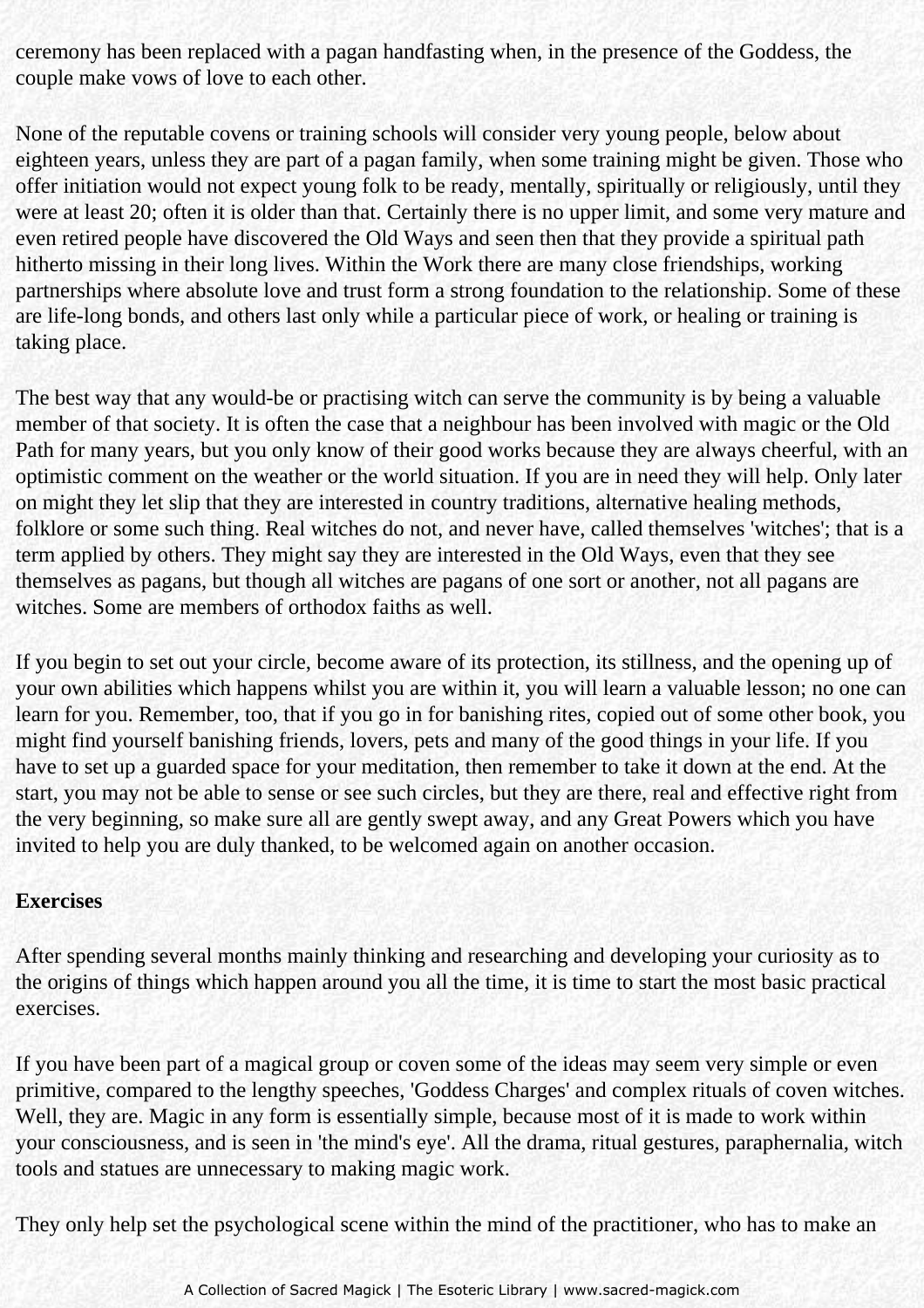individual, genuine and sincere contact with the Great Ones in whichever guise he or she seeks to meet them, and then the power will flow. Think about it. Magic is extremely ancient and its power is undiminished by the ages. In the earliest times people did not have all the clutter of civilisation, and much of it becomes unnecessary props once the direct link is made. Here are a few of the most effective and basic considerations.

Go into the countryside with a sharp saw or knife and find a single branch of either an ash or hazel bush which you can cut to make a staff about as tall as your shoulder. Ideally it should be fairly straight and have a fork at the top. (Yes, certain suppliers do offer these for sale at a price, but you are supposed to be learning the Old Arts for yourself. Save your money and make the effort!) Carefully trim off side branches and, if you can, offer something to the tree, even if it is only spit. (Some water and plant food would be good.)

Take the staff home, smooth the rough bits and allow it to dry, hung up to keep it straight. Round the tips and if you are clever, carve it, or decorate it in some other way. You should leave the bark on. Learn to love and respect your staff for it is the altar, the centre of your working. Discover how to make garlands, either as circles which can hang from the fork, or be twined around the upright. If you sharpen the bottom it will be possible to stick it into the ground.

Start learning to make a magical space, as described in this chapter. Do it silently, in your garden, and then in wilder places. Create it with your will, feel its power and guardianship. Know it is real.

List under columns headed North, West, South and East the symbols, natural and magical (as on the Tarot suits), colours, times of day or seasons, sacred animals, scenery for inner journeys, and all the other things which you will discover as an ongoing exercise to be kept in your Book of Illumination.

Go for a walk in the country and find a natural object which will represent each Element; Earth, Water, Fire and Air. Make a circle with them at the quarters.

Here is a selection of books to try this moon:

Marian Green, A Modern Magician's Handbook (Thoth) John and Caitlin Matthews, The Western Way Vol I (Arkana) Doreen Valiente, Natural Magic (Hale)

You might now be ready to design, if not make, a garment for magic, a simple tabard or robe (as described in several of the above books) or a kaftan from an ordinary pattern. (There are some good books of theatrical costume in most libraries, which give very simple designs which are ideal as they have minimal shaping or sewing!)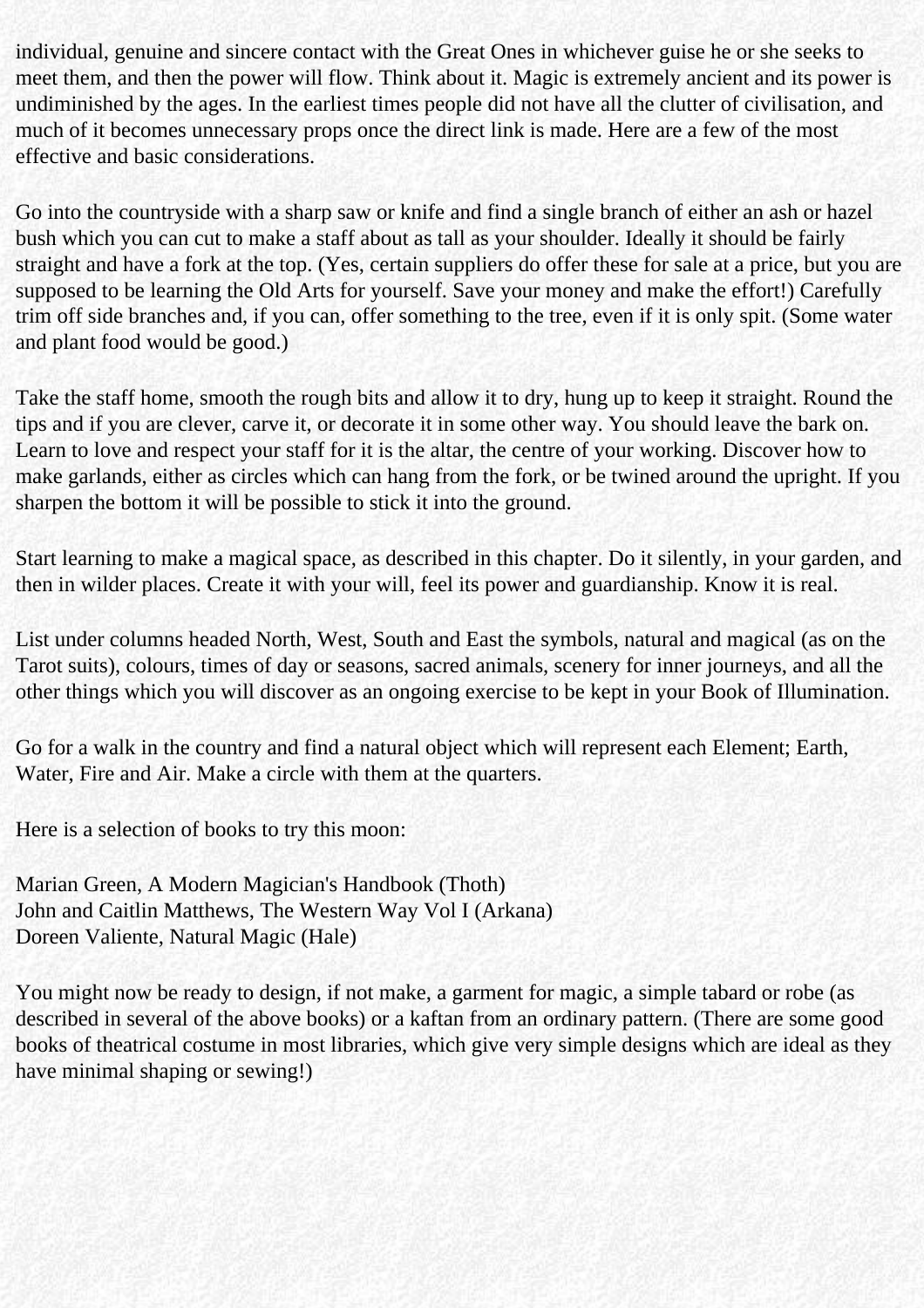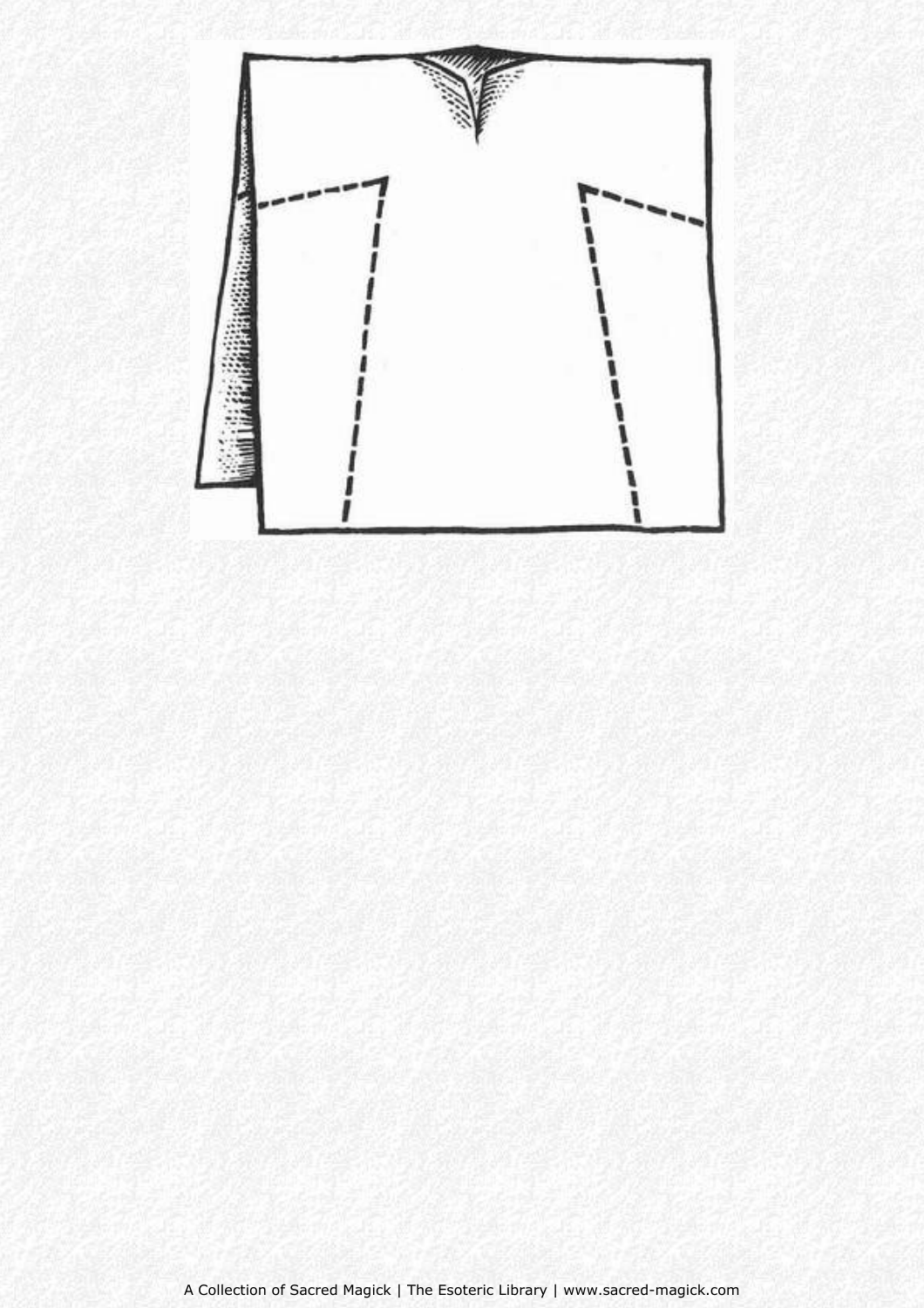#### **5 - The Journey to the Otherworld**

*I returned across the water to my temple, that dangerous journey across running water which absorbs and carries away magnetism and may break up the projection In my temple, from which the astral forms which we build with so much care are never banished, I laid my two hands on the altar and faced the Moon-symbol that hung upon the mirror that is a two-way door to another plane, and in the mirror I saw my own reflection with the image of the Great One behind me and to that shadowy form, built up by the mind I surrendered the vital force that I had drawn into myself.*

(Dion Fortune Moon Magic)

Magic is the art of causing changes in consciousness, for it is in an altered state of consciousness that the seeds of magic are sown, that the visions of past, future or distant events are seen, and when the true communions with the Great Ones in their many forms may take place. Many modern witches will not make the effort of learning to still their bodies and awaken their minds by meditation; or practise the arts of visualisation, that magical inner story-telling; or expand their powers of concentration through determination and regular work. These are all basically very simple activities, but because of their seeming ease, they are seldom credited, by newcomers, with the power they offer.

To be able to control the state of your own conscious awareness is a very valuable skill. It requires lots of regular and consistent practice to bring that most fractious part of our beings under control, and yet without it all magical acts, rituals or divinations are pale shadows of what they could be, if the will is there to direct the inner perceptions accurately towards the goal of the moment.

This practice can be hard and seemingly unrewarding work, perhaps for days or even weeks, but suddenly that subtle control is gained when the physical body can be perfectly relaxed and at peace, and the mind is sharply focused and alert. It is in this poised state of resting wakefulness that the clarity of vision, the perceptions of symbols, the voices of the gods, and the clear apprehension of other realms of existence and the beings that dwell there are achieved. It can take a lot of effort, but nearly everyone who really wants to master the arts of magic can teach themselves these methods by making an attempt every day, until it happens.

Today we do not have many moments of quietness in the hustle and bustle of modern life, whereas our ancestors, living a much slower, simpler and more physically demanding lifestyle, travelled at the speed of the carthorse not the high tech horsepower of the car. Many tasks were performed by hand, laboriously, and whilst the body toiled at the plough, the loom, the pitface or the axe their minds were free to wander.

In those unlettered days, memory was sharp, as was vision and awareness of the minutiae of wildlife, the changing face of Nature, the growth, ripening and decay of plants, the activities of animals and the interaction of their human kin. They would not call their inner musings 'meditation', but often practical solutions to everyday difficulties or improvements to the patterns of work would arrive at the threshold of awareness, just as 'realisations' arrive for a more modern meditator.

It is necessary to realise that the greatest asset to magical work, especially that performed as a lone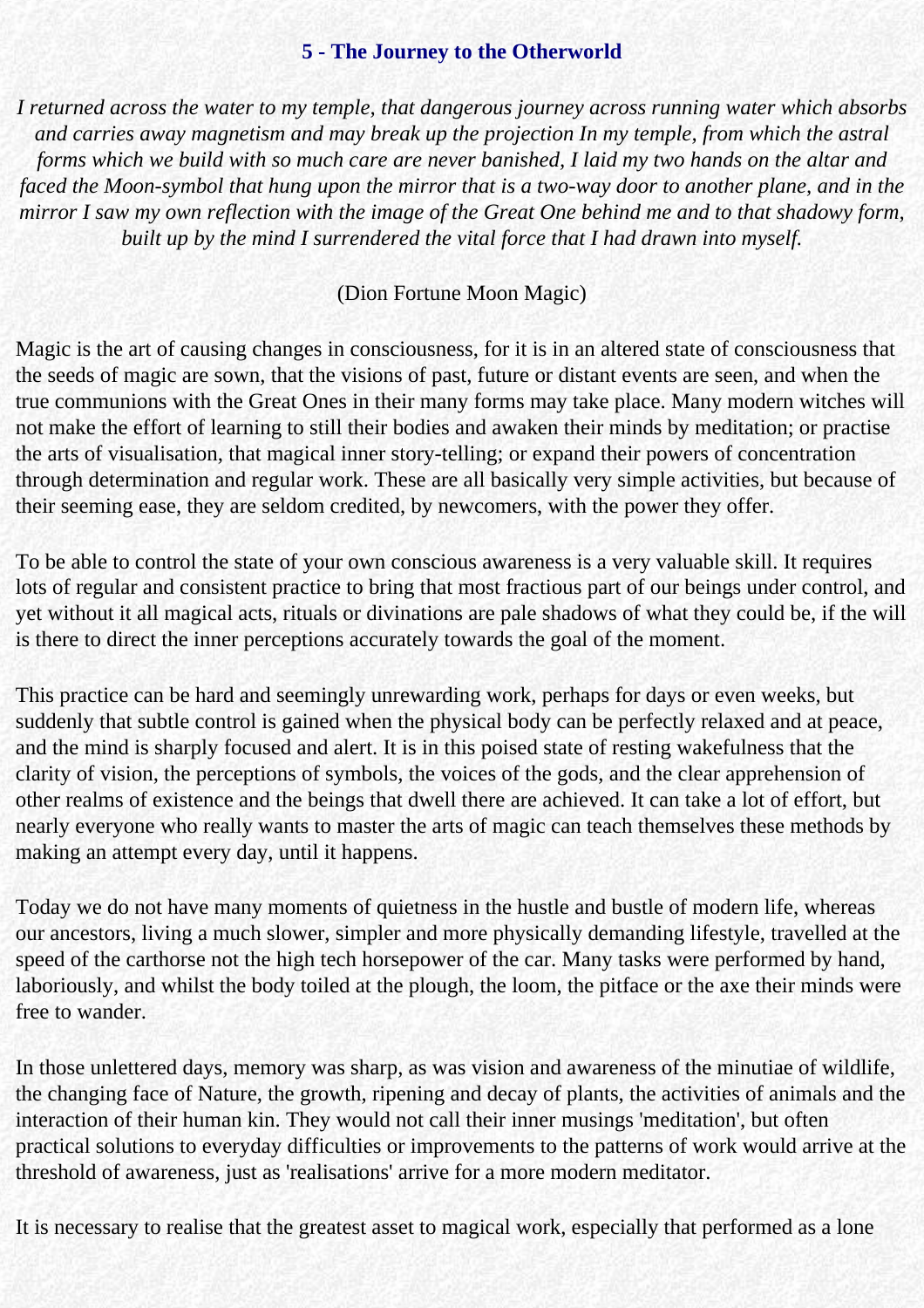practitioner, is the ability to enter an altered state of controlled consciousness, for it is this which allows the seeker to come face to face with the Old Ones in their own worlds. It is by mentally entering this altered state, within a magical 'flying' circle, that the Otherworld becomes visible, real and interactive with the traveller between the worlds. Once the circle has been set up it should become a vehicle to allow you to travel through time, space or the realms of Nature, where all things which change have their roots and primal patterns, and where changes which happen in our world can be initiated.

There is no simple way of learning how to venture swiftly into the Otherworld, except by regular experiments. No one else can do it for you, or really teach you. What you experience there will be personal, so the accounts of another person's adventures will not help you. The closest ordinary experience which you may have often had is that of total absorption in a good book, or perhaps a film.

A book is really the nearest comparable activity, for then you are 'creating' the scene, the characters, the ambience, and if you are absolutely engrossed in the words the whole experience takes you outside time and your present space. What you will need to learn, for your magical experiments, is to be totally absorbed in the building up of the scenery, sensing, with your eyes closed, the atmosphere, the wind, the light of sun or moon.

It requires both concentration and relaxation. If you tense your muscles, as you might do whilst trying to perform some feat of physical strength, you will be unable to transfer your awareness to the Otherworld. Like many other occult skills, it is a 'knack', an art which is learned all in one. You cannot half-meditate, or nearly ride a bicycle, or just about swim. In each case there is a state of not being able to, and then, albeit badly at first, the actual ability to meditate, swim or ride a bike. Again, practice makes perfect.

If you are already well able to immerse yourself in a good book and so forget the world, the time or the everyday activities around you, the inner arts will come easily to you. The method used in the West is the very ancient art of story-telling, familiar to many of us from childhood, familiar the world over from the childhood of mankind. The only difference between seeing story-telling as an entertainment or as a form of magical training and illumination is the effort the listener has to make.

In the magical context, the listener tries to create, see or enter into the action of the story, meet the hero, walk through the forest, encounter the dragon or challenger, discover the treasure. Of course, today we have the Dungeons and Dragons type of game, both as books and as video games where, by making decisions as you follow the plot, you conquer enemies, gather weapons and treasure or seek out advantages. In the magical arts, which are probably as old as tribal sorcery, you may meet real characters, gods and goddesses, discover very real-seeming dungeons, become a hero or heroine on your own account. The more effort you are able to put in to perceiving what is being described, the more you can concentrate, in a relaxed way, on the action, the clearer and more real will your experience become.

Today, to help all those who are interested in the magical arts, there are many inner journeys, 'path workings' and creative visualisations on cassette tapes. I have made some basic ones myself. This is the most effective way of learning the technique because you can relax, sit comfortably in a quiet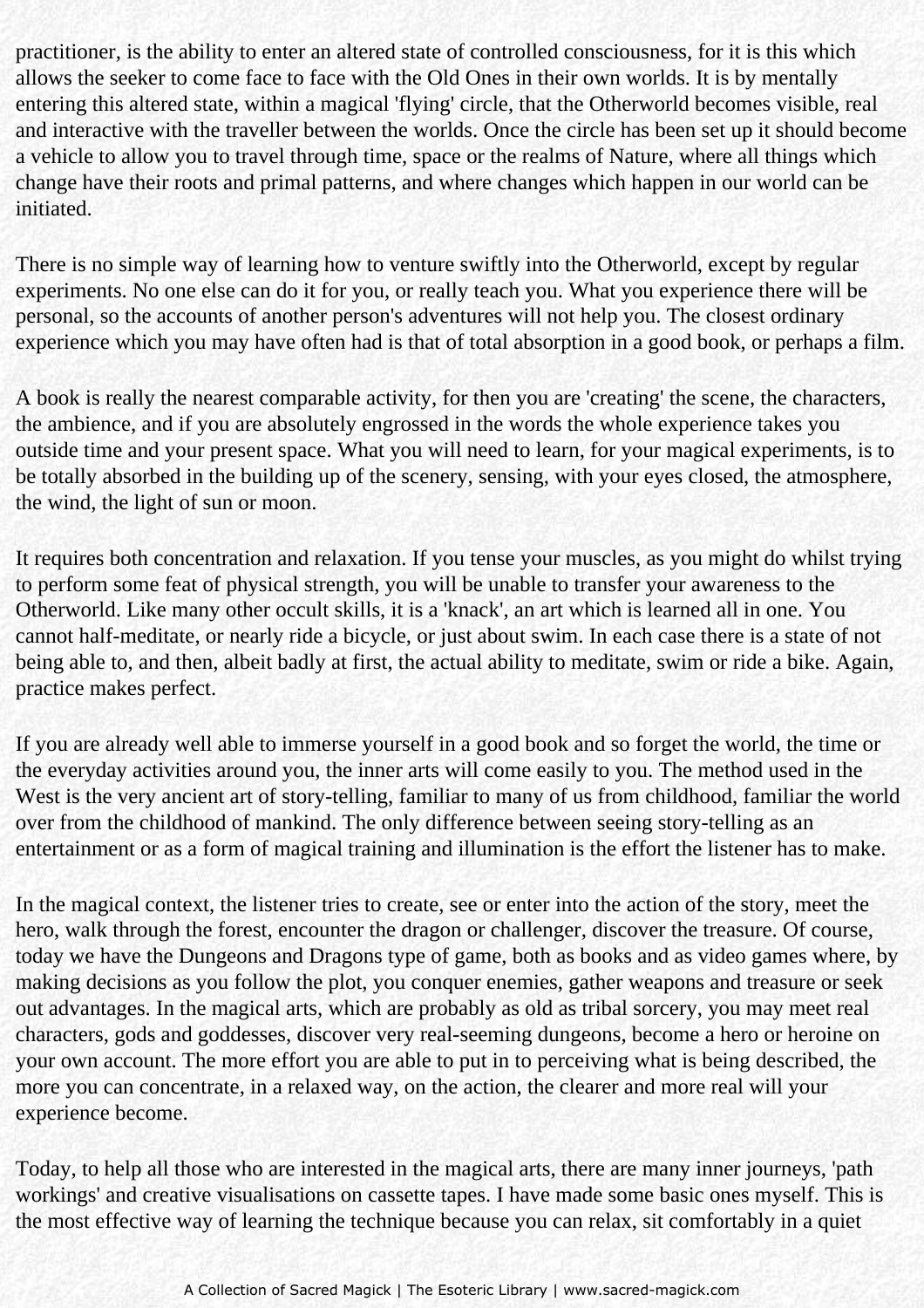place and, using a tape player or personal stereo, simply listen to the words and build up the scenes as they are described.

This is much easier than reading from a book, a section at a time, whilst also trying to remain relaxed and switched off, and of course, it is impossible to read with your eyes shut. Most people dislike the sound of their own voices on tape but while you are learning, it really is worth the effort of slowly reading the myths of the Goddess or a description of a place sacred to the Sun God on to a tape, and allowing yourself to build up the scenes in your mind's eye, rather than sacrificing the relaxed state to read from a book. You may find that a friend with a calm and gentle voice might be willing to read a suitable text from a book for you.

What ought to happen is that you enter a dreamy and pleasant state of mind, when your body is comfortably relaxed, and yet the images that you hear described unroll themselves before your inner vision. At any moment, if the phone rings or you hear the baby crying or something needs to be attended to, you only have to open your eyes to be back in the ordinary world.

Of course, if you are sensible, you will cut off as many distractions as you can, for knowing that you might be disturbed is a sure way of making it impossible to relax properly. Over a few sessions, using the same narrative, you will find that the images become clearer, and that you start to sense the atmosphere, see the light of the sun, smell the greenery or the incense or whatever is being described. Like many similar sorts of activity, it does pay to hasten slowly. Take your time.

One session each day for a week and then a few days off will produce far better results than three or four sessions in one day and then none for a month! The mind, like an animal, is trained most easily by techniques applied little and often. Regular attempts, first thing each morning or in the afternoon, are better than late at night or at irregular intervals.

Although this might seem a far cry from the activities of the old village witch or the tribal sorcerer, it is one aspect of a collection of arts which our forebears would have used more or less unconsciously. Our modern lives are permanently bombarded with sounds, music, pictures of other places, the activities of other people, whereas our ancestors had far less input, and their minds would have been freer to wander through time and space as they worked their way through the hard and boring grind of manual labour.

We know from the vast hoard of folk songs and work songs that these hours each day were filled with new ideas, old tales and the rhythmic tunes accompanying each task. Of course, many of these songs were bawdy, but others recounted the most ancient legends, the history of the people or the job they were doing. There is a huge amount of sung and oral material largely ignored by modern scholars, yet it contains valuable insights into the depth of traditional wisdom, ancient lore, songs of worship and the seasonal feasts, if we can learn to value the simple things from the past.

Take a familiar folk song, like Scarborough Fair. It is a riddle song, about sowing seeds between the salt sea and the white strand, making a shirt without any seams and no needlework — parsley, sage, rosemary and thyme, all culinary and magical herbs. It is one of the challenge songs, old as the hills, in which the initiate seeks to win the hand of the girl he loves by performing some impossible tasks.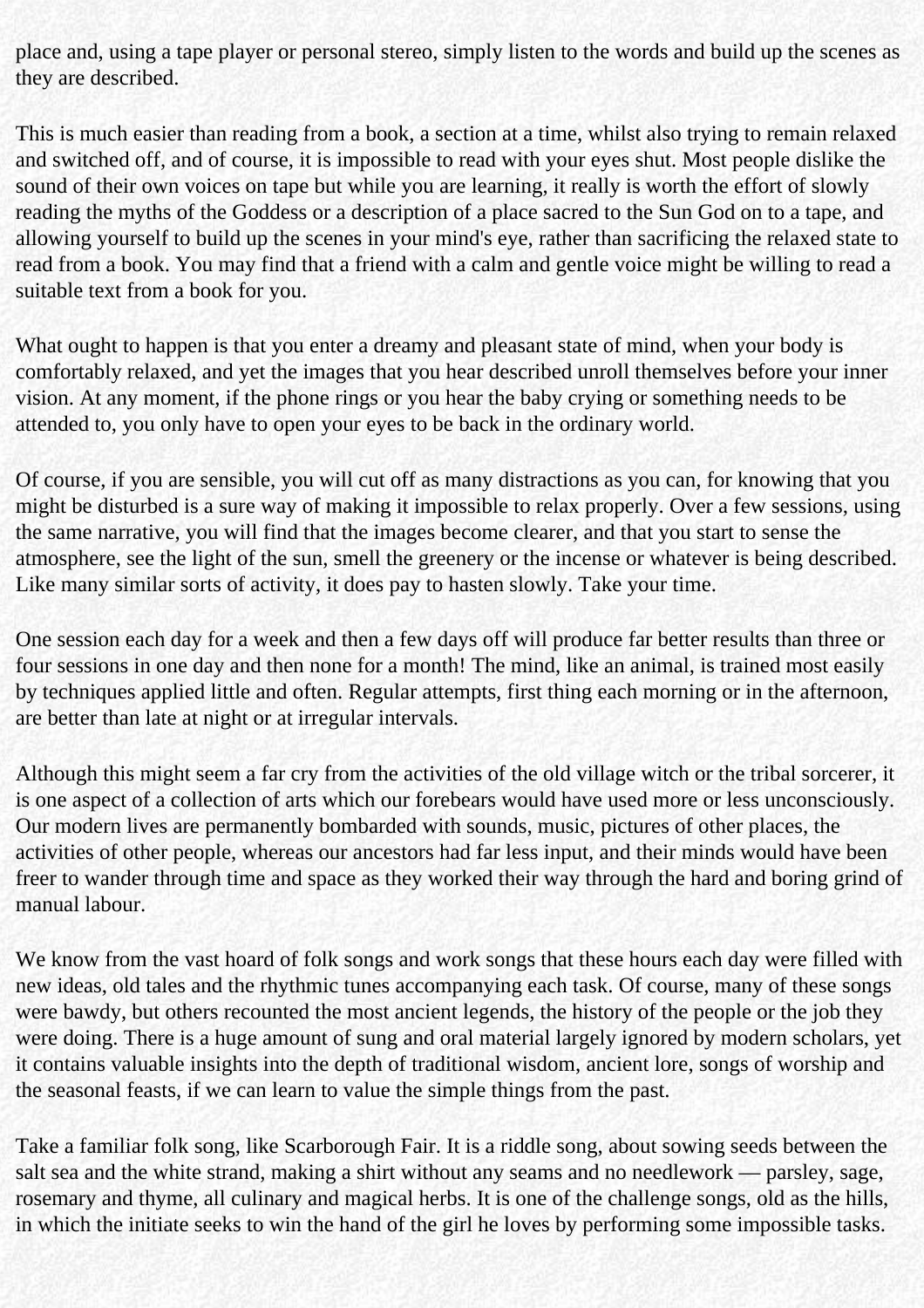These are similarly parts of many fairy stories where, because of kindly deeds towards animals, the heroine is helped to sort seeds, spin enormous amounts of thread or something similar. Underlying these is the Mystery, the magical heart of the myth wherein the main character is able to call upon Otherworldly help, often portrayed as small animals or birds, in order to perform some seemingly impossible task.

Many of our modern pantomimes are based on such tales, like Jack and the Beanstalk, Cinderella and Beauty and the Beast where magical happenings are brought about. Many of these stories are very widely told, and often extremely old. Cinderella, for example, is found all over Europe, Africa and as far afield as China, in slightly varied local versions.

We need to become aware that there are many paths which lead to the Otherworld, many of them ordinary and well-known, but probably not recognised as having a magical application. Begin to look again at stories you read last as a child, or which you may be reading to your own children. See if they are still playing the old games, with ropes or rhymes or songs and actions. Even things like Hopscotch with its ten squares could be based on the magical Qabalistic Tree of Life, a diagram of the creation of the Universe, according to ancient Hebrew occultists!

The story of King Arthur and his knights and their quest for the Holy Grail contains a vast amount of evolved material about the initiate's search for some hidden treasure, the tests of his common sense, his strengths, his religious beliefs and his relationships with young ladies. This particular set of legends contains many valuable clues about the ancient Celtic system of magic, seeing animals as guides or omens, seeking out wild places where hermits lived in sacred groves or dangerous Otherworldly beasts had their lairs. This ancient quest is still a valid part of our own heritage and, like the path of the solo witch, one which often had to be carried out alone, using individual skills and personal resources.

As you reread some of these traditional old tales and legendary cycles, see how what they are saying can be relevant to today's personal search for enlightenment and magical power. All the clues are there, but today we travel through the equally wild and frightening concrete jungle and our wildernesses are peopled with strangers or machines rather than giants and monsters. We still need to rescue the maiden from the dragon's dinner table but now may see she represents our inner female nature, or a part of the Goddess we can adopt during our rites of worship.

We might understand that the faithful horse is our physical body, which needs to be properly fed, exercised and groomed, for without it we will not be able to travel through any worlds, let alone those inner realms wherein it can be safely left behind. We may need to sharpen the sword of our wits and strengthen the shield of common sense and good humour as we set off through the mindfields of the Otherworld, so that we are not frightened by anything we meet there, nor overawed by the power we shall discover.

Both these things which may scare us on our magical journey and the upwelling of power initially come from within ourselves. We cannot banish them, or overcome them, anymore than we can cut off a foot or, on a sunny day, detach ourselves from our shadow.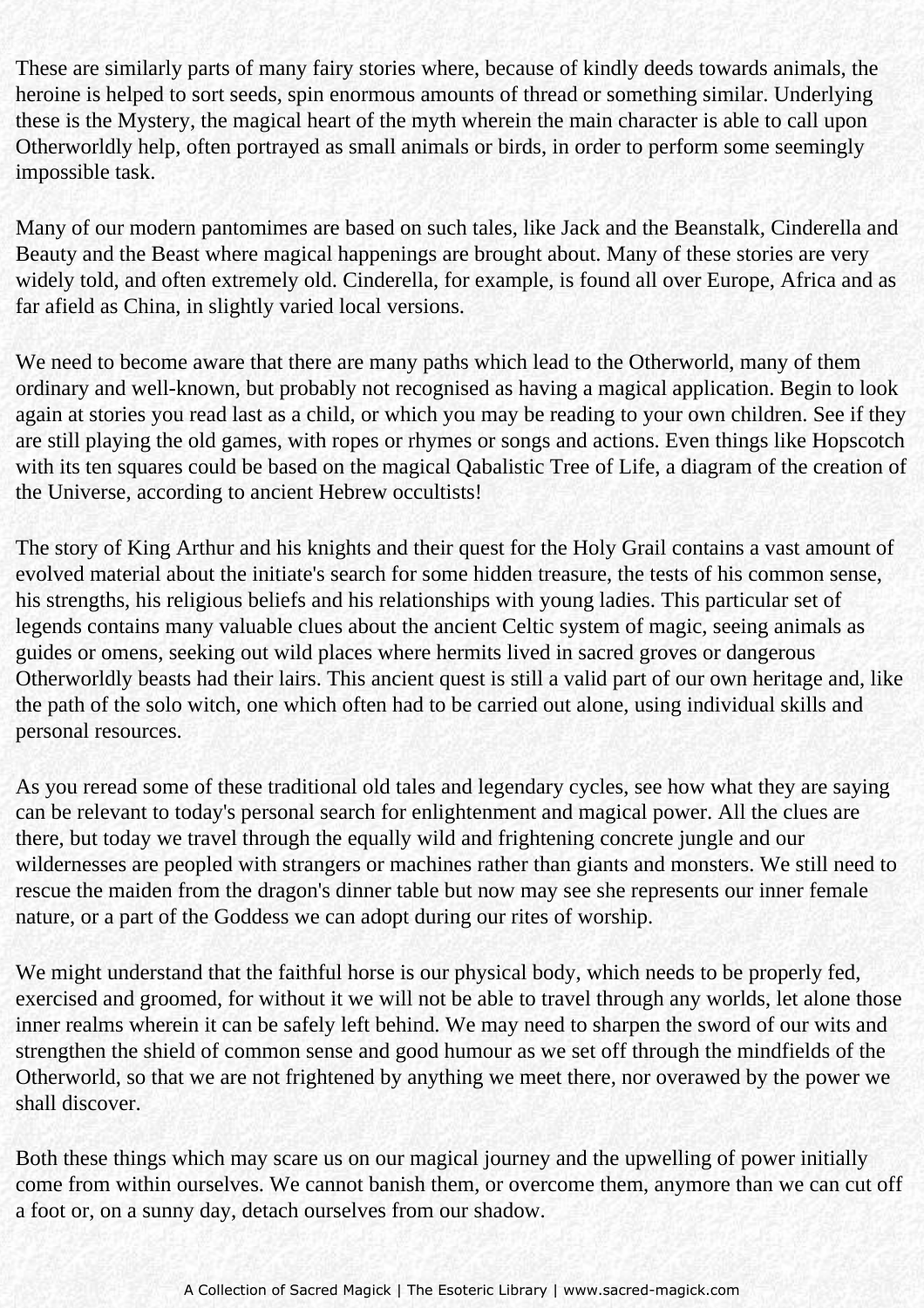The best and safest paths to the Otherworld begin in the wild places of this world. The image of a deserted moor, uncultivated meadows of wild flowers cropped only by deer and rabbits, sacred groves of small trees set about a sparkling spring, or a wild wood will each offer you a genuine and safe doorway to the Otherworld. So would a cave, or a sea-girt grotto, or an unclimbed mountain peak, but the first suggestions will be easier to imagine, clearer to see and are more gentle, as you make your first assays into the inner realms.

Here is a simple exercise. Read the words a few times to impress them into your memory and then take a comfortable, upright posture with your back supported by a chair or tree. Breathe deeply half a dozen times, slowly and gently, feeling all tensions leaving your body, yet remain awake and alert, though physically relaxed and at peace. Close your eyes without screwing them up, and feel around inside your body for any discomfort or tension, making sure that neither your arms nor your legs are crossed, so that your energy flow will not be impeded as you enter the Otherworldly state. Then, bit by bit, build up these images. As slowly as you need and as completely as you can, enter into each image in turn:

First, see a soft brown cloak of natural wool being wrapped around you. Feel its pleasant texture, its warmth and comfort. This will protect you, making you invisible if you are out of doors, or reduce your awareness of intruding thoughts or disturbances indoors. Become really aware of it before you go to the next image.

 $\sim$ 

Now, still enclosed in the cloak of protection, rise to your feet and see that you are standing on a narrow path through a field of wildflowers. It is a pleasant sunny day with a light breeze touching your cheek. You may smell the scent of hay, the many flowers, and feel the wild wind blowing freely. You may hear the drowsy buzz of bumble bees, the chirrup of crickets, the hum of insects among the flowers, and the shush of the wind among the grasses. Otherwise it is very quiet.

You begin to walk along the path, seeing it wind along a hillside towards a small cluster of trees. You feel very peaceful as you stroll in the sunshine. Soon you draw near to the grove of trees, all deep green in the full leaf of summer. Perhaps you recognise young oaks, small ash trees, the darker green of holly, the feathery-edged leaves of hawthorn with clusters of green haws among them. You enter the cooler shade and begin to hear the chirping of birds, and the rustle of the light breeze in the branches. In the dimmer light you pause.

After a few moments, something brighter catches your eye and you walk on, winding among the trunks of the trees. You see the lush grasses beside the path dotted with white and mauve flowers. You begin to sense other presences, perhaps only birds or small animals, or perhaps those watching spirits which are found everywhere under Nature's care.

Carefully you make your way forward, for the trees crowd closer here, and the path has petered out amid the loamy brown leaf-mould that carpets the wood. You look around you, not sure which way to go.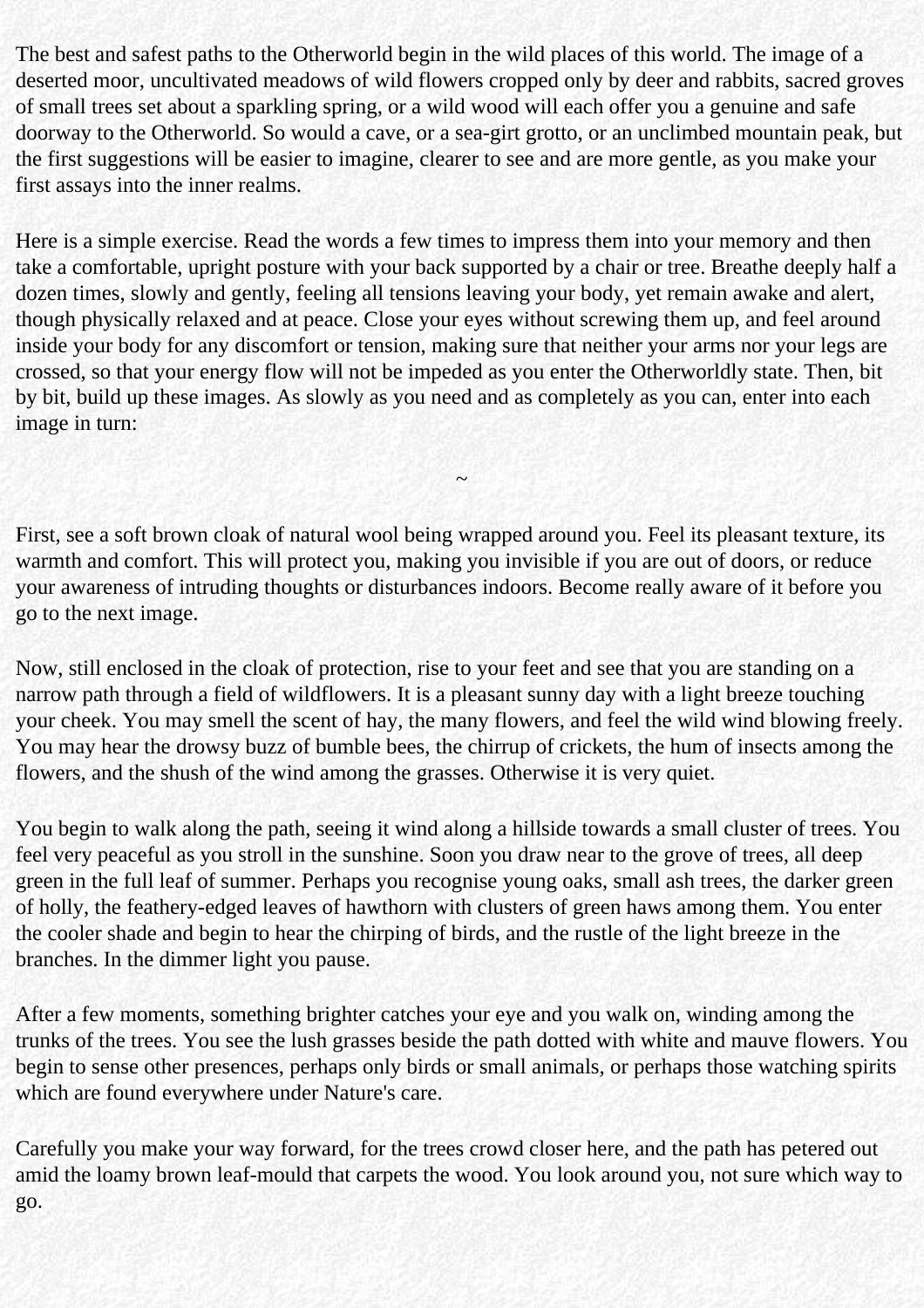You turn round, seeking the path, but it has vanished. The leafy branches seem to brush your hair, and the trunks of the trees feel as if they are closing in. The dim green twilight darkens and you begin to feel lost and alone. Before you there seems to be an arching doorway of slender rowan trees, leaning in towards each other, and beyond them a lighter glade seems to offer a safer path. You push your way through the low branches, here and there scented with the peppery aroma from the clustering white rowan flowers. It feels as if a door toward the light is opening for you as you pass between the smooth, slender grey-green trunks. Ahead there is a fallen tree, entwined with ivy and creepers, but part of the bole is clear, and great fully you sink down to sit and rest awhile.

The light which seemed to fade under the trees now begins to brighten and every leaf glistens and shimmers with dazzling points of sunlight. The birds all sing in tuneless chorus. Around you the wind seems to rustle the branches, and small whirlwinds raise twists of dust. As you sense all these things at once, another great presence looms near to you, and a bell-like voice speaks from behind you. -

'Welcome, my child, why have you come through the Door in the Heart of the Greenwood?'

You try to turn to see who is there, but your body is reluctant and all you see is a greenish shadow out of the corner of your eye. Somehow you manage to speak and answer. New questions follow, and you receive answers for what may seem a long time.

Eventually there is silence, the light dims, the birdsong dies and the trees are still. You look round and may just catch the departing swirl of a green cloak vanishing between the tree trunks, a tall form moving swiftly into the leafy gloom. For a few moments you ponder on what has been said, and then slowly rise to your feet.

Looking between the arching rowans you see the path, now quite clear and straight. You make your way along it. The trees that seemed to press closely now lightly touch your hair, conferring a blessing. The scent of greenery, wildflowers and soft loam fills your nostrils, and you breathe deep of this free, fresh air. Soon you leave the wood, seeing how tiny it appears, how safe and familiar the trees. You cross the flowering meadow, again being acutely aware of the colours of the flowers, the touch of the grasses, the twitter of rising skylarks and the low murmur of bees.

As you look about you the scene grows misty and dim. You feel very happy and relaxed, but those images, feelings and experiences linger with you. Soon you are ready to open your eyes, and return gently yet completely to your own familiar world. Return and remember!

Perform this journey several times, always noting what you see, feel and hear - including distracting everyday noises, and the questions the Being in the Wood asked you. Each time you will discover new aspects of this very simple yet powerful exercise, for it is a key to the door to the Otherworld. When you become used to the technique, you will find that as you set out on this path, another may unfold between this world and the Otherworld. You will voyage on mental adventures of discovery, sensing new aspects of this inner realm. Its entry is free, its paths are protected, and anything you fear will have been brought with you.

~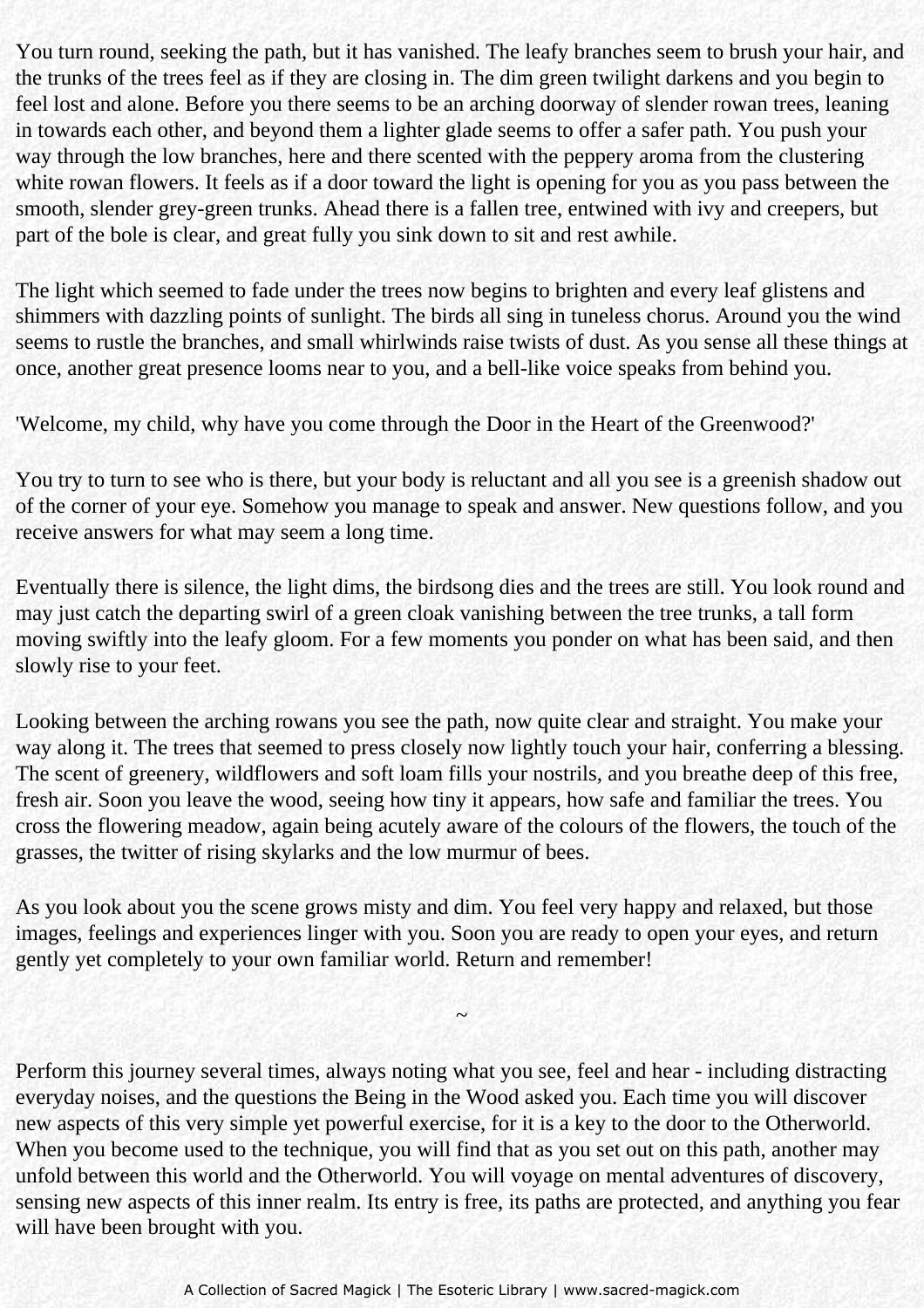Make some real journeys, too, to visit quiet country lanes, old villages, river banks, cliff-girt beaches and high, open moors. Here you will be able to discover that what you see in your inner vision, conjured in your own room or garden or quiet place, has genuine natural counterparts. Similarly, you will find that in the wild, the Great Beings of Nature, the gods and goddesses of the green world, the nature spirits, dryads or tree guardians, totem and real animals, mythical beasts, all may be encountered, if you go half way to meet them. That is a simple act of willing yourself into their presence, with a relaxed body, closed eyes and an awakened consciousness.

Only regular work at these basic exercises will ensure clear visions, full perceptions and valuable experiences. Both the real trips to the country and the practice runs in your own space need to work hand-in-hand, for both build up the data banks of knowledge, symbols and experiences.

Remember, you will be encountering real beings whose world interacts with ours, but to most people they are invisible and their touch is unfelt. Once you have walked in spirit through a few of the old doors to the Otherworld, you may begin to perceive ever more clearly where the two worlds overlap and interlock. It is for this reason that you cannot call up, command or banish any of the Old Ones you meet. They are always there and it is your own sight and ability to interact with them that you may command. Like muscles, the inner eyes of Otherworldly journeying need to be trained slowly, gently and carefully, to give the most rewarding results.

Every creature, tree, spring, wild stretch of countryside, Great God or nature spirit has its own place in the scheme of things. All may become visible to you, if you make the effort to get to know them. Be polite, respectful and reasonable in your dealings with these Old Ones from other dimensions. They can bring you wisdom, healing, power and love, and will ask little in return.

Often they will give you gifts which, though they usually vanish inside you before you fully return to this world, are real and many are valuable in terms of the Otherworld. Always give thanks for such gifts, even if at the time of their receipt, you do not know what they are or what they may be used for. Each is probably a key to unlock entrances to your own doors of the Otherworld, behind which you may gain the knowledge, experiences, magical energy or divinatory skill which you most need.

One day you will start to see that there are doors to the Otherworld all round you, as there have always been. They may lead from your own street to fairyland, or from the city to the Heart of the Greenwood. You will come to understand, through personal experience, that inner sight is not the only way of apprehending these Otherworlds. Some you will only feel, sensing the ambience, the warmth, coolness or energy; others you will hear, speaking with many voices, inside your head or even heard with your ordinary ears. Some places or Beings from the Otherworld, especially animal forms to whom scent is a language, may be smelt or tasted on the air, in the way that the salty tang tells you that you are near the sea or that it is raining when the pungence of wet dog precedes the animal into the house.

Our senses are blunted, even compared with our ancestors, by such bad habits as smoking, eating unnatural foods and living in centrally heated air, but we should use them to the full, especially when our sight, our predominant sense, is taken from us in the closing of the lids and refocusing on other realms.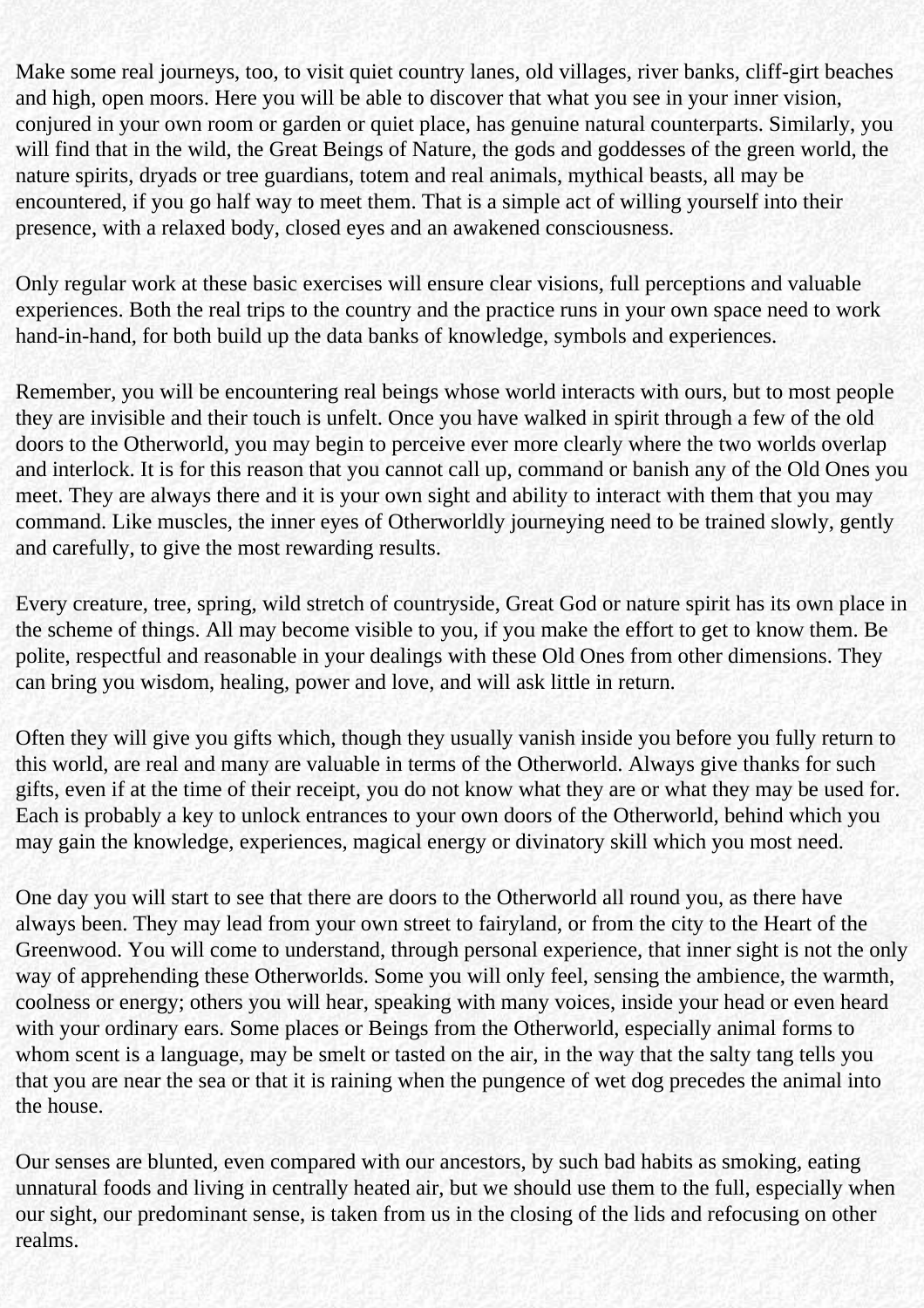You will soon encounter the magical paradox encompassed by the question, 'But am I making it all up?'. The whole matter hinges on the word 'make'. What you are saying (probably to yourself, as it is the sort of query which surfaces when you are struggling on alone) is, are you 'imagining' whatever you see, feel, smell or sense otherwise. The word 'imagine' and the word 'make' come from the same root! You are making yourself perceive in a new way, which perhaps at first seems irrational, but gradually you will find that the actual question has no meaning. It simply does not matter if you are making things up, or imagining them, or actually seeing and sensing things beyond your normal range, so long as you are actually learning to become aware of them. You can try to surprise yourself, in the way that some of the scenes you encounter in the Otherworld will surprise you. Then you will understand the nature of occult knowledge.

Elementals are natural energies associated with the elements of Earth, Water, Fire and Air. We can't really be sure what they are like in their own realms, for like all beings that appear to our clouded vision, they tend to be shaped by our own imagination. A simple example is an angel. Now, you can look at pictures throughout Christendom and see illustrations of robed figures with feathered wings, in various colours, designs and degrees of reality. Show such a picture to a foreigner or a child and they will probably be able to identify the image as that of an angel.

Angels don't actually look like that - they are not flying people but great energy forms, shapeless and rainbow-hued, if you ever see them in their own forms, as you can if you ask them to appear like that. But human artists, over many hundreds of years, have created the stereotyped image, originating from some vision but interpreted into human form. The same applies to Elementals. They look like their element, flowing, streaming, illuminating, almost invisible giant vortices of power, but because they are willing to limit themselves to the stereotyped image constructed by humans, they may be perceived as nymphs or dryads or sylphs or gnomes.

Once you learn to catch them unaware, by entering their worlds gently and without making crossdimentional ripples, you may see them as they are. Do realise, though, that all these beings are huge, vast, lofty and expansive. Imagining them as little animal-like spirits diminishes them and demeans their might. They are eternal, awesome, potent and far wiser than we children of Earth.

Part of the Old Arts is the acceptance of other dimensions, other realms, alternate realities from which we are only cut off by ignorance, or perhaps over-keen scepticism. We cannot see TV pictures without a set, electricity and an aerial, but those waves of information are all round us. We cannot see Elementals or angels, but if we visualise them, so mentally providing the power, the aerial and the receiver, we may well perceive them. As we tune these senses, just as an engineer would tune a satellite dish, the picture becomes clearer, the sound more distinct and our understanding of what is

being transmitted greater all the time. All of us are born with the ability to pick up these 'astral' signals from the starry heights. Many of us as children were well aware that we could travel through the air, meet fairies or animals or other childhood heroes. We encountered them most nights in our 'dreams' but now, as adults, we have to learn again that childlike simplicity, acceptance of what our adult logic tells us is improbable. That is the secret of walking into the Otherworld, realising that there can be things of which we are not aware in our everyday state of mind, but which the Old Arts may reveal to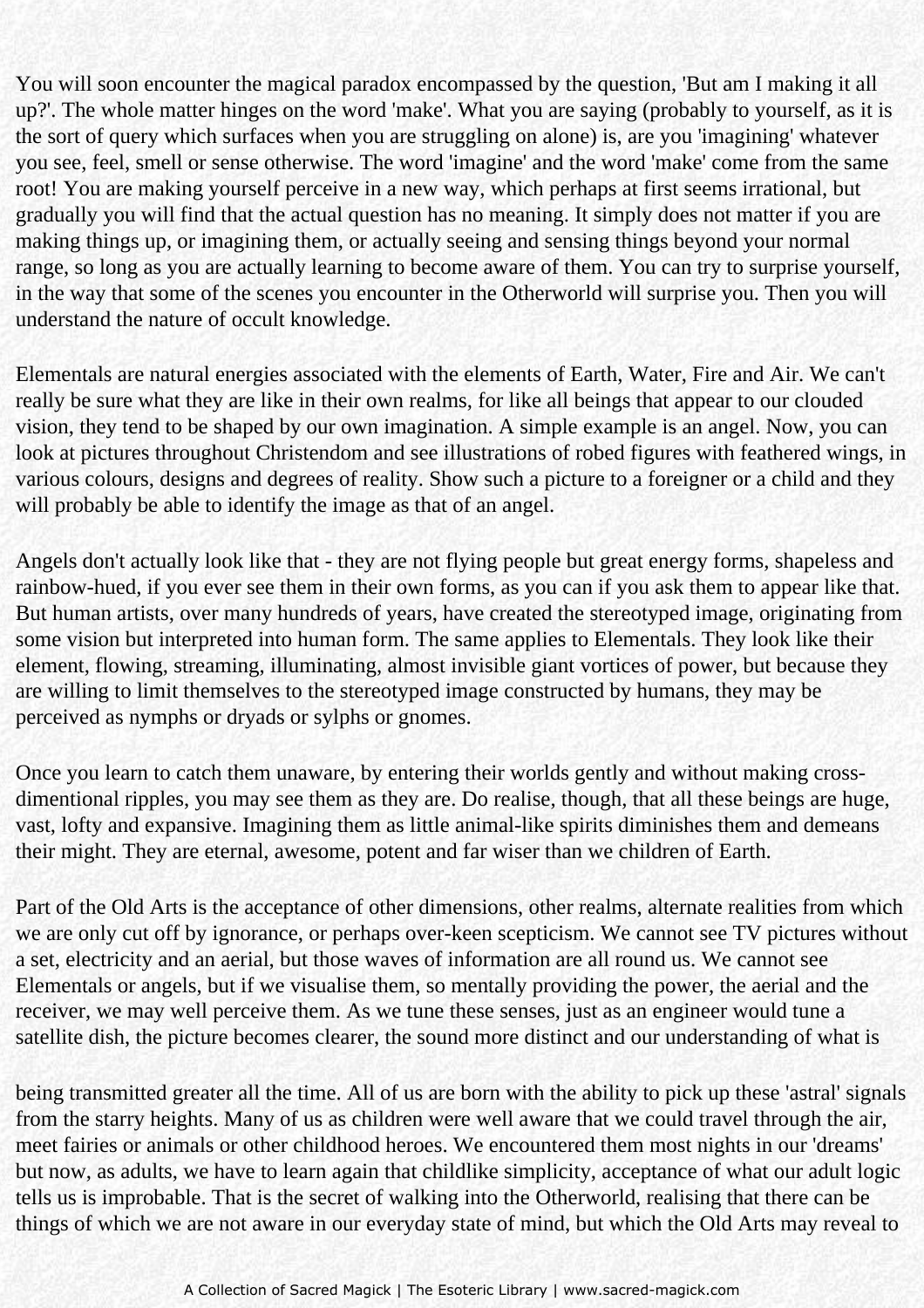us if we trust intuition and our inherited wisdom.

It may require us to make huge cultural leaps, but that is one aspect of 'becoming a witch' or walking the solo path towards the realms of the Great Ones. We will certainly be surprised, for that is a sure sign that something magical is at work in our lives, and that we have stepped through that flimsiest veil of conscious acceptance, and so begun to see and experience for ourselves. Try it; it might genuinely change your life!

# **Exercises**

Today we have psychological expressions to describe various states achieved during meditation and creative inner journeys. In the old days such states were part of the boring and repetitive work most people had to endure. Because mental distraction is a rare occurrence, those who use meditation as a vital tool for their inner studies have to learn this simple art, and surprisingly difficult it may prove to be.

The techniques which need to be worked upon during the fourth moon have to be mastered to make any magic work, and to allow the practitioner personal visions of the gods and goddesses on a controlled basis.

Start by reading a description of one of the deities and then, with your eyes closed and in a relaxed position, begin to retell that description to yourself, building up the image until it is clear. Try this for at least four days, for about fifteen minutes at a time.

Another valuable exercise is to look at a real flower or plant in front of you, then close your eyes and try to 'see' it in your mind's eye. You know it is real, it has life, but seeing it with your eyes closed may be very hard at first. Keep at it for as many sessions as it takes to get a clear impression of the plant. You can then mentally make it flower for a few sessions, putting forth buds, then blooms, then fruit or seeds. You will need to be able to create and then manipulate images as acts of magic, so the sooner you get the knack, the better.

Look at some familiar tales and see if you can discover the magical story within them. You may be surprised. How clearly do your favourite writers lead you into the world of their fictional works? Try to unravel the occult theme of any children's story you can get hold of, too.

Try out the inner journey as described in this chapter at least three times. Write down in your Book what you saw, felt, imagined and what changed between the first and third attempts. Write out your questions and the answers you received on each occasion.

Find time to walk in uncluttered places and build up an inner journey based on a real walk along a country lane, or by a river or the sea. Try also a couple of times and see what happens, comparing what you feel and sense with the deliberately magical journey into the Greenwood.

Why are the Beings of the Otherworld real? How can you prove this, if only to yourself?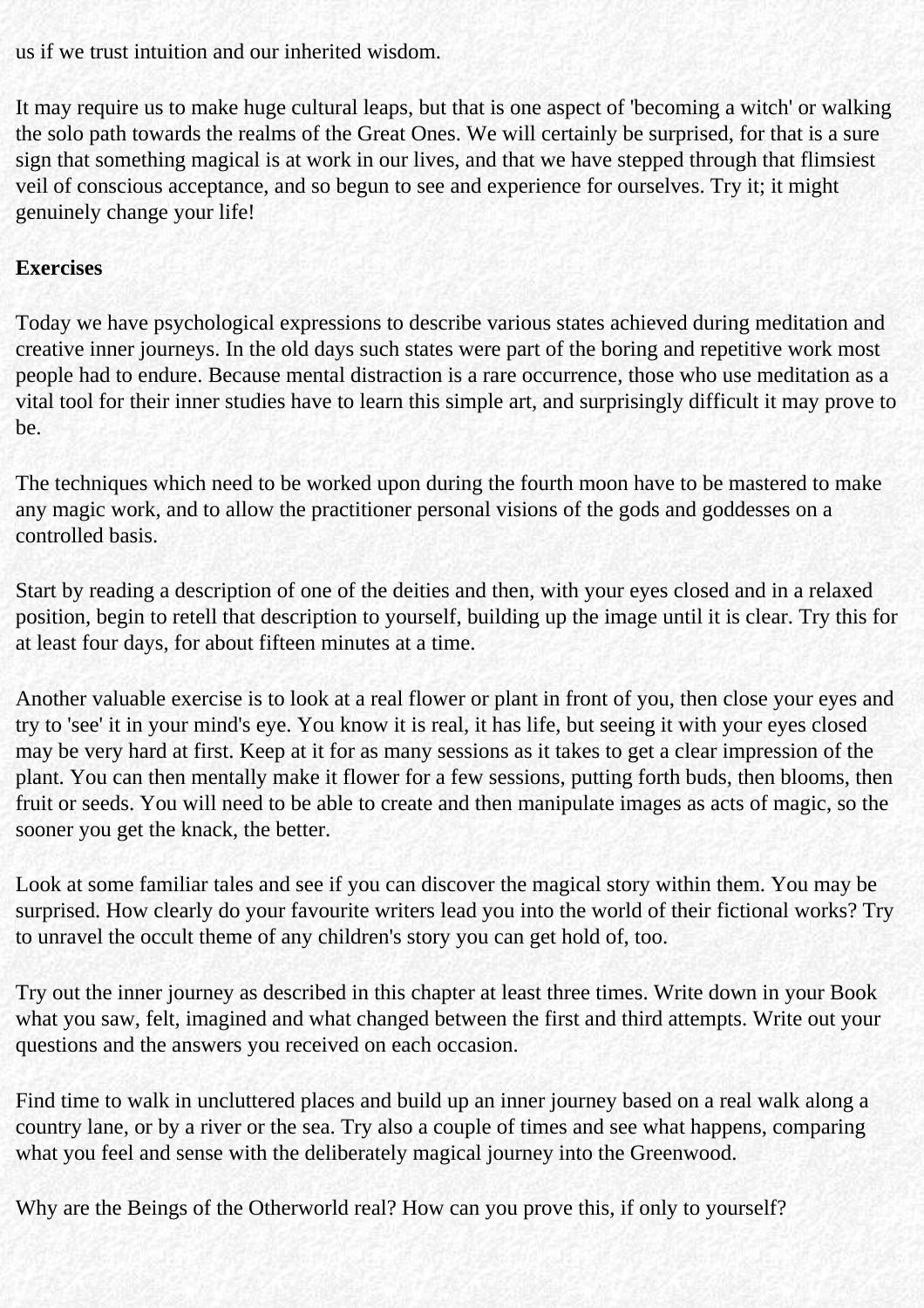Try to enter an inner place where you can meet the Elementals of Earth and then of Water. Write down what happened, then later, when you have had a lot more practise, try Fire and Air Elementals.

Is anything new happening in your dream life?

Here are some books with instructions about meditation or path working. (You might like to try some of the cassettes of inner journeys I have recorded - write to me care of the Publishers for latest details.)

Robert Holdstock, Mythago Wood (Fiction) Naomi Humphrey, Meditation: The Inner Way (Aquarian) Terry Pratchett, Wyrd Sisters (Corgi) (Fiction) J.K. Rowling, Harry Potter and the Philosopher's Stone (Bloomsbury) (Fiction) - R.J. Stewart, Magical Tales (Aquarian)

If you keep failing to enter the proper, relaxed frame of mind which makes these exercises produce results, realise you may be trying too hard, so play at it, make it much more of an experiment, gone about in an attitude of 'Well, it doesn't really matter, but let's give it a go!' Try also at different times of day; early mornings are usually best but midday, if circumstances permit, or early evening might work for you.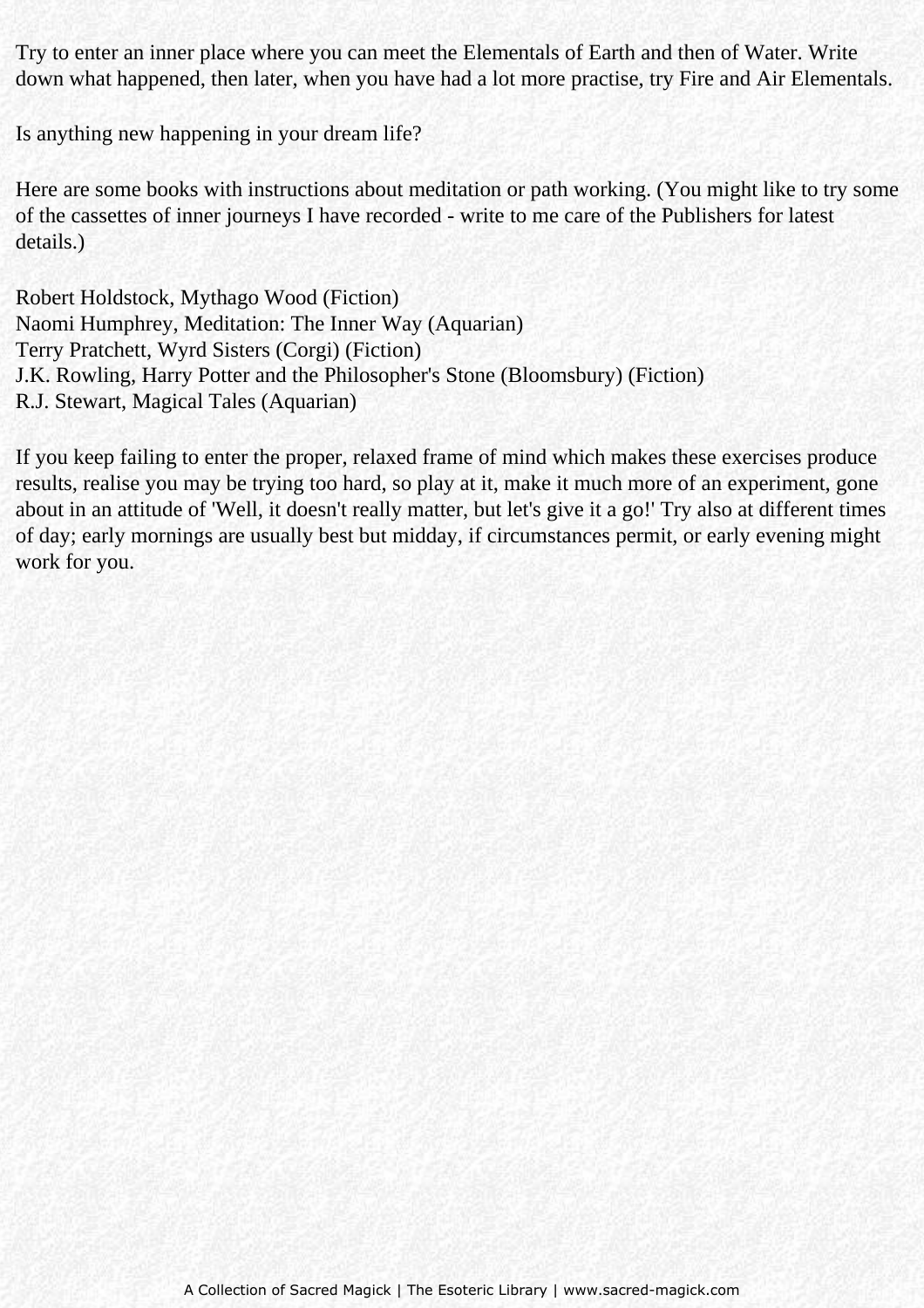#### **6 - Seeking Out Pagan Traces**

*The old pagan Britons were in the habit of having fairs when they assembled at their holy centres for the big sun festivals The fairs went on just the same, whether they were pagan or Christian, and the missionary centres grew up where the crowds came together When the king was converted they just changed the Sun for the Son The common people never knew the difference.*

*They went for the fun of the fair and took part in the ceremonies to bring good luck and make the fields fertile How were they to know the difference between Good Friday and the spring ploughing festival?*

### (Dion Fortune The Goatfoot God)

Although we are living in a Christian country many of the sacred sites, the dates of Church festivals, and celebrations in both town and country places have roots much older than those of Christianity. Today we may forget that the common folk, living in rural areas, had little to do with the state religion, and for much of its history, the rites they were made to attend were in Latin, so the unamplified prayers of the priests would have meant little to about ninety per cent of the congregation.

In their own way, and in places which were long sanctified by Nature herself, they conducted their own simple rituals. At the foot of ancient trees, outstanding rocks, hilltops, caves or fresh water springs were the traditional sites of offering, supplication and thanksgiving. These were the sacred places to those of the Old Religion. They needed no roof to cover their shrines save the starry night sky, or a canopy of green leafy branches. Their gods and goddesses were the First Beings, vast, ancient, endless and yet still approachable by the ordinary folk, with their everyday worries, woes and wishes.

Of course, many ancient sacred sites are well-known places of historic and archaeological interest, famed for their vast circles of standing stones, earthworks, banks, ditches, burial mounds and barrows. The real antiquity of many of these enormous projects of human endeavour is only now being fully realised, and their age is being pushed back all the time. Many of the really elaborate monuments, like New Grange in Ireland and Stonehenge, may have been founded nearly 6,000 years ago, and these have passed through many stages of construction and reconstruction.

These mighty monuments must have had religious and magical associations and not merely been places of ritual burial for a few chosen dead, any more than the vast medieval cathedrals are simply extra special tombs for a few old bishops!

As well as the huge and famous antiquities there are literally thousands of much simpler, yet certainly as ancient constructions all over Britain, Ireland, Europe and North Africa, as well as around the Mediterranean Sea and on most of its islands.

Some timeless constructions are known to be complex temples, probably dedicated to the Earth Mother in whose shape they are constructed, for example on Malta and its neighbouring island of Gozo, where many figurines of fat, pregnant goddesses have been uncovered. In other places all we now see are single standing stones, hummocks over sacred mounds, or partial rings or rows of stones of various sizes. The glory and power of some of these ancient sanctuaries has been hidden, but those who are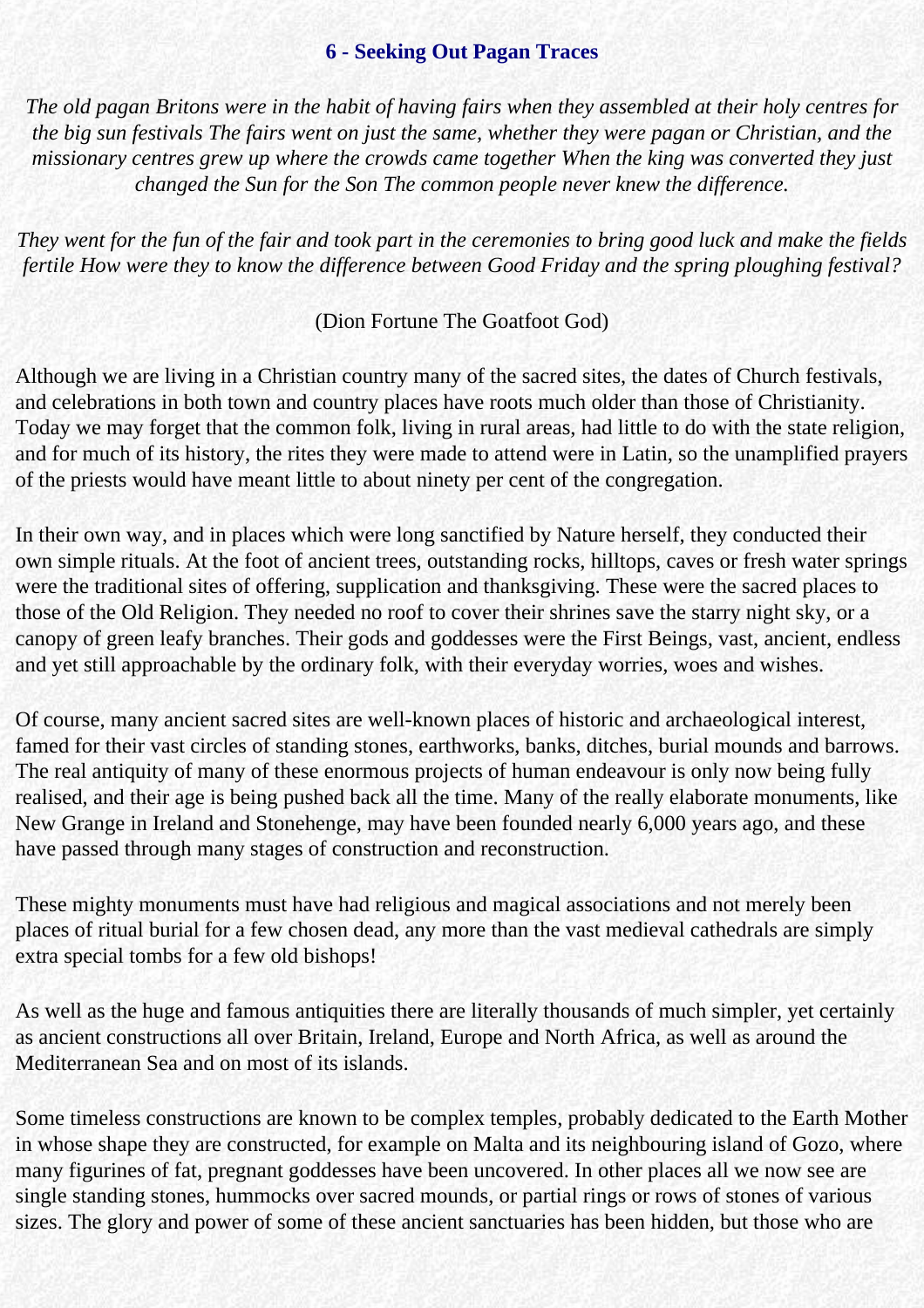willing to use the old ways of seeing may experience visions of these outdoor temples in their heyday.

You can surprise yourself in this matter. Find a local place with really ancient connections, be it tumulus, quoit, fogou or hut circle, and try to visit it alone. Sit down, relax, and allow your mind to cross the vast river of time which separates that construction at its foundation from our modern, hurried world. Sink into meditation, with a silent request on your lips and in your heart to learn something of the wisdom which set up the structure, the powers which were handled there, the aspects of the goddess or god which were honoured.

Become as still and mentally alert as you can, and imagine a mist which wipes out time building around you and the sacred place you are visiting. Let the mist represent all the years that have passed and gradually, as it fades away, you may well find that the landscape you begin to see or sense is different. If there are people about ask, mentally, that you can communicate with them, and that they recognise you are coming as a friend and seeker to their holy ground. What they may say to you will probably be heard in your head, or envisioned behind closed eyelids, but it should make sense to you.

Although this is a very simple exercise, if you have been practising some of the meditative arts suggested earlier you will have a sure road, and clear access to the knowledge of the past. Nothing is or can be entirely lost. We have simply forgotten the ancestral keys to what was once known, perhaps even by ourselves, in previous lives.

We have also overlooked the powers of our ancestors too. No longer is the accrued wisdom of the grandparents passed on to their younger generations around the winter fireside, and the traditional skills of hand and mind shared in the garden or potting shed. Our grandparents may be dead, or shut away in an old peoples' home, or isolated by family splits or sheer distance. We do not reverence those people who are older, and may even have grown up mocking age and deploring old-fashioned ideas. Those who would walk in the ways of the Old Ones will have to re-learn the links of kinship, the value of inherited knowledge and the power of forgotten lore.

Living in a world which is changing week by week instead of generation by generation, we may well not be able to keep up with the speed of change, and change itself is the very essence of magic. Magic is the art of working with change, predicting it and shaping it by our trained wills. The world is rushing by us at an ever-increasing pace, at this cuspal tide of Pisces going into Aquarius. Perhaps the hardest lesson we all need to learn is to slow down, return to the pace of the horse and cart, not the train or aircraft. By slowing down, we change our focus on the way we see things, just as in dreams we feel as if we are running through treacle or moving as if we were in the Moon's gravity rather than that of Earth.

By being still and watching Nature at work and play we refill our depleted stores of natural energy and our awareness of what the world is really about. We can watch people, animals, the flowers and trees around us, no matter how urban we New Age pagans may be, in exactly the same way that our real pagan ancestors watched their world pass the doorways of their little houses. It is by observation that we can judge the mood of people and animals. Scientists have given us the term 'body language' with which wild animals and insects communicate with each other, and humans unconsciously express some of their innermost feelings, in a code few of us are trained to read.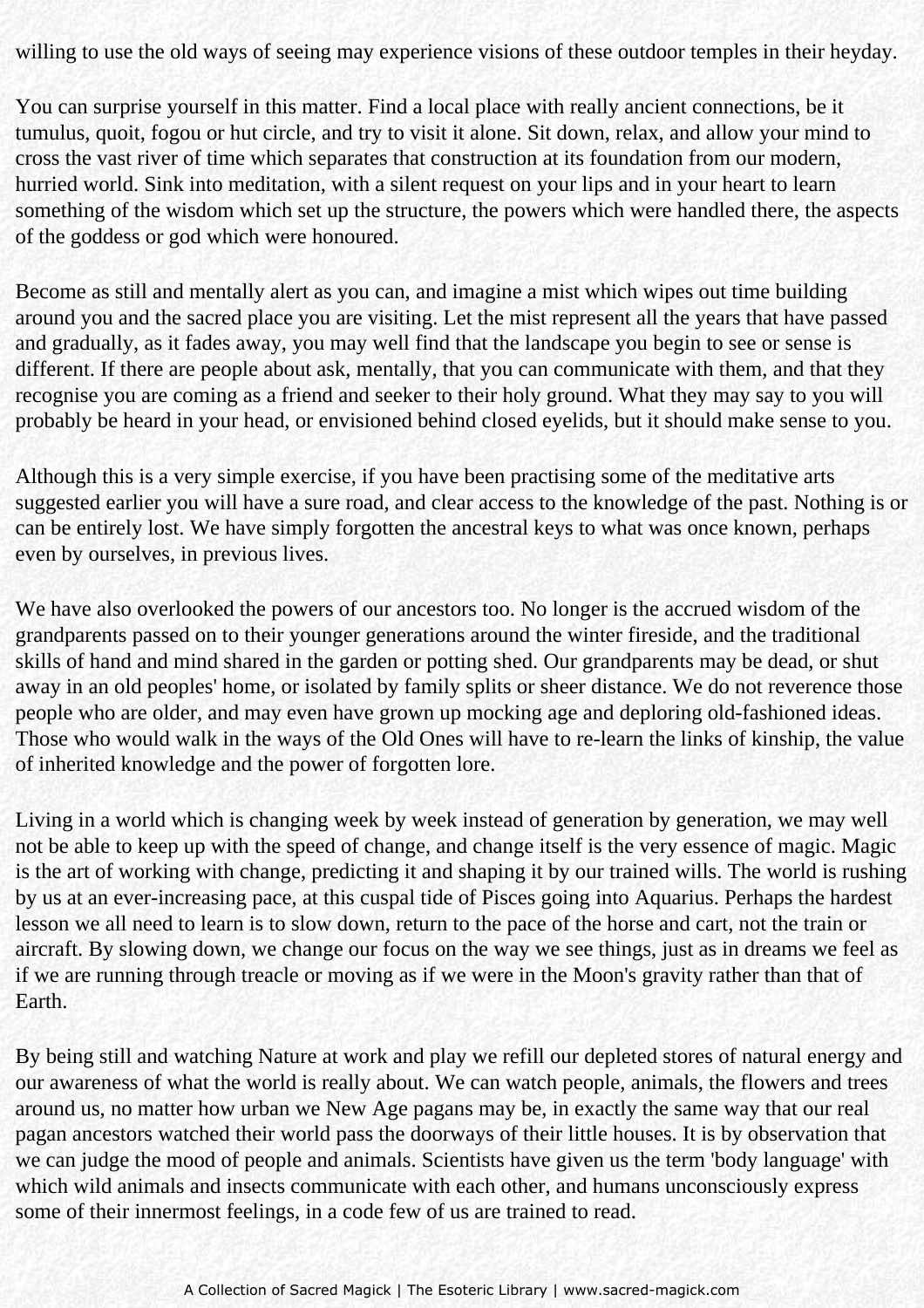An old country dweller could see a cow in a distant field and know that she was ready to calve, or that a horse was going lame, or that the household dog had scented a stranger, just by the way each animal was standing. That sort of trivial information was the vast store of knowledge on which the local wise woman or cunning man thrived. Most of it was almost intuitive; it was how the old dame, noted for her love spells, would already know that the girl calling at her cottage for guidance fancied a certain lad, or that one of the young fellows had his eye on a particular married woman. She would know, too, how best to fend off unsuitable matches or encourage, both by magic and common sense psychology, those couplings which she approved of. Today we have computer dating!

Many of the old sacred sites, the ancient holy places and healing springs are actually under our noses, but our television-focused eyesight misses them out, because they don't come with subtitles. We have to learn to look at anything which might give us clues in a new light; reconsider the local customs, the traditional dishes, the occasional fairs, or Morris dancers outside the nearby pub.

Each holds some of the tangled threads with which we are bound to our magical and pagan heritage, and given a little time, a bit of luck and some thought we may well be able to untwist the skein and see again its sacred colours, its secret pictures and its long-lost lore. For instance, every city must have been founded near water. This may sound trivial, but it is true! Somewhere, even under London (the encampment of Llud, god-king before the Romans came), there are healing springs, wells and old watercourses. Heard of Sadlers' Wells theatre? Underneath is an ancient well, and it is close to London Spa at Clerkenwell! Holborn, the 'holy stream'; Fleet Street, with its underlying noxious Fleet Ditch; the Strand - the watery connections are there if you start to look for them.

Take many of the famous churches too - St Paul's, built and rebuilt many times but always on that hill, upon which in pagan times there was a temple to the Moon Maiden, Diana. Perhaps that was why the mystical Prince Charles elected to marry his Diana there! Many of the city churches are linked by the powerful 'ley lines' which equally join better known sacred sites, like Glastonbury and Avebury. Temple Church near the River Thames, damaged in the last war, was set up by the Knights Templar, that magical brotherhood whose mysteries are another layer in the strata of the Western Mystery Tradition. Its remains still show the circular chapter house, surrounded by mysterious faces peering down at the fire-scarred effigies of the old knights.

Almost all old churches in Britain, certainly those built before about AD 1500, are secret repositories of pagan symbolism and ancient power. Because some New Pagans reject the Christian faith they also throw out the heritage, preserved in stone in many a village church, because of its new religious context. They should be willing to open their eyes and see with the simplicity of their country-dwelling forebears the hidden messages revealed by carvings and decorated windows, adorning the interior heights and the exterior pinnacles of old chapels in the green countryside.

Most older churches are aligned with the altar in the East, the first point blessed in both pagan and Christian ceremonies. In fact, the altar end of many old churches points at the place of sunrise on the day of the saint to whom the edifice is consecrated. Many early saints were, in fact, Celtic guardian spirits, or pagan gods and goddesses thinly disguised.

A little research into the ancestry of the saint to whom your nearest old church is dedicated might provide some fascinating revelation! The North door was nearly always blocked up, and in some cases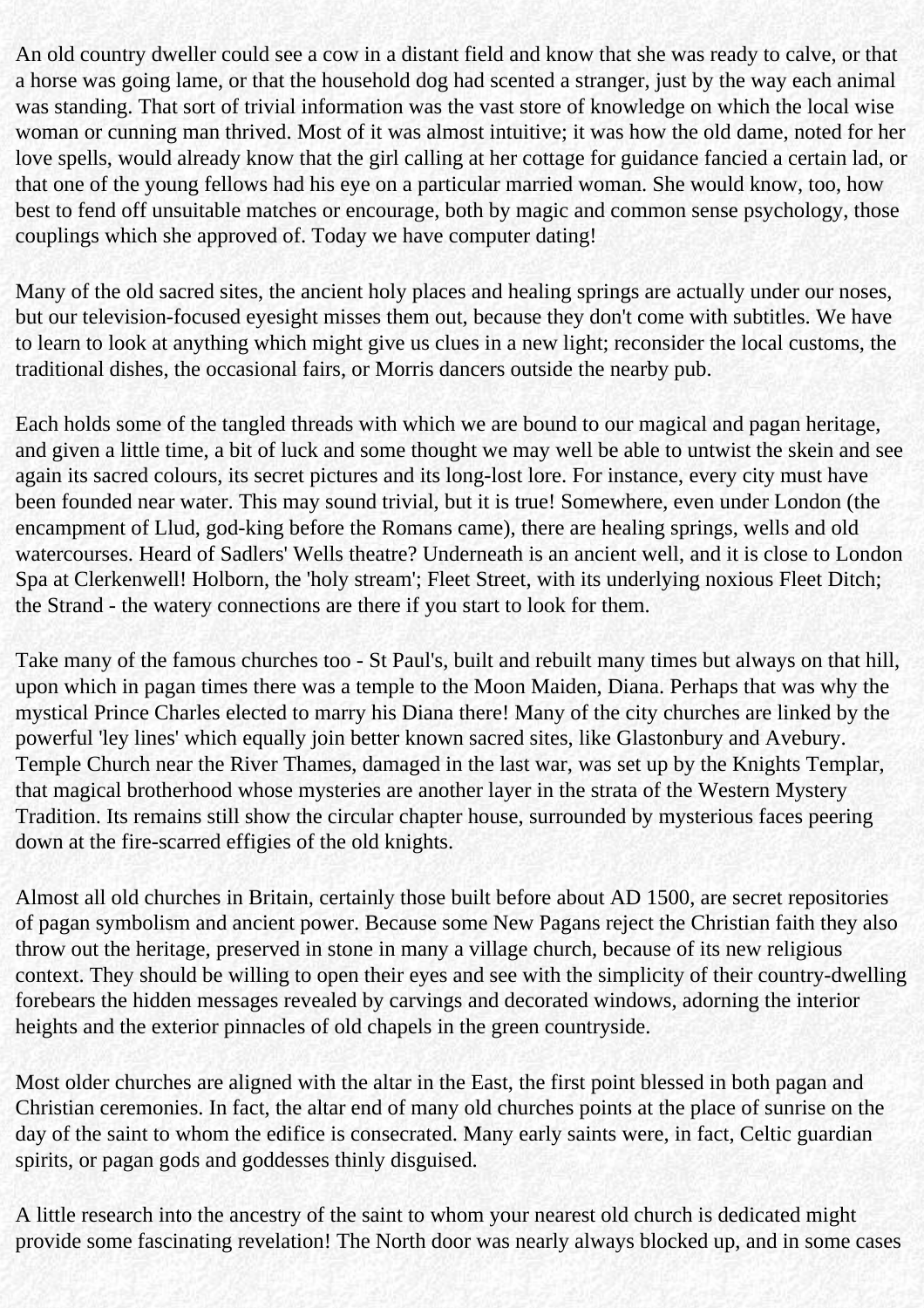was known as the 'Devil's Door', mainly, I suppose, because a chill North wind blowing through it would benefit neither priest nor congregation. But to the pagan the North was a sacred direction and it is here, often on the outside of the church, that many pagan carvings or symbols will be seen to this day. These range from the heads of cats, deer or bears to the vast array of Green Men, foliate heads or zodiacal symbols.

On the towers or spires, well out of the way of the common view, there are the faces of gargoyles, known delightfully in Somerset as 'Hunky-punks', again often basically animals or small demons, tongue-pokers or hybrid man-creatures, sometimes with exaggerated sexual parts. The famous 'Sheelahna-gigs' turn up too, from time to time, showing the Goddess in her birth-giving or wildly erotic aspect.

The name, from Irish Gaelic, has never been fully understood, but the name of the British goddess Sul or Sulis, worshipped at Bath, the Roman Aquae Sulis', also means 'eye' or 'opening' and may well arise from the same concept. At Bath, the only hot spring in Britain gushes forth, red-stained in the sacred enclosure, and is visited by millions of unknowing pilgrims at the very ancient Goddess Shrine every year. It was known for its oracle and healing power long before the Romans came and set up their huge temple there, with its official haruspex, the State diviner.

Around the country, and all over Europe, you will find traces of the Old Gods wherever you look. Perhaps the most common, occurring not only in many village churches and city cathedrals but on ordinary Victorian houses and as a public house name or sign, is the Green Man. This is the witches' God, he who is the Lord of Growing Things, known in folklore as Jack-in-the-Green, Robin Goodfellow and even Robin Hood. His face is partly made up of leaves, fruit, grapes or trails of foliage issuing, like the words he has never spoken, from his mouth, or entwined in his hair and beard. He is the Son of Pan, that Greek God of all wild things, and has the same pointed ears, older visage and smiling expression.

Not only is he found all over minor buildings but there are many town halls, university buildings and theatres where his laughing face may be seen, peering from its leafy surrounds. Many of these carvings were quite recent for this particular image seems to have somehow appealed to the Victorians. Of course, they often decorated their municipal edifices with classical figures, goddesses and gods associated with art, music, law or commerce. Why this pagan face appears so frequently in that elite company is not clear, yet on elegant public buildings in many a city centre, moulded in plaster, carved in stone, shaped in brick or tile, the Green Man is to be found throughout the land. The power of the wild aspect of Nature, so often absent from inner cities and great housing estates seems to have caused his older presence to be felt, and inspired masons, architects and builders to include him among their thronging buildings.

Do really look at the long rows of terraced houses, and see if over the doors or at the tops of the windows or incorporated as decorative details on the faces of houses you can find this smiling old God of Nature. As well as his head there are often goddesses with crescent moons in their hair, or regal Mother Natures smiling down on passers by. Also the decoration on either side of the windows often shows some of the sacred birds, beasts or flowers long associated with pagan themes.

I have never found Christian traces used in similar ways, or decking out so many houses in the vast estates which sprang up to accommodate the workers in the early part of the nineteenth century. You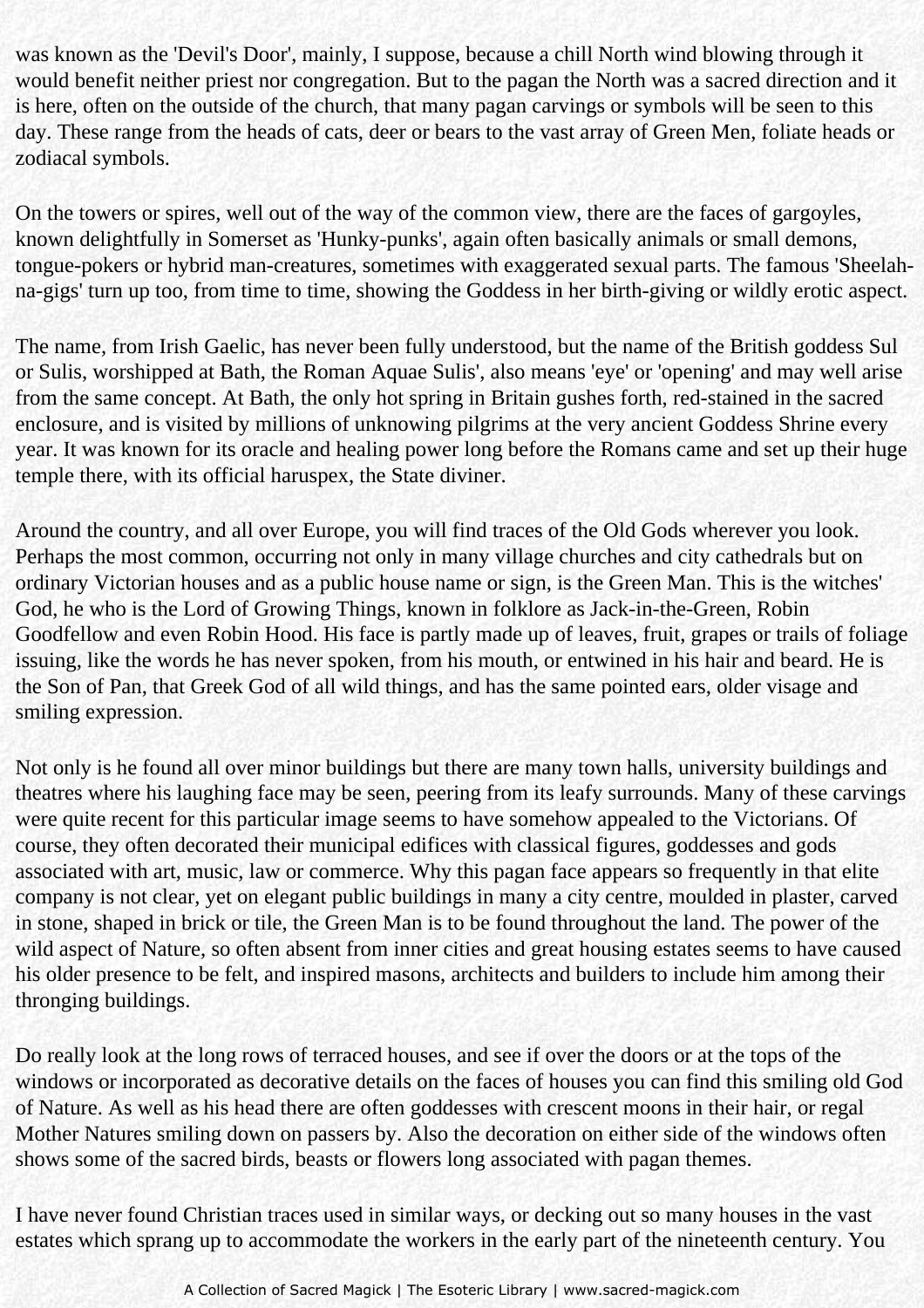will often find really beautiful brick or tile mouldings of apples and pomegranates, both scared to the Goddess in the Greek and Celtic traditions, roses, lilies, sunflowers and laurel, whose leaves were chewed to inspire the ancient oracles. The birds depicted in low relief often represent ravens or wrens, skylarks or herons, all, in their own way, sacred to the Old Gods.

The Green Man, as well as being quite a common pub name, is a character who turns up in many of the surviving country or seasonal customs. For example, in Abbots Bromley in Staffordshire, a group of green-clad dancers perform an extremely old dance early in September each year. Most of the dancers carry sets of reindeer antlers, long extinct in that part of the country, some of which have been carbondated to around AD 1000.

This does not guarantee that the dance has an unbroken tradition going back a thousand or more years, but it seems very likely. In earlier times the area was a forest and so deer hunting with bows and arrows, which forms a part of the modern dance, was a natural activity thereabouts. Also, like many similar dances in other places, the symbolic killing of an animal or 'hobby horse' usually depicts the overcoming of the darkness of winter, or harm to garnered crops, rather than some sort of animal sacrifice.

In other places the Green Man is part of the retinue of the May queen, nearly always a young girl, dressed in the White Goddess's colour, decked with flowers and ribbons, who is accompanied by Robin Hood or the Forest King. Sometimes the Green Man is made up as a giant, covered with a framework of wire or branches interwoven with early leaves or flowers. Sometimes he walks through the village or rides around the boundaries, marking out an ancient territory.

In South Queensferry on the Firth of Forth the Burryman comes forth, completely covered with the clinging green burrs of the burdock plant, and slowly parades about with two flower-topped wands in his outstretched hands, looking very like the far greater Green Man carved into the chalk hillside at Wilmington in Sussex. In many other annual, local processions there are green-clad fellows, always linked with a pagan past, when the carrying of green branches or flower garlands was the best way in which the country folk could celebrate the turning cycle of the agricultural year.

The Romans accused the Druids, those mysterious Celtic priests, of burning people in wicker baskets, as many people will have seen in the film The Wicker Man, but in reality it wouldn't have worked. It is far more likely that the Druids did indeed make wicker or woven figures covered with leaves or flowers, which were cast onto a fire or into the sea, or left to decay in a sacred grove, as an offering to the powers of the Elements. Today we still have the variety of corn dollies or kern kings, woven from the last sheaf of wheat, oats or barley, and bound with blood-red ribbons, signifying the life force still contained therein. In different places there are special patterns, depicting a traditional concept of the Corn Spirit. These are found in Britain, all over Europe, in India, Greece and South America.

It really is worth going to see any traditional customs which may be celebrated in your area or where you spend your holiday, for the wild pagan spirit has survived in a surprising number of places, and is demonstrating its power of life overcoming death in an enormous variety of different regional forms. There are plenty of books on calendar customs and folk festivals; many will be in the library. Whether just the local Morris side, dancing their weather magic with hankies or their male fertility magic with sticks, or the ritual dances with long or rapper swords, they are the latest inheritors of a long-surviving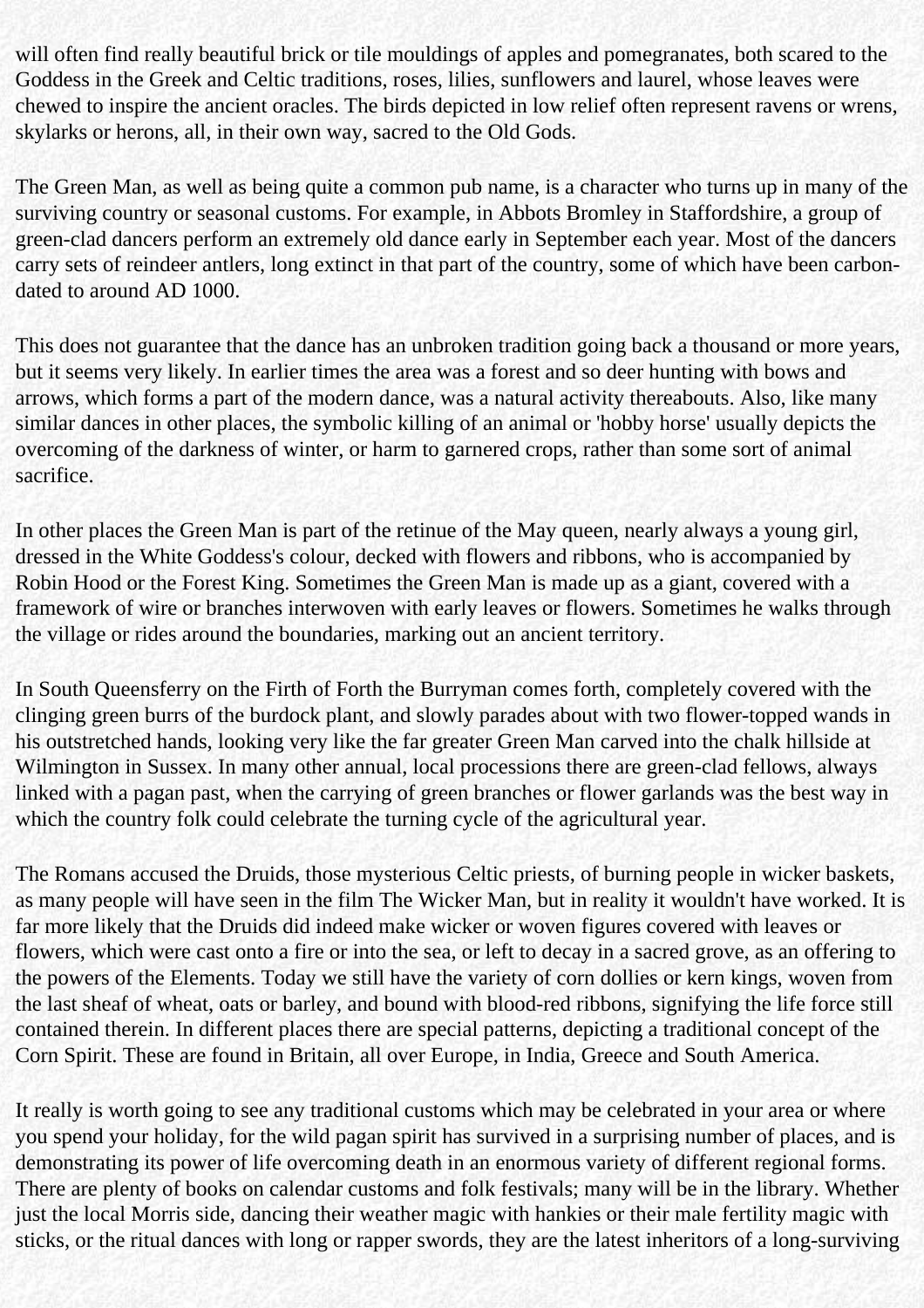tradition of white-clad dancers celebrating in the open air.

Their bells ward off harm, their bright ribbons and flowers ask blessings of the Old Ones, their white clothes are worn in honour of the White Goddess, Maiden of Spring, fruitful Earth Mother in the long summer days. Even their name, Morris, may be derived from that other sacred Mother, Mary, and they are Mary's Men! Women are taking up some of these dances, but their own dances were different, performed in family groups, with spindles, winnowing sieves or domestic brooms rather than sticks, and they danced in honour of the Moon Goddess. These dances could be recalled, by far memory or remembering past lives.

Many dances today begin outside, or occasionally inside, some of the ancient churches. This may seem strange, but often those were the old pagan sacred sites, and at least a small church is better than a large supermarket on such holy ground. You will know the antiquity and sacredness of such places by the circular churchyard wall, for example, or the aged yew tree, which has little connection with bowmaking or any other mundane purpose. Yews were sacred to the Dark Goddess, the Taker to Rest, and they may well have been there long before the church was built.

If you find an old church with a great yew, look also for the remains of standing stones built into the walls, or in the surrounding enclosure. Look too, perhaps with binoculars, at the faces carved on the North wall, or the tower or spire. Walk slowly round, feeling the energies, the power lines unaltered by the newer edifice. Examine the porch, any faces over the door, the angular masons' marks cut into the stone, often including the magical five-pointed star or pentagram, so popular with modern witches who may well not appreciate its ancient significance.

Venture inside, with a quiet prayer to all Holy Mothers and all sacrificed God-Sons, and look for the symbols of power. The roof bosses, acting like wheel hubs in the roof beams, are often carved or painted wood or stone, and these are the most common places for pagan or other symbols to be seen. Many have dragons, mazes, the heads of wild animals and magical flowers. You will find goddesses smiling down at you, or Green Men with their foliate faces, leafy beards, fruiting hair.

You may find goats, unicorns, mermaids, especially as carvings on pew ends of seaside village churches, or as misericords, hidden under upturned seats in the vast and lofty cathedrals, those ancient centres of power. Remember, most of the masons, carvers and builders were members of secret brotherhoods, just as much a Craft Guild as were the witches. Each in their own way found methods to preserve their holy symbols, their own mythology, their own animals and trees of power.

Not only did the Church unknowingly preserve the faces of the Old Gods in their roofs and towers, but they also kept the ancient pre-Christian festivals. One of the early Church Fathers insisted that new churches were built in places where the people were accustomed to go to worship on their older feasts, which is why small lonely chapels exist on many an uninhabited hilltop, or in remote valleys. Many of these high churches are dedicated to St Michael who took on many of the aspects of the earlier Sun God.

Michaelmas is around the Autumnal Equinox when day and night are equal, and Michael is a saint who interacts with the power of darkness, seen in the newer faith as the Devil. St Michael, unlike St George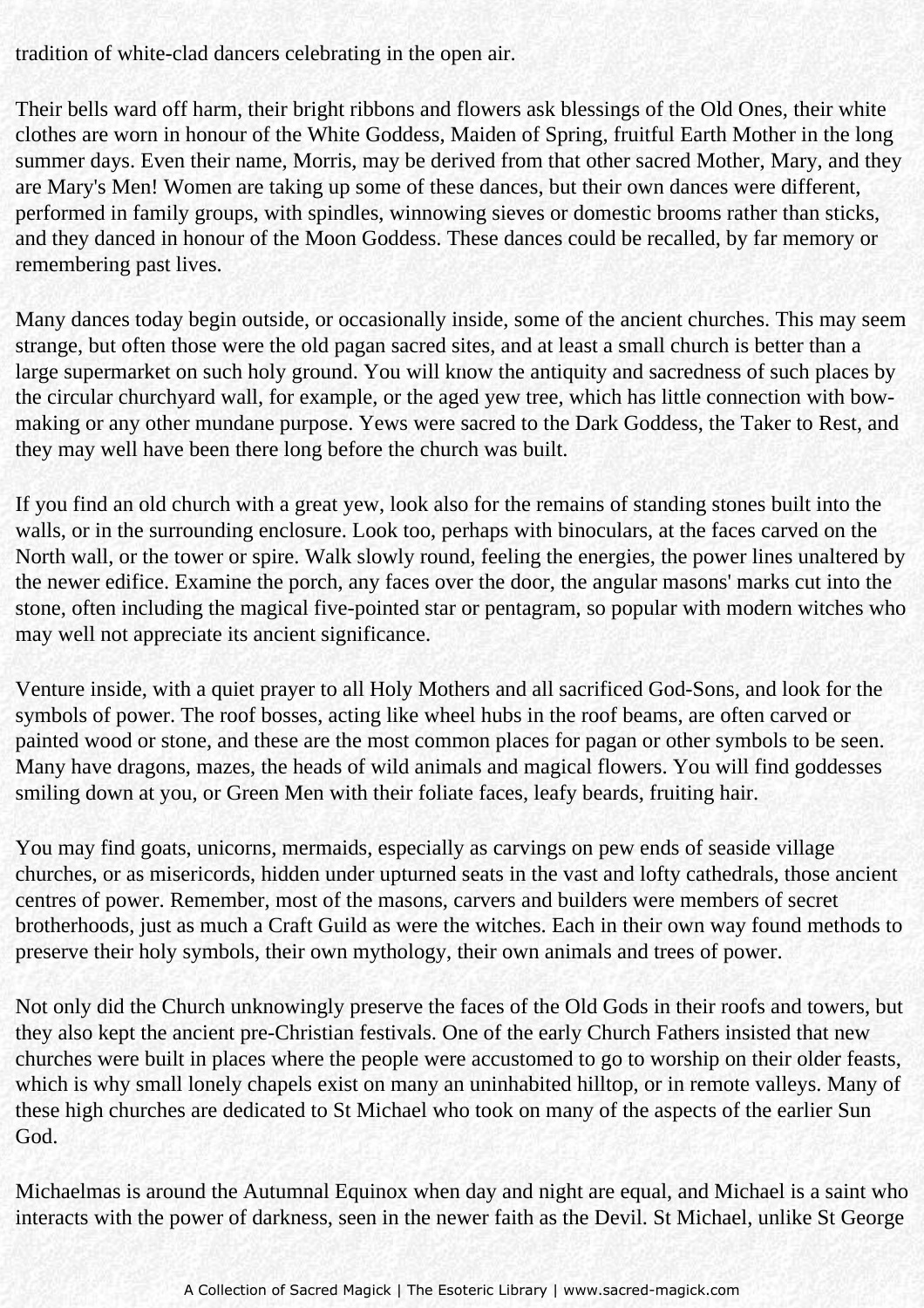who is another solar-type saint, does not slay his adversary but overcomes him. Thus the Light-bringer, Lucifer, is balanced with the Lord of Fire, St Michael. In the spring this pattern is reversed.

Keeping holy the ancient high places, using their magical or healing springs (a frequent feature of old chapels is a water well of some sort) in the new religion, celebrating harvests, wakes, gatherings and partings in the traditionally sacred places, has allowed us, two or four or ten thousand years later, to be reminded of those things which were blessed or magical.

Take off the blinkers which prevent you considering any part of the newer faiths, and underneath their dark surface you will see the green fire of Mother Nature's own religion, its sacred centres, its holy days, preserved and shining. The Goddess never dies; she cannot die for she is the Bringer of Life, just as the God is the Bringer of Light.

# **Exercises**

You will need to spend at least fifteen to twenty minutes every day you can in some sort of meditation practice. You can do it whilst walking, or doing mundane tasks, waiting for transport or commuting, as well as at deliberately set aside moments at the start or end of your day. Choose aspects of the gods, folk or hero tales, symbols or even the odd bits of information all your research will dredge up as themes. Write down whatever you discover, for your researches may prove very valuable.

During the sixth moon you will need to look for survivals all round you, many, indeed, almost under your nose. Put aside any misconceptions and go and explore a local old church or historical monument. Try to see it as it was when first built, and think about the folk who worked at it.

Try to find out what the oldest local construction is, and if archaeologists have ever dug in your area. Reports of ancient findings will be in the reference library. Search the nearest museum for old artefacts or traditional happenings, perhaps now no more. What pagan traces can you find there?

Make a Green Man mask, using leaves on a thin card base - if it happens to be winter, make the leaves from green card, or paint them on. See if you can discover anything about the 'Mask Prayer' said by some pagans as they changed into their magical personality. Try to write such an invocation, asking for help to become your magical self.

Who was the goddess most closely associated with the Green Man? Make a mask or garland to represent her magical powers.

Do they have a maypole in your area, and do the local schoolchildren elect a May Queen or King? Is there a turf maze or a hedge labyrinth? Using an equal-armed cross with a dot at each quarter, draw a unicursal maze. You can make these big enough to walk round, marking the walls with string or lawn mowings!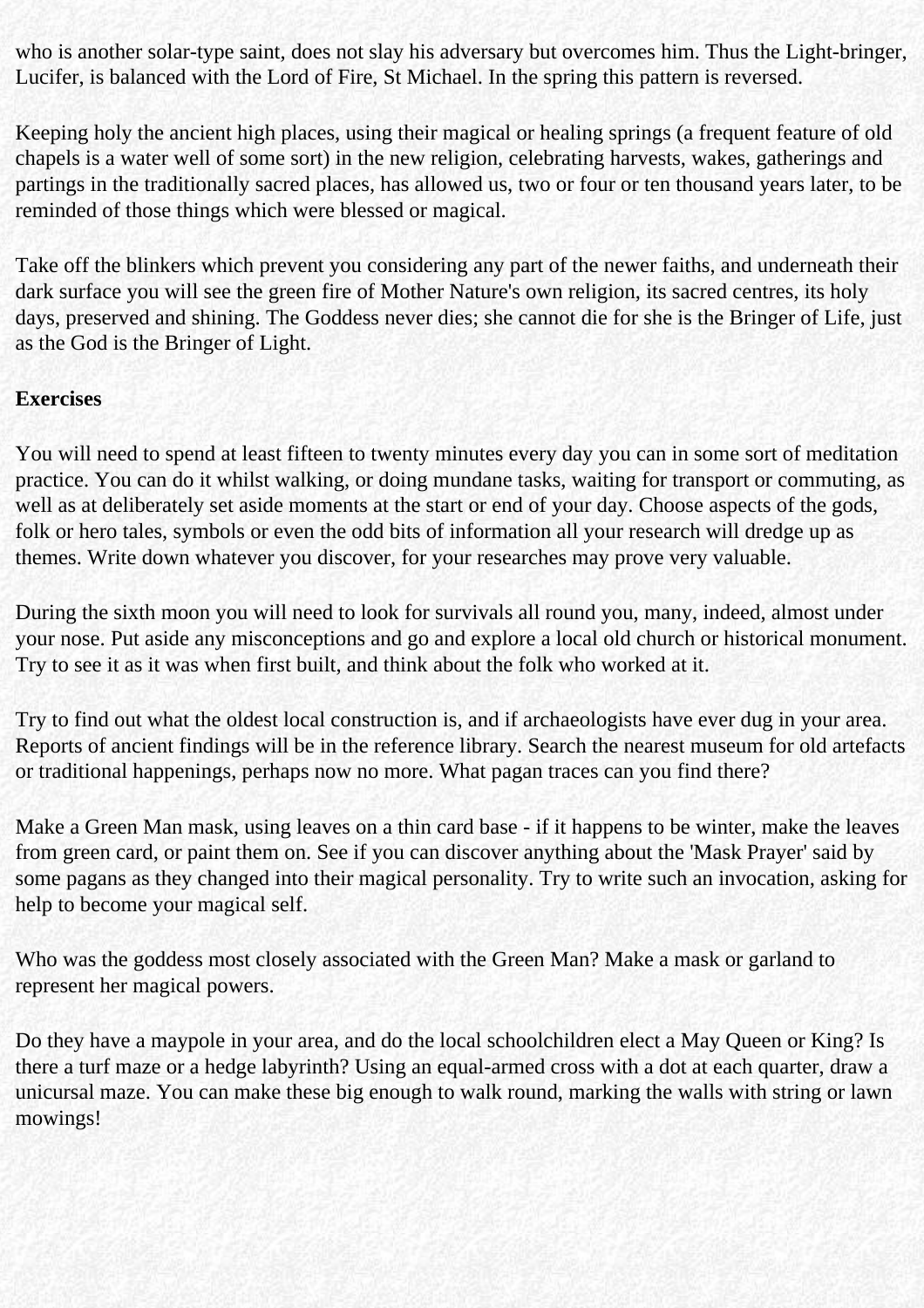

Find out how to make corn dollies - handicrafts shops sell kits or books of instructions. These can also be made of lavender stalks, and varieties of rushes, which can be woven to make St Bridget's Cross.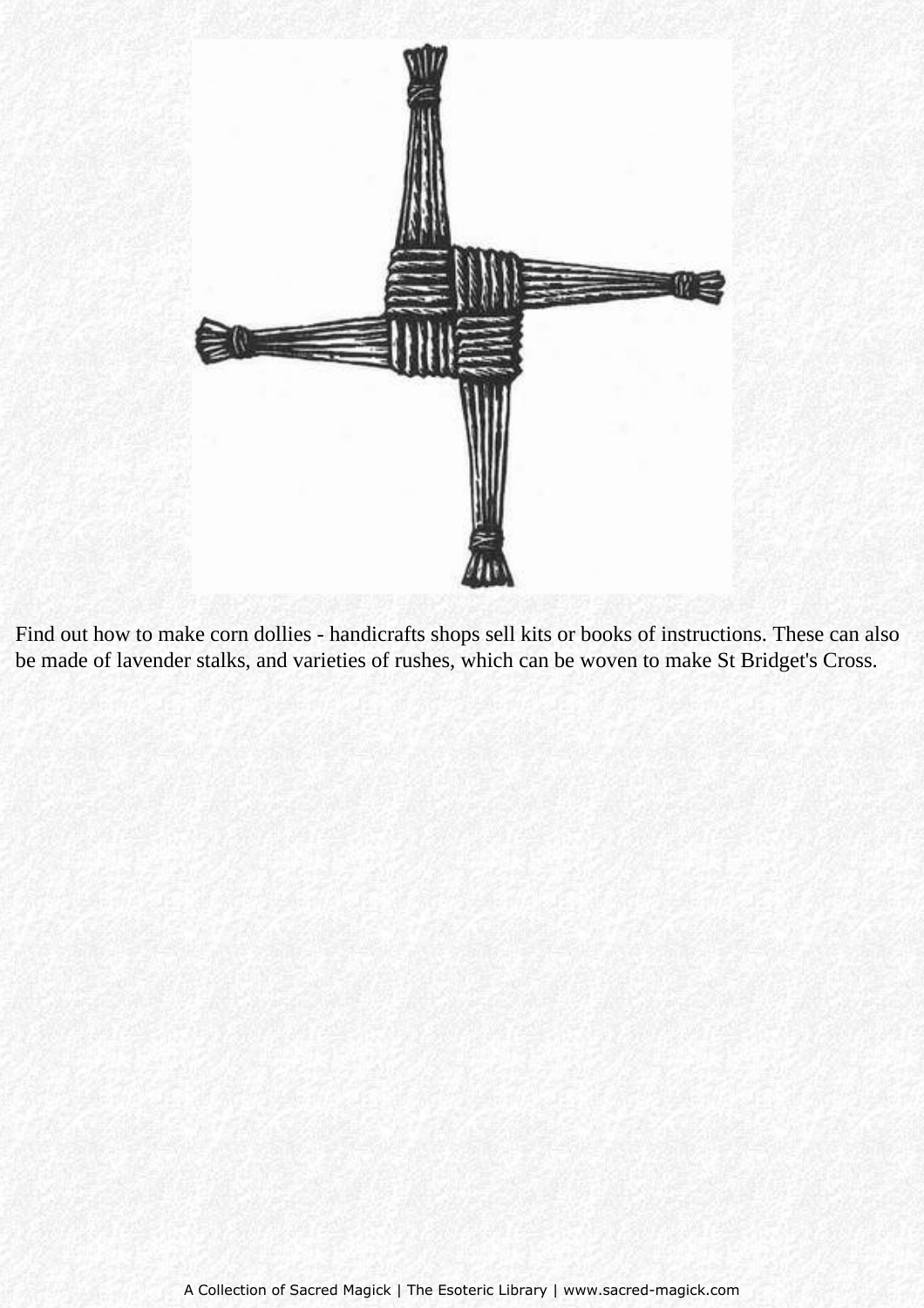

Try tying a knot in a narrow strip of paper and carefully flattening the resulting knot, until it is an even shape. Why is this a Witch's Secret? What use can you make of such a pattern?

Here are some more books to sample or collect:

Janet and Colin Bord, Mysterious Britain (Garnstone Press) Brian Branston, The Lost Gods of England (Thames and Hudson) Diana Carey and Judy Large, Festivals, Family and Food (Hawthorn Press) Paul Devereux, Places of Power (Blandford Press) Marian Green, The Elements of Natural Magic (Element Books) Doreen Valiente, Natural Magic (Hale) Ralph Whitlock, In Search of Lost Gods (Phaidon Press)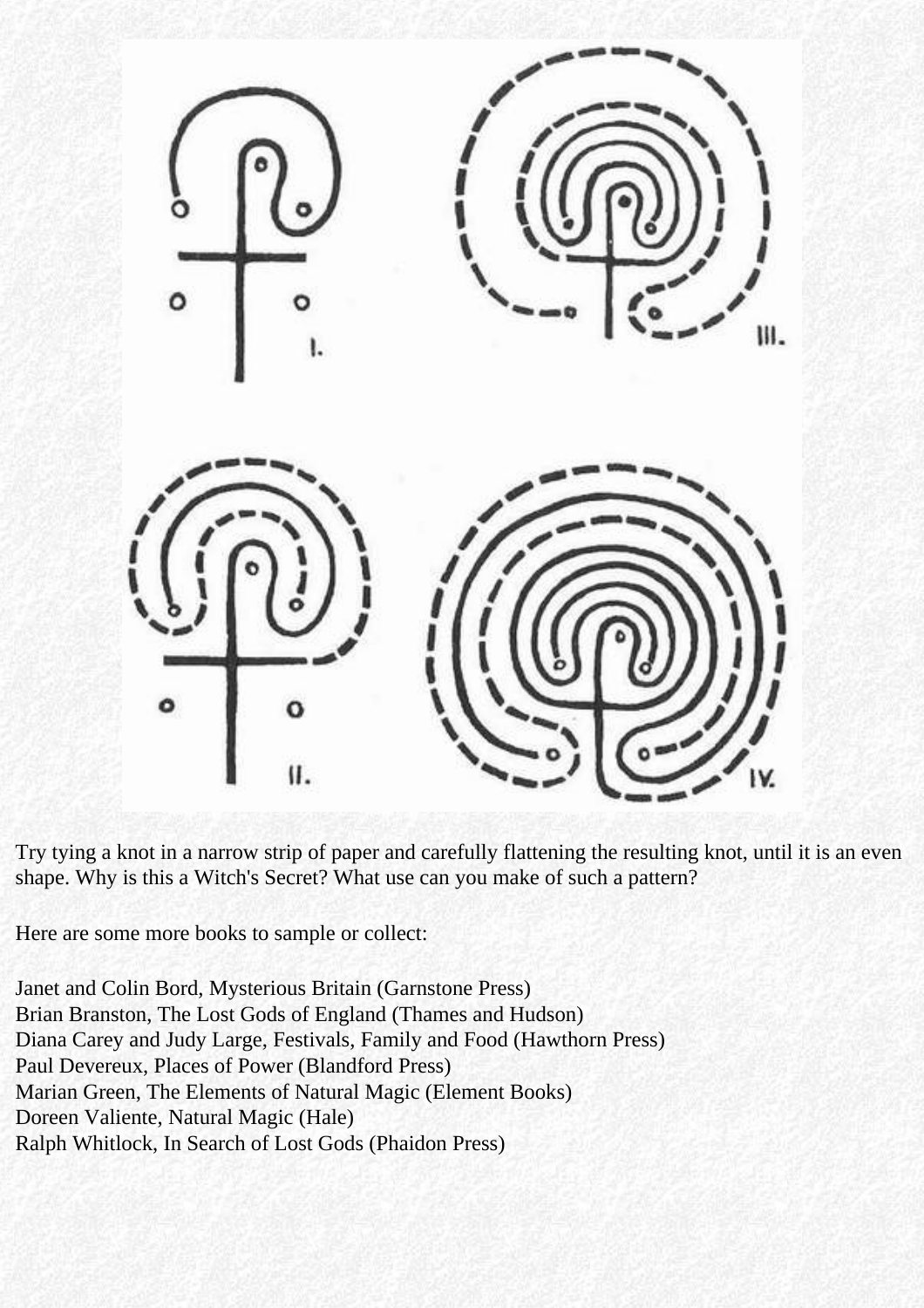## **7 - Considering the Healing Arts**

*The practice of conventional medicine was found to be more conveniently managed if the body was treated as a collection of parts rather than as an indivisible whole Alternative medicine is now the guardian of an approach to health that claims that no part of the body can be made better unless the underlying cause is also discovered and treated ...*

(John Lloyd Fraser The Medicine Men)

Before you begin with any sort of healing methods, even if you intend only to experiment upon yourself, you should consider very thoroughly the whole ethical situation, and realise that the knowledge of healing carries with it a very heavy responsibility. It might seem to be an excellent and commendable application of magical knowledge, in that you can offer healing arts to everyone around you, but consider.

In the ebb and flow of ordinary life people are being taught lessons, given training and hidden guidance as to how best to carry on their lives. Illness, as a subject of debate in psychological circles, is now being seen in a new light. It is sometimes considered as a 'teaching condition' rather than purely a discomfort or disruption to everyday life. A whole new aspect of health and disease is being looked at in that illnesses only strike us if we let them.

This might seem a curious statement; after all, no one really wants to be ill, do they? Look at it from a different angle. Being ill will permit you to take time off from a boring or perhaps stressful lifestyle; it will permit you to seek sympathy, help or comfort from those around you who perhaps take your activities for granted. Illness offers an opportunity to rest, to lie in bed longer than normal, to sleep, to be pampered, to eat chosen dishes rather than what the rest of the household prefers.

On a grander scale, it is considered by some psychologists that illness is a way of rebalancing our karmic debts. If we have harmed others in previous lives, the hurt they suffered comes to us as the pain of an illness or the disability of disease, rather than as direct action from them in their current life. If we have been tyrants or torturers, cruel slave drivers or even brutal to animals, perhaps this is how we are taught valuable lessons.

I don't accept that all illnesses are brought upon us by our wishing or permitting them to attack us, but certainly in some instances, when all things are fully considered, there is a factor of rebalancing karma to be considered. After all, the viruses and bacteria of most diseases are in the air around us every day. The stresses or chemical cocktails which may trigger changes in our bodies leading to cancers or arthritis will touch us as well as our neighbours who actually become ill with such disorders.

Do give these concepts a good deal of thought before you start trying any arts of healing. Think too about anything which you have suffered from in the last few years. When did it start? Was anything going on in your life which might have made you more vulnerable then? Have any of your family been ill because of their attitude to you, or your treatment of them?

Healing can take many forms, from a complete and speedy recovery from whatever ill the patient is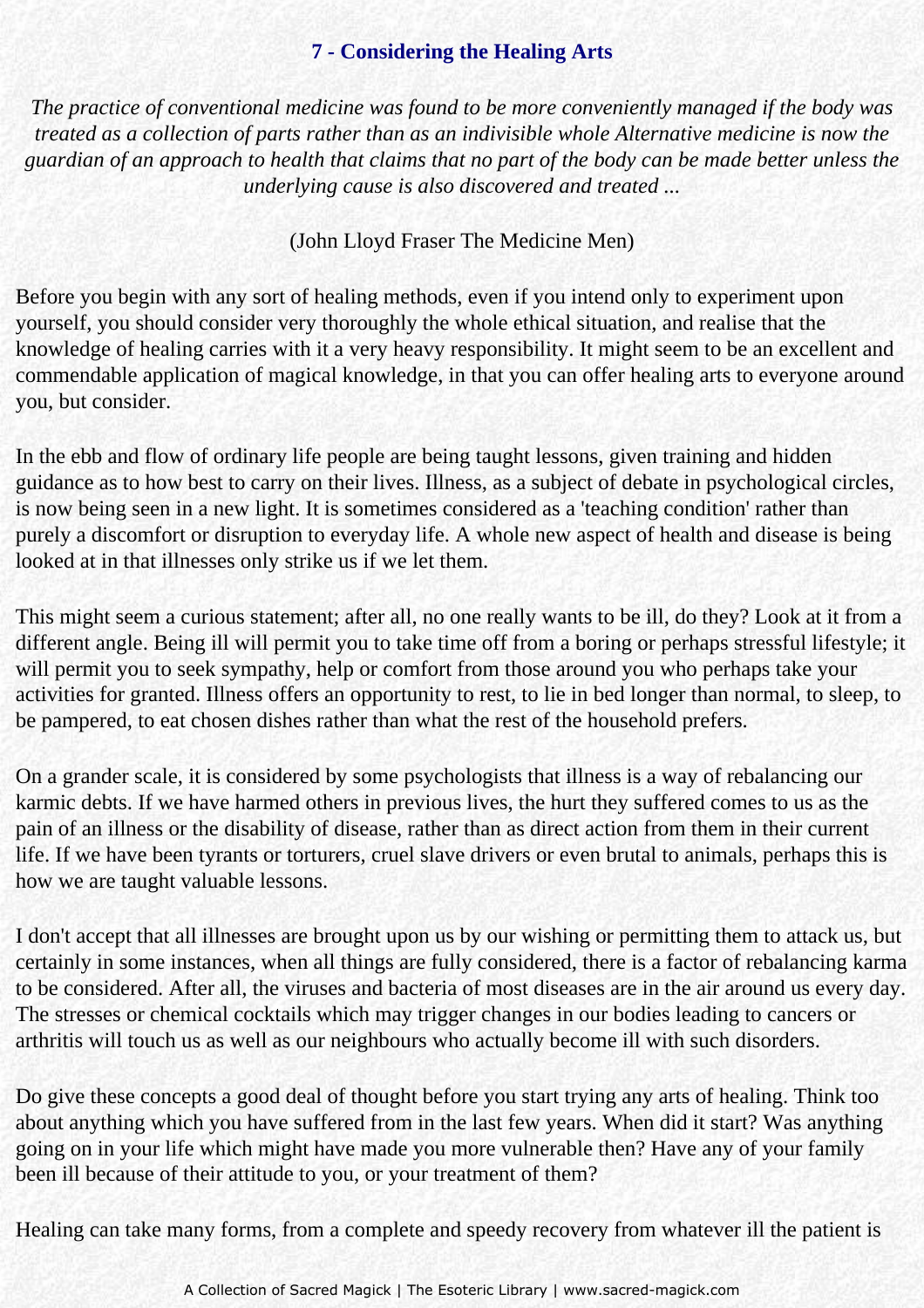suffering from, to an ongoing condition for which there can be no physical recovery, yet spiritual insight and a vast improvement in the quality of life may ensue. Some diseases or accidents can increase the sufferer's perception about the value of a normal life, a greater understanding of handicap or disability, and so a far greater sympathy with others disabled in a similar way.

Sometimes it is just a deeper understanding of the concept of 'health' or 'healing' and an expanded awareness of how multifaceted this idea may be. Every such experience will have all sorts of effects on the sufferer, and such matters must be taken into account by those who might come to offer healing or advice.

The important aspect of any form of health counselling or healing arts is that of treating the whole person, not just the painful area or symptoms. The holistic view underpins many of the alternative therapies which have become popular and more readily available in the last few years. These include homoeopathy, spiritual healing, aromatherapy, reflexology, herbalism and naturopathic medicine.

Acupuncture and its associated forms of shiatsu, Touch for Health and even massage all treat the entire individual. Many of these healing arts, inherited from Far Eastern sources, acknowledge that everyone has a basic life force called ch'i which contains two components, Yin and Yang, positive and negative, male and female. Illness, pain or discomfort may be caused by a disruption of this essential flow of ch'i, or life energy.

Sometimes there is too little Yin and too much Yang, or vice versa, or perhaps the courses through which this energy flows, called meridians in English, are blocked or expanded. It is by applying very fine needles or pressure to certain points along these meridians that the energy is allowed to resume its balanced flow, healing not only the immediate pain or disease, but the whole patient, body and soul.

From another angle, recent research is showing us new things about the sensitivity of the human organism. Tests are indicating that people can actually detect invisible energies like radioactivity and ultrasound, and changes in the Earth's magnetic field. These unexpected results have been found by scientists examining the positions of ancient stone circles as part of the Dragon Project.

It is becoming clearer that the sorts of stones used in these monuments, their positions and the places in which they have been erected are all important, and show uncommon variations in natural levels of background radiation, for example, or strange pulses of ultrasound or magnetic anomalies. The researchers are convinced that the ancient people who set up the alignments were in some way aware of these variations, and used them to position or select the sites and materials used in them.

Just as people were sensitive to such unconsciously detected forces in the ancient world, they would certainly be sensitive to the increased doses put out by the activities of civilisation. This may be the underlying cause of many recurrent illnesses, or mental or physical conditions which appear to defy the healing powers of modern medicine.

The constant exposure to unnatural forces, low dose radiation both natural and caused by the nuclear industry, the chemical cocktails we consume along with our food and drink, the pollution in the very air we breathe, all are going to do us no good, and many may do actual harm, possibly resulting in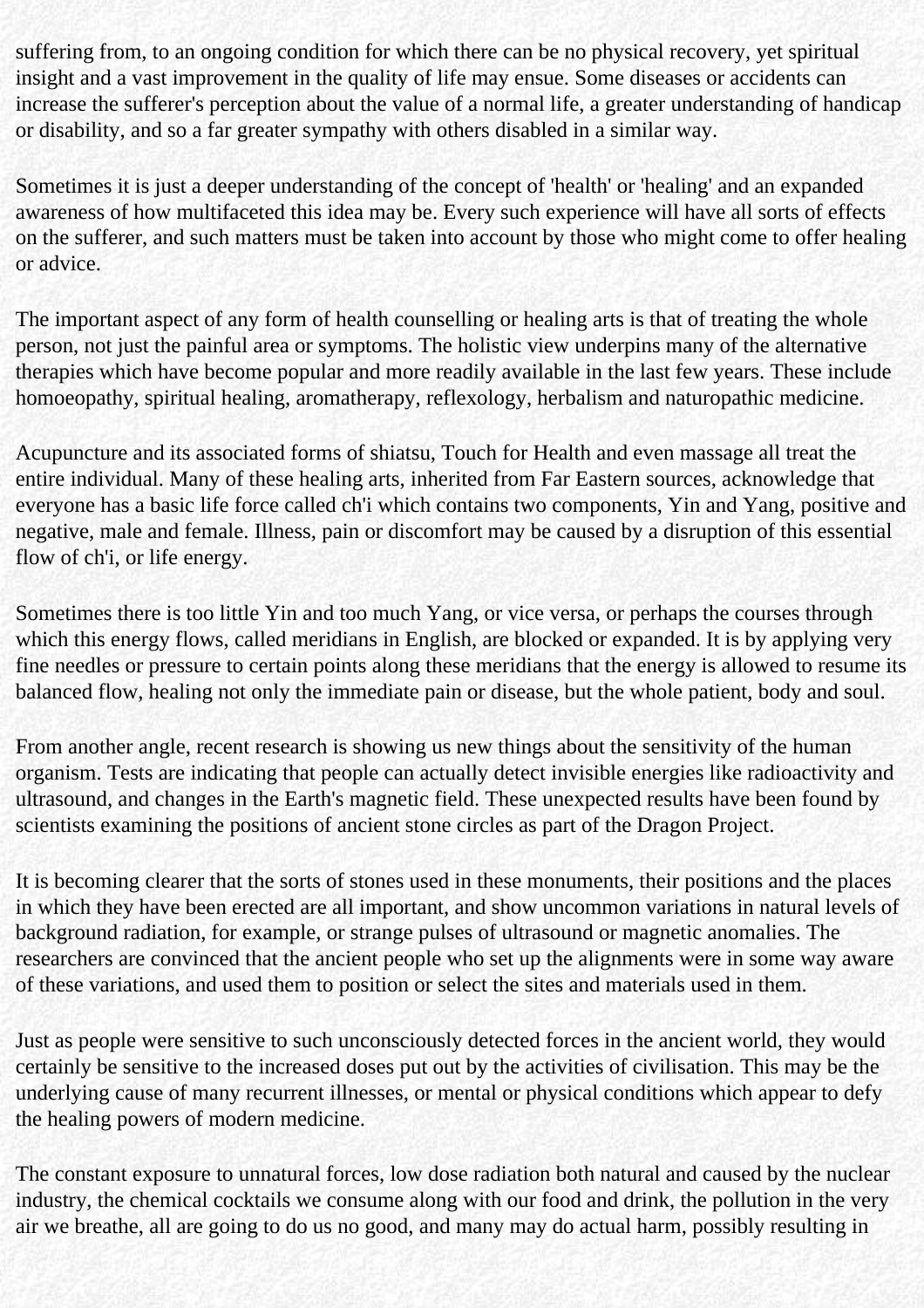cancers, bone and blood conditions which are very difficult to treat. Again, recent studies have shown that some forms of radiation can affect the children of fathers working in hazardous places, leading, perhaps, to an increased risk of leukaemia, or other serious conditions. The greatest problem is that we simply do not know what we may be exposed to throughout our lives!

Although the kind of medicine and healing practised by the old village witches probably did not cover the problems of today's world, nearly all the known treatments were holistic. Herbal medicine works on the entire person, not just the immediate area to which it is applied. Some forms of treatment act not only on the physical body but on the more subtle etheric level. (The etheric field around people is visible to most trained witches who look, in low light, at bare flesh against a dark background.

A narrow band of energy can be clearly seen. You can experiment by looking at your reflection in a mirror, concentrating around the edges of your skin against a lighter, or perhaps darker, plain background.) Beyond the narrow etheric, some people can train themselves to see the wide-spreading, rainbow-coloured filaments of the aura proper. This too can be an excellent indication of health and energy levels, being both brighter and larger in a well and balanced person than in a weary or sick one.

If you start to see auras clearly, when in a relaxed and meditative state, do remember that you are also looking through your own aura, and the colour you may see around someone else will be a combination of your colours and theirs. Look at the shape of the aura (which can be detected by dowsing even by those who cannot see it), how far it reaches upwards, how stripy or blotched with darker patches or specific colours, or spirals of lightness.

Some books try to attribute particular meanings to each of these features, but most people have very individual patterns and colours, so hard and fast rules should not necessarily be applied. Once you learn to detect this energy field around living people, animals, trees or even special stones, you will intuitively be guided to understand the significance of what you can see or sense.

You should try to learn control of your psychic senses at the same time as you are experimenting with seeing auras or sensing power about sacred sites, for it is possible to be too sensitive. If you are not able to 'deliberately switch off your sensitivity you may begin to find that your nerves become jangled and you start to feel oppressed in the presence of strangers.

This is just a matter of asking that your inner senses be under your own control. Traditionally, witches and magicians use a simple ritual, which is nearly always of a mental nature, to surround themselves with a fragile shell of temporary protection. In some older books novices are instructed to perform heavy banishing rituals about themselves, but these wipe away all human contacts and, rather than making the individual feel safer, make him feel extremely sensitive and vulnerable.

You only need to ask the Protective Goddess or the Guardian God to watch over you, or awaken your Higher Self to prevent your newly expanded senses from being overwhelmed, whilst gradually allowing you to adjust to greater skills and feelings as you become more experienced.

In the old days the villagers relied completely on the skills of the Wise Woman or Cunning Man to see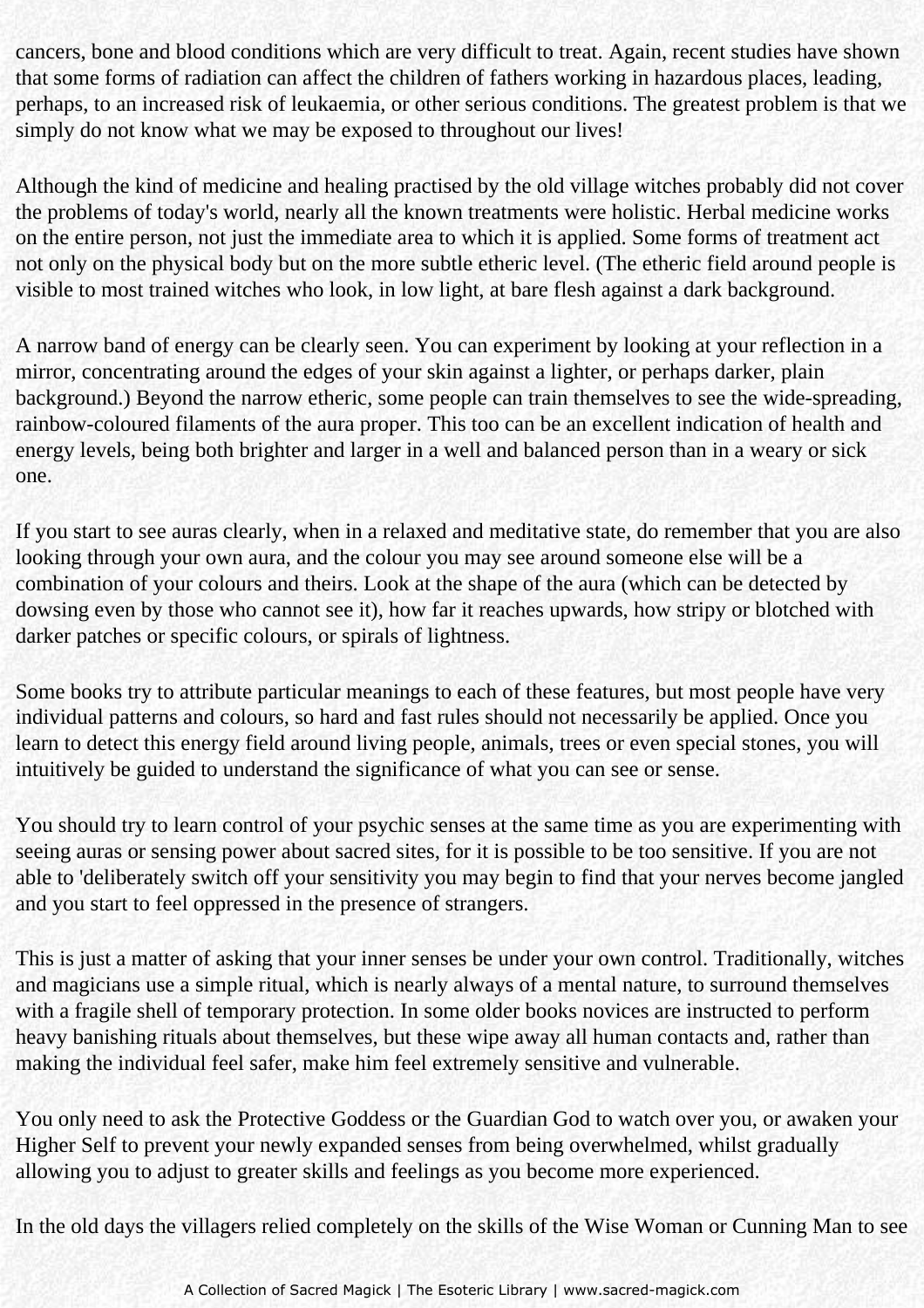them into the world, to help with illness or accidents, to heal their cattle or sheep, to improve the fertility of their land, to mend broken hearts, wreak revenge on enemies, to see into the future, and finally to see that their dead were decently laid out for burial.

Many of these aspects of the traditional crafts are now dealt with by a variety of trained people, but certainly helping with minor complaints, sorting out affairs of the heart, looking into the future or the past to help enquirers learn from their experiences, still fall well within the competence of many modem witches and magicians. Also, if you are willing and able to undergo proper training in herbalism, reflexology, hypnotherapy, aromatherapy, massage or homoeopathy, you will be using more recent methods, yet still treading in the healing footsteps of your forebears.

Do be discreet about your knowledge of healing, or of divination come to that, for it is very easy for fools to rush in where angels might fear to tread. If you let on at work that you know something about healing you may well be inundated with requests which could be beyond your competence, if you are still learning the arts.

Some people might expect miraculous effects, or prefer to take an amateur's advice or treatment, rather than seeking orthodox diagnosis or treatment. It is always best, except in very minor ills like colds or influenza, bruises and tiredness, to suggest that the sufferer gets expert advice before being exposed to whichever alternative therapy you happen to be learning. Certainly you can experiment on yourself but as you get your life under control, begin to gain insights and inspiration as to your path in life and access to those inner powers, you will probably improve your health, if it needed improvement, as you go.

The more magical forms of healing used by the Old Wise Ones include what might be called spiritual healing, the laying on of hands, distant healing and pure esoteric healing, possibly using a magical talisman or verbal spell. In every case you must follow some basic rules.

First you must be asked to help by the patient or someone responsible for them if it is a child, for example.

Secondly, try to find out exactly what is wrong with them, and if they haven't seen a doctor yet feel some sort of external healing agency needs to be applied, do encourage them to get at least a professional diagnosis. That could save their lives, if they are seriously ill!

Thirdly, tell them that you can only help them to get better - you are not the Creative Force, and they must work towards their own recovery, not simply rely on you, or a doctor, to cure them. Fourthly, go into the circumstances of their illness with them, seeing if there is an external reason for their condition, like their lifestyle, bad habits, stress from a job or family situation, or simply that they really need rest or a change of circumstances and being 'ill' is as good an excuse for having a few days off work as anything.

Try to get their cooperation in whatever you intend to do for them, obviously after you have received some training in the method. If you intend to use magic, spells or a talisman, do explain to them, as some people can be very shocked at the idea of 'witchcraft', often still seen as a series of evil arts,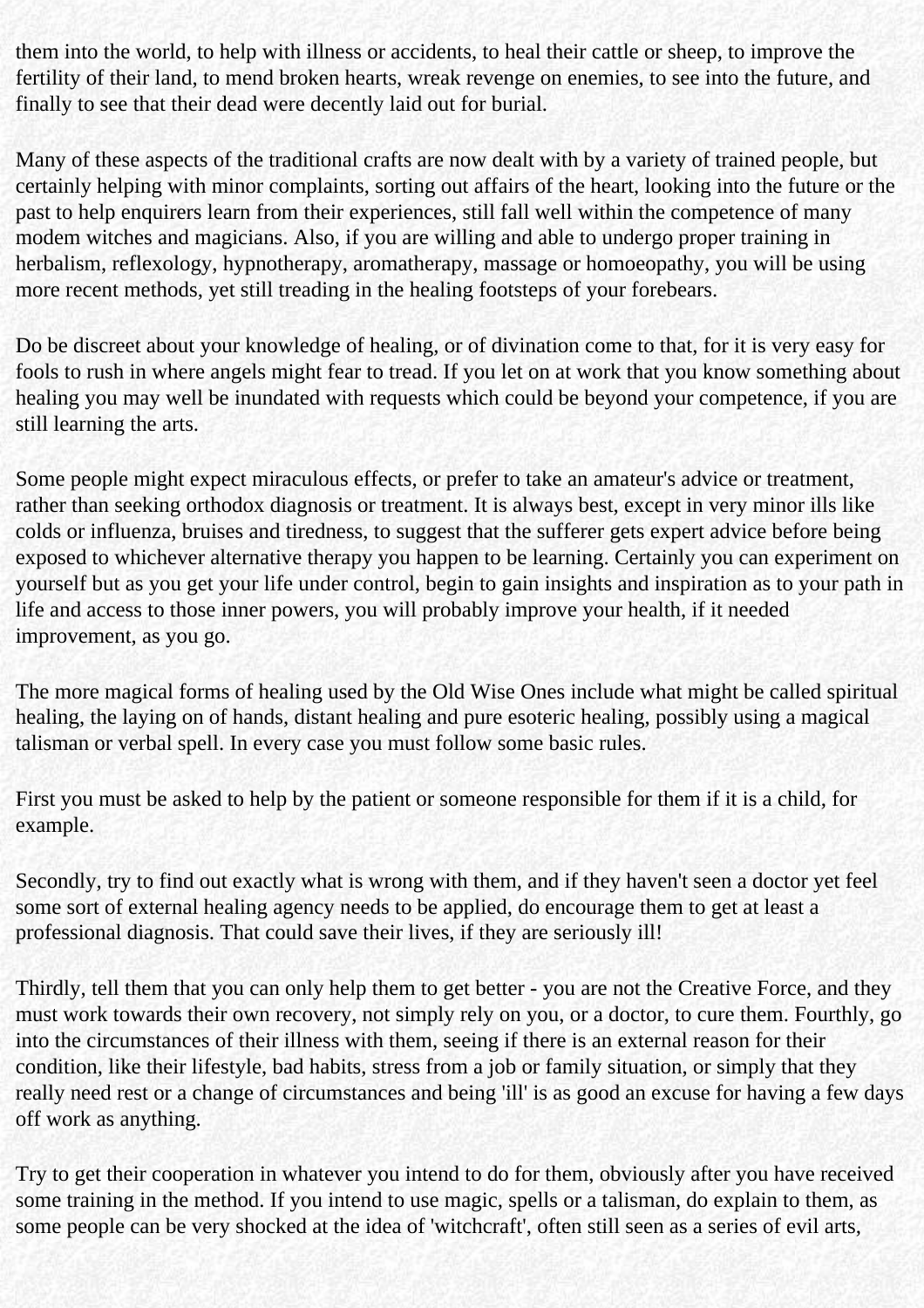being applied to their health.

You can make things worse if a patient is led into an incense-filled room, where strange words are chanted over him and mystical symbols marked on his sore stomach with holy oil. You can scare people by being too physical as well; someone unused to being touched by other people, could find the experience of having his feet massaged, as in reflexology, a bit too weird! After all, you do want to help those who request healing, not scare the wits out of them.

If the sick person is there in person, you may be able to burn gold candles to request that the healing power of the sun may shine upon him, but actual sunshine will be just as effective. You may be able to massage away pain, or lay your hands upon him and ask that the restorative power of the Goddess or the God be felt through your touch, or you may simply counsel him on a more healthy lifestyle, while silently asking that healing flow into him.

If your partner cannot be there in person, you might act on a photograph or that earlier version, a wax image, which was far more often used for healing than harming, but you must still be specifically asked for help. Use your increased power of imagination, by seeing him well and happy. Make a talisman on a gold circle, calling on the health-giving power of the sun to lighten his burden, and bring him increased energy.

You can use the power of the waxing moon to aid a person's strength and resistance to disease, and the waning power to wipe away the pain, distress or complications, so that at any time you may begin your treatment. Always use your own psychic powers to discover where the real seat of any illness lies, rather than just treating symptoms, and ask that they understand the meaning of their illness. Because the moon rules our mental state, and almost all diseases have a mental component, in that a sufferer may simply be frightened at being ill, or he may be sick because he is so stressed or anxious that he catches something nasty, using her changing light in the healing will add an extra benefit.

Learn to be able to take your own pulse in your wrist or neck, gently, so that you can detect how much more or less relaxed you are after a meditation or ritual celebration. Teach yourself the simple art of brewing herb teas for calmness or energy. Study the uses of aromatic oils, incenses (which have always been an important aspect of the use of herbs), gums and resins. Find a supplier who will sell pure incense gums so that you can try each in turn, to see if you like the smell when you burn it on the special charcoal blocks. Make sure you don't use too much, about half a teaspoon is plenty to try, on half a charcoal block. Some incenses give off thick smoke and can make you cough, others may make your eyes run.

Some illnesses have a very great psychological effect, and it was to combat this that Dr Edward Bach, working in the 19405, developed his collection of potent flower remedies. Today, there are 38 used in Britain, but the USA and other places have developed expanded lists, using local herbs, trees and plants. These gentle remedies work by using what medieval herbalists called the 'virtue' of certain trees, flowers, shrubs or herbs.

Various parts of the plants are immersed in spring water, in sunlight, and preserved usually by the addition of a little brandy. They do not work directly on physical illnesses, but on the mental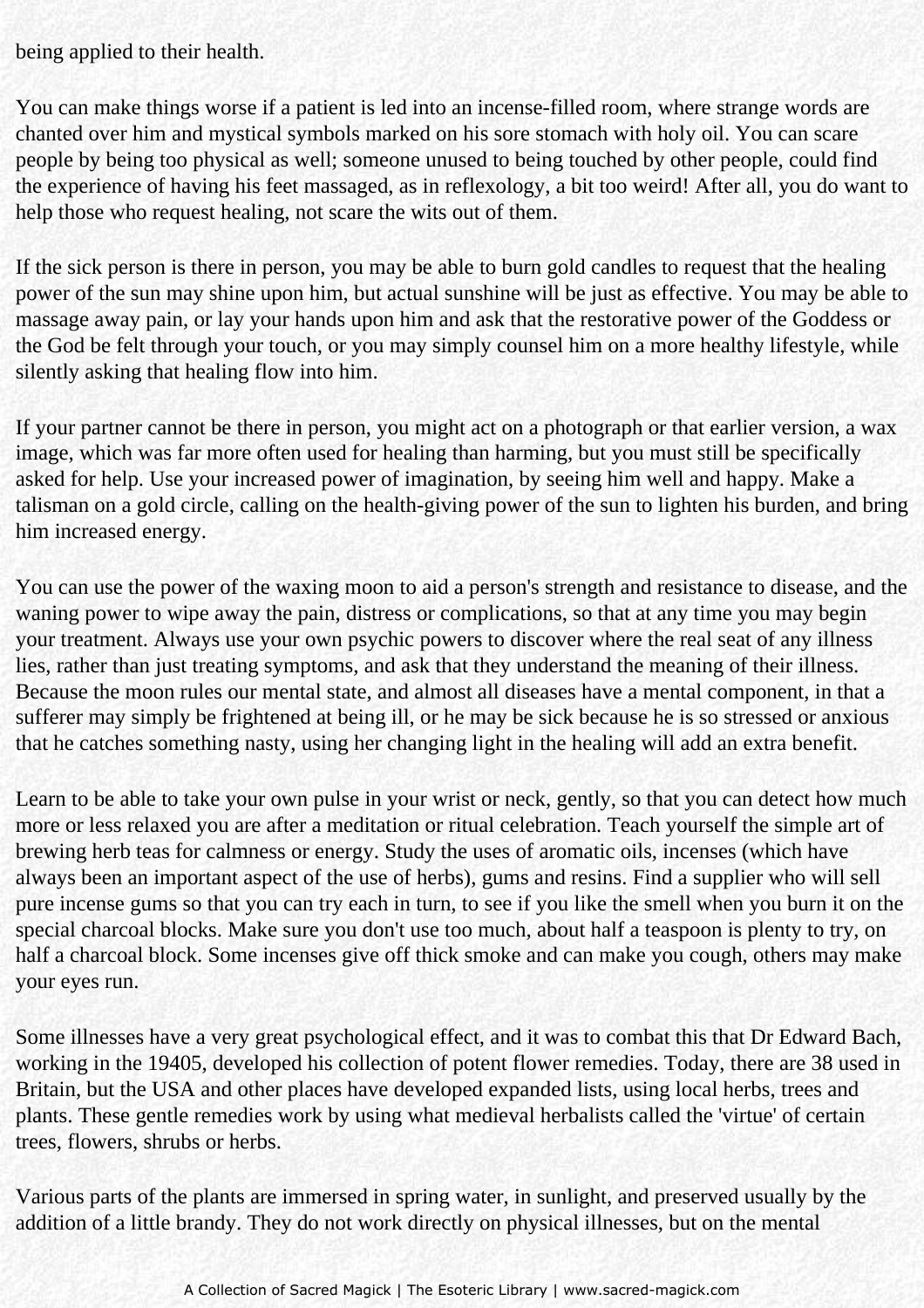conditions which may underlie the problem. For example, if a child is frightened of failing an exam he may complain of a tummy ache or feeling sick. The flower remedy would work on the underlying fear rather than the expressed symptoms. Similarly, many adults suffer mental states, mild or severe, that can manifest as bodily illness.

In each case there is a specific plant which will quite slowly and gently alleviate the condition, allowing the strength of that person's character to overcome the actual disease or distress. These remedies are now widely available from good chemists, or health food shops or homoeopathic pharmacies. Some New Age centres also have specialists in the use of these Bach Remedies who can be consulted, or even run short courses about their effects and uses.

Do be aware, though, that many apparently simple forms of medicine or therapy can be very powerful even in the hands of the inexperienced. In aromatherapy, the essential oils which are vaporised, used in massage oil or applied to certain places on the body can be too strong, and some cause reactions in certain people. Do seek out some sort of training, and be willing to stick to one or two Systems until you are really competent. Learn about your own health, looking at every accident or serious illness you have suffered. Think back to the circumstances, the mental and spiritual as well as the physical situation that existed at the time.

Be willing to spend some time in meditation upon the triple concept of mind and body and spirit, for illness, both in yourself and others, may begin in any one of these areas. Today, we have lost our contact with the spiritual aspects of our lives, a loss that is not usually clearly felt, except perhaps by those who are seeking some sort of fundamental religious experience, often itself a clear sign of disease within them. Many people have come to see that material comfort, even wealth, does not totally fulfil them, and that there is sometimes a deep longing for something which cannot be defined, so is all the harder to seek out.

Carl Jung recognised the power of this inner yearning, making the religious impulse as important as the sexual as one of the underlying drives which direct our actions. We all need goals to strive towards, and those who have become satisfied with a kindly partner, a good and rewarding job, a comfortable home still reach out for something else. Often these people are the ones who fall prey to the unscrupulous, selling some 'philosophy' or 'cult' to the unwary for a fat sum of money. What you should discover for yourself is that spiritual riches can only be gained by personal effort and the sweat of your own brow.

Most of the old-fashioned virtues are gifts of the spirit, like sympathy, patience, the ability to listen and comfort, becoming inwardly still and hearing the voice of the God/Goddess within for guidance or help. It only requires that you become a seeker after good, in whatever way you may define that concept. Reach out towards the best within your heart, the strengths that you do not yet recognise, the inner peace and tranquility which, once you have realised it for yourself, can easily and freely be passed on to others around you.

Learn to know that all round you, invisibly, there are 'angels' or powers who will listen, hear your requests and offer assistance, if you give them credence. This communication is vital if you are setting out to offer healing to others for it will advise when you can help, and warn when you would be wiser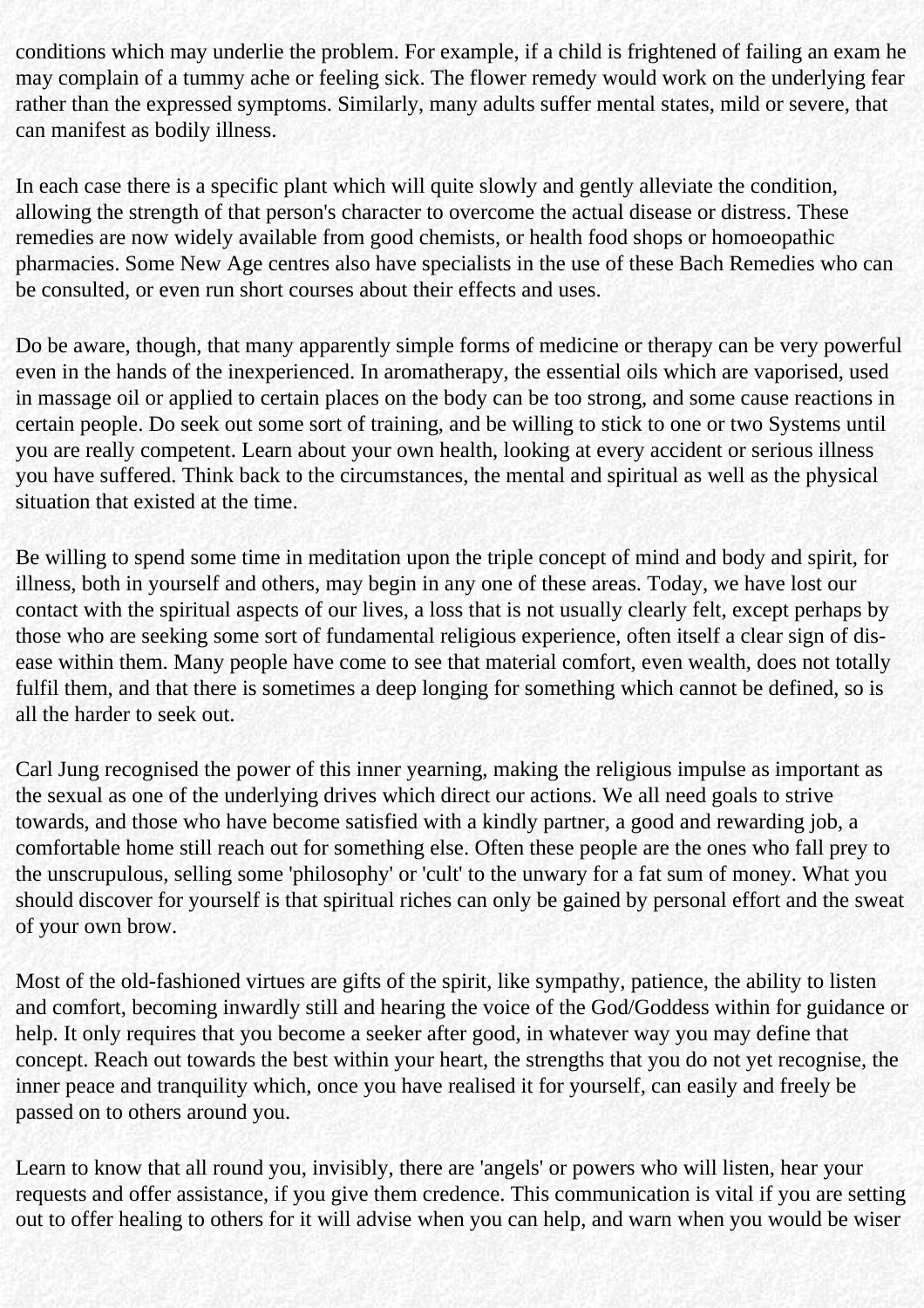to hold back. It requires that you learn trust, both of your own growing abilities and of that silent voice inside your head which will gladly instruct and guide, if you are perplexed.

Relaxation is by far the most healing art you can learn, or share with others. It is an essential part of all magical work, for power can only be handled safely by one who is at peace and still within themselves because it will push against any resistance and cause discomfort. If you can train yourself to relax every muscle, starting from your feet, you will gain a valuable skill.

Sit in a comfortable but supportive chair, with your back straight and your head upright. Clench your toes for a pulse beat of three, then relax them, then the muscles under your foot; your ankles; your calves; knees and thighs; and all those great muscles in your stomach and bottom. Pull them in tightly for a count of three, and then let them relax totally so that you can feel no tension anywhere.

Continue with the muscles between your ribs, taking a deep breath and counting three and releasing it. Work thoroughly through all the tensions in your shoulders, neck, along your arms, your wrists and fingers, letting these take up a relaxed, slightly curled position on your knees or the arms of the chair. Pause and sense through every part of your body, again tensing and loosening anywhere where you detect stress. Finally, consider your face and the muscles behind your ears and in your scalp. Make faces, stretch open your eyes and mouth, wiggle your jaw, flex your neck, frown and wrinkle up your lips, then let the whole lot relax totally, gently closing your eyes.

The next part of this healing exercise is to ensure that your head feels balanced on your neck. You can train yourself to meditate or enter any of the magical states of mind with your head held upright. Tell it to stay put so that it doesn't impede your breathing, or roll to one side and disturb your mood. If you are meditating, your head will stay put; if you are slumbering, dozing or cheating, it will probably slump!

Next dedicate a few moments to your breathing. In most magical states this tends to slow down, so you can help the relaxation along by deliberately taking slow, deep breaths. If you can feel your own pulse in your wrist use that as an aid to this exercise, breathing in as you count ten beats, holding for six, breathing out for ten, holding out for six. This sort of thing is much harder to do than to read about, for it takes that other vital magical skill, concentration. Try it!

You need to be able to take at least ten long, slow breaths, using the 10:6:10:6 counts without strain (you might find you need to count more than ten, or perhaps less if you are not very well) as this will also help you relax. On its own this slow deep breathing can be very calming, and if you are under stress at work, or have to attend an interview, or go to the dentist, this simple relaxing procedure can save a lot of pain and distress. As you breathe out imagine a tide of pain, trouble or 'darkness', which represents anything you wish to get rid of, being breathed out like chimney smoke, to be dissipated into a clear sky, and a fresh cool draught of sunlight being breathed in, entering every part of you, to refresh and strengthen your inner self.

The third part of this valuable exercise is the mental aspect. Here you should focus your inner sight on a pleasing, unstructured scene. A garden of bright flowers, the sea washing onto a smooth, sandy beach, the wind in the grass or soft clouds drifting across a summer sky; any of these or something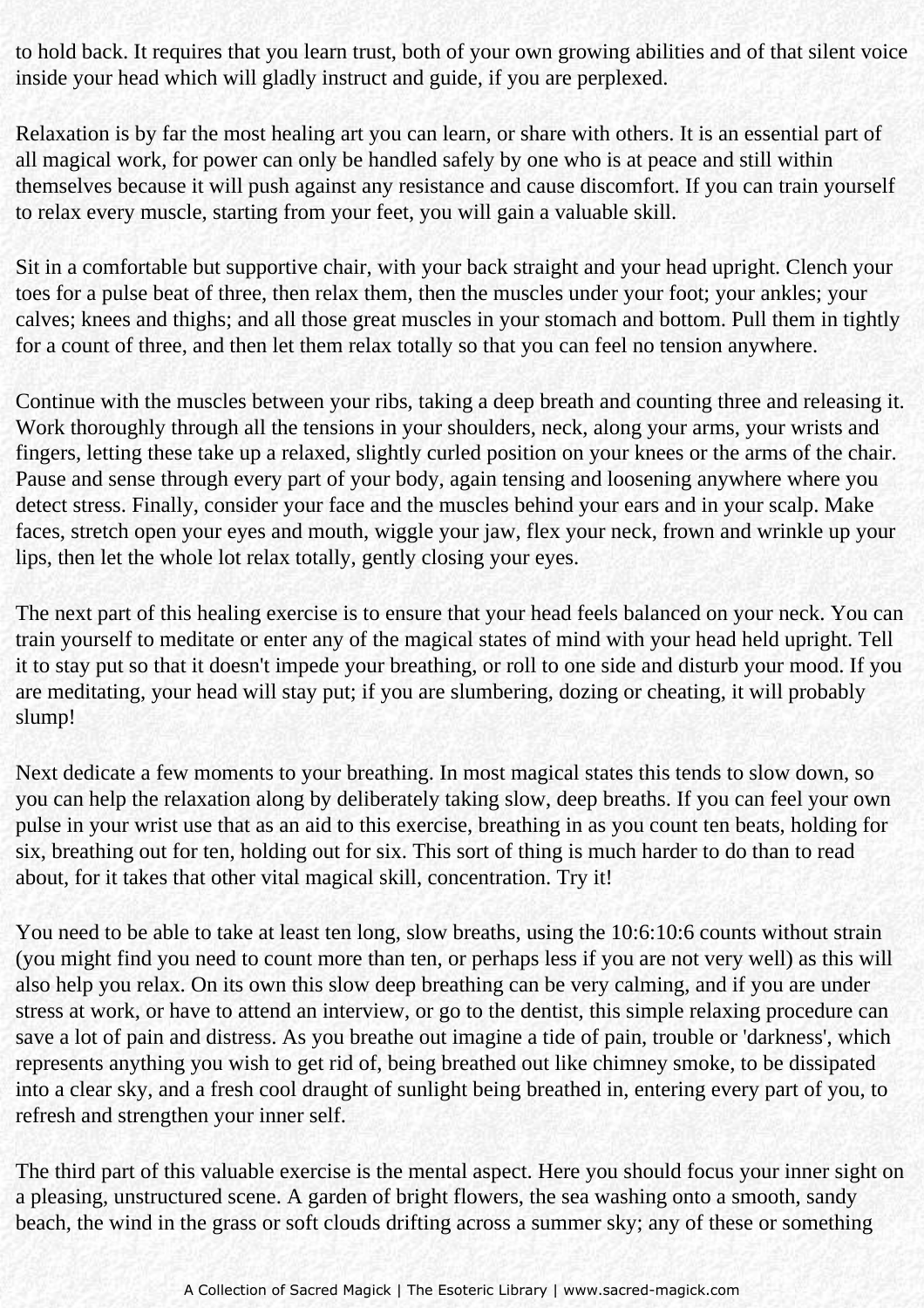which is comforting and gentle should occupy your mind's eye. Again, be relaxed and if only colours or vague shapes will come, accept that.

You are trying to be at rest not creating difficult images to play with. Gradually you will notice, as the various stages of this useful experiment unfold, that your mind is feeling peaceful and dreamy, time has ceased and you are comfortable and warm. Begin to drift, simply watching not merely the pictures in your mind, but how you feel, how ideas are flowing past your point of awareness, or even that there is a delightful blankness and sensation of detachment. You have total control over this state and so long as you are content it will, with a fair bit of practice, remain around you.

Now is the time to begin to look at any health problems you have, seeking not the symptom but the root cause. You may sense the position of an old injury, or recall an event which led to some buried bad feelings which have caused you to have a 'pain in the neck'. You may realise that something you do to other people, seen as a vague colour or shape, is making you unwell. Again, try it and see what you can discover.

It is also a valuable exercise to lead a friend through this same technique, watching how they take up a relaxed (or even still tensed) position, seeing how their face relaxes and they sink into the warmth of calmness. You may see their eyeballs moving under their closed lids as they scan the peaceful scene you describe. Notice how their breathing changes, slows and may seem very shallow, because similar things should be happening to you, but your awareness of them will not be very clear.

Repeat any parts of the muscle relaxation sequence if you can see tension anywhere, and if they find this whole process very strange, stop at the point where they have got their faces relaxed, gently telling them to open their eyes and see how much better they feel. This alone can cure tension headaches, stiff necks and tired shoulders. It is good for weary eyes worn out by staring at VDUs all day, too, or too much TV!

If you have tried with a healthy friend a few times, you can feel confident if you are trying to help someone who is actually ill. You lead them to the very relaxed and detached state and then very carefully ask them about their illness. When it began, if they caught it from someone else, if they have had it before and, if so, how long it took to go away. Always keep the questions slow, gentle and lighthearted.

It is not a time for heavy amateur psychoanalysis, but a careful encouragement of the individual's relaxed frame of mind which might be able to divulge the real reason for their current state of discomfort. Even if you aren't getting results that way, you can suggest that they use their own healing powers, that they will discover what makes them feel better, what helps and what hinders. Allow this thought to sink in thoroughly, then gently lead them back to full awareness, still, hopefully, feeling a bit more relaxed and calm.

When you have mastered the more advanced skills of magical working you can, with a suitable patient, carry out this relaxation technique within your magical circle, invoking the healing power of the Sun God, or the Goddess of Healing to assist them. You can prepare a talisman using the information which they have given you about the roots of their illness, warding off stress, accidents or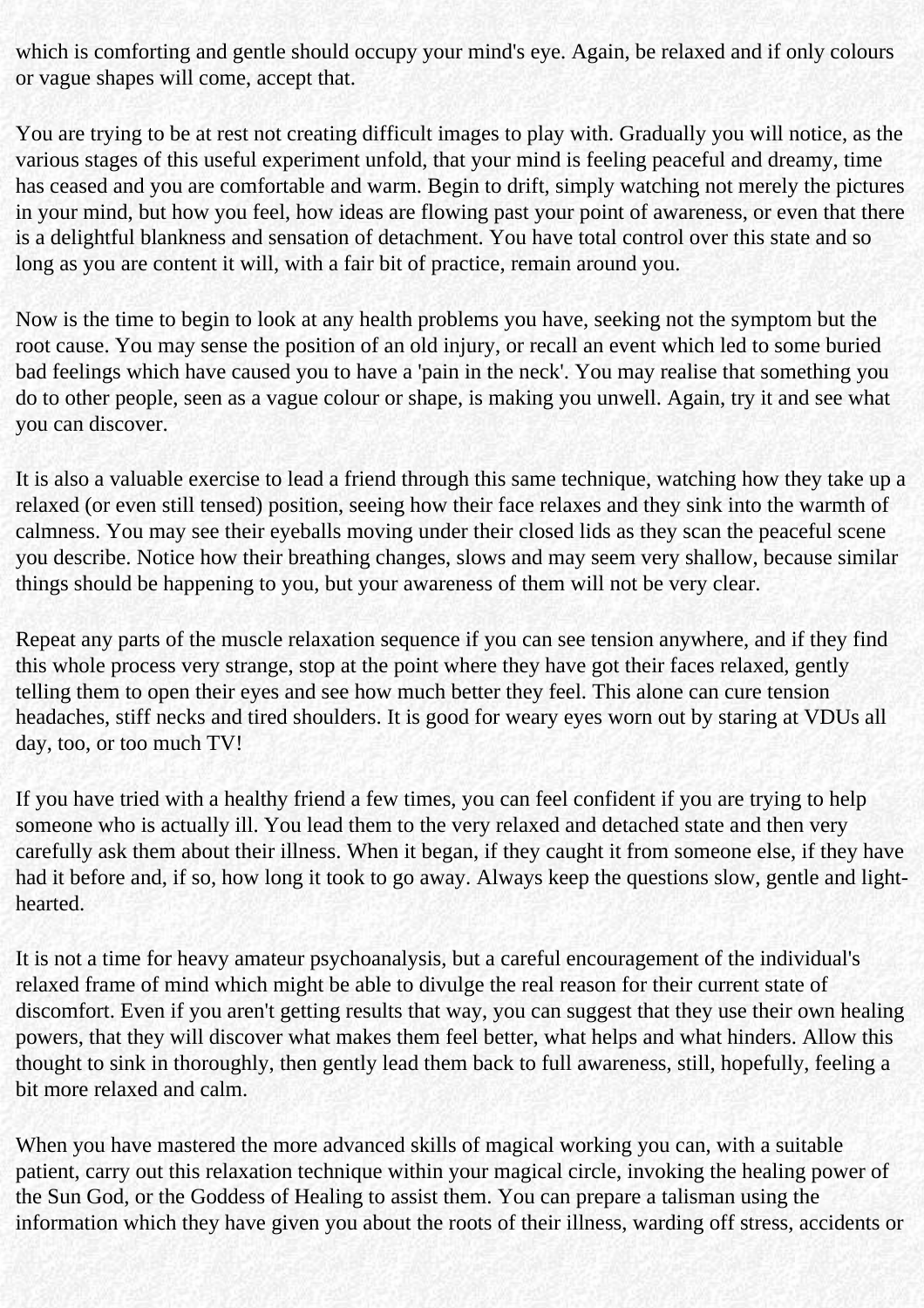bacteria, applying your knowledge of the powers, colours, numbers and other symbolism of the planets.

If you are willing to use healing techniques upon yourself you will quickly be able to help others from your own experience. By gaining knowledge and experience first, and also opening up through methods like relaxation, you will add further dimensions to book learning or practical instruction. All your healing and magical knowledge should go hand in hand. You will realise that as you learn more about Nature, she will teach you how all sorts of ordinary things can be added to your therapeutic repertoire.

You will learn which things work best for the body, which for the mind and, most important in this hectic day and age, which assist with the spiritual discomforts many of us suffer from. The underlying problems will always be causes rather than symptoms. If a limb is broken then splinting it carefully will go a long way to alleviate the pain; if someone is unhappy and that is giving them stomach trouble or heart ache, you are dealing with a different dimension of disturbance, which, as in the old days, the village witch is capable of coping with.

Each day, seek a time of quiet, walking or sitting or resting, when you can talk to the Goddess, who certainly will be with you in your everyday round of work and relaxation. Now you can ask for healing, or if you are concerned about someone else, guidance as to what best to do for them. You may be inspired to make them a posy of flowers, write a poem, or a song. You might know that it is time for them to learn unaided some lesson about their lifestyle or past follies. You might even realise that no matter what you wish to happen, it is time for them, young or old, to pass on to a new life.

Allowing those who had completed their life span to pass on was also traditionally a matter for the wise woman or man; it is far more healthy to accept that a life is due to end and that peace and understanding should fall upon the person. If you accept, as many pagans do, that we all live many lives, it is really no worse than changing schools or moving house. Those who are not comforted by such a concept will find death more difficult to deal with, for they will feel pain, grief, and loss, just as you will, but knowing the essential spirit of a loved one will return after a due rest is a very beneficial point of view.

Many people, losing a close friend or relative, feel anger and a sense of outrage that their loved one has died and not them, but the Lords of Karma are not cruel. No one is taken out of life if they have things to do which will not wait. There is a logic, beyond human ken perhaps, but whatever happens, the Goddess, Giver of Life and of Rest, is leading that soul further on its journey towards the Light. Be strong and calm yourself, if you are able to be with the dying person, and tell them about the great adventure they may soon set out upon. Give them mental comfort, and pray that they have a gentle passing, in sleep.

If someone is dying and you are not there, light a new white candle and ask the Goddess to gently take them into her arms and bring them to the Garden of the Soul, where friends and loved ones will meet again. As the candle burns down, often the soul departs with a smile on their face, as if they can see the Light and those they love waiting.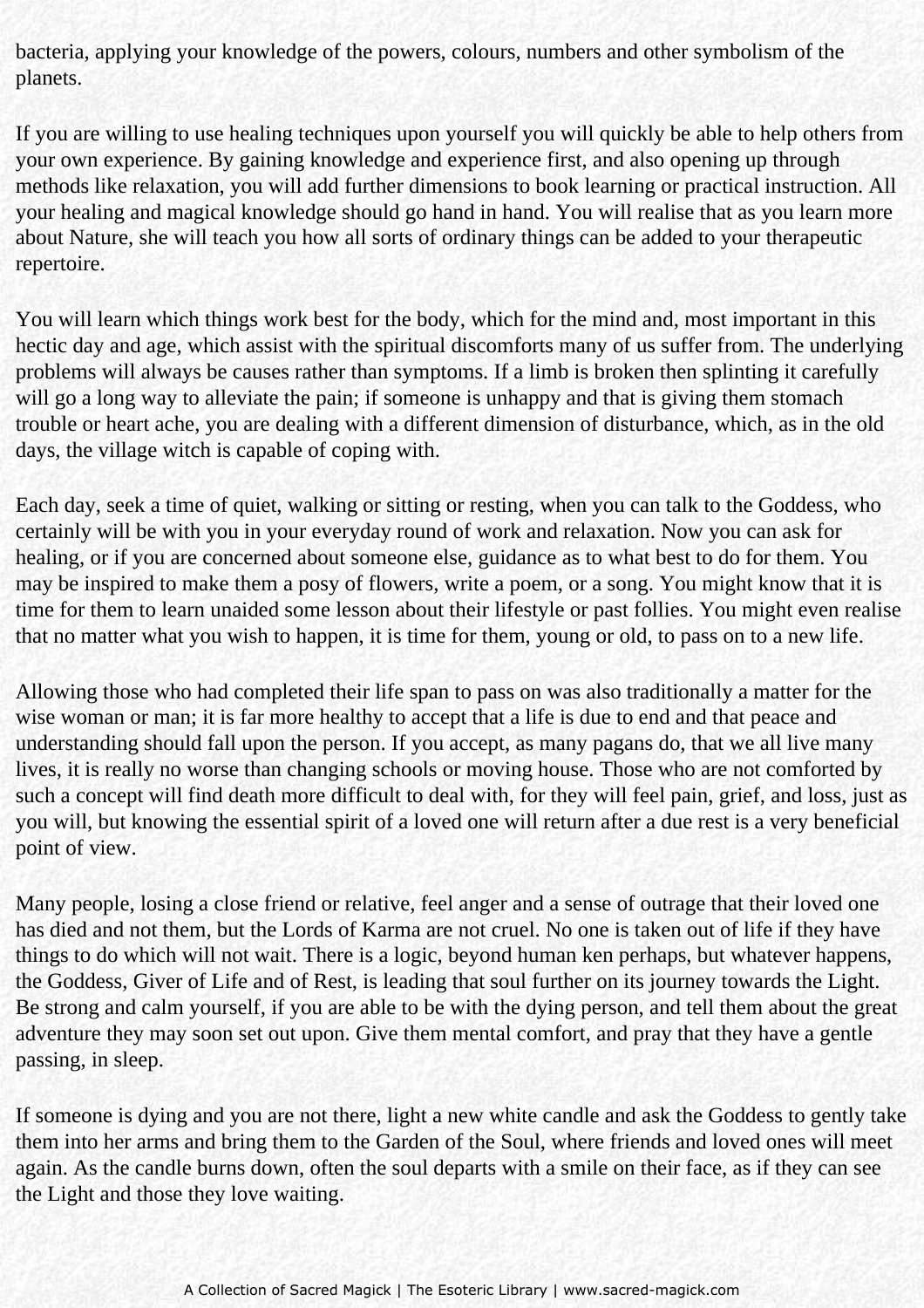## **Exercises**

How much you need to study will depend on your own ordinary state of health. If you are always well, then your healing studies may need to be applied to others. If you suffer frequent colds, allergies, headaches, back pain or general ill health, you will need to begin your practical work by considering what makes you unwell and what remedies or forms of alternative therapy you are willing to try.

In your Book of Illumination list all the occasions in the last year when you were ill and, if you can recall, what was going on in your life which might have contributed to the situation. If you have been generally healthy, decide why.

List a number of forms of therapy and what they consist of, trying to find holistic methods. Consider if you would like to learn one, and if so discover the training body which teaches it or, if it is a subject you can master alone, a book that will help you.

Learn to take your own pulse, in your wrist or throat, so that you can use this for 'biofeedback', taking your pulse rate before and after meditation or concentration exercises, or even after rituals or divination sessions. Count your breaths, and learn to concentrate on breathing slowly in and out whilst counting sets of pulse beats, so that you are unaware of anything else. Teach yourself to do this for two minutes and practise until you can concentrate for five minutes.

Start growing or collecting herbs, both for cooking (even if you happen to be someone who doesn't cook for yourself) and for healing and incense, dream improvement or relaxation. Try at least four different herb teas to see what they do for you.

Experiment with different forms of relaxation for meditation, for example sitting still, walking, lying on your back or side, slumped in an easy chair or whilst doing boring tasks, when your mind can freewheel around a topic. See which produces the most useful results.

Make a talisman for healing some aspect of the Earth as a whole, or that wisdom in the use of natural resources will dawn on those in power. Try to make it out of biodegradable materials, and bury it in a sacred place.

Discuss ill health with friends or the family. Get their views on the psychology of illness and wellbeing.

Start studying with a school or training scheme, even evening classes if you can, so that you have some serious instruction about a healing method. Keep quiet about your budding skills, or you may get more patients than you can handle!

There are many hundreds of excellent instructional and explanatory books on dozens of different alternative therapies or holistic healing methods so do check the library catalogue. After all, the old village witches were famed for their healing skills, using primitive methods.

Alice A. Bailey, Esoteric Healing (Lucis Press)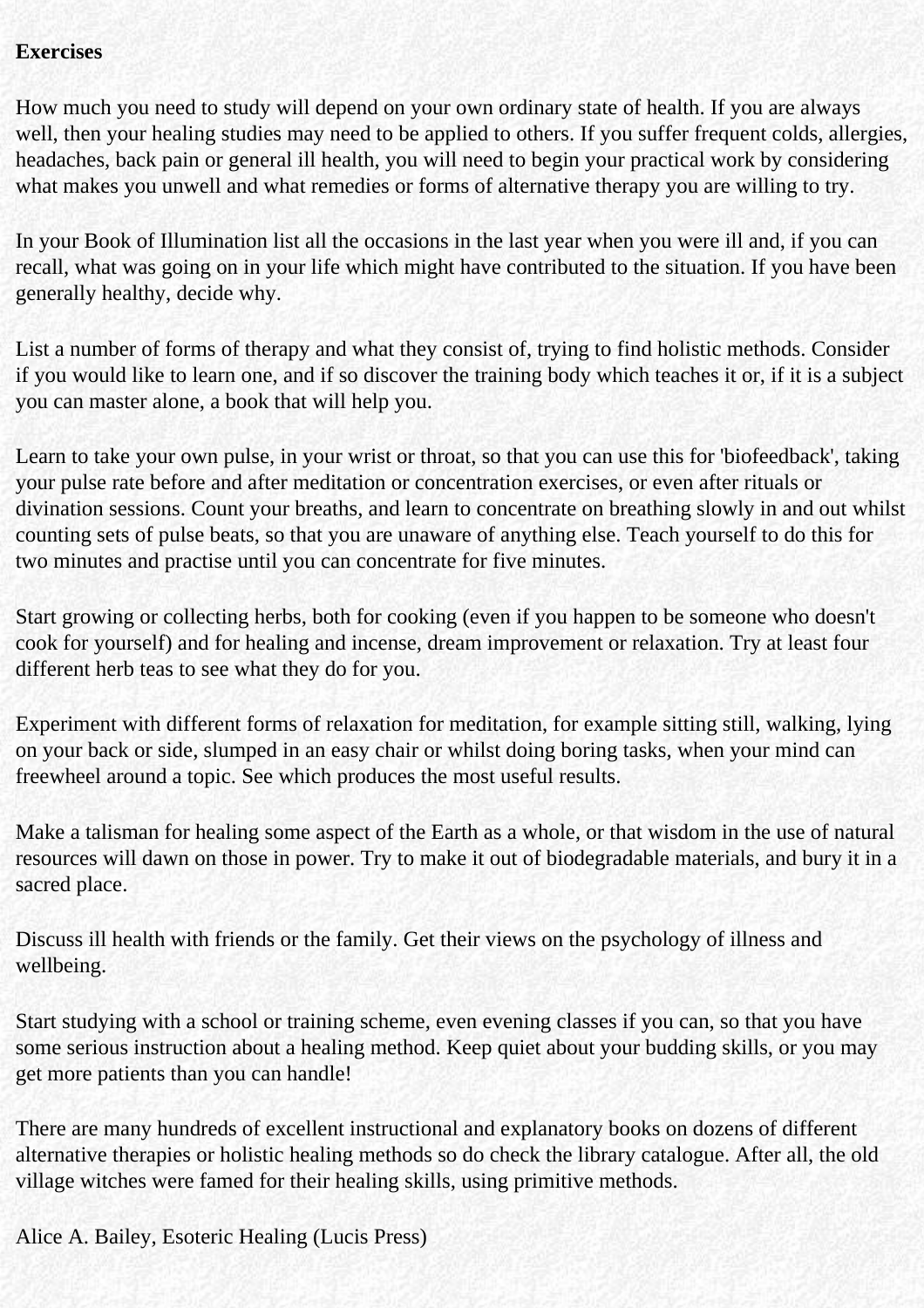Fritjof Capra, The Turning Point (Wildwood House) Larry Dossey, Space, Time and Medicine (Shambhala) Murry Hope, The Psychology of Healing (Element Books) Michael Howard, Traditional Folk Remedies (Century) Carl and Stephanie Simonton, Getting Well Again (Tarcher)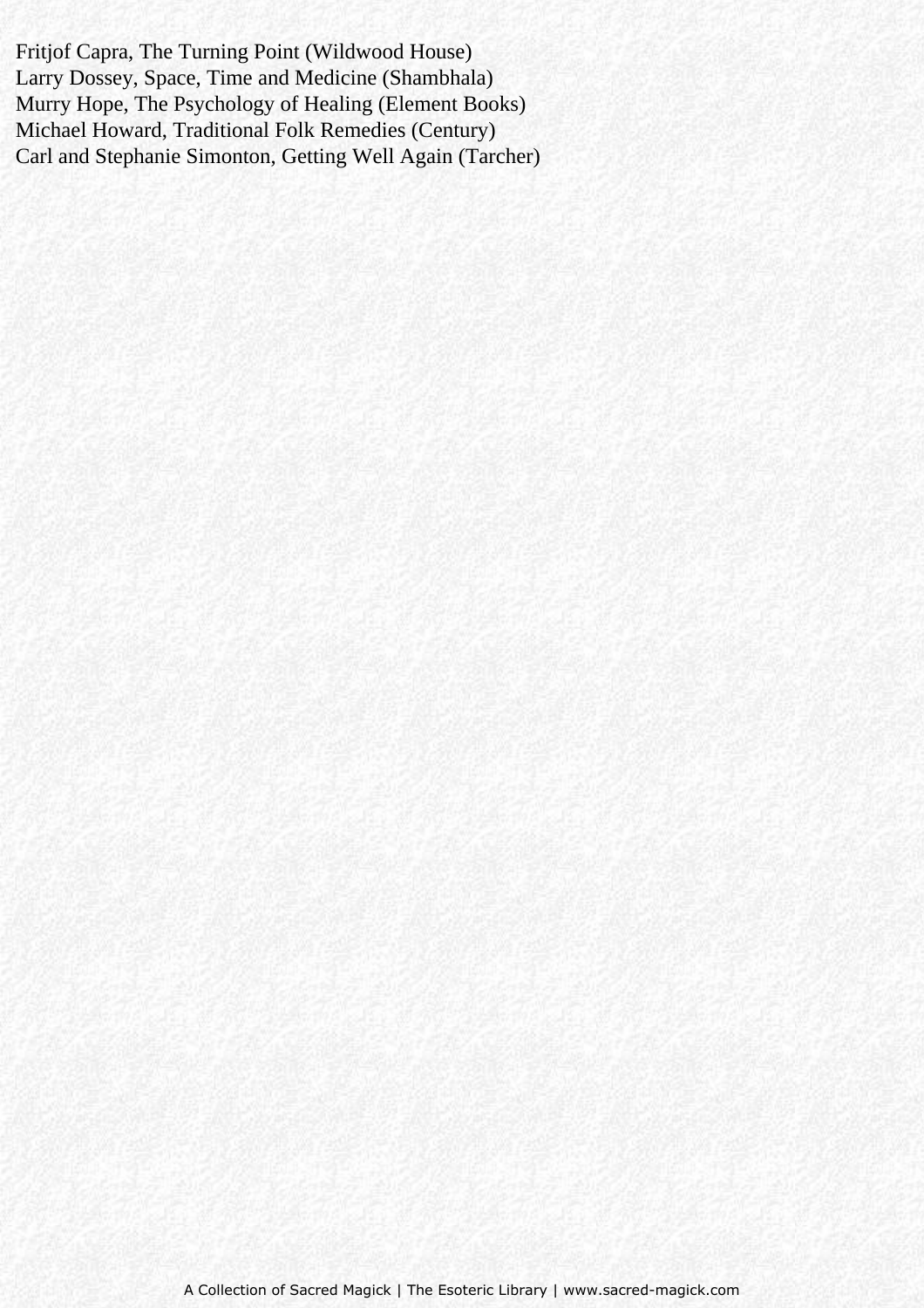#### **8 - The Old Crafts of Divination and Dowsing**

*You could use a picture or a pattern as an analogy to represent something In this sense there is a lot of similarity between using a pendulum and using one of the classic divinatory tools such as the Tarot or the I Ching The main difference is that with the pendulum we're specifically asking a single question and aiming for a single answer, whereas with the Tarot we're using the rich symbolism of the card designs, developed over centuries, as allegories rather than analogies, to look at a general background in an overall way Again, it's like the pendulum, 'entirely coincidence and mostly imaginary' to be used rather than worried about.*

(Tom Graves The Elements Of Pendulum Dowsing)

Among the many skills the old village witches had was that of divination in its many forms. Technically, divination is a method of receiving information directly from the divinity, which in both ancient and modern practice takes many forms. The older folk forms for telling people's fortunes include palmistry, when the lines and shapes of the hands are considered; reading the messages of cards, particularly the magical images imparted by the Tarot cards, whose history may well be extremely old although the decks we are familiar with today only came into use from about AD 1500. The old wise women and men could read omens, a much ignored system about which I will explain later, for this is a very simple method relying entirely on unstructured intuition.

It is likely that the Old Wise Ones had a basic knowledge of astrology, not the intellectual, ephemerisbased system used by most modern astrologers, but a reaction to the actual positions of the planets and signs as they appeared in the night sky. Oracle stones, marked on one side with traditional, planetbased symbols, were tossed out onto the floor, and their message read from the position and relationship of each visible pattern by those wise in this matter.

More complex versions of this old method are beginning to appear commercially, using the Scandinavian runes, on both clay tiles and wooden discs. Modern authorities on this subject are springing up like mushrooms all over Europe, and each seems to have a slightly different approach to the matter!

Perhaps psychometry was the most powerful divinatory system used by the old lady, sitting by the hearth of her cottage. Today this is usually done by 'reading' an object which has belonged to the individual questioner for a while. The psychometrist takes the object in her hand and perhaps by holding it to the forehead, over the 'third eye' of psychic vision, or the brow chakra, that wheel of violet light, she is able to sense things from the history of the questioner, and often future developments. Like most magical systems that work, this is very simple but not necessarily easy.

You can teach yourself how to do it by getting people you don't know too well to give you things to hold. Take the object and get into your relaxed and switched-off mode and immediately begin to speak of the images and feelings that come into your mind. The most vital component of this method is that you have to work fast, not allowing the logical side of your brain to interfere by trying to make neat sentences or clarify visions.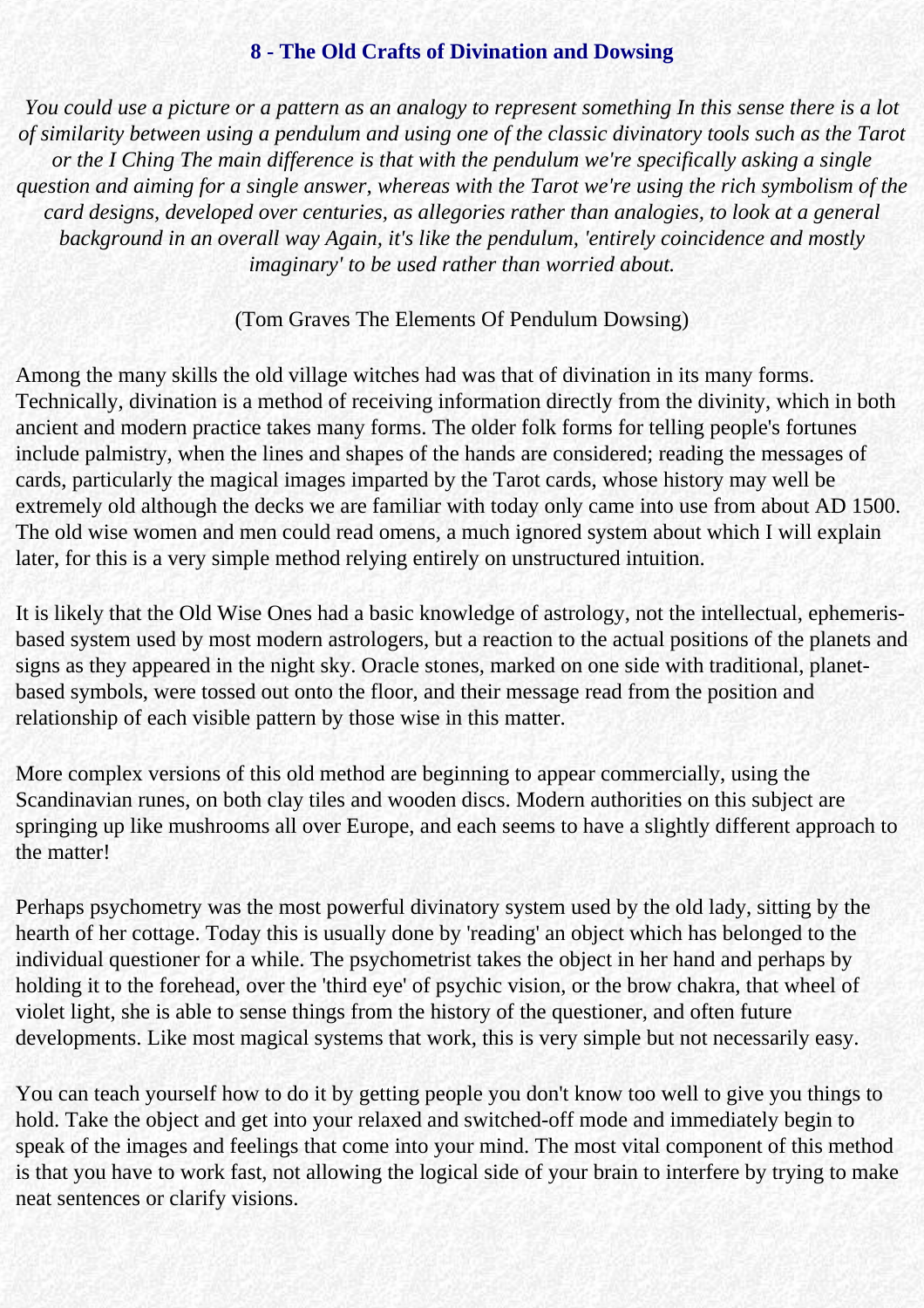Take the object, relax and speak. You may find a jumble of words, images, sensations or thoughts come to you, and it will be among this outpouring that the true, accurate and relevant material will be found. If you hesitate and try to rationalise, or explain what you are seeing or feeling, you will lose the vital flow and your reading will turn into logical guesswork!

It is well worth the effort of mastering this old art because it means that as you shake hands with a stranger, immediately you will know something about them, their motives for meeting you, how you might be able to help them, or the fact that they may cause you harm or pain. Touching a person, especially holding his hand, can open a very powerful channel of information, which of course flows in both directions.

If you are able to read something about the person you are touching, he may, if he is trained or naturally sensitive, be able to assess you. This art can be applied when you are being interviewed or interviewing for a new job, meeting a friend, lover or enemy. Who knows what you may learn from the brief touch of a stranger's hand, or even a kiss from a dearly beloved.

All forms of divination rely on the diviner being able to open herself to those subtle levels of communication which are all around us all the time just as radio waves are, but are undetected until we have the equipment correctly tuned to interpret the signals. Learning these arts of magic and the traditional psychic skills of the wise ones of old requires two things.

The first is the ability to open our awareness up to access more information than is generally available to our five ordinary senses of sight, hearing, taste, smell and touch, so that we have 'super-hearing', 'second sight', 'ultrasensitive touch' and an 'extraordinary sense of taste/smell' which allows us to perceive things that others do not notice. The second is the ability to make sense of these subtle clues and gain knowledge from them.

The best way of explaining how these extra-sensitive abilities can be developed is by saying that we all have a sixth sense, an old concept but increasingly found true, as scientists and magicians work together in those fields where their studies overlap, in para-science, paraphysics and 'psi' experiments.

The technique has been mentioned before, for it is an altered state of awareness, achieved quite simply by allowing the normal physical reactions to relax and thus the focus of our trained awareness can be redirected to other matters. This art can only be learned, like any other art, by regular practice, just as playing the violin requires regular practice. Spend a few minutes every day gaining new information by looking at Nature, reading relevant books, talking to those wiser than yourself, which may include both old folk and young children.

Watch what is going on in your environment, try to read the body language of everyone you encounter, stretch your senses, always aiming to be calm and relaxed about it. Gradually you will find that you do know things beyond what your normal senses tell you, that flashes of intuition strike you when you need such guidance, and all sorts of ideas and the solutions to problems flow naturally to you.

There is no short cut to regular planned attempts at each of these old skills. We have to learn them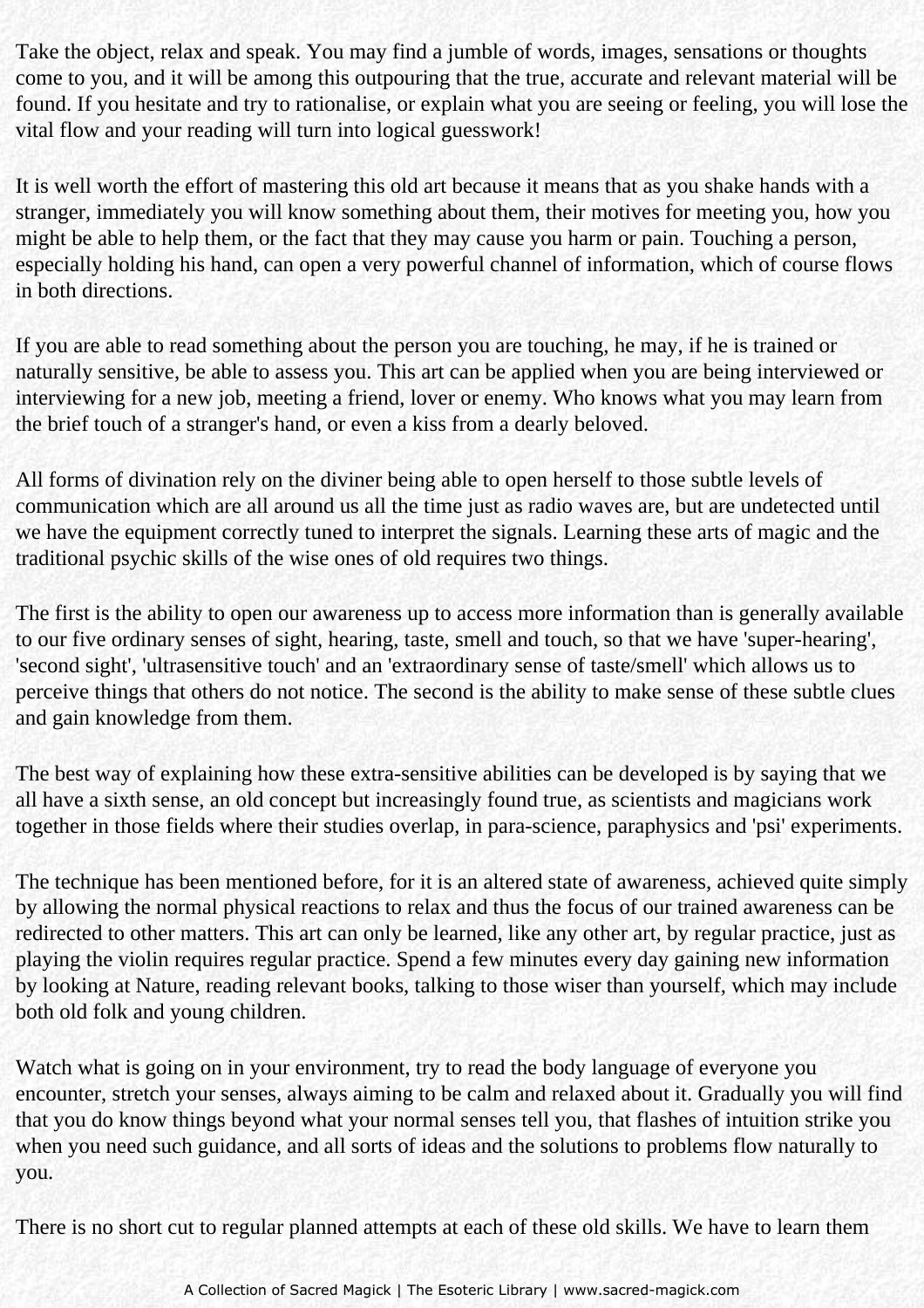artificially, whereas our ancestors, by the very steady and slow nature of many of their lives, were able to broaden their awareness because book learning and its strictures had very little impact in their daily round. If you think about it, we are reading most of the time, road signs, instructions on packets of things, names of shops, reference books, shopping lists and advertisements.

We may not be consciously noting much of what our eyes scan, yet all of it is being recorded on some mental tape recorder, and could be played back again if absolutely necessary. Our forebears similarly recorded aspects of their unliterary lives, the words of children's games, the flowers, trees and plants in fields and gardens, the weather and any harbingers of change like wild flowers closing before rain, or flights of birds fleeing stormy weather at sea.

The feel of the earth turned by the plough would mean something to the farmer and his ploughman, the temper of the horses, the rising of the bread dough, the direction of the wind, clouds on the horizon, and the colour of the sunrise. All these messages from Nature would leave us bewildered, even if we noticed them at all, yet they were the books of our ancestors, the newspapers, the weather forecast, the shapes of things to come.

We have to learn to awaken our gentle senses, our intuition and our feelings about things from which we may be unable to receive direct information. These are all aspects of divination, for the channel from the divine to the mundane is within each of us, as unregarded sense which we have neglected since childhood.

Our task, as magically-minded adults, is to re-examine such skills as we used to have and bring them back under our conscious control. Like many games, most of the psychic arts need to be tackled in a playful or lighthearted manner, for nothing stops them working more than trying too hard. It is for this reason that newcomers to many of the psychic arts have immediate success, and then struggle to return to the ease and accuracy that they first achieved in some arcane experiment, like psychometry or ESP, for example.

Lots of people trying to guess the colour or suit of playing cards, as a kind of psychic game, score very highly on the first run, but then fall back to nearer average later on. The same applies to many of the magical mental skills. For example, the first time you try to read Tarot cards or scry in a crystal or glass ball, you may get an amazing effect, which then deserts you. The next time you would consciously be trying harder, and that alone can prevent you being able to use your natural talents.

Today, when people are learning these ancient magical skills anew, it has been found that the more lighthearted and play-like the attempts at reading tea leaves or at psychometry, or the more story-like the inner journeys are, the clearer the impressions and the greater the new knowledge gained from these experiments may be. It does help to begin among friends, and in a relaxed and unforced atmosphere.

This is always what is aimed at in rituals and in the way that much magical work is approached. The best possible psychic ambience is created by a different but hopefully pleasant atmosphere, lit by candles, sweetly scented with incense or aromatic oils, and with a little expectation and concentration applied within those quiet moments.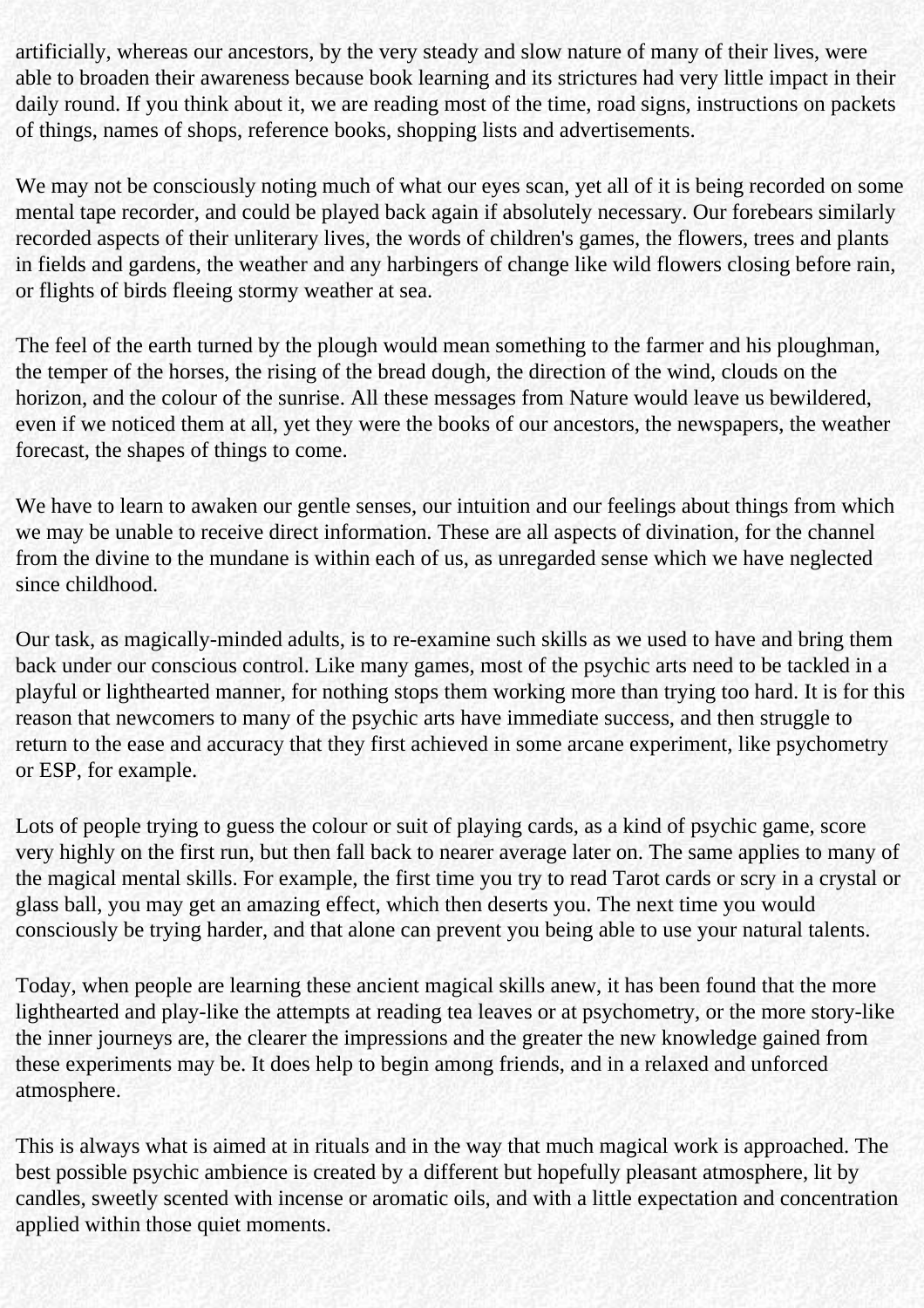Being free from the pressure of other activities, or unnecessary feelings of guilt brought on by the fact that you are taking some time for yourself, away from the needs of the family, job or society, can go a long way to releasing the freedom of spirit which will allow that spark of divinity within you to make itself manifest, to teach, inspire or grant you healing. Relax, set up a quiet place, and ask for help, and it will surely be given.

Another very old magical skill shared by witches and oracles was that of far sight, in the witches' case normally aided by something to stare into or at. Today this is often a glass ball, occasionally the far more expensive rock crystal, but just as effective and far less destructive to the crystal mountains in America, is a bowl of water or a black-painted recycled clock glass.

It has become very fashionable to use crystals for almost everything, from scrying (the art of crystal gazing) to pendulums, another form of divination, and for many types of healing. This is not to be encouraged for at least two reasons. First, the way that crystals are collected requires blowing up seams of rock, often deep inside crystal-lined caves. Crystals, like coal and other minerals, are a finite resource and the destruction of their habitat could be seen as nearly as important as the destruction of the forests where wild plants and animals live. Lots of money is made by unscrupulous dealers selling 'magic crystals' which have been torn from their matrices after millions of years to be sold as trendy wand tips or pendants and so on.

If you want a crystal, yes one for yourself, go to a beach in Cornwall or a Welsh mountain and find one. Take care that you do not damage anything, for they can be found washed up by the sea, or in rivers in the mountains. Small crystal clusters are quite common in many forms of rock, from flint nodules, again from some beaches, to crystalline veins in many hard rocks. You will soon see that getting even one crystal might require hard work, but it would be of great value to you because of this. Like every aspect of practical magic, the more work you do on your own behalf, the more powerful the outcome.

Another misuse of crystals is the common underestimation of their innate power. People are always unthinkingly pointing crystals at each other, being unaware or unable to see the ray of energy which issues from the point of these beautiful stones. If the crystal has been quarried carefully its own inherent power is undamaged, and it can be used for healing by someone who is properly aware of what he is doing. In the hands of the untrained or the unwary, it can give off a nasty burst of unsettling force, so don't play with crystals. Also, don't go round planting them in sacred sites.

The ancient people chose the special crystalline stones which form the vast majority of stone circles, ellipses or rows because they had special power, carefully balanced with Earth's own harmonies. Going round randomly sticking other bits of raped crystal into these areas may disrupt or change the very magical nature of these ancient monuments because modern people scarcely understand anything about this monolithic culture and its science. Take nothing but mental pictures and leave nothing but footprints, for these will be the keys to sacred sites which you can reawaken in your own meditation spot, where and when you need them.

One very simple way you can begin to explore your own link with divinity is to make a pendulum. Yes, make one. It only requires a small, symmetrical weight, a short length of some kind of thin cord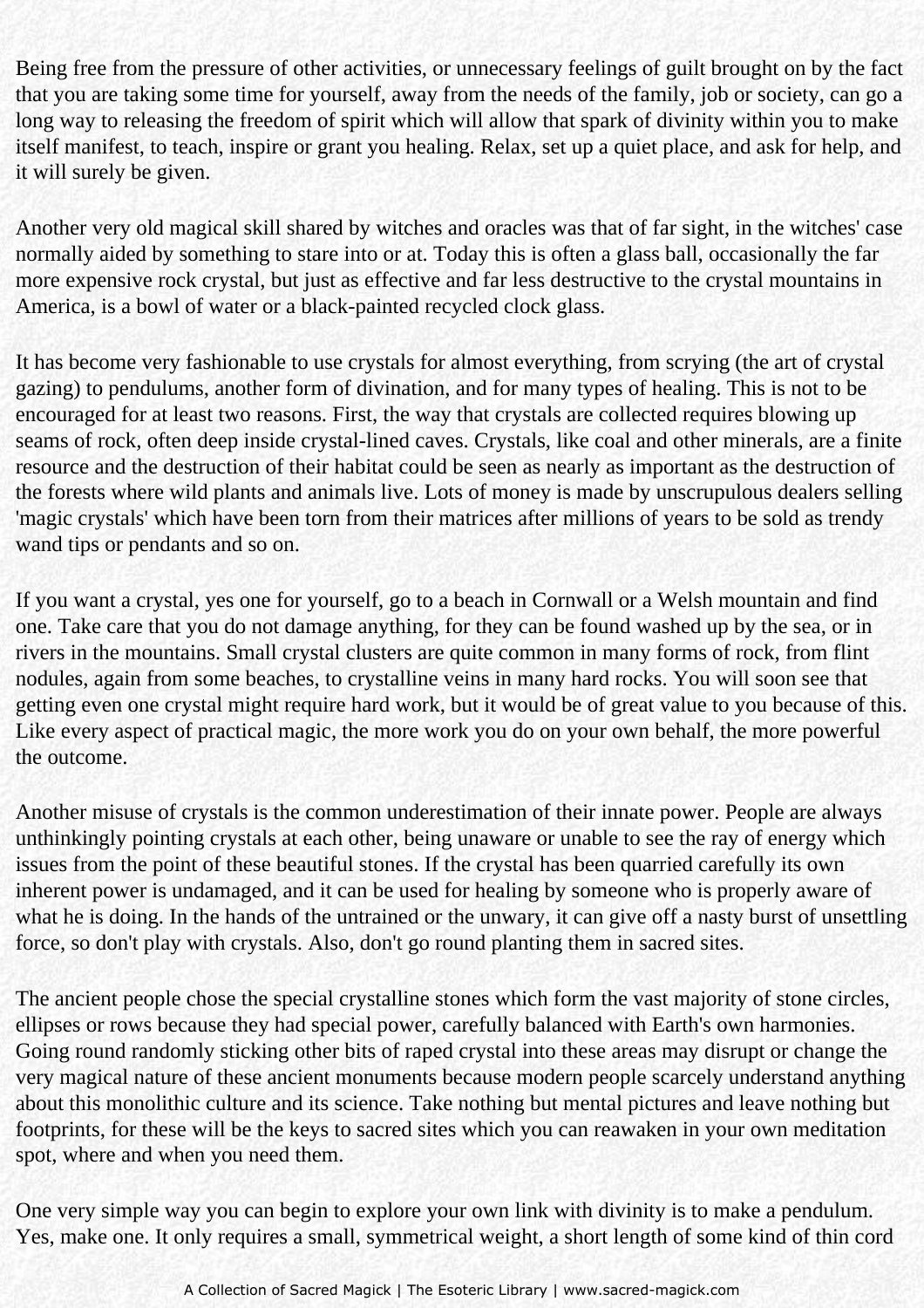or flexible string and about a quarter of an hour to start with. The best pendulums feel right in weight and length in your hand, and will swing freely in all directions.

A single fixing spot at the top of the weight, or bob as it is known in the trade, will ensure an even swing both in straight lines and circles. If you use a doubled chain and some sort of pendant you will find that this set up prefers to swing in only one direction and is best avoided by beginners.

A heavy bead, a proper, very small brass plumb bob, or a polished stone with a hole in it or a ring glued to it will do. Picture cord is cheap and is excellent for pendulums as it is woven instead of being twisted to stop it unravelling when your pendulum swings. I made several good dowsing pendulums with large glass marbles which had a chip off them, by glueing the burned and flattened end of the cord to the flat spot.

The marbles were free from a toy shop as they had been damaged in transit, and the cord was about 2op per metre! You can pay pounds for fancy pendulums but they work no better than something you picked up for pennies, or found at the back of a drawer! Also, if you make the thing it will be closely attuned to you and work better, by the law of magic.

Get your weight and string and hold it over the top finger of a loose fist, so that the bob hangs about a stretched handspan below your hand. There are no hard and fast rules about how long or short or heavy such a pendulum may be; as you work, it will become clear what feels right to you, ultimately the only criterion in magic.

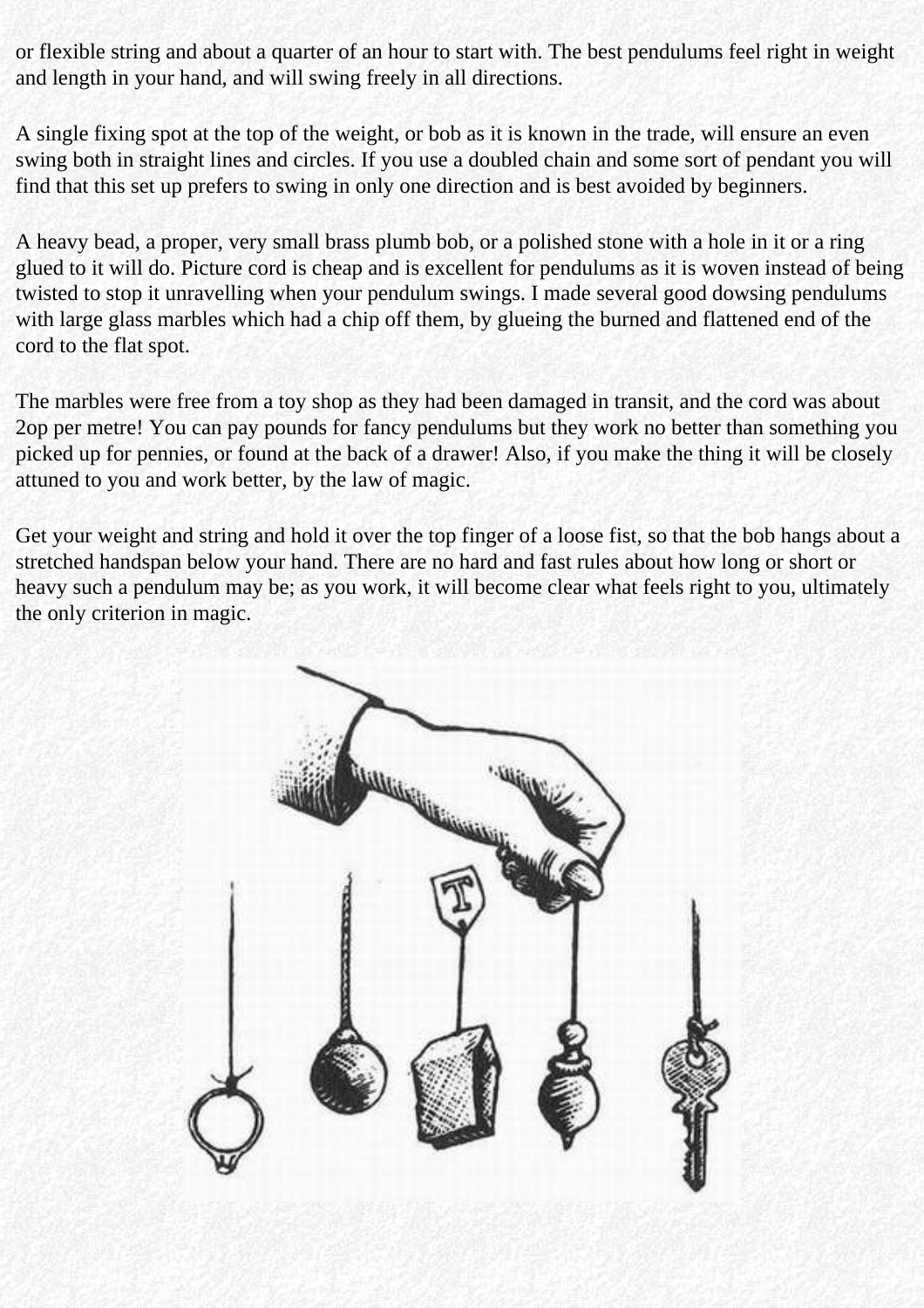Hold your other hand flat, a bit below the bob, and ask it, out loud if you like, 'Is my name ...?' stating your ordinary name. Relax and idly watch what happens to the bob, whilst forgetting about both hands. After a few moments the bob ought to be making some sort of swing.

Ask it to show you more clearly, so that the circle or straight line can be determined. Then ask a few more questions to which the answer is 'Yes': the day of the week, the state of the weather, your address. All very mundane matters, but in each case the swing should be the same one of roughly four options. Pendulums can swing in clockwise or anti-clockwise circles, towards and away from your body, and right/left across you.

They sometimes stop, or hesitate if a question is unclear. Often it is easier to allow a slight swing to occur before you ask a question, because the subconscious movements of your hand muscles which cause it to answer will work more efficiently if they don't have to overcome inertia to begin with. Once you have established something which means 'Yes' to you and your pendulum, try some questions to which you know the answer to be 'No'.

You ought to get a different swing, perhaps a line if a circle before, or the opposite direction of circle, but there should be an unmistakable difference. Try alternative questions for 'Yes' and 'No'. The movements may be slight to begin with, but as you relax and play the game, you will get stronger and faster reactions. You will find that most children can do this without any kind of hesitation, much better than some adults, and men tend to find this harder than women.

When you have established this basic code in respect, after a few attempts, nine out of ten people can get a clear reaction. It does help to practice though. This is necessary because occasionally the results reverse when you are asking questions about another person. It does help to be sure that 'Yes' is 'Yes' and 'No' is 'No' when dealing with someone else, especially if you are trying to find a proper herbal remedy to help them or checking food for allergic reactions, for which a well-trained pendulum is ideal.

Check things in your own life - chemicals, soaps, foods, as well as medicines like the Bach Flower Remedies, which a pendulum will often pick out more swiftly than you could by reading the booklet. If you offer healing, it is worth asking the pendulum if you can help the patient, whether you should help him or her and, if you go down a list of what you have to offer, in which way you can best help that person get well.

Dowsing with a hazel or willow rod takes a bit more practice as the essential grip is quite hard to get right. The Y-shaped rod is held in both hands, with palms up, so that the ends cross the palms from the little finger side, with the tips sticking out between thumb and first finger. This tucks the elbows in and makes the wrists flex backwards, so that the whole rod is parallel to the ground. Then pull a little outwards, putting tension on the Y-joint of the rod. This is why hazel or willow woods are used, because they will bend and not snap at this point. They are also connected with water, magically!

Walk towards a known source of water, in a bucket or hose, as this is a bit clumsy to use indoors. Running water reacts faster, so that as you cross the flow in a hose, for example, the rod will twist in your hands, usually so that the tip points down - although some people find it flies up, and can smack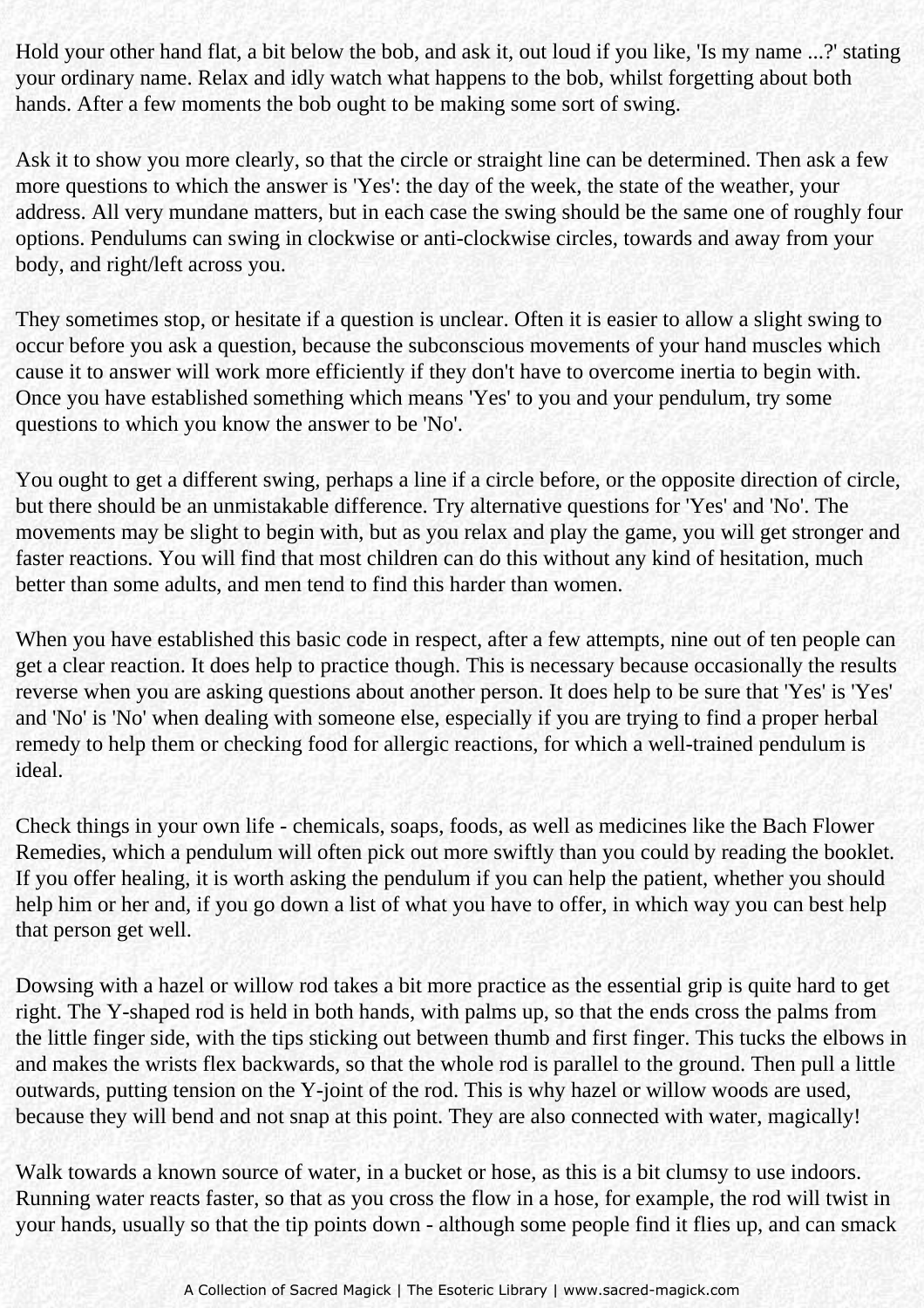you on the nose, if you happen to have the 'fluence' particularly strongly! Keep at it until you get a clear reaction in the lightly gripped rod. If you clutch it too tight it will hurt your hands, raising blisters if you wear big rings and grip too hard.



There are a number of excellent books to 'teach yourself dowsing' with both the pendulum and the rod, explaining the way to locate pipes, seats of illness in humans and animals, allergies, mineral deposits, and lost treasure. Children can normally learn both methods quite fast, and 'treasure hunting' for a small coin hidden under a carpet or a toy concealed in long grass can keep them amused for hours.

Like many other magical arts, if you are relaxed and have a 'let's give it a go' sort of mental attitude, rather than gritting your teeth and clenching your hands around the hazel rod or pendulum cord, you will succeed more often. It is a useful skill, in any case, for locating lost objects in your home, or a stolen car or wallet, for example, as well as helping select an appropriate remedy or herb.

In the old days the witches and Wise Ones would have a personal system of divination for telling futures for those who came to visit them. Some would scry or crystal-gaze in any dark or shiny material - even a cauldron of bubbling soup over the fire - or in the hot embers, the patterns of smoke, the flights of birds, or the shadows of leaves on the trees overhead.

Today we have the hexagrams of the I Ching, the Tarot cards, the rune stones or the many varieties of divinatory images implanted on cards or plastic tablets. You can teach yourself to divine in the old way by collecting a dozen or so small objects which represent concepts like 'travel', 'good news', 'luck', 'money', growth', 'change', 'stability', 'love or harmony', 'quarrels or law suits', 'authority' and many other similar ideas. These could be pictures from magazines stuck to small cards, making your own mini-Tarot, or a stone for stability, a feather for travel, a postage stamp for news and so on. If you hunt around those odd corners or drawers or boxes of old birthday cards I am sure you will gain inspiration. Take your time, and also look out for a small box to keep them in.

This could be decorated with felt, jewels, embroidery or stuck-on pictures, if you are feeling artistic, for it all helps link your consciousness to the symbols you have chosen. When you have as many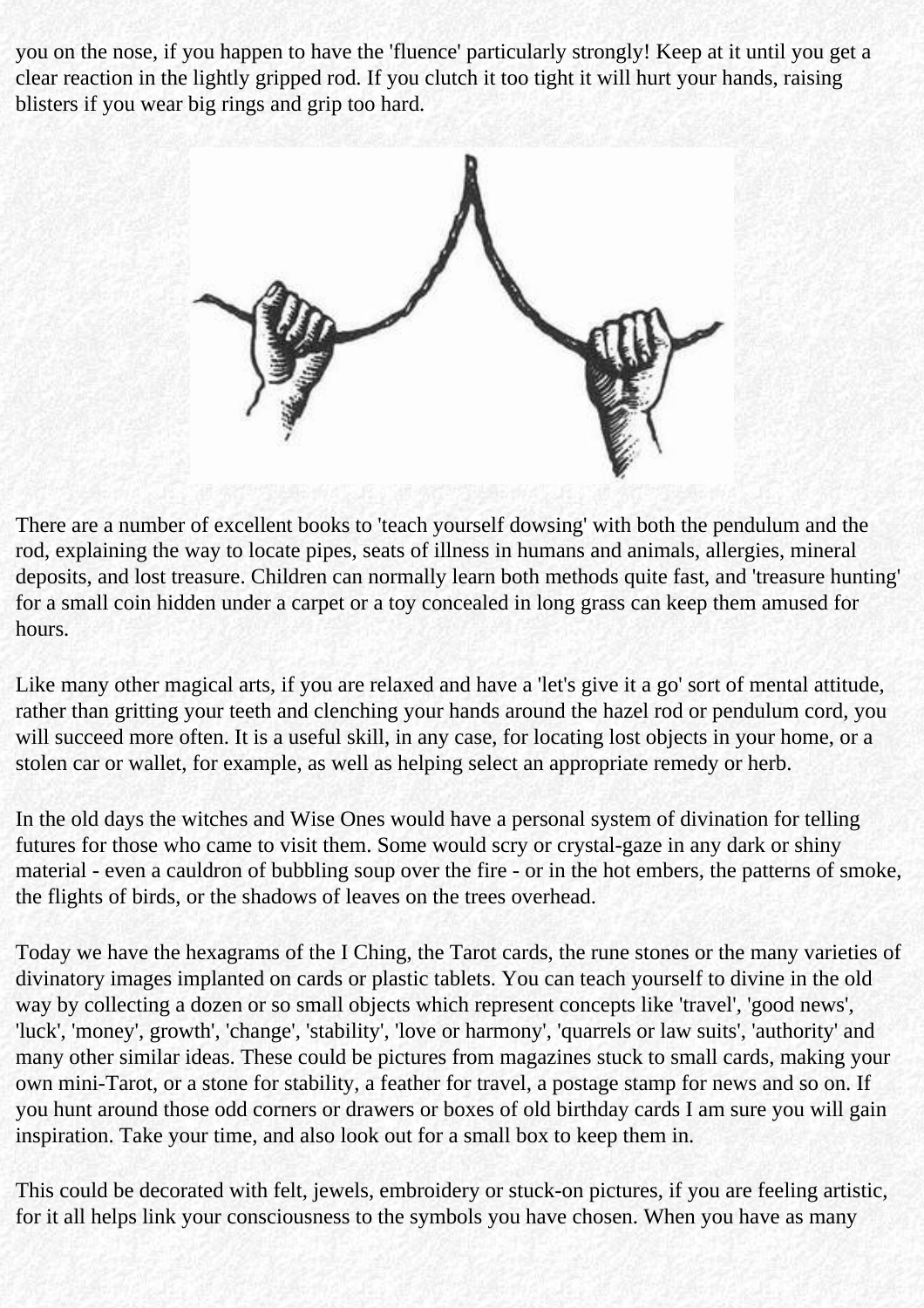items as you feel you will need, thinking of each object as a phrase or saying in answer to your question, hold the box between your hands, think hard about the query and silently, if you like, ask that the Spirit of Divination help you see the answer.

Then shoot the objects loosely along the floor, or onto a table. Look at the relationships; those closest to you will speak loudest and soonest, those further away will be later developments. Any that fall to the floor or are hidden by other objects, or fall 'face down' if that is possible, should be ignored. You may be amazed how deep the answers from such a primitive and personal system can be. Do try it. It is much easier to learn with than someone else's ideas developed into their Tarot, or new I Ching.

Another old method, which is really a development of the object oracle, is the use of short sticks deliberately cut from trees. In the days of the Druid priests this was a very important divination system. Short rods of about twenty native trees were carefully collected, and the diviner, knowing the uses and magical connections of every sort of tree, could throw down the bundle, after making a prayer for guidance, and the divinity would answer, again through the positions and interlacing of the various sticks.

If you have the patience you can make a simplified version of this for yourself. I hope no one tries to make sets to sell, because these would harm trees and have very little value to the buyer.

You will need to cut just one small branch from each of your chosen trees, so you will need some sharp secateurs, as it is best to take only twigs about as thick as your middle finger and about a handspan long, as that was the traditional size and it works well.

If you take a sharp knife to trim off any side shoots, you can also cut a flat surface at or towards one end of each stick and put a number, letter or identifying mark on each one so that you know what it is, when you have a handful. Twigs can look extremely similar! Later on you will need to make a cylindrical container, or find a nice box in which to keep your magical twigs. You may also like to acquire and paint or embroider a special cloth onto which the twigs may be shaken or scattered when you divine with them.

It is possible that in early times this cloth had the figures of the zodiac or the twelve houses marked upon it, so that a kind of instant tree horoscope would be produced. There is very little recorded information about this Celtic form of divination, and some recent books on the matter seem to be largely guesswork, but if you venture into the past, through far memory, you may be able to see clearly how it was done.

The trees suggested below are some of the traditional ones, with meanings from which you can elaborate your own system. In some cases I have suggested 'a fruit tree' rather than apple or cherry, for example, as you may not always have access to every kind of tree. Whatever you do, take your time.

My own collection of about thirty trees, some native, some introduced, took about two years to gather, taking only one twig from any species, and having to travel across the country as certain kinds of trees just don't grow in the vicinity. There are 'introduced' species of tree in this list as they represent the new ideas, technologies and activities which simply did not exist in the Druids' age.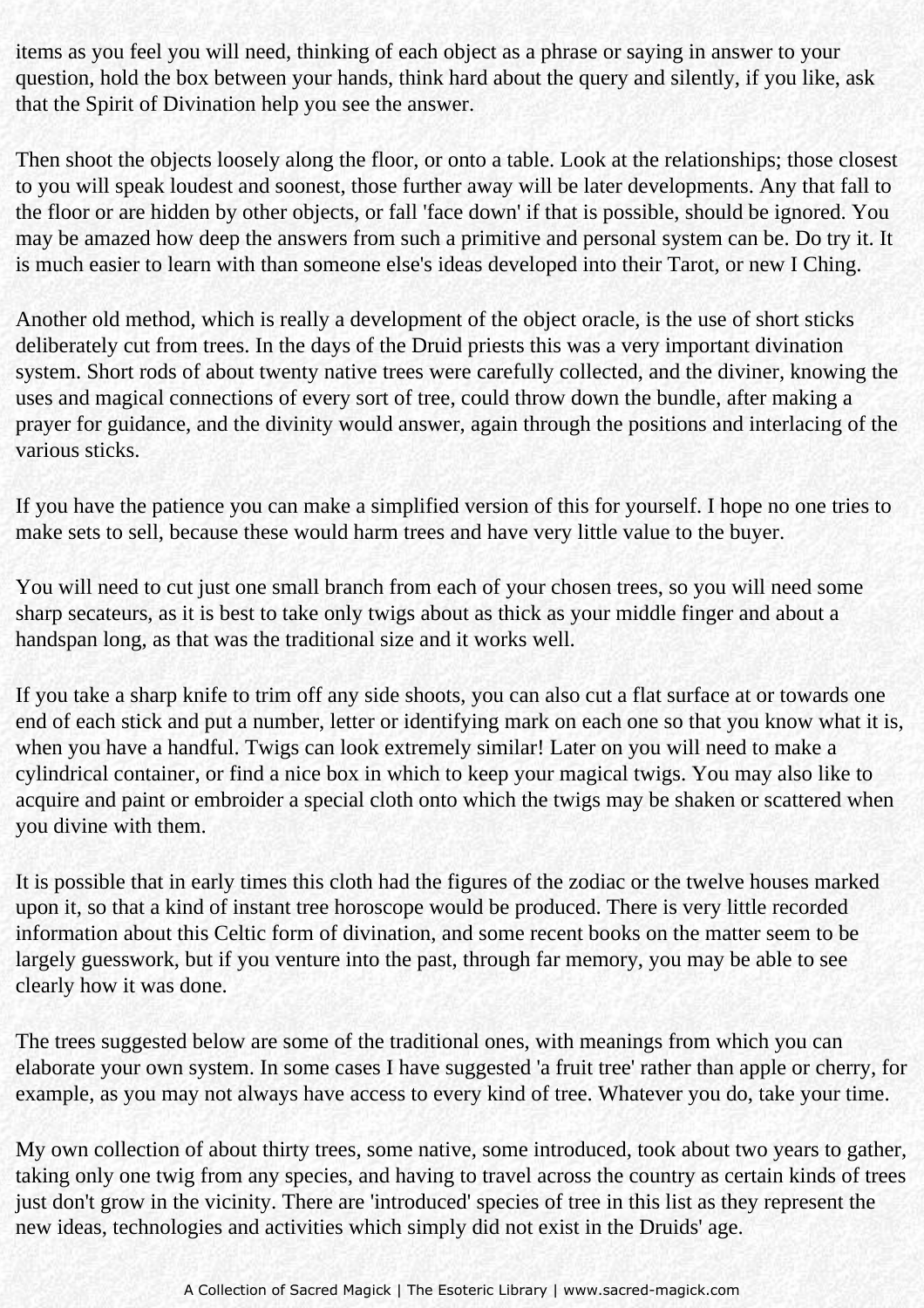A basic set of thirteen trees would include oak, ash, willow, rowan, sycamore, holly, yew, hawthorn (may), horse-chestnut, elder, as well as a fruit tree (ideally apple), a hedge tree like privet or laurel, and a conifer, fir or pine. Because these trees are being used symbolically, some have shared meanings; the apple, for example, is held both as a Tree of Life and of Wisdom.

In the Celtic tradition a branch of flowering apple was a safe passport from this world to the Otherworld and, more importantly, a passport for a safe return. Pear or cherry does not have the same meaning, but trees should not be cut when they are flowering in any case. Six of these trees are linked traditionally with the Goddess, and six can be tools of the God.

The thirteenth, the horse-chestnut, a fairly recent introduction to Britain, is symbolic of children, partly because of its association with the game of conkers. Although, like most Goddess trees, it has white flowers, its wood has many practical uses, linking it with craftsmen gods.

# **Oak:**

This is a God tree, symbolising authority, strength, endurance and earthly power, also plenty. A Midsummer tree, sometimes.

# **Ash:**

A God tree of kingship, craftsmanship - as tool handles were usually made of ash staffs — protection on journeys, guidance in practical matters. The Norse Tree of Knowledge from which Odin gained the runes.

# **Rowan Or Mountain Ash:**

A Goddess tree, used to ward off harm, both magically and practically. A good stick for a natural magician's wand. It has white flowers and red berries both Goddess colours.

# **Apple (Or A Fruit Tree):**

This is again a Goddess tree, as most fruit trees have white or pink flowers, but apple is especially magical. It represents a gaining of knowledge and wisdom, it is the tree which outlives death, and inside the sacred fruit there is a magical sign of Light and Hope. Apple protects the bearer as he travels through the worlds, and awakens insight and magical power.

### **Sycamore:**

A God tree, used by carvers of love-spoons as a symbol of offered or received love, and of hard work, craftsmanship and care. It is a spring tree, first to leaf, and is also often that from which Jack-in-the-Green peers forth.

# **Holly:**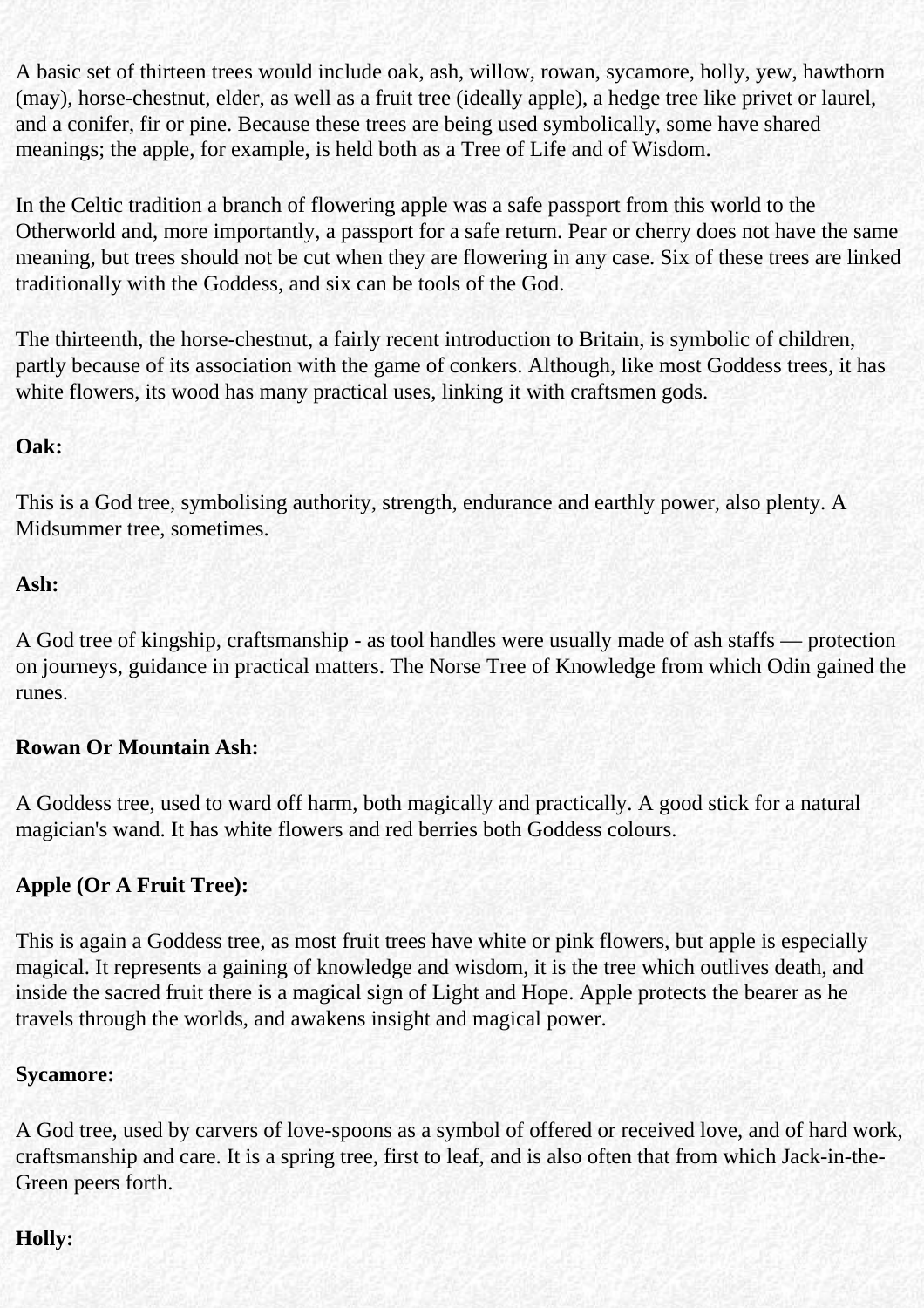A God tree, symbol of sacrifice and life reborn for it is an evergreen. A winter tree, closely associated with the Yule feast. It shows that sacrifices made will be repaid threefold.

## **Yew:**

Goddess tree, symbol of eternal life, death and rebirth. Be careful cutting this one for its leaves are poisonous to animals and people, and though birds may eat its sweet red seeds with impunity, humans are poisoned by them. This stands for changes in the pattern of things, old age, stability in the long term and patience.

## **Horse-Chestnut:**

A child's tree, games, sport, youth and folly. The spring symbol, full of promise and life. It also represents journeys, for the horse was the oldest form of transport. It is the smith's tree, and he was master of the magic of making things, creativity and invention. Look up Wayland Smith!

## **Hawthorn (Or May):**

This is a Goddess tree of protection, for quickthorn was often used for hedges and also its flowering marked the beginning of summer. It is the Maiden's tree, sacred lover and playmate, joy and fun above other things. Surprise gifts or outings may appear.

# **Elder:**

Another Goddess tree with white summer flowers and black autumn fruit, ideal for the dark ritual wine. She is the Goddess in the dark part of the year, from Hallowe'en to Yule, bringer of gifts of the spirit, prophecy and visions. Revelations spring from her appearance in a reading.

### **Willow:**

Another Goddess tree, this time of healing, both of the body (aspirin is derived originally from willow trees) and of the soul. This can mean the uncovering of the roots of a problem and the cleansing of the spirit, perhaps by a good cry! Just as the besom, made of birch twigs, ash handle and willow bindings, cleared the circle, so the willow brightens the view of the future.

# **Pine (Or Any Other Conifer):**

A God tree, sweet-scented, with sharp evergreen needles (except larch, which is bare in winter), used to build boats for travel, or houses for protection, or furniture for comfort. Its woodsmoke offers prayers a ride to heaven, so wishes may be granted, if they are spoken truly.

# **Laurel (Or Any Hedge Plant):**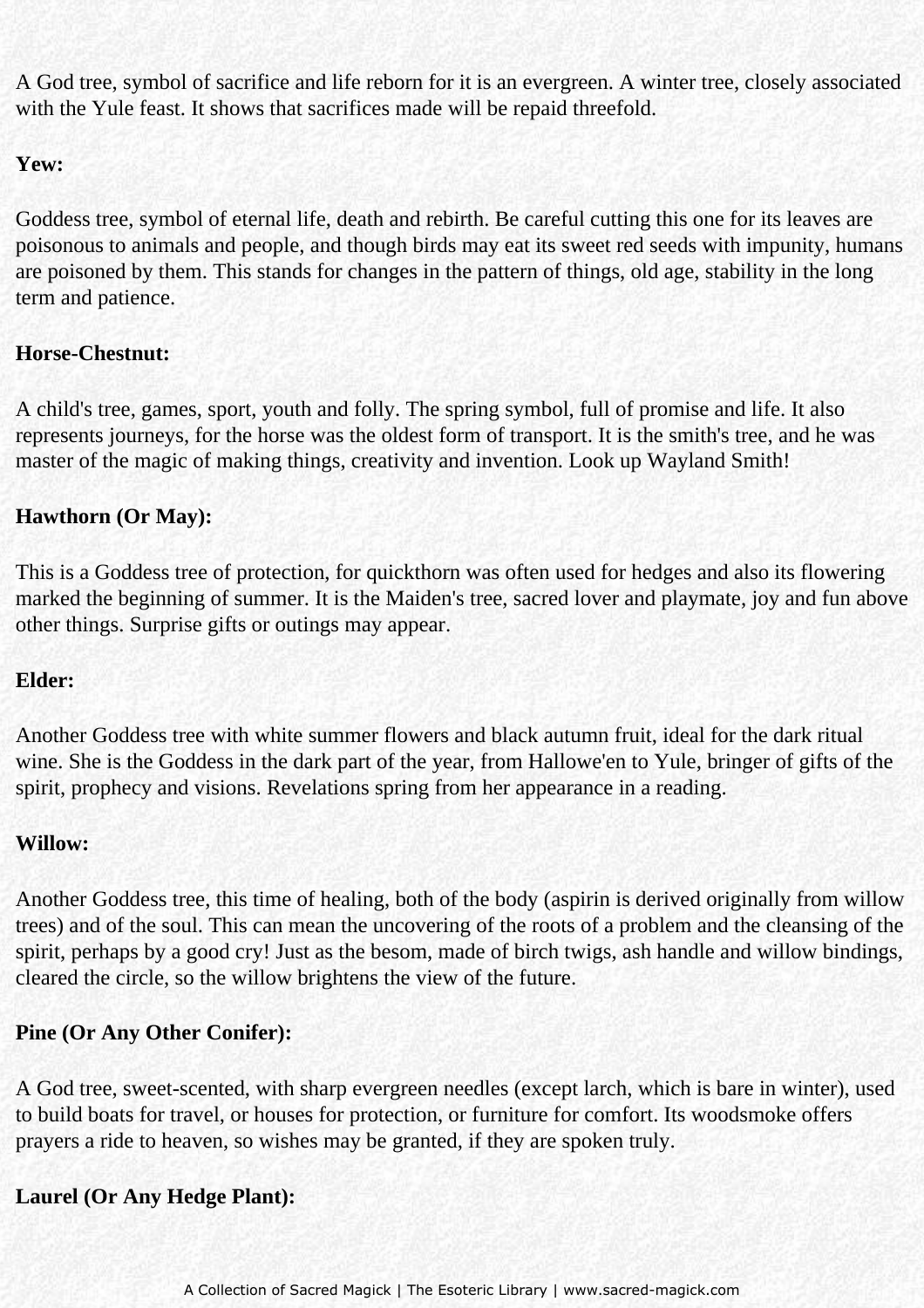This is a symbol of divine protection, law, an edge or barrier to something. Often you will have a hunch about how a judgement will go, or how you can bring a long-running dispute to an end. It will help you focus on what is really the crux of the matter, and limit your wasted time and effort.

This list and the associations with each tree are very basic, because to make any system of divination work for you, you need to find symbols and ideas which you associate with every card, stick or tree. You will need to spend time sorting out the ideas about each tree while you are collecting, refining and allowing each twig to dry. Unless you happen to have an arboretum at the bottom of your garden, or know someone who works at Kew Gardens, you are going to have to search around your home area, be it city or countryside, to locate every tree on the list you should make.

When the twigs have all been gathered, and allowed to dry in an upright position to keep them straight, you can cut a slice off the 'bottom' end and mark it with a rune or identifying mark of your own so that you don't forget what it is. You can round the ends of the twigs with a piece of sandpaper, but it is best to leave the bark and any rough places or small twig junctions as Nature intended. Each will give that twig a character which will help with future readings.

To divine, you will need to have discovered something about the symbolism of each tree for yourself, and have learned how to identify each quickly as it lies before you. The Druids apparently shook the container three times so that a few twigs fell out onto their special cloth, and then they read these for answers to the question, which they thought about as they shook the box. The twigs can be considered in all sorts of ways, but I use the following simple method.

Distance from you equals time, so that those twigs further away will mean something will happen later than those closest. Twigs touching or crossing each other have to be read together. Tops away from you are positive symbols whereas the marked 'bottoms' mean delays or problems in whatever they individually symbolise.

The twigs which didn't fall out (and some should always be left in the box or tube) have no relevance to the particular question. Obviously, certain trees may represent certain people or jobs, some trees may seem to you lucky or unlucky, some suggest growth, fruition of plans, travel or communications, perhaps, some dealings with authority or the law or older people or children.

You must sort this out for yourself, partly by research into the uses of various woods, and by meditating upon your own twig, thinking about the nature of the tree it was cut from, where it grew and so on. Get a small book and use one page for each tree, adding in all the new ideas you have until every single twig has a clear and complex message for you. Look at each alone, and then with other twigs. Look at the shapes they form: are these runes, or patterns you can read like tea leaves? Although it is simple, this can be a very effective and wide-ranging divination system.

# **Exercises**

Like most of the real arts of the village witches, dowsing and divination are really very simple. Modern folk try to make them more complicated because we are complicated people, and seem to need to make things hard for ourselves. Play at dowsing with a twig or pendulum and you can surprise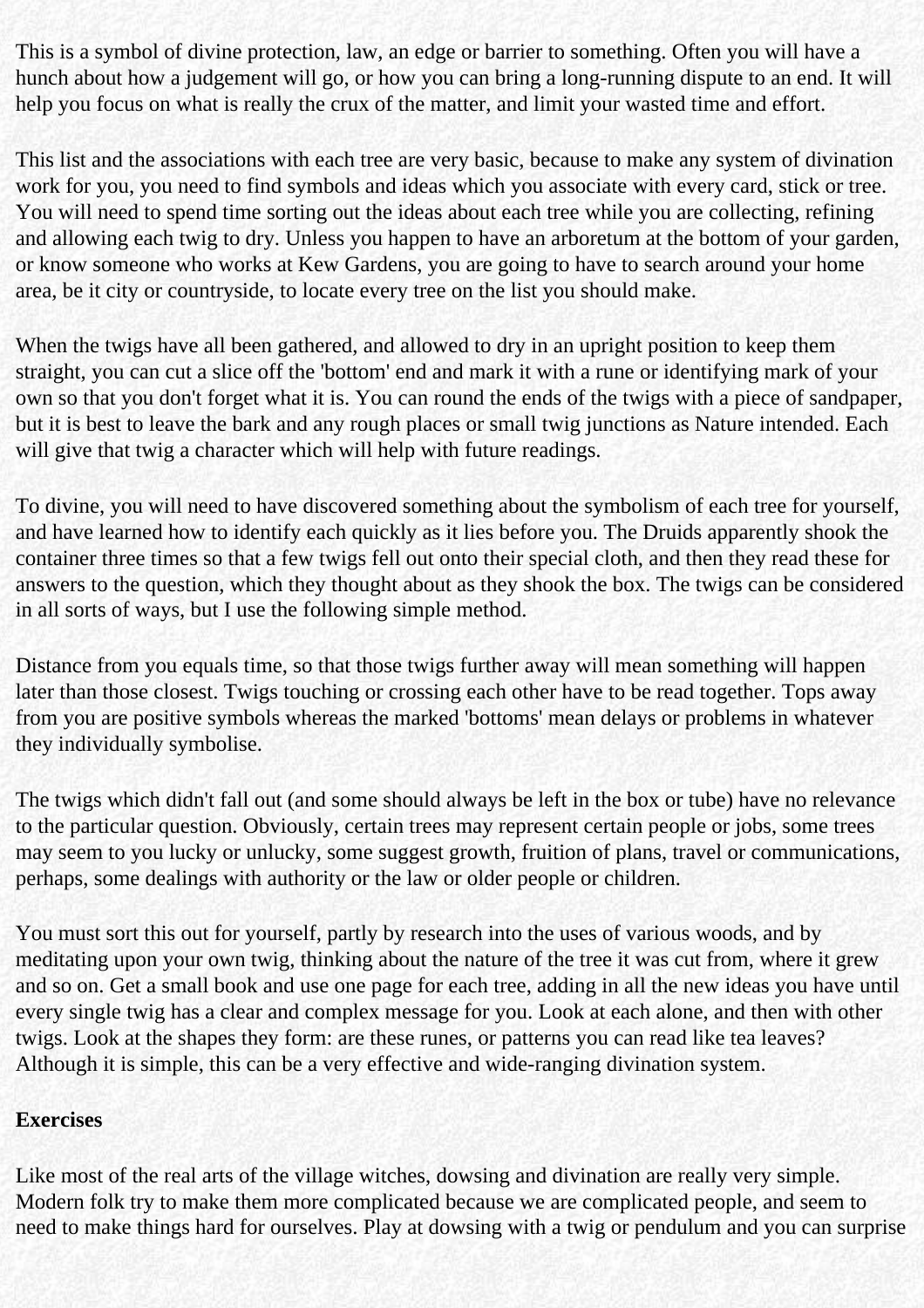yourself with the results you achieve; try to use 'scientific' explanations for such powers, or 'work at them' with gritted teeth, and you will fail.

If you do fail at any of these tasks, take that as a valuable lesson and try again. You wouldn't expect to play the violin after one go, would you? Magic is the same. It is an art and a knack, gained by trying gently.

There are lots of basic exercises in the chapter for your eighth moon of work. Try psychometry and pendulum dowsing, and later on, when you have gained some confidence from your natural abilities to do those to some extent, go out and cut yourself a dowsing rod from a hazel or willow tree. Mastering rod dowsing is harder because the grip is difficult to describe and feels very unnatural, but it does work for most people who persevere.

Try a pendulum at your local sacred site. See how it reacts and then ask it why. With any sort of divination it is asking the right questions which produces the most effective answers. Each system has a limited 'language' of expressions; a pendulum can only say 'Yes' or 'No', remember, so can't make comparisons. The Tarot can tell you 78 things, multiplied by however many cards you draw. You will have to learn to ask things in a way which ensures a proper and coherent answer.

Have a go at scrying with any dark glass or bowl of water set on a black cloth, by candle light. Try until you succeed.

Sort out a selection of omen objects for your own personal divination set. Use them and broaden your awareness, whilst very relaxed, to seek answers to questions about travel or communication from friends, about your magical progress and how you can make closer contact with the Old Ones. You may well be surprised at the clarity of the answers such 'primitive' systems give you. Allow your own inner voice to expand what the symbols alone indicate, for that is the true art of divination, or divine inspiration.

Carefully make a set of the Tree Oracle, and a container for it, if that attracts you. Otherwise get a set of runes or Tarot cards and really begin to learn what they can say to you, studying one symbol at a time. Always record in your Book of Illumination anything which you learn, the question and answers or symbols of the response, and your own expanded reading of it.

Again, here are just a few books — there are various systems of divination, ancient and modern, and you will need to use your growing powers of discretion to select ones which will help you on your quest for ancient knowledge.

Tom Graves, Dowsing: Techniques and Applications (Turnstone) Tom Graves, The Elements of Pendulum Dowsing (Element Books) Caitlin and John Matthews, The Arthurian Tarot (Aquarian) Liz and Colin Murray, The Celtic Tree Oracle (divination system) (Century) Naomi Ozaniec, Teach Yourself the Tarot (Teach Yourself)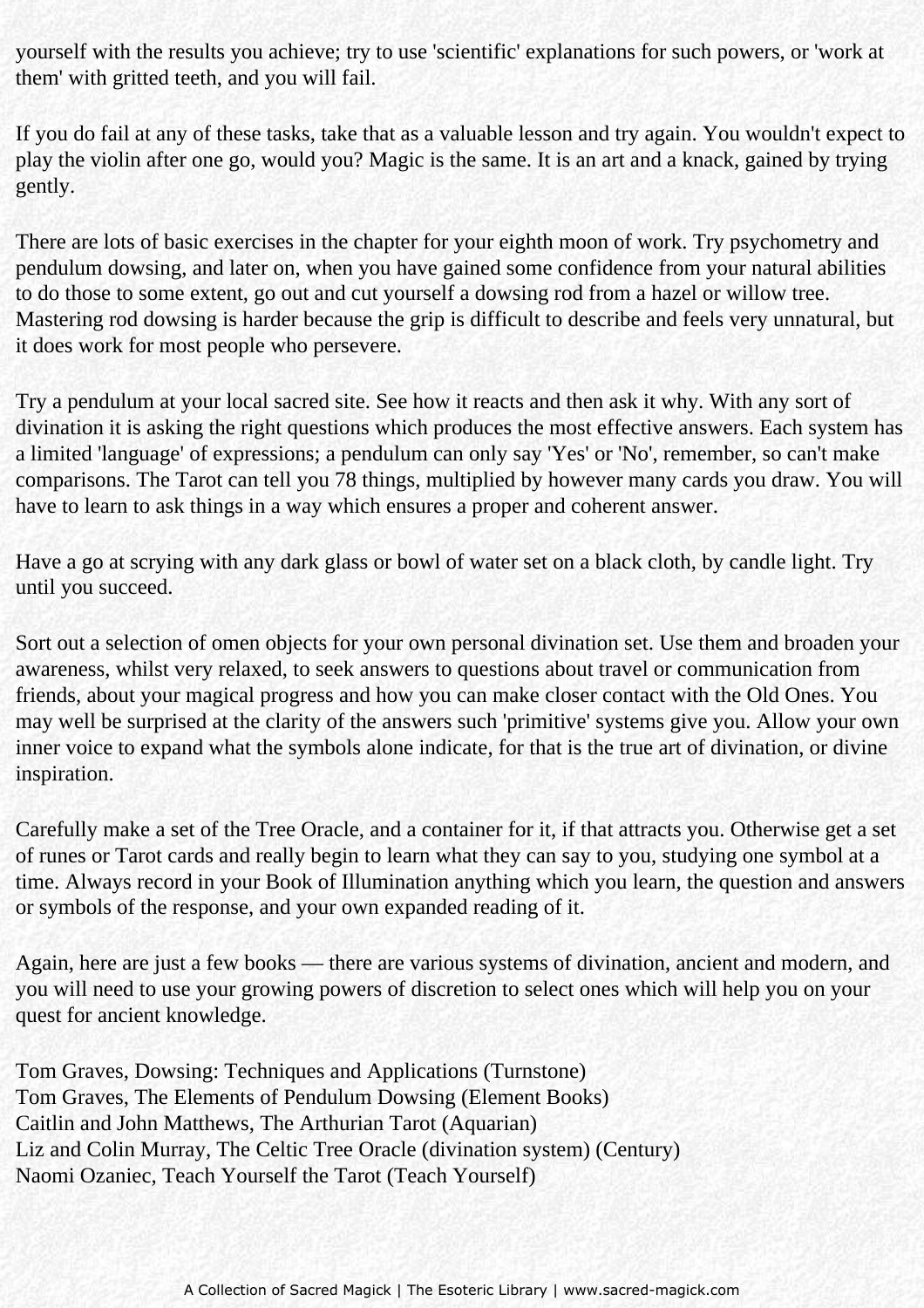#### **9 - Plant Power**

*The realm of plants provides everything our body needs for a balanced and integrated existence However, we are more than just a body, we also have consciousness, which brings other factors onto the stage We not only have to take our animal body into consideration but also our mind, our emotions and our spiritual nature Harmony is no longer simply a matter of right diet or even right herbs but also a matter of right feelings right thoughts lifestyle actions attunement - harmony of right relationship to our world.*

(David Hoffman The Holistic Herbal)

Witches have nearly always had a sinister reputation which, on the whole, they have not deserved. In earlier times their knowledge of healing, psychological counselling, far-seeing and veterinary medicine was unrivalled in country districts. Often the Wise Woman was also the midwife and probably it was also she who laid out the dead before their burial.

So, she had knowledge of bringing forth into life, and of saying a respectful farewell to the departed. Her healing arts would have been shared certainly by the Cunning Man, who rather than dealing with childbirth in people, was probably the expert with animals, helping calves and foals and lambs into the world. His skill with cattle and horses would be similar to that skill attributed to the gypsies, even in the modern world, in that he could control wild-natured bulls or unbroken stallions just by a look, or the use of the horseman's secret word, or traditional scents which calm a savage beast.

Because of their shared knowledge of herbs, some of which heal and some of which can bring sleep or trance or death, they would have been feared. It was this fear in the common people, and sometimes a feeling of envy among the Church fathers in the Middle Ages, in whose power normally rested the skills of healing and magical techniques, that was the cause of distrust from the Church, which eventually led to persecution.

When many of the modern drugs were known only in their potent herbal forms such knowledge was power, and it might often have been the case that if a severely ill or injured person could not be helped he would receive a dose of one of the deadly extracts from a poisonous plant, and gain rest in that way. If the Wise Woman were able to assist newborn babies safely into the world, even sometimes at the cost of the mother's life, and ease the passing of the old or dying, so they held sway over both ends of human existence, but the Church saw this function as one for their God alone. However, the common folk would more readily have turned to the local bone-setter to have their dislocations or broken bones aligned and splinted, than see what the monks or nuns could do.

Much of the ancient plant lore is being re-examined as a result of fears about losses of tree cover, not only in the Amazon jungles, but in parts of Europe, America and Australia. Those people who lived in harmony with the plants would be well aware of their special properties, to heal, to bring visions, to flavour food, to provide raw materials for making rope or clothes or shelter.

They would know which would provide coloured dyestuffs; or clean septic wounds or animal bites; which would ward off flying insects or moths from clothes or freshen the atmosphere inside their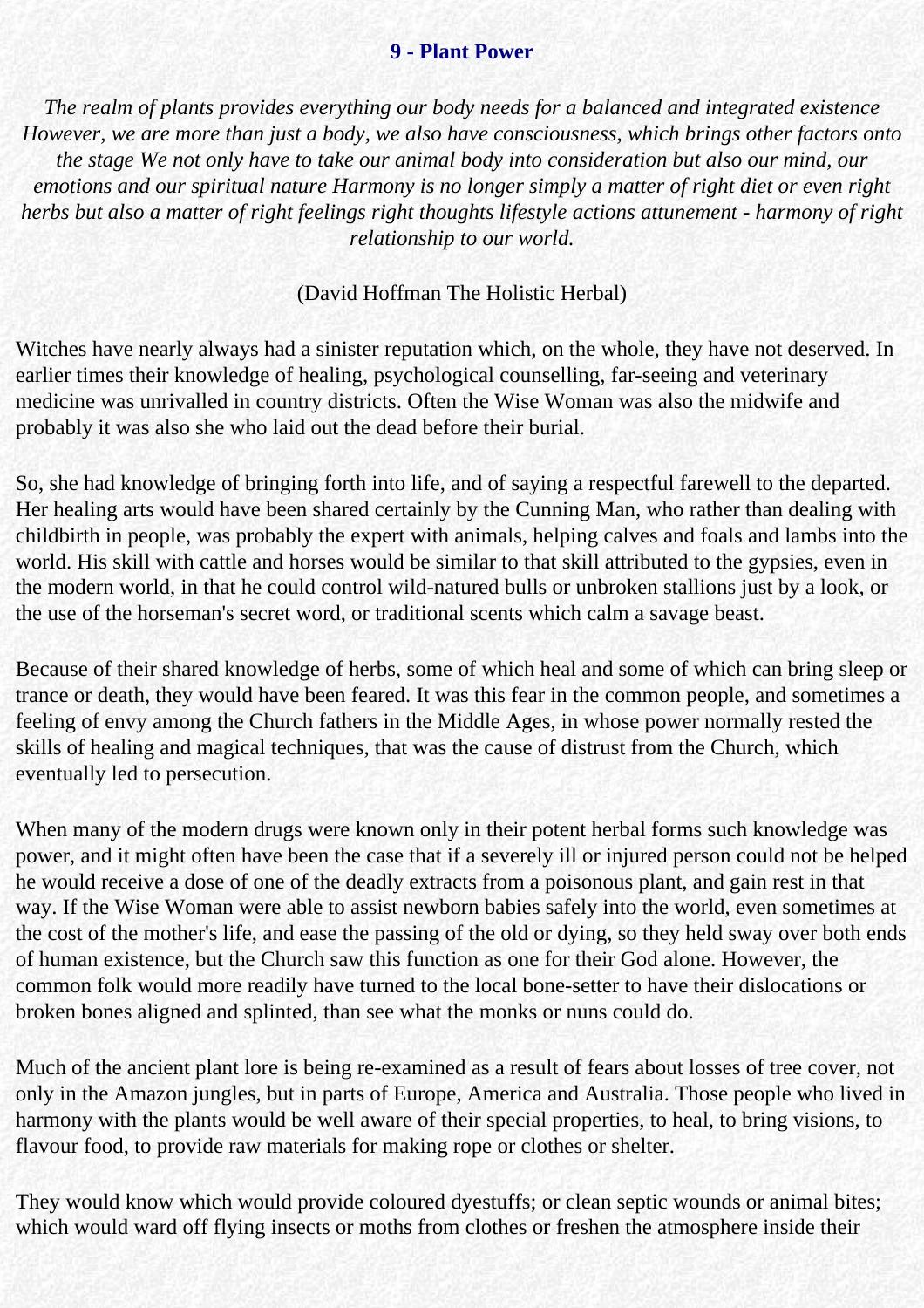homes. Some were simply nourishing for the body, others fed the spirit or awakened inner visions, some brought a swift and painless death, an easier childbirth, deep sleep or enhanced wakefulness, just as many modern drugs can do. Natural herbal preparations, however, often produce the desired result without any of the harmful side-effects so prevalent with modern pharmaceuticals.

It is not possible to look at the whole matter of traditional herbal medicine here, nor is it wise to start playing about with medicinal plants without receiving proper training first.

Certainly you can grow a few herbs for the pot, learn to make natural fruit and flower wines, and use scented oils in small doses to perfume your room or bath, or as massage oils, so long are you are careful. But beyond that you do need proper instruction, and not just a weekend class on 'Herbalism for the Town Dweller'. Do get yourself some good illustrated books on common trees, plants and herbs, and go out and learn to recognise every growing thing, in summer and in winter.

Smell the flowers, bark, leaves and sap of various culinary plants, garden flowers and weeds, so that if you take up the study of herbal medicine seriously you will quickly be able to recognise exactly which plant you are dealing with. There are many similar-looking plants to be found in the countryside; some are harmless and look decorative in the house, others can be deadly and a drop of juice in a cut, or a carelessly licked lip onto which some sap may have been splattered can have serious consequences. Please be very careful if you have young children or feckless adults with you when you go on a plant-hunting expedition, especially if you decide to collect a few nice mushrooms for the pot!

One of the simplest and safest forms of plant lore, traditional to our culture, is the use of herbal teas, which can assist with minor complaints and has the added advantage of aiding some of the psychic aspects of your life too. By awakening your perceptions you will be able to apply whatever therapies you aim to master more effectively or, when your common sense or the Goddess tells you, abstain from offering help in certain instances.

Any health food shop will have a range of teas made with properly prepared natural herbs. To begin with, start with single plants in tea bags, if you are unsure as to their effects, or as loose herbs from a herbalist, which are much cheaper. Chamomile, nettle, comfrey, lemon balm, rosehip and peppermint are good ones to start with, as each has a fairly obvious effect, and most can be used on common complaints.

It may be worth looking out for a tea infuser, which is a metal net or perforated sphere in which about a teaspoon per person of the dried herb is placed, and which is then immersed in freshly boiled water for three to five minutes. You can simply put a teaspoon of loose herbs into a china, pottery or glass mug or jug and then strain the infusion into another cup after a few minutes, if you prefer. You may find some of these herbs have unfamiliar tastes, and so the addition of a little clear honey or even a squeeze of lemon juice might make them more palatable. You will usually find that herbs need longer to steep than ordinary tea, as the essential oils which give out the flavour and effects are slower to come out than those in tea.

The sorts of complaints the above-mentioned herbs can help with include anxiety and indigestion (Chamomile and/or peppermint); tiredness, especially during a cold or after winter (rosehip or nettle).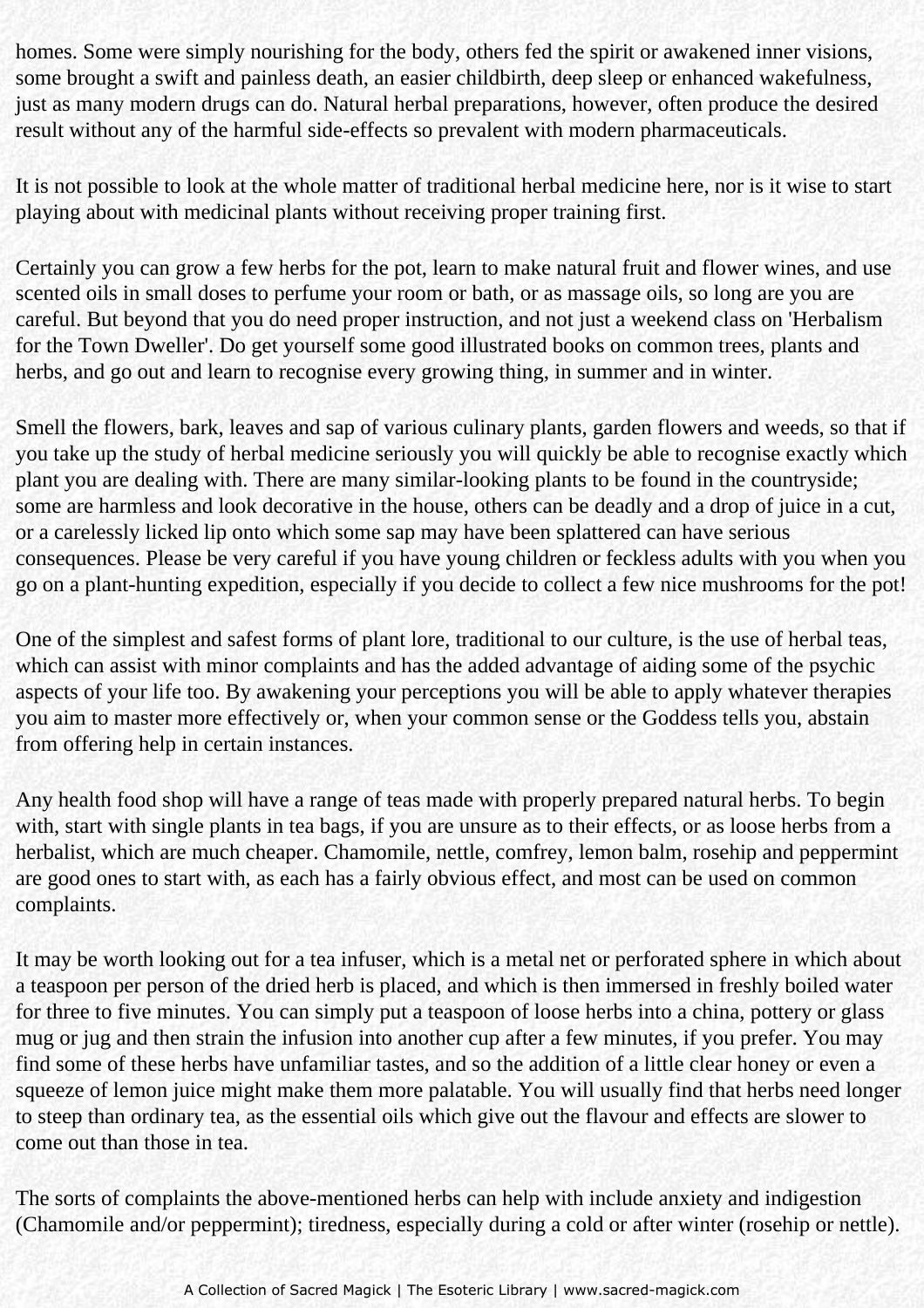Lemon balm is useful in cases of nervous reactions, stress and upset stomach complaints, and it will ease anxiety. Comfrey tea can help with coughs or bronchitis, and it may be applied to cuts and bruises. You may well find that a cup of Chamomile tea, perhaps flavoured with lemon balm, will help you to relax and meditate, and in that state gain insight into other suitable treatments for patients or friends, or to assist your own health. Do be very careful that you know what you are doing and use only the stated dose of any herb. If in doubt, ask for time to consult your books or your inner self, or the Goddess of Healing.

There are many excellent books on basic herbal medicine, with clear descriptions of healing plants, their uses and manner of collection, so study these properly and, if you can, get some personal tuition in the recognition of plants and how to cultivate or collect them for medicine. Often there are local evening classes in the uses of plants, for healing, dyes, cooking and so on and this can be an excellent introduction to the subject.

There are also a number of schools of herbal medicine which run personal and postal courses of tuition, many leading you into contact with like-minded souls who may share your interest in other aspects of occult work, magic or witchcraft.

Because plants, in all their forms, played such an important part in the work of the Old Wise Ones, and because today people are becoming increasingly aware of the importance of using natural things as far as possible, there is a wide variety of subjects which any neo-witch or modern shaman ought to have a go at.

If you think about it, mankind has found a use for trees, shrubs, herbs, plants, fungi, mosses, bulbs and corms. We also use every part of every plant for something, if only making compost! Often we eat the seeds, fruits, berries, nuts or leaves, we may use the bark for dye, or a medicine, or to make something. Some shrubs produce scented gums, and resins are extracted for use as incense, in paint and to scent a room.

Flowers may be used simply as decorations but they may also be dried, pressed and made into cards for celebrations, or they may be blended to make pot-pourri. Some can be eaten, as can seaweeds, watercress and the 'fiddleheads' of uncurling bracken. Many tubers, like potatoes, are staple foods, and all the onion family, including garlic, have beneficial antiseptic properties. Even humble grasses can be woven into mats or twined into baskets.

Wines can be made from all fruits, some vegetables and lots of flowers, including many considered as weeds. Many wild plants, like elder or blackberries, yield wonderful wines, ideal for drinking at feasts. The basic ingredients can be collected one year, with dandelions available around Beltane at the beginning of May, for instance, which when made into wine and matured will be ready to drink the next year.

Midsummer sees vast amounts of white, sweetly-scented elder blossom on many a field hedge, and this can be turned into elder champagne, a heady, fragrant sparkling white wine, to be followed by the very dark red elderberry wine made later in the year. Parsnips, gooseberries, strawberries, apples and oranges can all be turned into delightful wines, if you happen to have a glut in the garden, or be able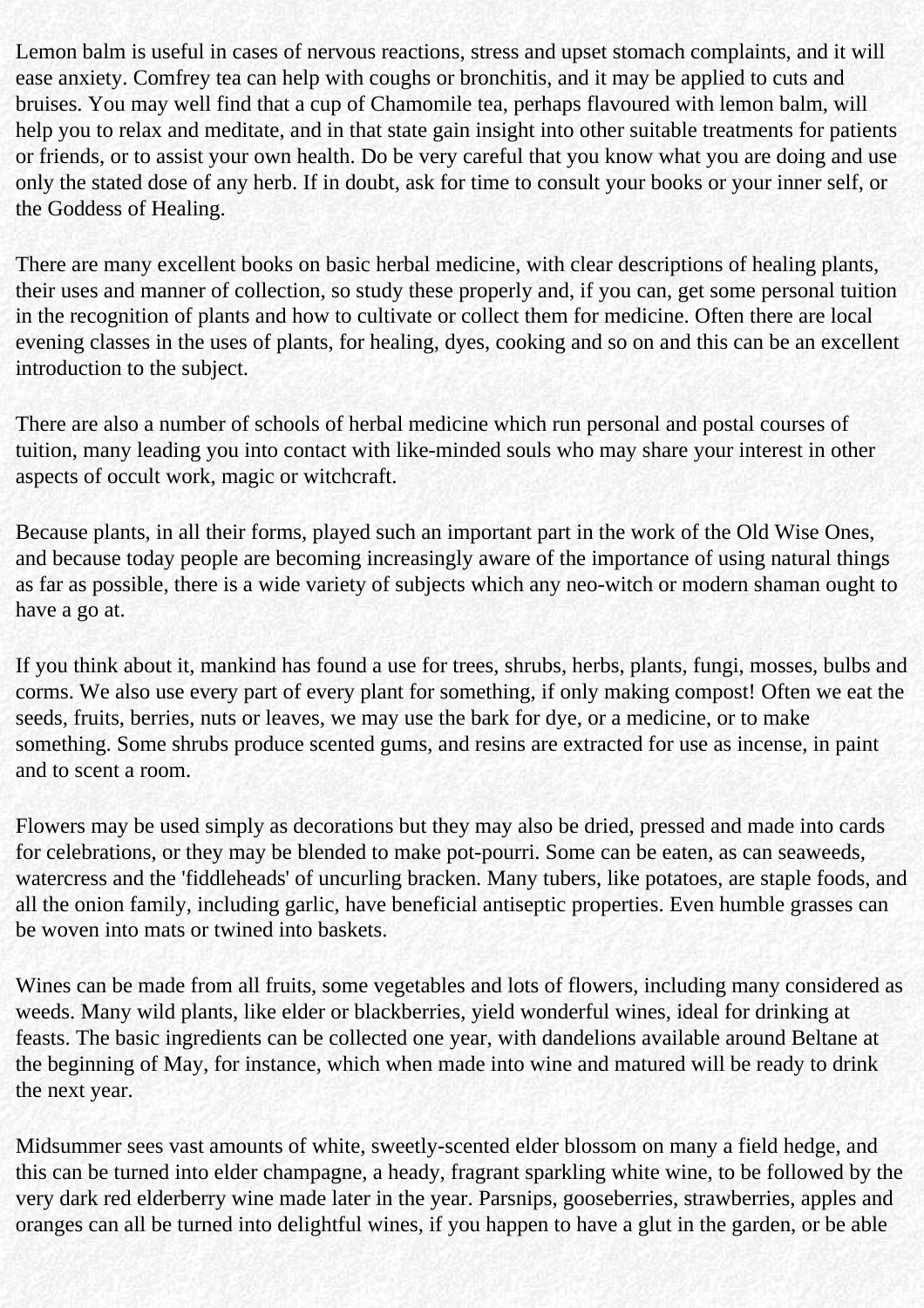to lay your hands on a supply from a friendly fruit shop. Apples or pears can be made into cider or perry even if they are a bit bruised, as they have to be crushed first.

Most towns now seem to have 'brew it yourself shops or large branches of chemists which have a homemade wine and beer section where the basic equipment can be bought, along with suitable yeasts, or hops if you prefer beer or lager. There are kits which can teach you the methods without the effort of collecting or preparing the raw fruits, and this may be sufficient to get you interested.

Once you have gained confidence in the end result, you will have a cheap supply of special wines for your feasts, or for presents to your friends. Most libraries have large sections of books on home winemaking or beer-brewing, and ways of turning the most unlikely things into sweet or dry drinks. If you don't drink alcohol, and some modern pagans don't, then you can make cordials from fruits or nonalcoholic punches, crushes and syrups. -

If you keep bees or know anyone who does, or can get hold of some good honey in quantity, you can make that magical and ancient sacred drink of the Celts, mead. The better and more aromatic the honey the better the mead, and if you can let it mature for a year or five, you will end up with a wonderful dry golden beverage which is fit for the gods.

Honey is also a traditional additive in many old incense blends, and again herbs and spices, like lavender, rosemary, bay, wormwood, sage, cinnamon or cloves, can be part of your own special blends. Although the Church used to use things like frankincense or myrrh in their services, and many churches still do (monasteries providing useful supplies of the required gums and resins to pagans and Christians alike) it is worth experimenting a bit with what you can collect for yourself.

Try each substance on its own on a small part of a lighted charcoal block - you can get the sort designed for burning incense from most of the occult suppliers, church shops or esoteric mail order companies. Don't try burning incense on barbeque charcoal, it won't light properly indoors. You can collect a few basic incenses from suppliers, too, but try the single gums first.

Some trees found in Britain will ooze resins if they have been cut and you can chip off small pieces, often mixed with tree bark from pine, larch and other conifers. Apple wood may be resinous but dried and burned it smells sweet, and cherry and plum trees give out gum too. Most culinary herbs will burn, but if you use the dried stems rather than the leaves you will get better results. Any good herbal book will tell you which plants can be used either for relaxation or to awaken your inner psychic powers. Most of the traditional temple incenses contained a mixture of sweet and aromatic gums and resins which had a consciousness-raising effect.

Nowadays people perfume their homes by using oil burners or vaporisers with scented oils, but some of these are made from artificial essences and so may not have the same effects as the pure rose or jasmine flowers, for example. Try to find out what the sources of such aromatics are because the fake ones will do no good to your psychic powers, and may have unpleasant side-effects. The price is a good indicator, for even common ones like rose can cost a great deal for the pure essence. You can make lavender or pine oil yourself, quite easily, by getting some light vegetable oil, sunflower or almond, and putting dried lavender heads or resinous chips of pine wood into them.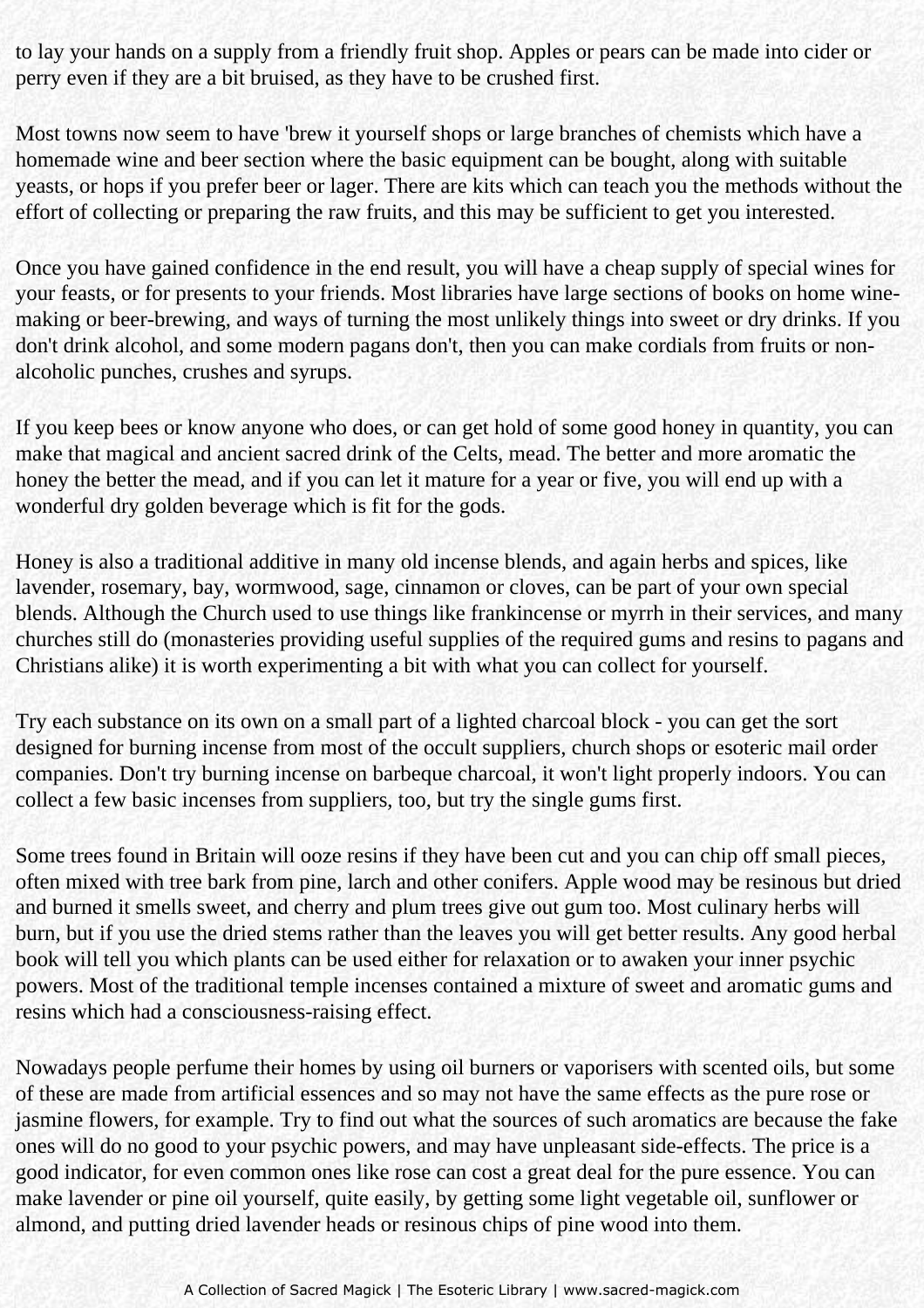If you happen to be near a wooden boat yard when they are repairing a vessel with larch or pitchpine you may be able to collect some wonderful smelly shavings. The balsam poplar has a superb scent in about late April or early May when its small sticky buds are breaking open. To me, this is one of the most glorious scents in nature. The brown, sticky bud covers can be collected and stored in a dry jar for use in incense or pot-pourri.

Many herbs are most commonly used to flavour food, and again there are plenty of excellent books on the subject. You can grow a vast range of edible plants in Britain today, but many of these used to be picked in the wild, in the good old unpolluted days of the horse and cart!

Flowers were added to many dishes and salads, partly for decoration, and because they are known to contain valuable minerals and vitamins. If you do happen to find nasturtiums or rose petals on your plate, do eat them, they taste nice and are good for you. Learn a bit about making garlands out of twining plants, with bright seasonal flowers woven in to decorate your altar staff, if you go in for using the older method of making a place sacred.

You can wear a chaplet of flowers around your head, or a necklace of leaves and brightly coloured seed heads, to celebrate the full moon or the harvest feast. Learn to set up a bowl of special flowers or growing plants as each season changes, or to mark the moons or your own personal anniversaries, men as well as women, for this was one of the priestly tasks of the Ancient Mysteries. If you are unable to set aside a room for magic and have no garden, then a tiny indoor shrine, with sea shells, plants, dried branches or even a mini herb garden will be accepted by the Goddess of Earth as a suitable offering.

If you happen to be artistic and wish to add some of the old crafts to your repertoire, another ancient magic was that of dyeing, using natural plant colours and various chemical mordants to fix the colours. Material made from natural fibres can be dyed in that way, unless you also wish to learn to spin wool and dye that. A wide range of soft countryside colours can be produced from old plants, like blue from woad or greeny-yellow from goldenrod.

Again, many weeds have a use in dyeing, producing muted reds, greens, yellows, russets, browns and blues. You seldom get the bright artificial colours made from chemical dyes but there is a charm and naturalness found in those faded-looking hues which Nature herself provides. You might simply be able to find plant-dyed material to make a robe, or wool to knit a magical scarf or stole from, especially if you visit craft fairs.

Another application which is a bit less time- and space-consuming is the use of flowers, pressed and dried, to make talismans. It is a very old tradition, using the language of flowers, some for love, some meaning friendship, some showing distrust or longing, set out on a card in a pattern which turns the picture into a charm. Again, you will find excellent books on the meanings of various flowers, and how they may be preserved so that their colours and petals look lifelike.

In the old days much simpler charms were made by threading certain leaves or flowers onto a twig to spell out a message, which could be hidden up a tree, or placed on your beloved's doorstep at midnight, depending on what outcome was desired. Fruit, nuts and flowers were all used to send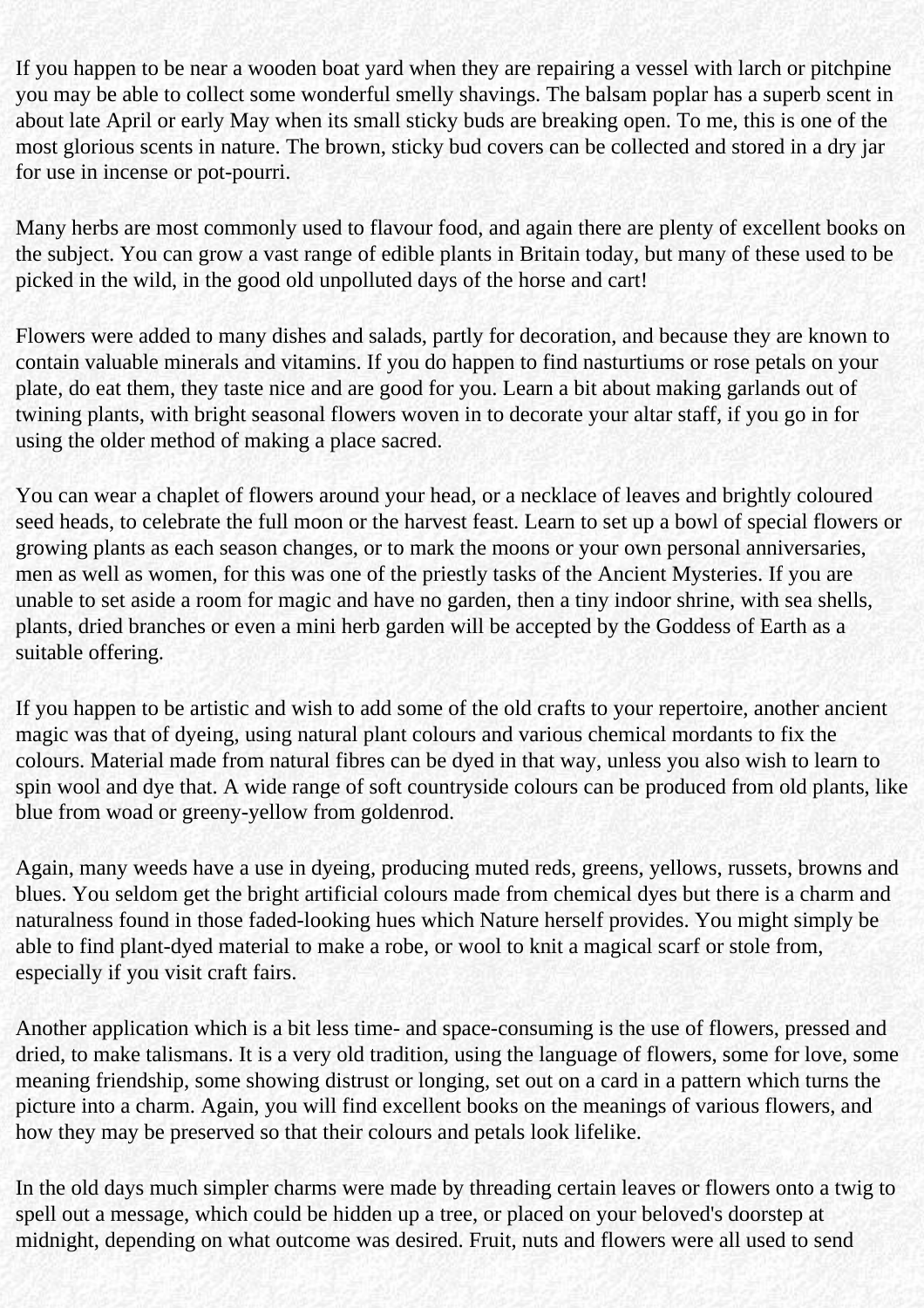messages, not always directly to the recipient, but magically to draw their attention to what was needed.

Some mixtures would indicate a healing charm, some a spell to ward off undesired attentions or bad luck. Remember, even today we still touch wood to draw the attention of Pan, the woodland God, to our hope for success! Or we simply 'knock on wood' for luck, asking that the powers of Nature take care of us.

As you will have seen in the previous chapter, different woods could spell out messages from the future, as a very old form of divination. In the same way, dried leaves of those trees could be carefully stuck to cards and covered with transparent film, to make a kind of tree Tarot. Rubbings of the bark or thin slices of wood could be used as other forms of 'Rune sticks'.

You will soon find that there is a mass of ancient lore about the uses, meanings and values of trees, their associations with particular gods or events or times of year. Don't swallow every word on 'ancient tree calendars' you may come across as gospel (oaks?)! There is little evidence that such a system existed, but certainly different woods would have been used at specific times of year, when they were most fit for the purpose in hand.

Many of the ordinary herbs and sweet-scented flowers can be easily used to scent your bath water, and are a lot cheaper and more ecologically sound than chemical bath foams. Tie some crushed herbs or flowers in a soft cloth under the tap as the water runs into the bath and this will scent the water. Lemon balm, lavender, rose petals, mint, thyme or sage are all excellent. Some dried herbs could be steeped in boiling water, and then this liquid strained into the bath.

Herbs used in this way are relaxing and also some have a psychically cleansing property, so that the bath becomes the first stage in any ritual, when you will arise refreshed and ready to begin your working. You can make perfumed oil by pressing as many green herbs or flowers as possible into a jar of almond or sunflower oil, and leaving it for several days. Strain this liquid into a clean dark glass bottle and see if the scent has been transferred. If the scent is weak, put it back into a jar with a new supply of flowers or leaves, and repeat until you have a suitable aroma.

Many herbs have been used as cosmetics, particularly in shampoos, and washes made from rosemary for dark-haired people or chamomile for lighter hair can be used as the first rinsing water, after the shampoo has been washed away. Facial scrubs can be made with crushed oats and honey, and cooling lotions made from lemon balm, marigolds or goosegrass can help with chapped skin or mild sunburn.

Marigold (calendula) made into an ointment is excellent after gardening or when your hands have got rough and dry. Again, you will find some very helpful books on the many applications of herbs and plants in cosmetics, cookery and winemaking in the library, or a decent-sized bookshop.

Trees and plants are attributed to the various planets, and old herbalists would prescribe treatments which assisted the position of the planets in the patient's horoscope, not just to counteract the symptoms they were suffering from. This may well be the forerunner of the increasingly popular therapy, homoeopathy, where minute doses of often quite poisonous plants and minerals are given to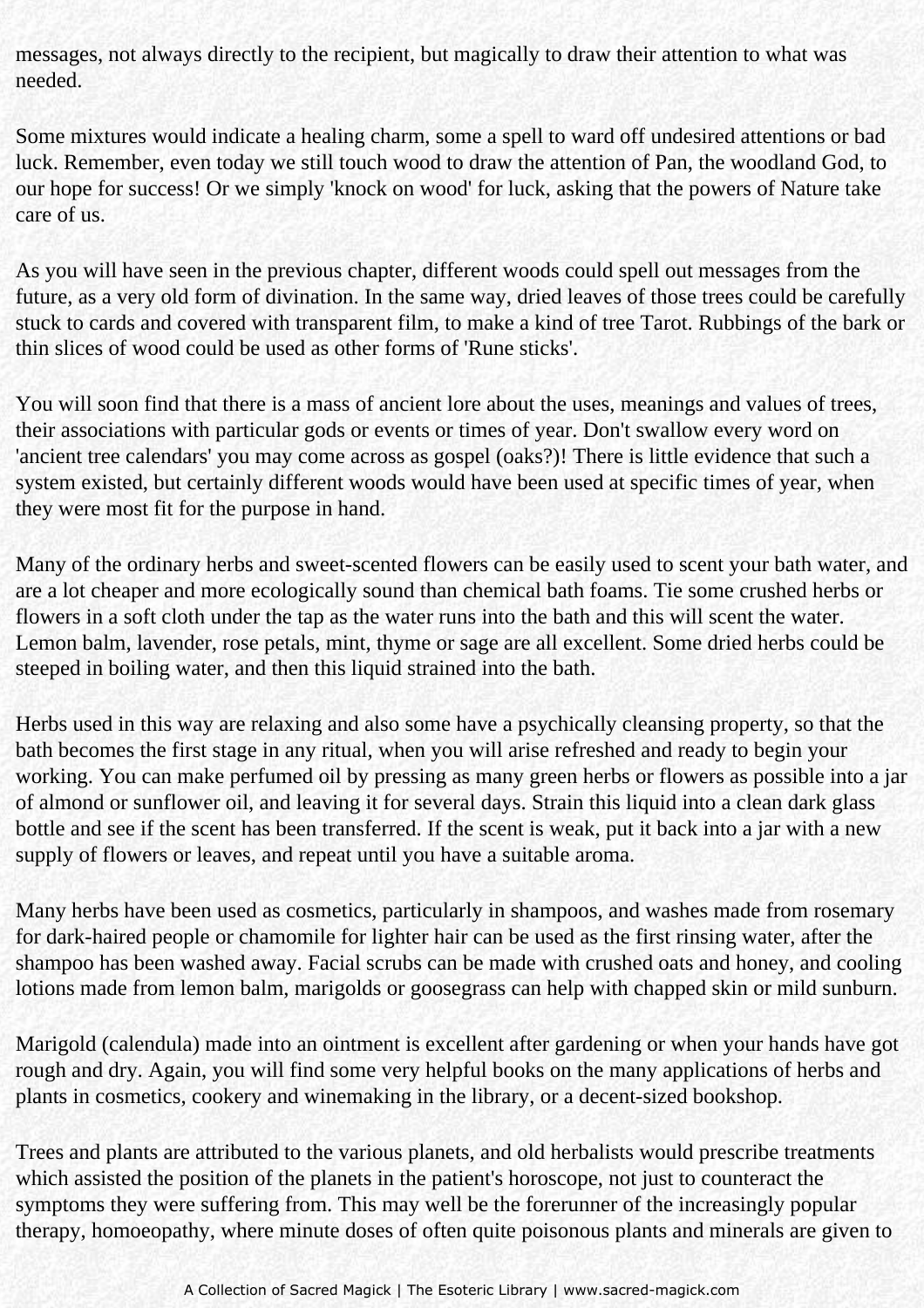produce a healing reaction in the patient. For example, a plant which makes a healthy person feverish might be used to bring down the fever of a sick one. It is a very delicate and complex yet increasingly successful form of treatment used, among other well-known people, by the Royal family, who are extremely healthy and long-lived!

A homoeopath asks the potential patient many strange questions and so builds up a complete picture of his or her likes and dislikes, symptoms and reactions, and then decides upon a specific homoeopathic drug, vastly diluted, which will usually clear up most conditions that person may suffer from. They do not have 'cold cures' or 'headache medicine' as such, but preparations which in a given patient will indeed shorten the effects of a cold, or ease a tension headache. Homoeopathy is especially good for migraines and all those odd illnesses and discomforts which conventional medicine has no answer to.

Learning which plants and trees and flowers are associated with which planet will help you to blend particular incenses, make flower talismans or posies to aid healing, for example, as this is a disguised way of bringing certain influences into the life of a patient who would be upset by the idea of actual 'magic'. (So long as they have asked for help in some way first!) You will also be able to add the planetary influences of trees to the list of things with which any tree is linked, when you build up your tree divination set.

Culpeper's Herbal, still in print after many centuries, gives the old associations of plants and planets, but the more informative Modern Herbal by Mrs Grieve contains the whole of Culpeper plus heaps more information on pretty well every healing or useful plant, tree, herb, grass, flower, spice or growing thing you could ever want. A well-illustrated herbal book with clear drawings or photographs, especially produced for your home country, should be on the shelves of every New Age witch or pagan healer. If you can devote a section of your garden or window box to herbs you will gain the joy of seeing them grow and flower and seed at first hand.

One of the most powerful magical acts you can experience is a unity with Nature herself. This can be tested beneath the canopy of a large individual tree which, if you allow it, can become your personal counsellor and friend, or deep inside a wood, even a small one, or if there are no woodlands in your area, out along the edges of fields or rivers. Under a tree you need to sit and perform one of the relaxation exercises, completely detaching yourself from the ordinary world. You will soon feel that the tree spreads a circle of protection about itself and you, for this is the area covered by its canopy and its roots. It is an original place of power.

You will be almost invisible if you sit still and allow your awareness to merge with that of the tree. Feel the upward flows of Earth energy, dark and slow like wild honey, filling the whole trunk, branches and leaves with solidity and endurance. Draw upon that force for yourself, becoming slow and heavy and patient. Then sense the down-falling rain of sky power, like a shower of tiny droplets of light, bringing vitality and a lightness of spirit. Breathe deeply, scenting the earthiness of the tree and the land which is its base, smell the leaves and twigs, and the aura of life energy around it. If you reach out with your speedy human senses you will soon detect those emanations from any tree.

This same exercise can be tried within a wood, for there you will also sense the shared tree spirit, or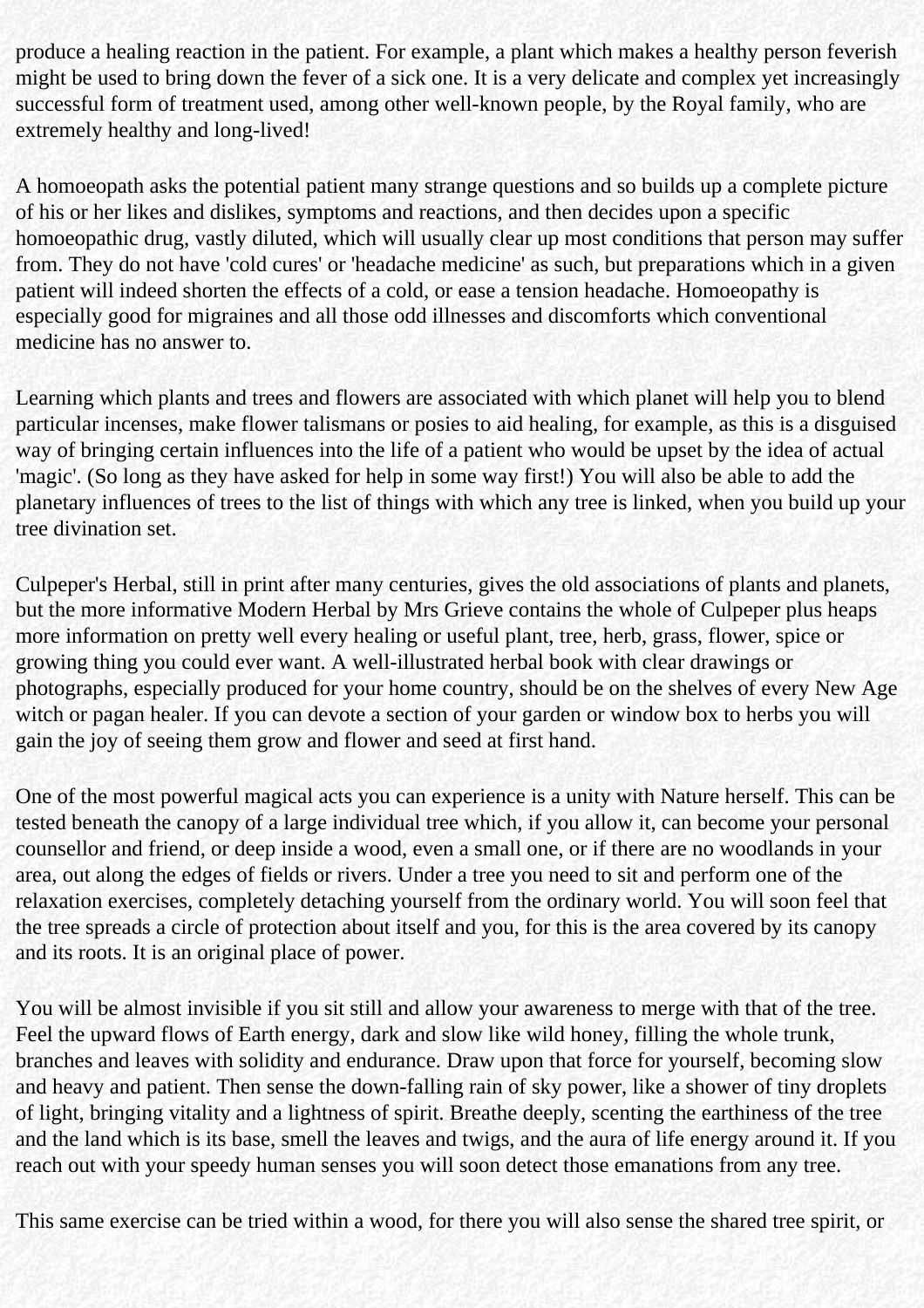dryad, of the whole wood, a vast, lofty, almost invisible yet sentient being, which can offer healing for the body, mind and spirit. Such dryads will occasionally give you a small token to take home.

It may only seem to be a twig which stuck into you as you sat down among the roots, or an acorn or seed pod, or just a leaf you found in your hair, but it is a key to that aspect of Nature's living family with which you need to attune yourself to make the best use of her wide variety of powers and information systems, gleaned with the heart rather than the head.

By a river you will sense two flows, one with the current, washing outwards like the human lungs exhaling stale air, and with that flow you can cast away care and the burdens of illness, worry or pain. The other is an inner sense of power connecting all waters around the earth. Pick a stem of grass or the leaf from a water plant, and holding it flat on your palms, mentally beam into it all your woes and bad feelings. Fill it with them until you can detect the weight of them pressing your hands down into your lap. Then stand up and throw the leaf into the water and watch what happens.

If it swiftly drifts away with the current, vanishing from your sight, so will your worries vanish within a very short time. If it whirls around in an eddy you will need to do more work on understanding the reasons for your unhappiness, seeking, through meditation or ordinary thought, the real root cause and dealing with that yourself, with your divine powers. If the leaf sinks, then you are worrying needlessly, even if you feel something is your fault; as the wise Chinese oracle of the I Ching often says, 'There is no blame!' so you must cease fretting.

If the leaf drifts back towards you, then the problem is yours and it is bigger than you imagined. Again there is an underlying cause to be found by hard work, real effort and perhaps consultation with other people who may be part of the problem. It is karmically up to you to sort it out.

A field hedge can offer similar lines of oracular information, by the movements of animals or insects towards or away from you, or the whispering voice of the wind in the leaves and grasses, the hum of bees. All these simple aspects of Nature are her voices, but we have forgotten how to listen in silence, and seek the simplicity to heal us or teach us.

We expect magic to be complicated, ritualistic and intellectual, when really it is so simple, so trivial and a matter of allowing the untaught heart to speak in silence, and the unfocused attention to show us answers which have been there under our feet all the time. We won't look at these unwritten, ancient sources of wisdom because we will not acknowledge they even exist. Learn to be quiet, be still. Listen, listen, there is the voice of the Old Ones!

### **Exercises**

As this chapter is mainly concerned with the use of plants it will be obvious that one aspect of your work as a trainee witch will be to grow and understand the uses of as many plants and herbs as you can. If, however, you do not have control of a garden or even a window box, then you will have to look at the other magical applications of herbs, trees, gums and plant products within the occult sphere, and try them instead.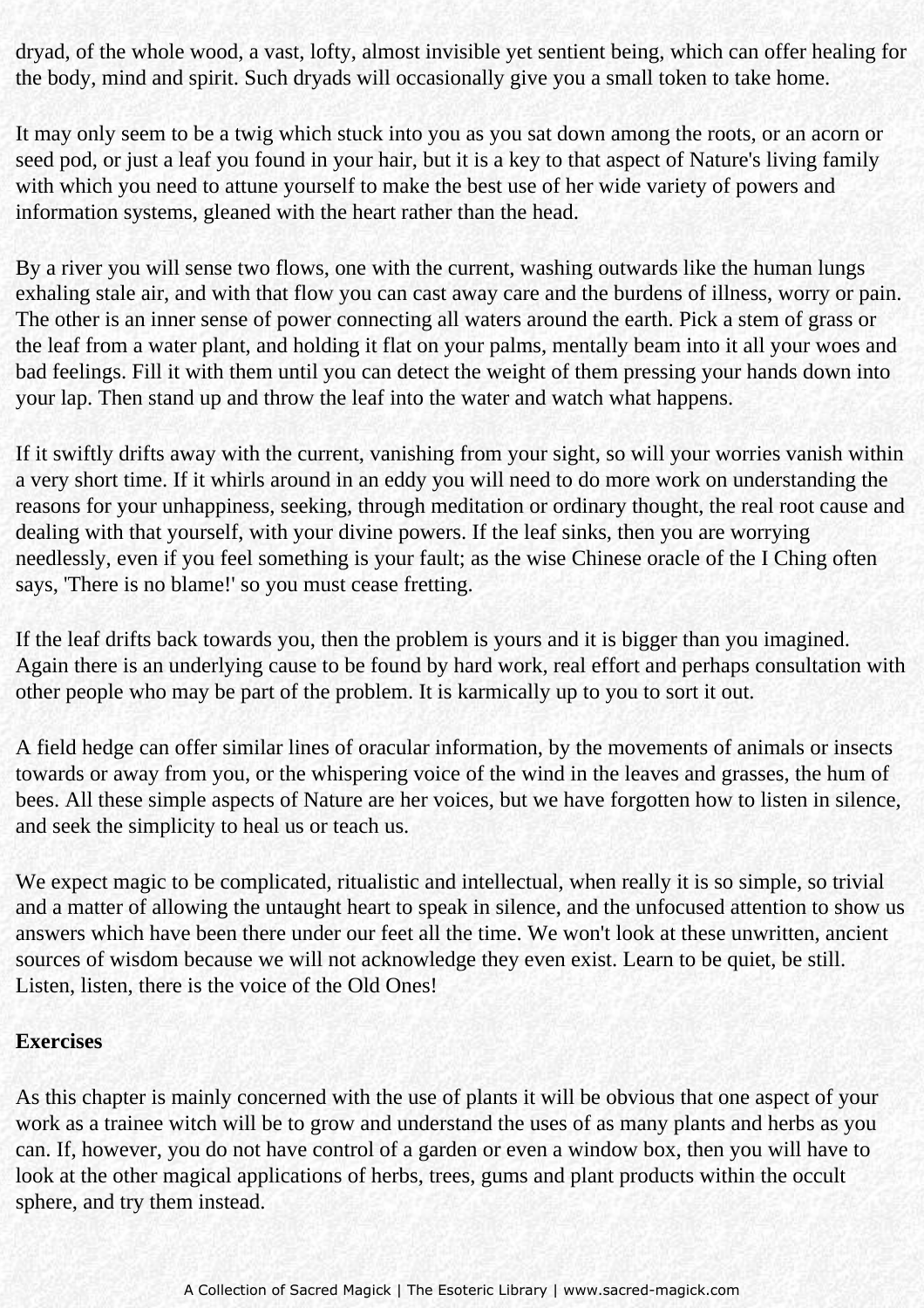Do look through this chapter of ideas for your ninth moon of practical work and see what you can manage, perhaps borrowing space in a friend's garden, or cultivating an area not previously considered suitable for plants. Even a tiny plot or collection of containers and tubs can grow dozens of herbs, fruit trees, vines, scented flowers and colourful foliage.

In your Book of Illumination discover suitable seasonal plants which can be used at each of the festivals, within the house, or as garlands for your staff. You could choose vegetarian dishes or salads as ways of celebrating the change of seasons, which could be shared with pagan and orthodox friends alike.

Go to a herbalist and discover which dried plants can solve some non-medicinal problem; for example, tansy helps to keep away flies, and horsetail can be used to polish pewter plates.

Have a go at making some drinks, even if it is from a wine-making kit, or just special blends of fresh fruit juices.

Sniff through the culinary herbs and spices and see which might be useful in incenses. Mrs Grieve's Herbal tells which planet each is attributed to, and so can be used for blessing a talisman. Cinnamon sticks, cloves, ginger and rosemary can be added to more conventional incense resin mixes for interesting scents.

Make a list of all the common poisonous plants which are to be found in gardens and hedgerows, near water or in woods. You may be surprised how many there are.

Dry and press some flowers or leaves to make a collage in honour of the Goddess of Nature or the Green Man.

Go at least to a 'pick your own' fruit farm and gather soft fruit or berries, or better still, walk in the country and gather some of the wild plants, flowers and fruits if possible. (Be aware that many plants are protected by law and may not be dug up or harmed.)

Find some pine or other resinous trees and collect the gum to try in incenses.

Go and try the tree meditation several times with different trees, and look for dryads and the aura which surrounds every living tree.

Try the banishing spell, to get rid of a worry into running water. Spend as much time as you can watching the sunshine on gardens, and moonlight on woods. Get to feel at home there; perhaps discover a small totem animal which can bring you messages from the Otherworld.

Look out for these books, and any others about uses of plant materials, the stories of trees and their uses.

Mrs Grieve, A Modern Herbal (Dover or Penguin) (This is a must!) David Hoffman, The Holistic Herbal (Element Books)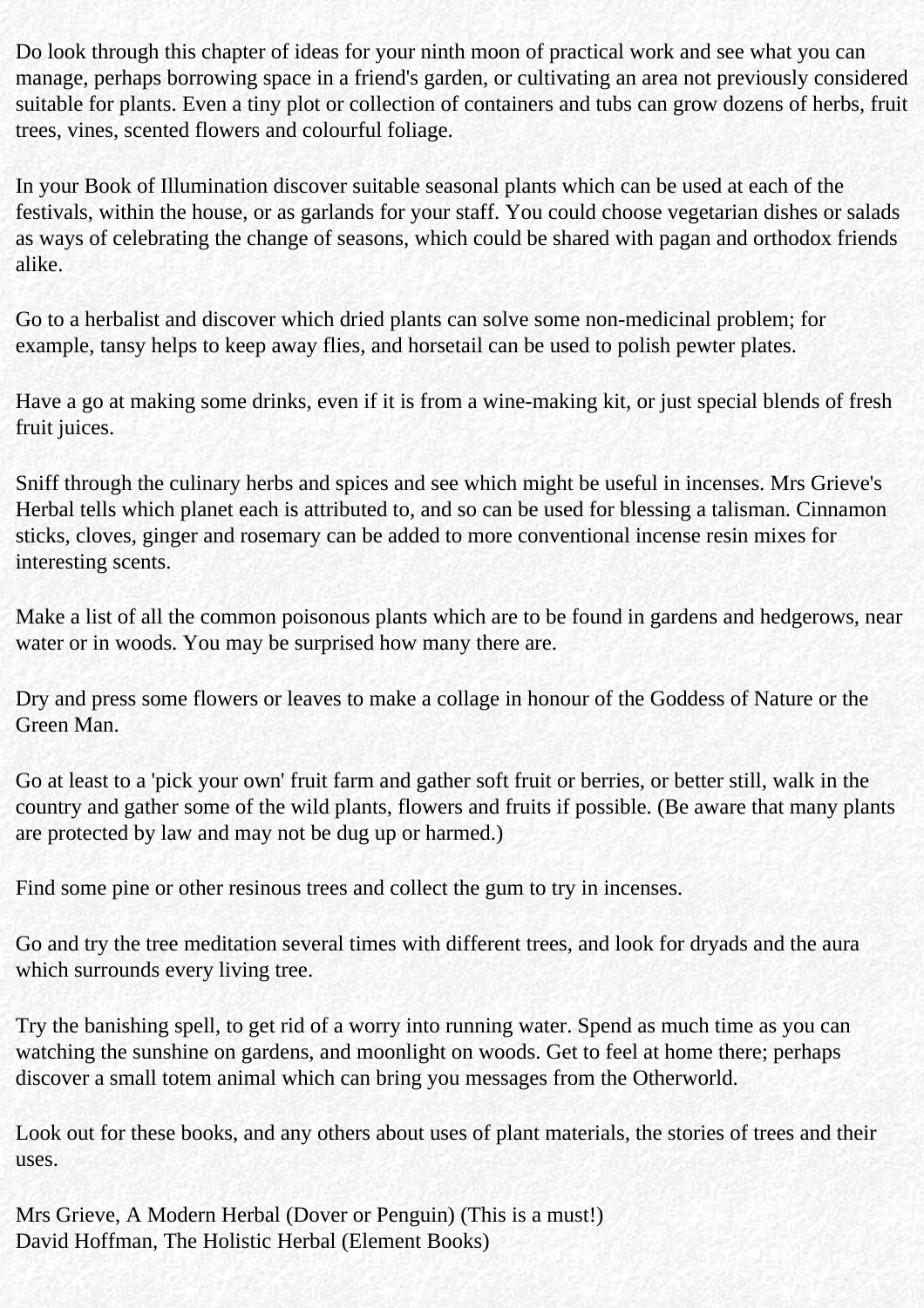Edmund Launert, Edible and Medicinal Plants (Illustrated) (Hamilton Books)

Do go out there and get to know some trees. They have ways of instructing us in the Old Ways, their presence is amazingly calming and energising, and knowledge of them was at the roots of much Old Wisdom.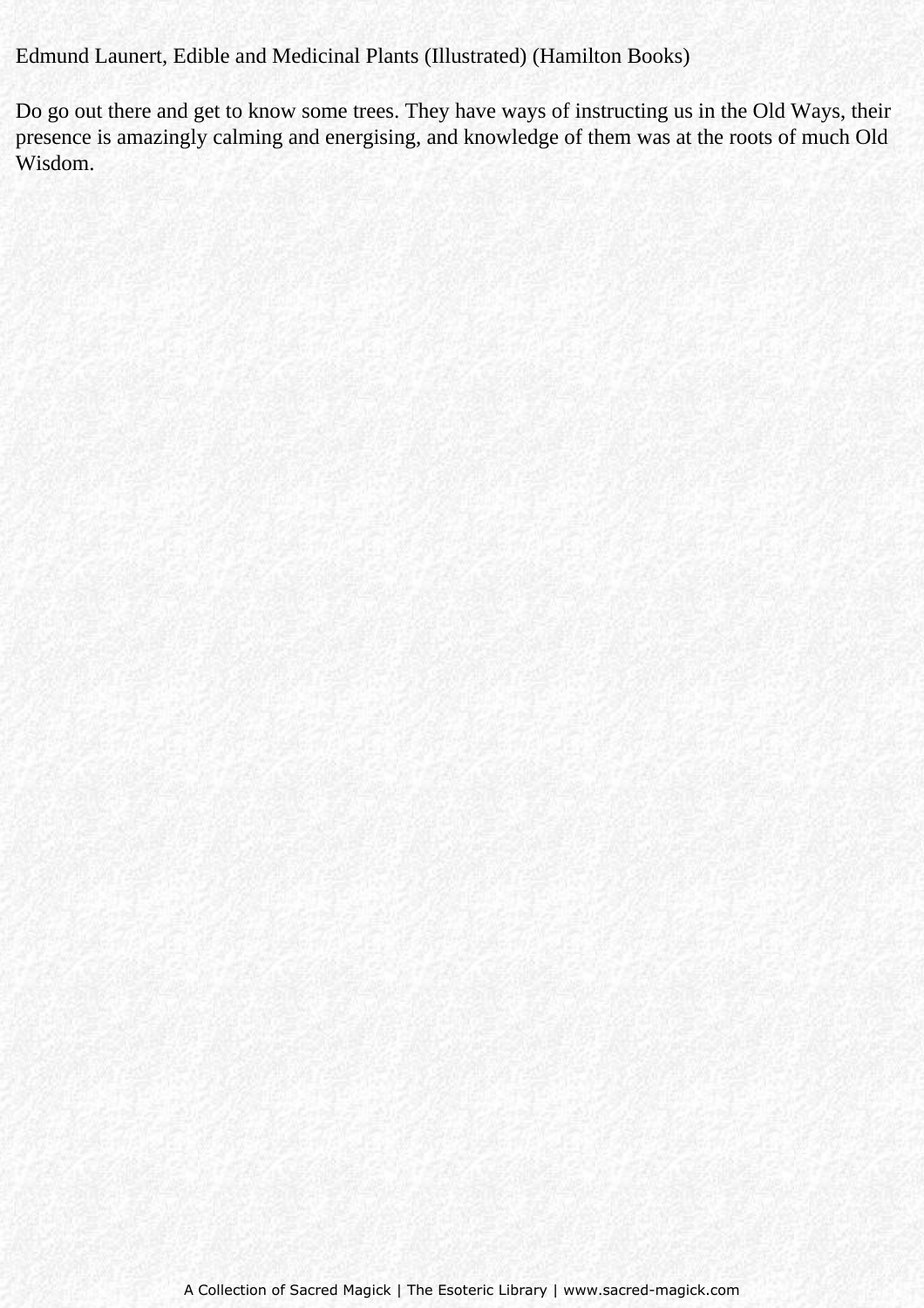### **10 - Moon Magic and Solar Cycles**

*The Moon holds a special place in magickal lore She is the only astral body which encircles the Earth, the planets proper orbit the Sun, while the Sun itself orbits the Galactic Centre There is thus an especially intimate relationship built up between the Moon and the Earth The occult teaching is that the Moon acts as the transmitter for all the other planetary forces, receiving their several influences and relaying them to our planet.*

(Tony Willis Magick And The Tarot)

The power of the sun and the moon have always been considered potent influences on the activities of mankind. Today we have all sorts of scientific explanations as to the effect of sunlight on plants, or of the moon's position and the state of the tides of the sea, but to our ancestors there was a great deal more to these Lights in the Sky, and the effects they had on the world below.

On one hand, both the sun and the moon were seen as being either gods and goddesses actually flying through the heavens, or, more frequently, as symbols of such luminous deities. The Druids had a concept of the Son behind the Sun, a great power hidden by the sheer brilliance of sunlight. They did not worship the actual star, which we now know forms the central axle of our solar system, but the energy, the force that great light represented.

This is the most important aspect of all magical arts. What every spell, ritual or practical working is doing is manipulating the power which is so often referred to as the Light. Today we understand that light itself is energy, transformed from fuel by heat, as in a candle flame, or by making a thin filament incandescent as in an electric bulb, but there is an inner meaning to the concept of light.

This also turns up in many religions; for example, Jesus is called 'The Light of the World' and angels are described as 'The Shining Ones'. But there is more to it than a philosophical argument about the meaning of words. We may see the Moon Goddess in her guise as the moon in the sky, in one other of her phases; we may comprehend and worship a Sun God, especially at sunrise or midsummer, but beneath that ritual act there should be an awareness of a greater idea. Light is a symbol of growth, it is eternal, for the light of the first spark is still travelling outwards through the universe, at the speed of light. It is a symbol of illumination, of 'seeing the light' or receiving a 'flash of inspiration'. We seek 'enlightenment' which means more than simply driving out darkness from our rooms after nightfall.

Lights in the sky, by day or night, have always attracted the attention of the curious and though today we may scoff at the idea of the actual planets having any possible influence on our lives, because they are so far away, we still may consult our horoscopes before making an important decision, or just look at the 'Stars' in the newspaper for the day's predictions. Again scientists, who scoffed harder than most, have begun to discover statistical correlations between the positions of certain planets in a person's horoscope and his skill as a writer or athlete, for instance. Michel Gauqueline has written several books based on such evidence, and he started out extremely sceptical about the value of astrology.

The earliest calendars, some dating back to the Stone Age carved on the walls of caves, seem to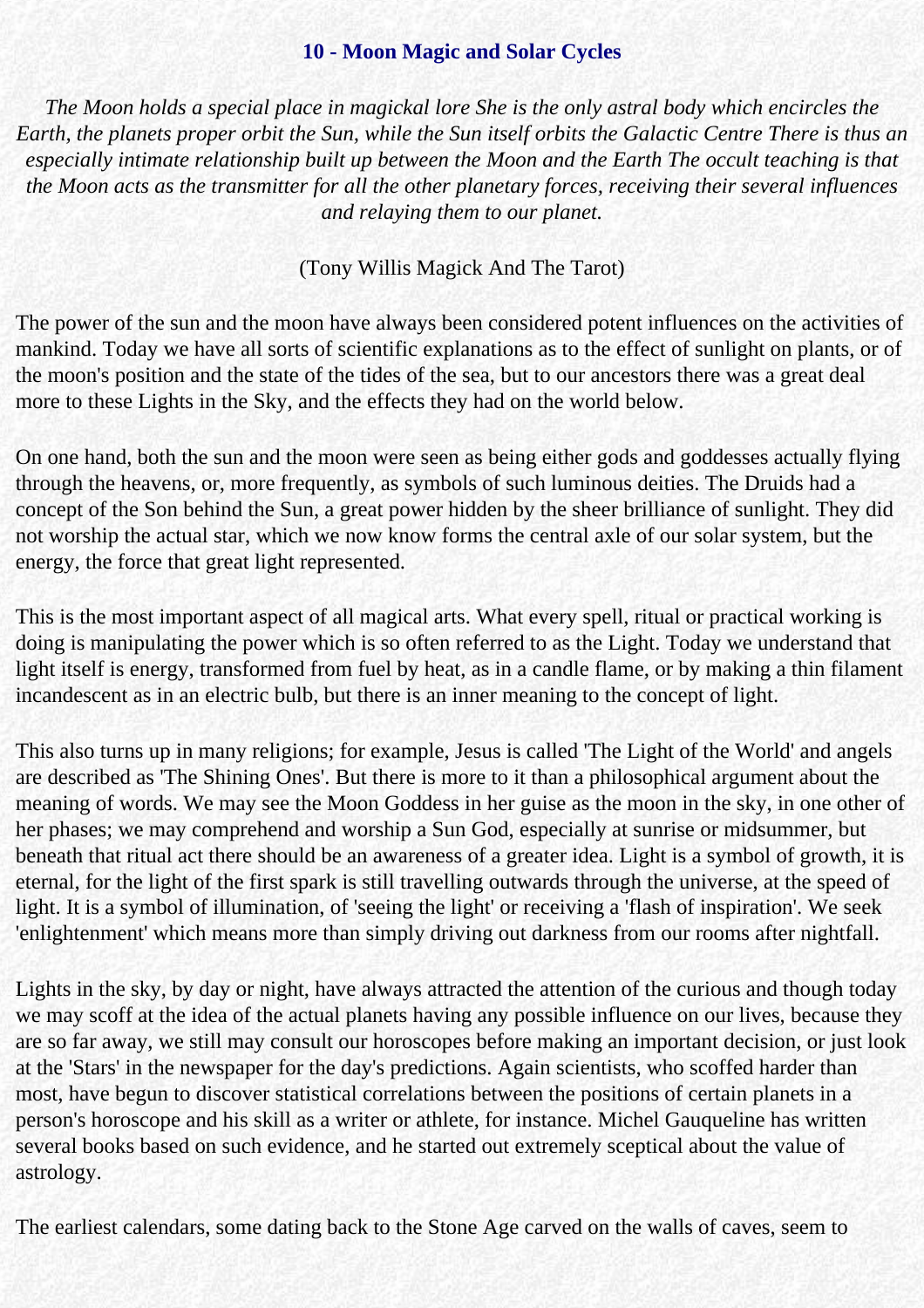represent the phases of the moon. There is a fascinating relief carving of a fat, female goddess figure holding up a curved horn or moon-shaped object marked into segments, perhaps indicating the days of change from new moon to full.

Pieces of deer antler have been similarly marked by very ancient and supposedly primitive people. Many of the earliest constructions on a grand scale of human endeavour, the vast earthworks, the rings and ellipses of standing stones, the long avenues, the great mile-long dikes, seem to point to alignments of the rising or setting sun, or moon. Stonehenge, through all the hundreds of years of its construction, through each of its changed layouts and refinements, always seems to have been aligned to the sunrises at the equinoxes and the summer and winter solstices. From the most ancient arrangements of poles of wood to the interlinked flattened circle of trilithons, the elaborate constructions of antiquity have always bound the patterns of sky and earth together.

All round the world the ancient peoples watched the changing specks of light in the night sky, seeing, without any magnifying equipment, patterns, animals, gods and goddesses, heroes and mythological creatures. From the farthest East to the farthest West, there is an understanding about what the stars are trying to tell us. On the most basic level the constellations of the Zodiac, for example, are simply mnemonics by which the passing seasons can be noted, so that when the ancient Egyptians saw the bright green star Sirius rising over the horizon in what is now called July, they knew that the waters of the Nile would begin to rise in the annual flood, which brought the black and fertile soil down from the mountains.

Sirius is part of the constellation of the Great Dog close on the heels of Orion, the mighty hunter with his starry belt and shining sword which, after the Great Bear or Plough, is one of the easiest constellations to recognise in the winter sky.

What those scattered patterns of points of light traversing the dark heavens may have meant to our ancestors, we cannot now be sure. All round the world similar legends exist, where great human heroes or heroines have been taken up and become stars because of their exploits on earth, or where the Great Gods live out their own lives in the starry deeps of the firmament.

We know that there is an ancient tradition of wisdom coming from the stars, that they have things to teach us and powers to impart. Somehow this concept has been corrupted by the mechanically minded seekers of the last few decades, and the idea of aliens from space arriving in flying saucers has taken over from a simpler and purer idea from long ago.

Underneath this myth there is the seed of a great Mystery, concerning the awakening of consciousness on this planet. It is not possible to explain in words what this concept implies, but if you meditate upon the known symbolism of the stars you may uncover your own revelation. The Tarot Star card, for example, usually means 'Hope'.

The stars may be used for guidance, not only in marine navigation; they may be 'wished upon', they personify the goal on which many aspiring actors and actresses set their hearts. Having 'stars in your eyes' may be a sign of love, or of ecstasy or joy. These common sayings may seem to bring us a long way from the entry of divine and starry wisdom into the Earth plane, but they retain the inner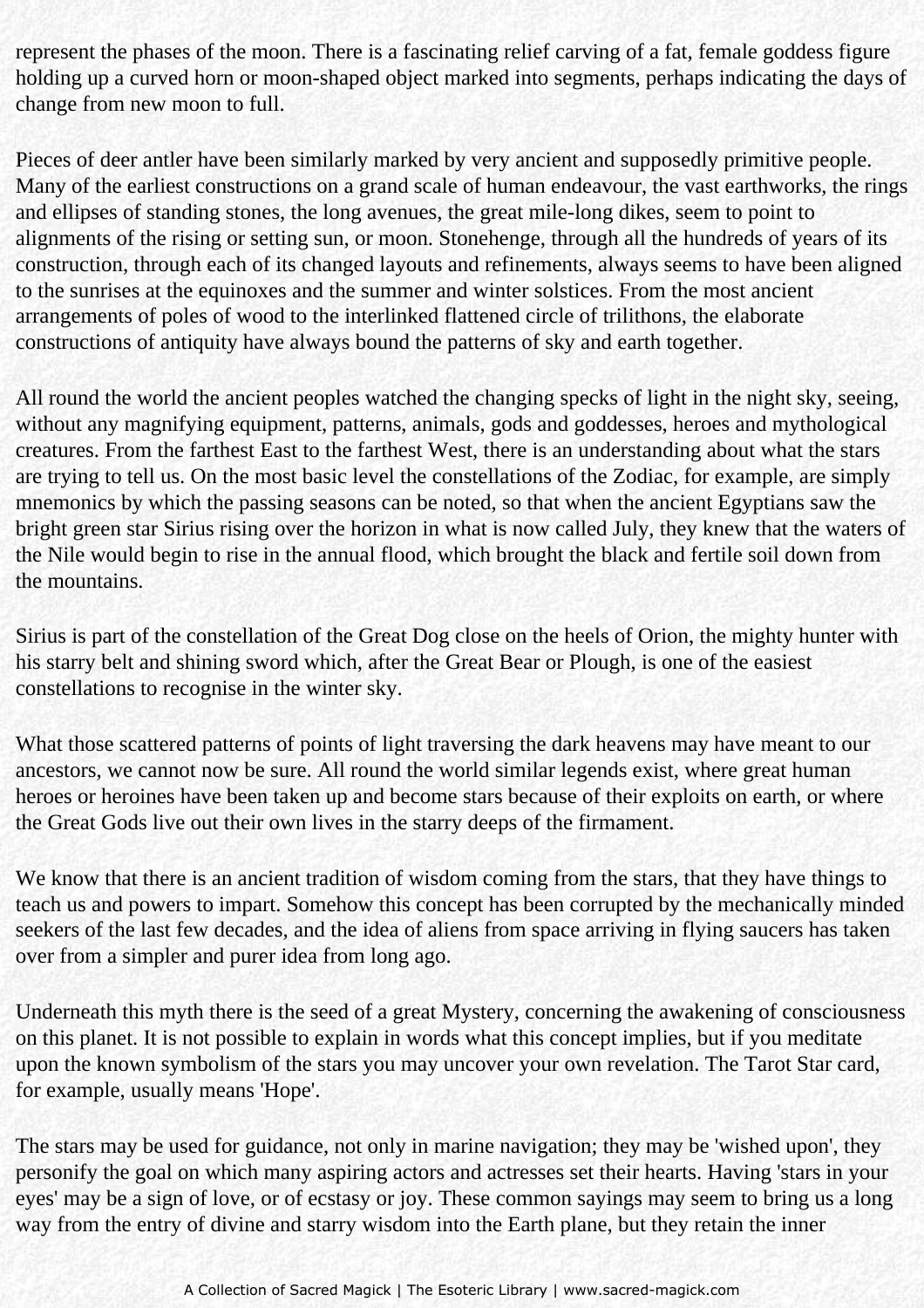implications of a very great matter.

Even in our humblest little rites we use light, for it is most common to light a candle before an indoor meditation, or perhaps a nightlight in a jar for safety's sake, out of doors. A tiny point of living flame forms a sphere of illumination and it is the unconsidered symbolism of this which helps direct, protect and enhance our magics. The great lights in the sky often appear to modern people as useful rather than magical; the sun brings daylight and the moon, if we notice her at all, changes shape and position through the month.

We can become aware that each of these heavenly bodies gives out forces which, on the one hand, are easily detected and on the other show more mysterious energies, which magicians and witches through the long ages have made use of in their workings. We know the sun gives out heat; we bask, conditions permitting, in the warmth, and seek out sunlight as part of most holidays.

We know about the light of the sun for it illumines our world, and through its action everything takes on bright colours. We know about the power of the sun being used in solar heating, yet we may forget that every living thing draws on the sun for life. Green plants exist and grow because sunlight assists their internal chemistry to transmute water and minerals into greenery, flowers and fruit.

The moon, reflecting the light of the sun from her pale surface, draws up the tides by her monthly gravitational pull. She rises far more erratically, sometimes seeming at the sky's zenith, sometimes low on the horizon. We don't usually notice such strange behaviour, finding it sufficient to cope with the phases of waxing, full and waning, which even modern witches take into consideration in their Goddess-based rites. Because the human body contains about 65% water we too are drawn by the lunar tides, but in a different way.

Often, towards the full or the dark of the moon (as people differ), our dreams become more vivid or contain stronger images, more lasting impressions than at other times. Those who keep dream diaries will soon discover such a pattern emerging, and this nocturnal awareness can be enhanced to make use of our innate predictive abilities so that we can teach ourselves, over many months, to dream true and gain glimpses of the future.

The moon's powers have nearly always been associated with psychic matters, and though old pagan meetings usually took place at the full moon, this was a purely practical matter. In the days before street lighting or the use of calendars, most people calculated time by the phases of the moon, and if gatherings were to be held, the light from the moon would not only fix the date but guide the travellers to their secret destination, assuming that the sky was clear or that it wasn't raining!

The real magical work was, and still is, normally done in the days leading up to both the full and new moons. If you want to increase your personal psychic powers, try experiments in the days before the new moon, when she is dark, for then her magical forces work on our inner levels. See how much more structured and controlled your meditations are then, how much easier it is to concentrate on occult work. This applies to divination with the Tarot, and the psychic aspects of healing.

Just before the full moon, work outgoing magic, so that her astral light can shine upon your healing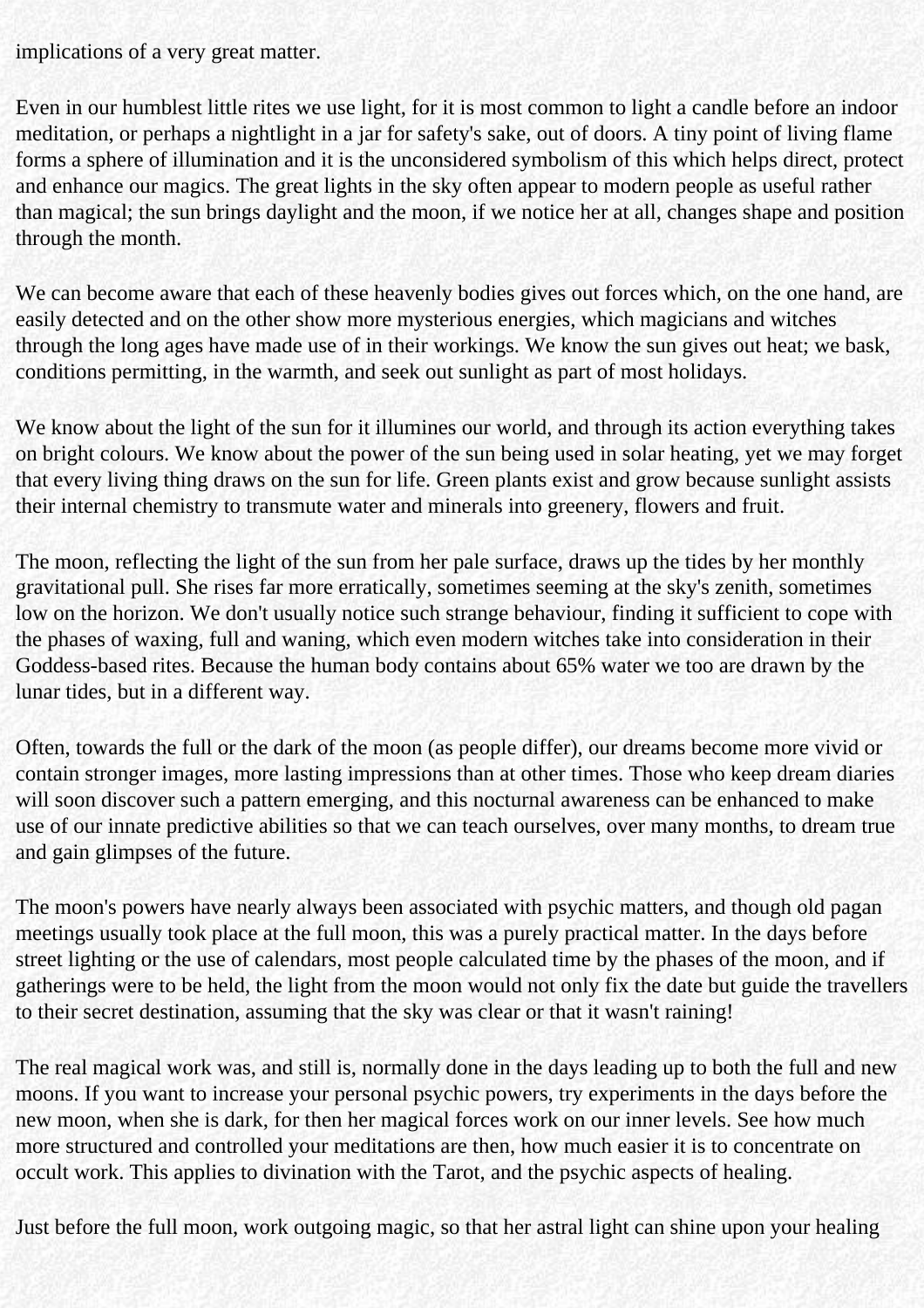spell, your vegetable patch or herb garden. Try to get out of doors at night and sense the power in the air and the earth under your feet. Talk to your tree and see how the moon blesses the growing things with a muted light yet an inner tidal power of growth. Learn to plant flowering plants, herbs and vegetables which are picked above the ground when the moon is waxing, and root vegetables, tubers and bulbs when she is waning, as the Wise Ones of old used to do.

You can try blessing things with moon power, by taking a glass goblet or bowl of spring water and a shiny glass mirror out during a clear night of a waxing moon. When the moon is fairly low on the horizon, newly risen or just setting, catch her light in the water, so that you can see her reflection in it. This moon-blessed water can be used to scry in, placed in a clear vessel on a dark background, perhaps contained within the circle of candle light just as the old witches used to scry in their seething cauldrons.

Focus your inner sight on the depths of the water when it has become still, and then relax with your eyes closed. Ask the moon to bless your vision, and gently open your eyes, gazing steadily but without strain into the water. See what you notice, but do it in a calm way, allowing any changes to occur without breaking your detached mode of thought.

Nothing may happen the first time you try, but if you persist you will begin to see a milkiness in the water, vague patterns of colour, points of light, and over a few sessions, these will grow clearer and eventually become pictures, symbols, numbers, words, figures, or simply voices in your head, telling you things. Keep the water in a dark glass bottle, keep it clean and you may drink a sip as a token of kinship with the powers of the moon, or sprinkle it over your head. It can be used to bless the room, lunar talismans and so on.

Because both the sun and the moon dictate the cycles of our lives, giving us days and nights, months, times of inwardness and bright periods of outer growth, so these forces can be invoked to help with rituals. Again, this is an exercise which needs to be practised slowly, step by step, becoming familiar with every part, and then you will discover that you can perform the whole thing, mentally, quickly and effectively.

Sit quietly in your favourite place, best of all out of doors under a great tree, and on the first occasion bring a notebook. In this you will need to write a list of concepts and instructions, and as you go through the ritual, if you are doing it right, you will be given a set of short poems, invocations, sayings, call them what you will, to make your very own personal space-blessing ceremony.

This simple exercise is known as 'Calling the Light' and is a very ancient way of building a magical sphere about you, to enhance your magic, bring you peace of mind or as a protection from the scurrying vibes of the everyday world. It should only be seen as a temporary measure, to cope with a brief problem, not a suit of incorruptible armour to be worn all the time.

Begin by looking to the East. Think of the sun at sunrise. See the sky is already light, but over the dark rim of the horizon a point, then a bar of brilliant light is appearing, until the great circle of the golden sun can be seen rolling upwards into the sky. See this clearly and acknowledge the dawn with a small poem or saying. Next look to the South and see banks of bright red, orange and yellow flowers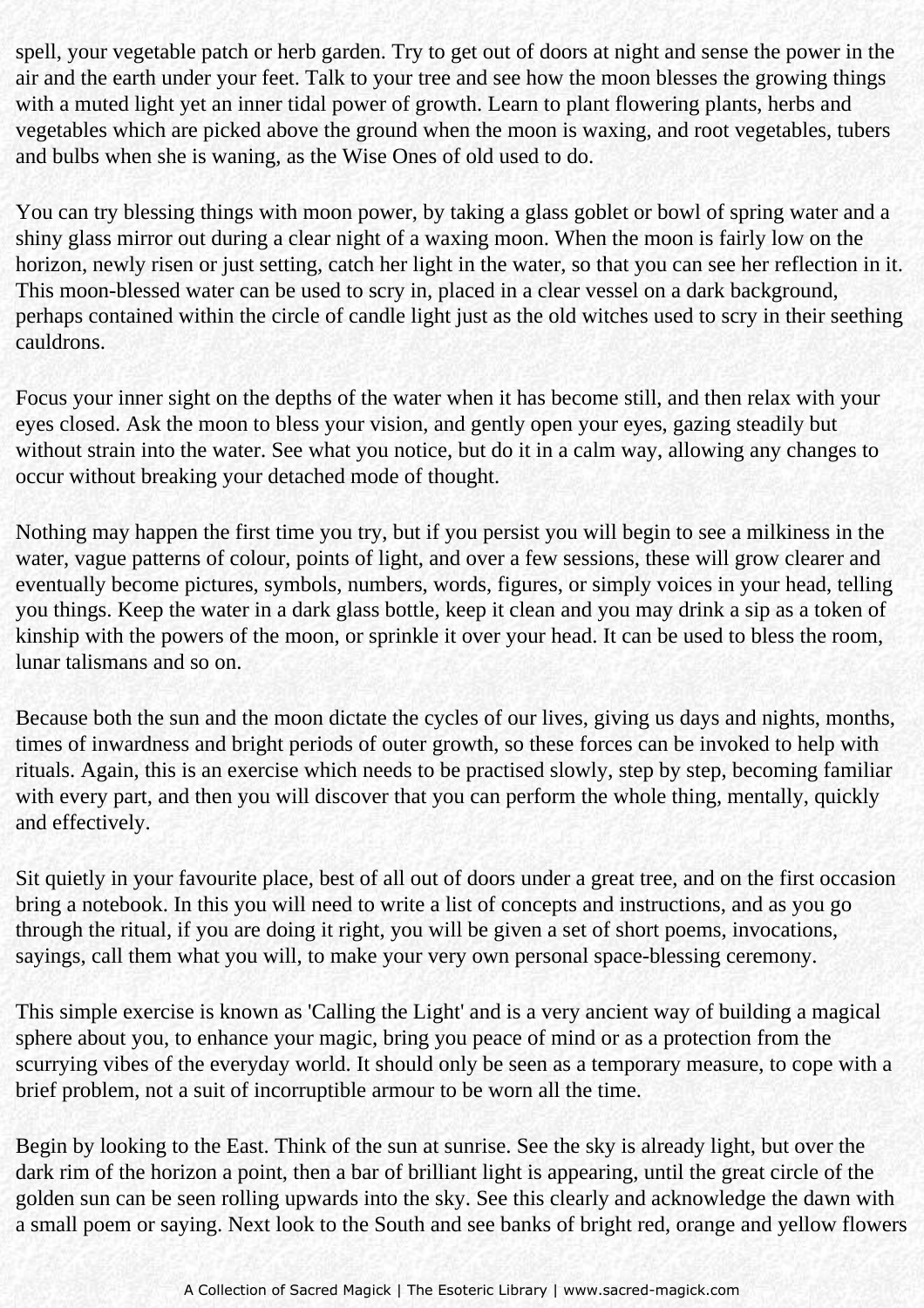vibrant with sunlight, warmth and energy. Visualise it until you can feel the heat, smell the flowers, hear the bees busy in the blossoms.

Write another poem or invocation to the sun at noon. Perceive everything flooded with light. Next look to the West, and the setting sun in the apricot and azure sky of evening. Feel the power sinking into the Earth or the Western ocean. Sense the coolness descending, and awaken peace and contentment and satisfaction within your heart. Write words of farewell to the light, and welcome to the enfolding darkness. To complete this circle, look to the North and see a rocky landscape at night under a sky studded with millions of bright and multicoloured stars.

Call upon the powers of those stars to inspire and awaken your inner wisdom. Feel the entire energy of the universe slowly turning about you, and write star-spangled words of longing for your galactic home, your Cosmic Mother and Sky Father. See the blackness and brightness, live in that sky.

Next, look to your right, and in the imagined darkness of night, see the pale crescent of the new moon rising. Call her sister, lover or friend and ask that her light will shine on your dreams and awaken your mystical powers. See her rise up among the singing stars, and write words to speak of that experience. Next look to your left and there see the old moon setting, again a pale crescent, mirror image of the new moon. See faintly against the dark night sky the starlit filament of curving light which traces the new moon in the old moon's arms, as they sink silently into the West.

Ask for inner strength when things are difficult, patience, endurance and persistence so that no matter how dark events may look, you will always know that a light will shine upon you, and a new and brighter day will dawn. Next look up, and there at the zenith of heaven is the round face of the full moon, high and poised above you. She can offer you words of illumination, of wine-bright inspiration and cold logic, even when this is least expected. Her words may sound hard in your ears for what is seen by moonlight is never the same as things seen in the light of the sun.

Next, look down. Here there seems to be no light, just utter blackness of the deep and fertile Earth. Yet here is foundation, security, the springboard from which your wildest dreams can be launched, the home to which you will eventually return at the end of all your wanderings, through this world and many others. See darkness as solid, firm and strong, feel its support. Then when light has seeped away entirely, perceive with inner sight a minute point of light, a tiny star concealed like a diamond hidden in an ebon velvet mantle. Discover the relief of that inner spark, and see all other lights of Earth being lit from such a tiny flame until they blaze and twinkle all round. Write words of blessing and thanksgiving for the all-embracing Earth.

Lastly, look within your own heart. See there too is a flame of light, the divine, eternal spark which has been part of your own essence since you came into being, and learn how that is part of the Creator, and through this all your magical power can be extended. If you become aware that you are connected to the source of energy which powers the entire universe you will see that you can do anything your true will requires. It is by this slender link that whatever powers of magic you learn to control flow into the realm of Earth and take effect, making cures, moving mountains or aiding humanity on its long road of evolution.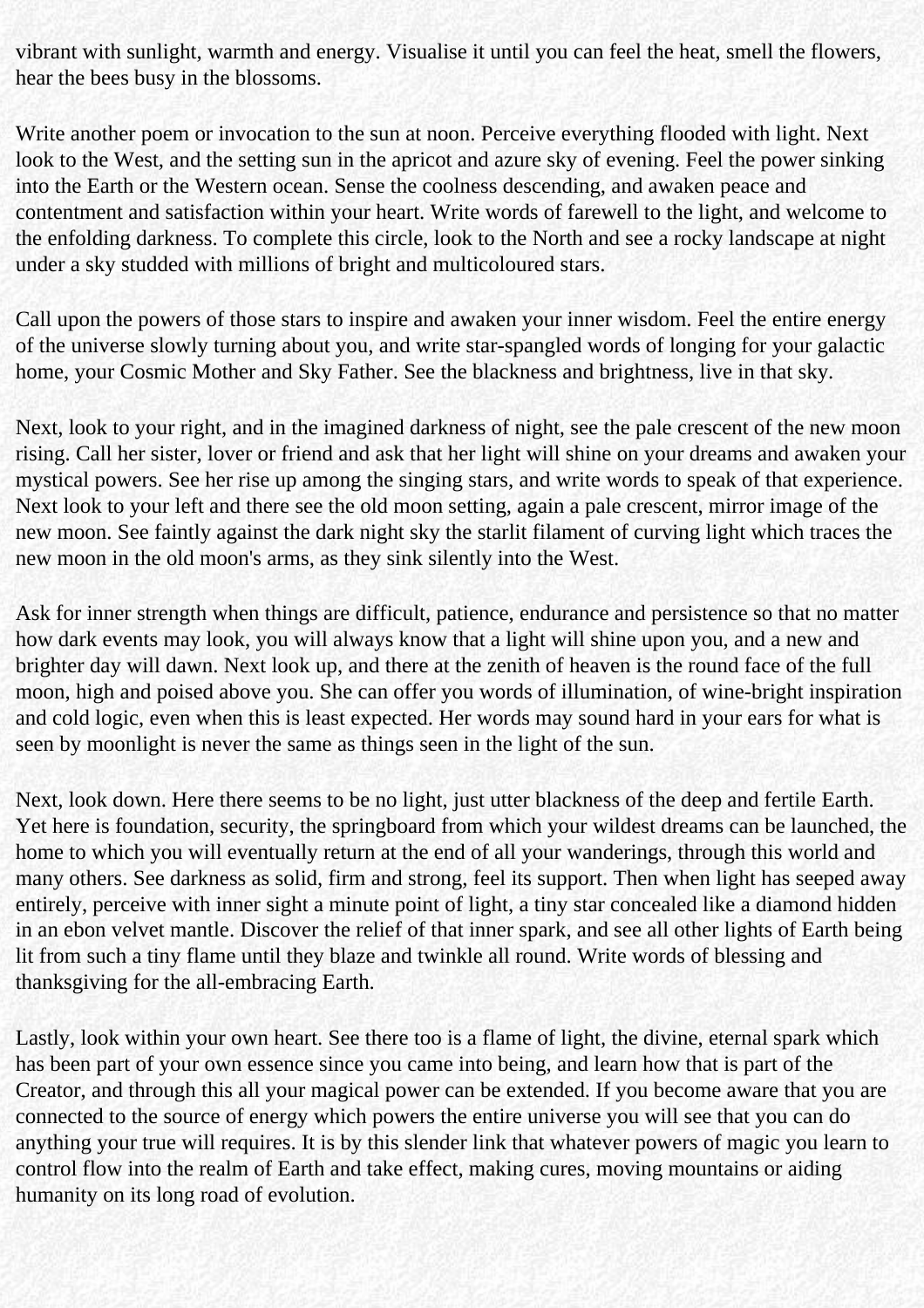If that link is clear and well-established you will never be tired by your magic, for you cannot exhaust the power of the universe! You should always draw from that divine spark within, to refresh yourself and be full of joy and peace at the end of any working. Write a final line praising this hidden light within that it may come to shine as a beacon of love and truth and honour among living beings of Earth.

You will see, if you draw a diagram of what has been described above, that you have created a circle about you, marking the horizon, and then a circle from your right hand, over your head and down under the ground, and within this is that divine spark at your heart centre. This is a most ancient and potent symbol, a sphere delineated in white flame, the Inner Light, the Fire of Creation, the Illuminator, the Enlightening Wisdom.

The ancient Egyptians had a whole set of prayers following the cycle of Ra, their Sun God, right through his circular progress from sunrise through the heavens to sunset, and finally through the lower regions of darkness, and all the while he was perceived to change from flying solar hawk to dark scarab-headed Lord of the Otherworld. Meditate well on each part of this progress, and you will be inspired to create your own prayers or invocations for 'Calling the Light', and it will bring a great deal of power to all the work you do.

Outwardly you should be trying to work with the monthly lunar cycles and finding ways of celebrating the actual interactions of the Sun and the Earth, the first flowers, the harvests, the time of clearing out, the tide of growth and expansion in the world. Our seasons may be changing because of the perilous effects humanity's activities have had on the ozone layer, the gases in the upper atmosphere, and pollution of earth, water and the air about us, but we must learn to keep step with Mother Nature, changing with her if necessary.

We must watch carefully for the first signs of spring, be they early or late, for the harvests in the fields or the gardens and orchards, and in our urban way, probably, celebrate the life force of Nature. And by our prayers, our rituals and celebrations, perhaps we can begin the heavy task of reversing some of the harm that has been done to our planet, from which we are born and to which we are kindred. Become aware of how you live, what you use, what you buy and what you throw away.

Every single effort at recycling, tree planting, care of the environment, the wildlife, the birds, butterflies and beetles could be the single event which reverses the worldwide trend, rebalances the planet to healing and growth. Think hard and act gently.

Throughout each week begin to align yourself to the power of the planets, those wandering stars long ago noticed by our mystical ancestors. Every Sunday give a thought to the nuclear fusions which power the sun in the sky, and the green environment below. See how the sun is a force for healing of the body, of the earth and of enlightenment of the spirit.

Light one gold or yellow candle and work for a specific healing of a friend or loved one, if they have asked for help, or for the world and all its sick children. Ask that the light of knowledge may fall upon those who can change things at national and international levels, that harvests may be adequate, that they may be fairly distributed, that sufficient rain falls to restore the rivers.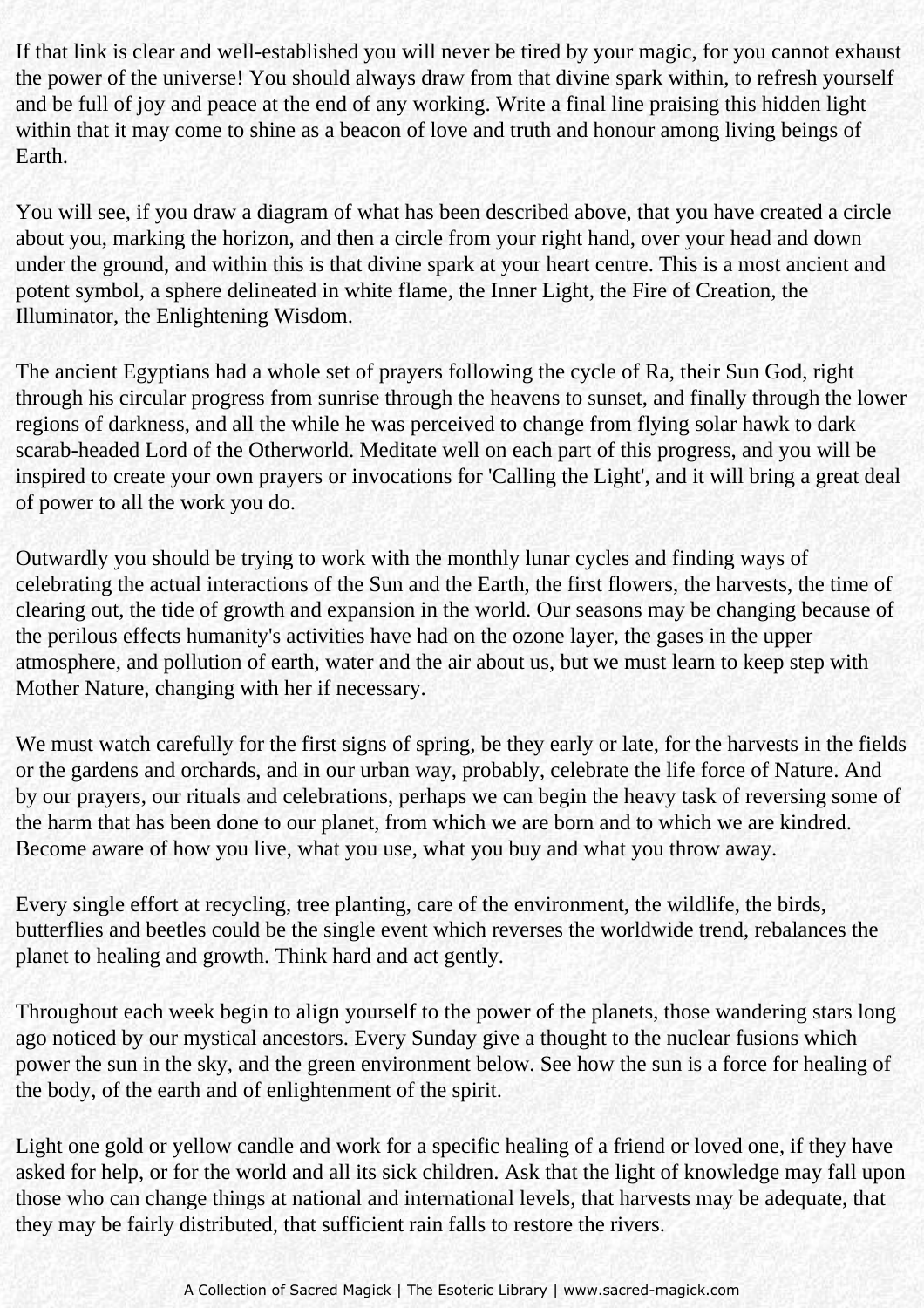On Monday, light two silver or white candles and work on the psychic aspect of yourself, or on the feminine aspect of any male practitioner. Try to accept intuition and hunches, those subtle hints of action or inaction, which can make so much magic work. It is the moon-led certainty which encourages your abilities to divine, to read the Tarot, to find hidden water or the seat of illness. Learn to trust the inner senses and welcome their intervention in any situation. Use Mondays as a time to enhance your dreams and align yourself with inner visions.

Tuesday is governed by the red planet, Mars, god of war and conflict, yet also ruler of energy, enthusiasm and strength. His number is five, and his sword can be protective as well as aggressive. Learn to draw on his courage, his power to seek the right in any quarrel. Be willing to find that you are wrong, that you have misused information or misjudged a situation, and then become Mars-brave and apologise, often much harder than defending a wrong point of view.

Wednesday is flighty Mercury's day for all forms of travel and communication. He may be invoked with eight orange candles, to help you write well, compose music or love letters, speak clearly before a vast audience or to impress a potential new boss at a job interview. He can help you reconnect with lost friends or strangers on your wavelength and, by most mysterious ways, find out-of-print books or rare videos, and the phone numbers of long-lost uncles! He is also the pagan saint of thieves so watch out, his services might cost you something which goes missing or, in a playful mood, he could restore to you something you mislaid ages ago.

Thursday heralds the power of materialistic Jupiter, father of the gods, in his royal-blue limo with Cedarwood trimmings! He is the jolly ruler of wealth and growth of financial situations. His number is four and his power is the foursquare function of monetary stability and success at hard work. He cannot be bribed and will not gamble but he will repay all debts in due course, and can be requested to help with increasing your material position so long as you are willing to work for what you require. He helps with plans and designs and, being a very large planet, does not move swiftly but keeps his word in the end.

Green Lady Venus rules Fridays, partnerships and love affairs and looks after children and the growing things of Nature, rather than money. She brings about long-term healing, especially where there is a growth in understanding brought about by coming to terms with the illness or problem affecting our lives. Her number is seven, and she shows her power in often uncontrolled passions, of love, joy, ecstasy and even as the green-faced goddess of envy.

She will not call an unwilling partner to your bed, nor change anyone's mind against her will, but she can teach everyone to become worthy of love, and gently guide each to find an ideal partner, for work, companionship or sexual enjoyment. She too demands that we work at our relationships and will not let us find quick solutions to affinities or love affairs until we have earned such a reward by working in her gardens, making beautiful her realm.

Saturdays come under the dark thrall of black Saturn, old man of the gods, keeper of boundaries, lord of time, ruler of old age and death and the Otherworld, for he also keeps the keys to the portals between this world and the other. Unless we come with patience and speak with respect, he will not listen to our hasty pleas for help or guidance.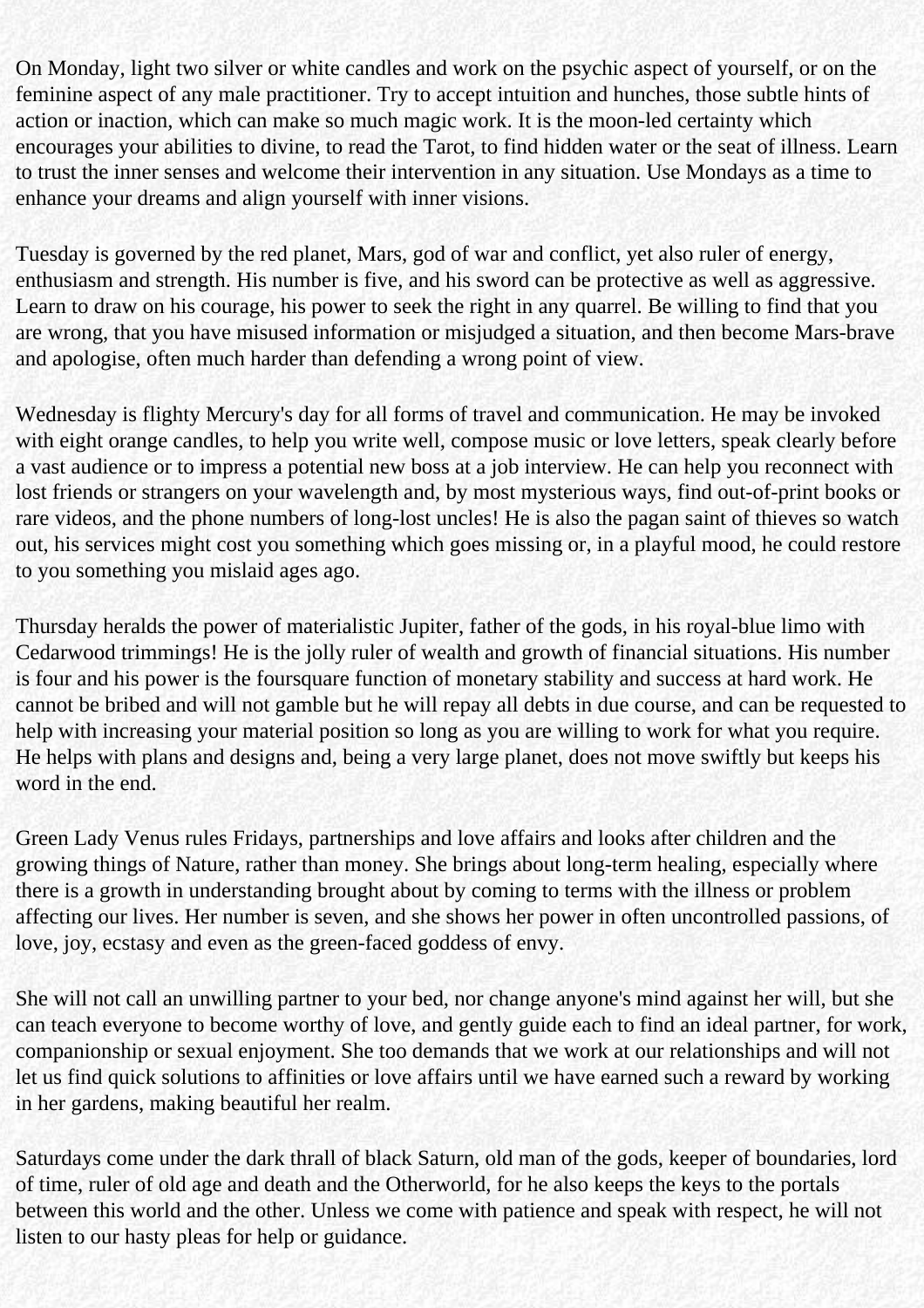Like an ancient grandfather of all living he is steeped in ageless wisdom but can be crotchety and, like the dark Moon Goddess who is his magical counterpart, he can be sharp with his answers. His number is three, his metal lead, his incense myrrh. He is the generous giver of stability, the comforter of the aged, for he shows their inherited wisdom, distilled through a long life, in its bright glory.

Every planet teaches us valuable lessons, as it taught those who watched these coloured planets move through the sky aeons ago. We have to re-learn their varied wisdoms, reopen the doors they hold closed, ask as children of the universe the eternal questions, the need for help or information or specific powers to deal with individual needs. Each can be summoned with the right colours, numbers (there are variations between systems, but all work!), metals or shapes and incenses, which you will learn by book research, direct inspiration or pure guesswork.

Build up tables of correspondences so that you can make small charms with appropriate tree leaves or flowers, or complex talismans, inscribed traditionally on virgin parchment with the quill of the relevant bird, if you so wish (although new felt-tip pens of the right colour are a lot easier, especially when applied to tinted paper with a smooth finish!). Learn to combine the energies of two planets for each spell, write simple chants or elegant poetry to make your request clear, precise and reasonable.

For healing, perhaps the Sun and Venus, gold writing on green paper cut into a circle (a one-sided figure for the sun), made on a Friday and blessed and put to work on Sunday by the light of one gold (or seven green) candles. Burn frankincense for the Sun and rose-petals for Venus, so that your plea is carried aloft to the other planes where the seeds of healing may be planted.

Then forget about it, so that like a seed sown in the garden it may safely develop in secret and darkness, until it is ready to reach out into the light of our day.

# **Exercises**

By now you should have seen many of the changing phases of the sun and moon, spending mornings and evenings watching the sky, feeling their powers. You will have seen the seasons change and perhaps, in simple ways, celebrated the old feasts.

In your Book of Illumination make a list of thirteen moons, giving each one a name, like Snowdrop Moon or Oak Tree Moon, of your own choosing. Describe tasks to fit into each one, some which you have accomplished already, others which you hope to do later this year or next, when you repeat the cycle on a higher arc.

Read something about basic astrology, and draw up a diagram of the twelve signs of the Zodiac, their ruling planets, the colours, numbers and ideas you associate with them. Add incenses, flowers growing in their month, trees, animals, symbols, elements, and as many attributes as you can find. Meditate on each sign for three sessions, if you can, asking the actual stars to teach you their significance, and add that knowledge to your chart.

Make a lantern which will hold a small candle, set in plaster perhaps, or a nightlight inside a jar so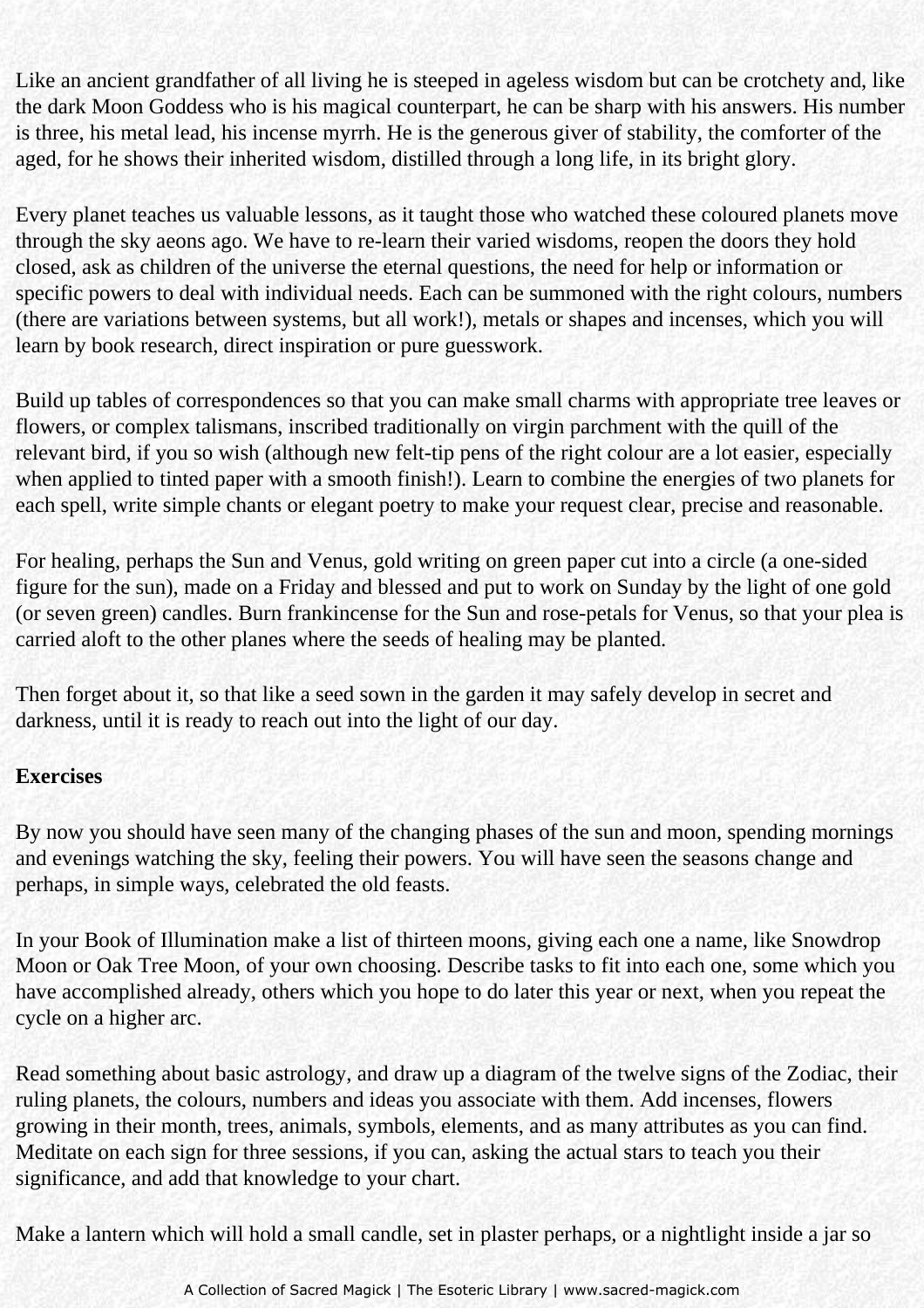that it won't blow out at outdoor meditations or rites. Find four candlesticks or make these for the four quarters. You can even try making some candles too.

Compare your dreams from the waxing half of the moon to those in the waning half. Compare the results of your meditations, looking back at the early entries in your Book.

How can you use the power of the moon through a whole month to heal one person? How would you use her light to improve your divinations?

Try making moon-blessed water, and write a short poem or prayer to the moon in all three phases to ask for her help. What is the fourth phase? What would it be good for, in magical workings?

Try moon scrying in a home-made black mirror.

Find a moon bowl of clear glass which you can paint black outside, for scrying or using moon water to bless things.

Write a short ritual to use on the night of the new moon, and one for the full moon, asking for help with the kinds of magic you would work in each fortnight. Begin it with 'Calling the Light' and practise that until you can do it from memory. Use it six times in this moon for inner journeys, imagining that you are following the sun over the horizon into the Underworld, and then the moon up into the night sky. Record the results of these very powerful journeys.

Imagine yourself going back through time to a full moon gathering of old-fashioned country folk. Seek out their 'Man in Black' or 'Maiden of the Revels' and see what happens.

Draw up a chart of the seven planets, their days and all the symbols, colours, numbers, incenses and other information you can find. Try out some simple two-planet talismans, using coloured paper and new pens. There are lots of ways you can experiment with the material here, because you will surely be guided as to what you need to know.

Here are just a few books:

Janet and Stewart Farrar, Life and Times of a Modern Witch (Hale) Dion Fortune, The Sea Priestess and Moon Magic (both novels) (Aquarian) Marian Green, Practical Techniques of Modern Magic (Thoth) Michael Howard, Earth Magic (Hale) Doreen Valiente, The Rebirth of Witchcraft (Hale)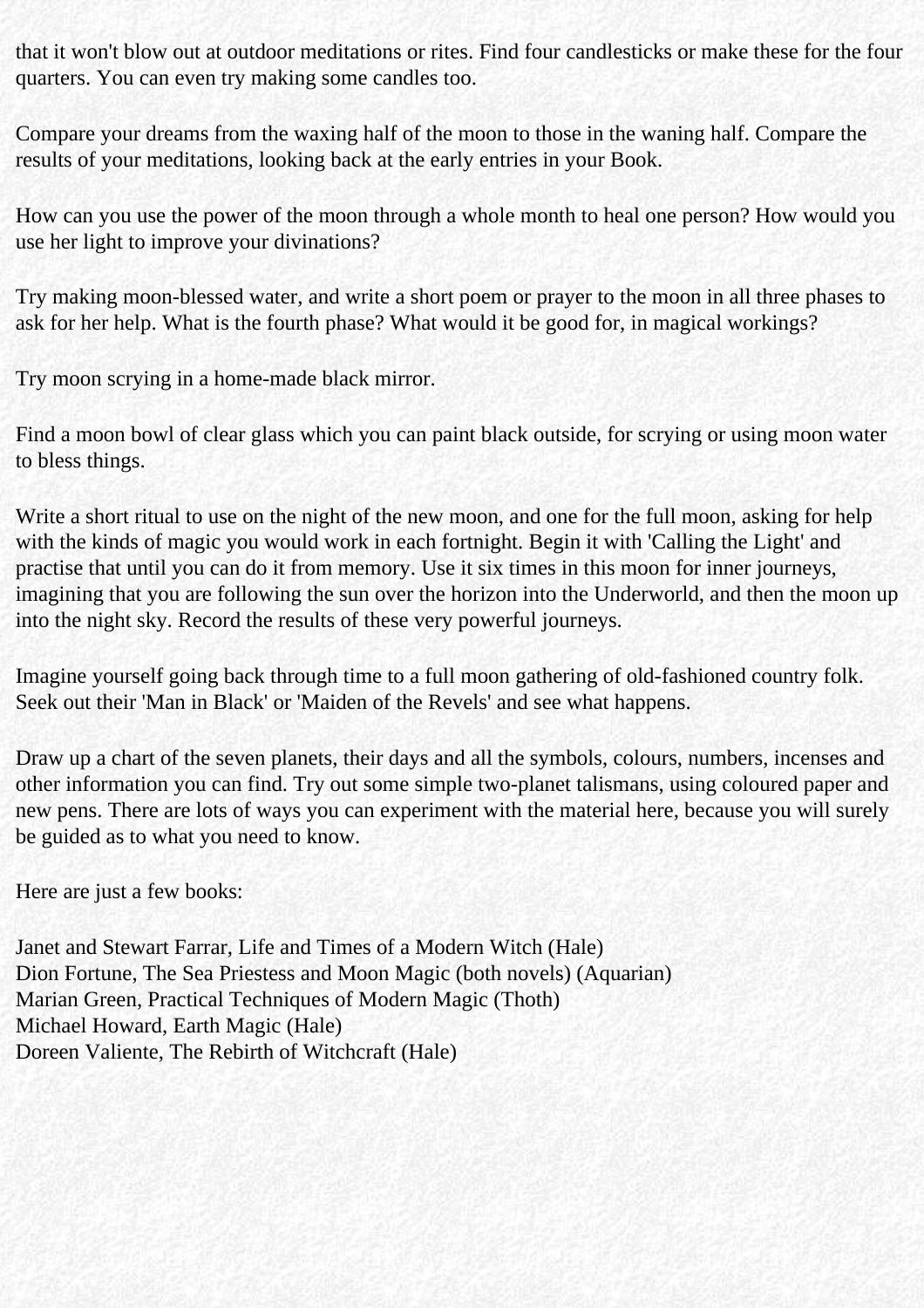### **11 - Recovering the Ancient Wisdom**

*Having reached the state where you are able to imagine yourself without body, thoughts or imagination, to activate those databanks you should then strive to sense the process by which you gain experience Imagine yourself building up a personality and sending it forth into incarnation As you do so, you will find certain images associated with the incarnation begin to arise they are pointers to far memories which are worth checking.*

#### (J.H. Brennan The Reincarnation Workbook)

In times past, those who followed the work of the village witch or Cunning Man started gaining their knowledge from their cradles, learning by watching, questioning and taking part in all those tasks wherein the psychic skills are developed and brought into controlled use. Today we gain our knowledge away from home, at school, from books, TV programmes, and videos and, I suppose these days, from computers.

Little of this knowledge involves the dimension of experience, so vital to the practical arts of magic. You can learn how from a book, where, even when, but you cannot turn that information into real understanding without doing it. Most practical knowledge is remembered because of what we did, rather than what we saw or heard. Children left to play naturally will mimic the actions of their elders.

They may not understand the principles of architecture, but given bricks or sand they will build houses or castles. Others will make mud pies, or imaginary food out of leaves and water. They may act out the cooking process without the adult knowledge about the production of heat by gas or electricity.

That is exactly how the children of the Wise Ones gained their knowledge. Acting out herb brewing, scrying in a pool or puddle, talking to trees and birds and animals, and realising they got answers was how they gained experience. We don't even talk to each other half the time, let alone question a tree about the weather prospects -we watch the TV weather forecast!

We have lost the simple, playful interaction with Nature or with several generations of our ancestors. We may scarcely have known our grandparents, perhaps because of family rifts or because by the time we were mature enough to value the words of the aged, they were far away or in a home, or dead.

It may have been cramped when families with six or more children, parents and several grandparents crammed into one house but without the distraction of modern entertainment systems, they had to talk, sing and share tales as a form of relaxation. The oral and folk song tradition survived in many places until the First World War.

Then, not only were many young men killed but the dances and songs, the traditions they would have found in the country, were killed also. For example, much of the Morris dancing tradition only survived because the stay-at-home sisters, wives and mothers of the young men dancers had watched the steps and learned the music, so it fell to them to remember and teach the post-war generation. Many of the best dancers, quite old men now, were taught this mens' Mystery by the womenfolk.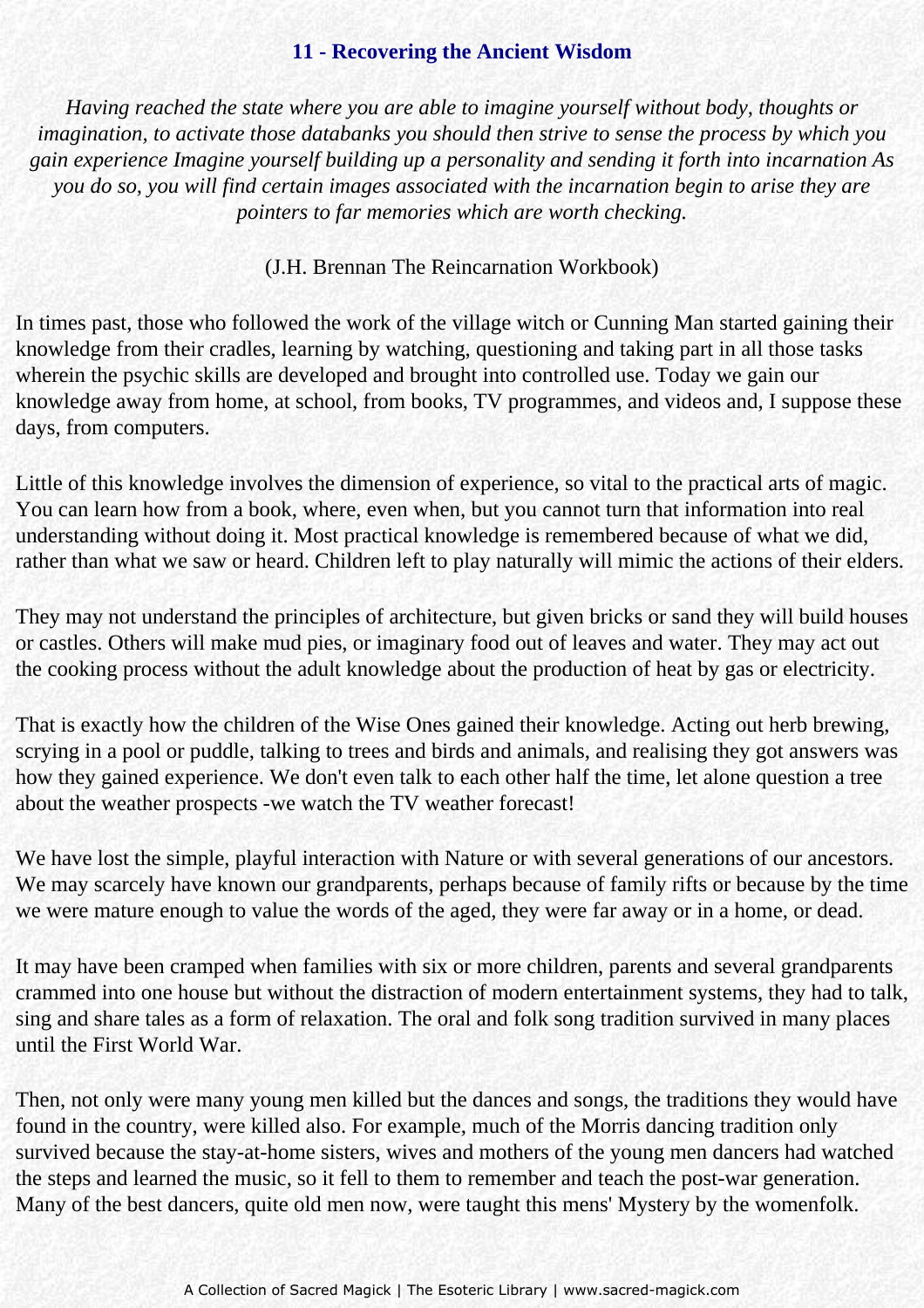Much of our vast folk tradition had already been wiped out, not only by religious fervour but by political change. Under the austere years of the Commonwealth singing and dancing and the celebration of festivals was stamped upon. Many of the ancient, beautiful glass windows, the pagan images, the statues of saints, the wall decorations and holy trees were destroyed, and the gatherings about maypoles and wells were prohibited.

For about sixty years all these folk customs were repressed, just long enough for many of them to be forgotten or not revived. Luckily, many have been over the years; others are being recalled and brought back into annual calendars of many villages and towns. They may start off as ways of attracting visitors to the area, but those involved often recapture the essence of the event, and its magical spirit turns a village fete into a really powerful and unifying event.

Folklorists, researchers, historians and genealogists are delving deeper every day into the written, painted, sculpted and embroidered records of our history. They are tracing the meanings of village names, the roots of calendar customs, the meaning of superstitions and the lines of families back for many hundreds of years.

All this information could well be of use to the trainee witch or student shaman; the hours spent in the local reference library can make up for the years of childhood tied up with sports teams or school work, or watching TV, whereas our ancestors would have been following their parents and grandparents through their daily grind, learning on the job.

Look through parish records, for there you may find details of your own forebears, their homes and trades, and who knows, some of them may have been herbalists, gardeners, horsecopers, farmers or specialists at any of the trades which had their inherent magic and secrets. If you don't look you will never know for sure what mystic blood may be flowing in your veins!

Another line of enquiry is pursued much more secretly by magicians, occultists and people interested in self-analysis. This is the research into past lives, or far memory as it was called by Joan Grant, whose 'reincarnationary novels' tell of her previous lives in ancient Egypt, Greece and among the Red Indians in North America.

She was one of the first people seriously to study her own past and her books Winged Pharoah and Scarlet Feather have given many ordinary people an insight into the idea that each of us has an immortal spirit which not only returns to earth in a different body, but has actually retained the memory of that continuous existence.

It only requires the correct technique, time, patience and a reliable companion to uncover some of that stored information.

As with many aspects of the ancient wisdom, there are 'instant techniques', crash courses in 'past life recall', 'regression' or 'time travel', some of which work reliably, and some which can lead to ego trips, personality disorders and confusion on the part of the seeker and power play on the part of the facilitator. It is not a matter for amateurs to play with, nor is it something you should attempt until you have been working on the basic magical techniques of meditation and so on for at least a year.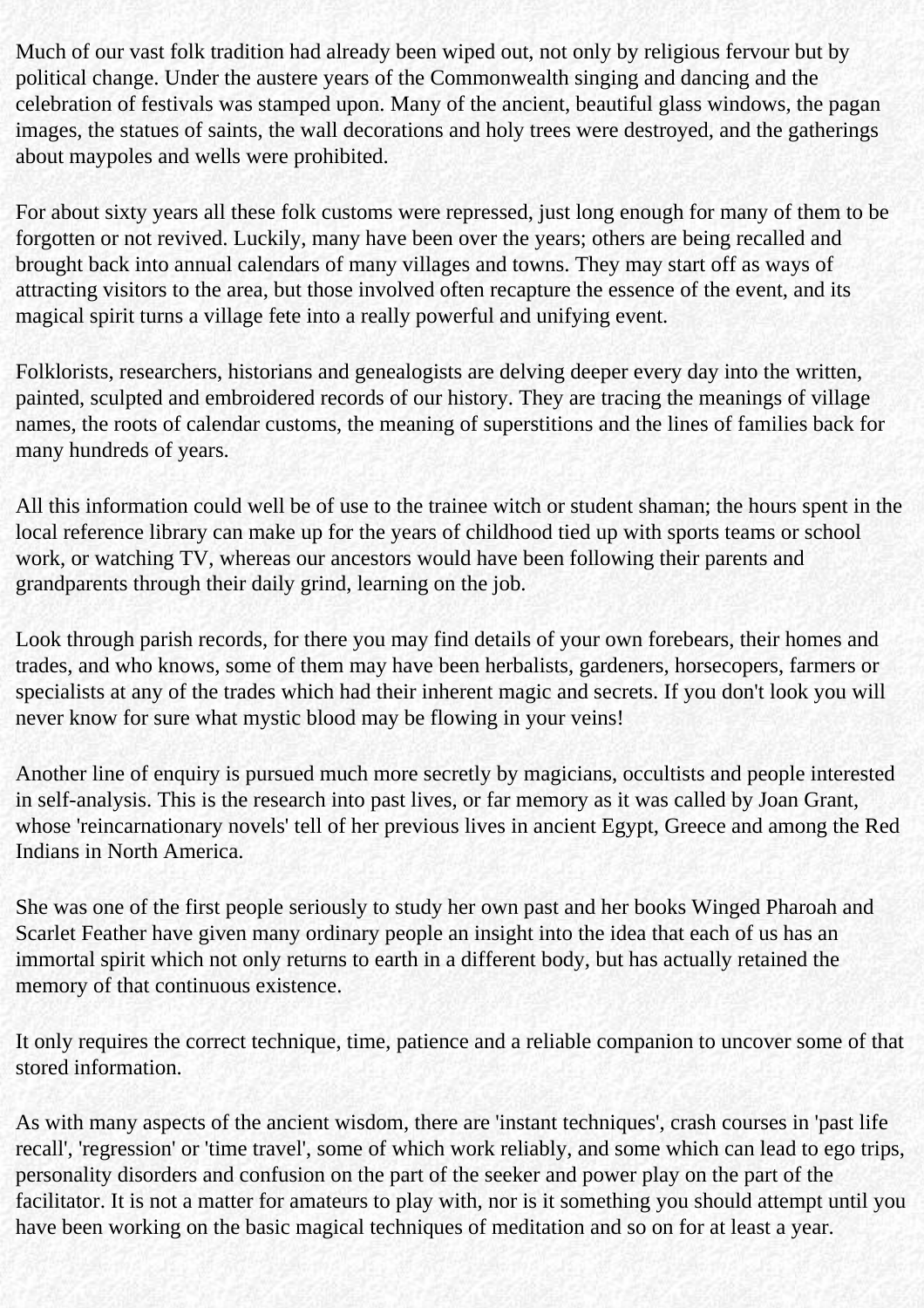You need to know a lot about your own inner life before you begin probing about and stirring up the mud at the bottom of the lake of far memory. It is also well worth spending any spare time in your probationary studies learning something of the social history, the workings of the state and state religion, the changes of kings and rulership, of your own land and of any others which interest you. If you do start delving into the past at some later time, or trying one of the safe and basic methods described later on here, it will help to know when each king or queen was on the throne, or what the religions of the world worshipped, and when they were founded.

Today there is a great upsurge in interest in shamanism, seeing it as a variation on the theme of village witch or community wise man, but the roots of the tradition are very different. To become a shaman, or shamanka to use the proper feminine form, you have to nearly die. That is one factor which most of those professing to be shamans overlook. You do not become a shaman by initiation or by teaching, or by someone else telling you that you are, or could be, one.

You have to have suffered a near-death experience, life-threatening illness or accident during which the inner powers led your dissected body up the Tree of Life and showed you how you would only be healed if you became a shaman and serve your tribe.

You would serve the tribe as a healer only by bringing power through from the land of the dead, by entering a deep, near-death trance, seeking the soul of the sick person, and fighting the spirits in the Otherworld to bring it back to life. It wasn't a matter of dancing around a bit, chanting a few rhymes or waving wands, crystals or feathers over someone. Those are all modern ideas attached, probably wrongly, to magical arts from older civilisations.

The historical shamans came from Siberia and were individuals who only took up their calling after fighting off a serious illness, and what they could do for their own simple community was a result of discovering how to save their own lives, by talking to the spirits of the dead.

Similarly, witches in Britain and Europe didn't belong to covens, have High Priests and Priestesses leading them complex rituals eight times a year and at full moons. There is no evidence from the history of villages that covens or groups of witches existed. Only in the witch persecutions in Scotland, where witnesses were tortured, was there any suggestion that witches met or worked magic in groups.

There is no evidence at all of regular celebrations, although there are many pre-Christian customs set at the beginning of May and the end of October which echo parts of what modern witches do. The contemporary arts of coven witches and the set rituals they attend were written largely by Doreen Valiente and Gerald Gardner in the 19505. Some newer versions, using festivals called Litha and Mabon, were invented by Alex Sanders and his followers in the 1960s.

Doreen Valiente has written many excellent books on aspects of the Crafts which she learned from many sources, including the village witches of her native Sussex, described in her first book Where Witchcraft Lives, now, I believe, out of print. She points out that there are many simple spells, arts and bits of folk magic too trivial to be written out by the medieval scholars who formalised much of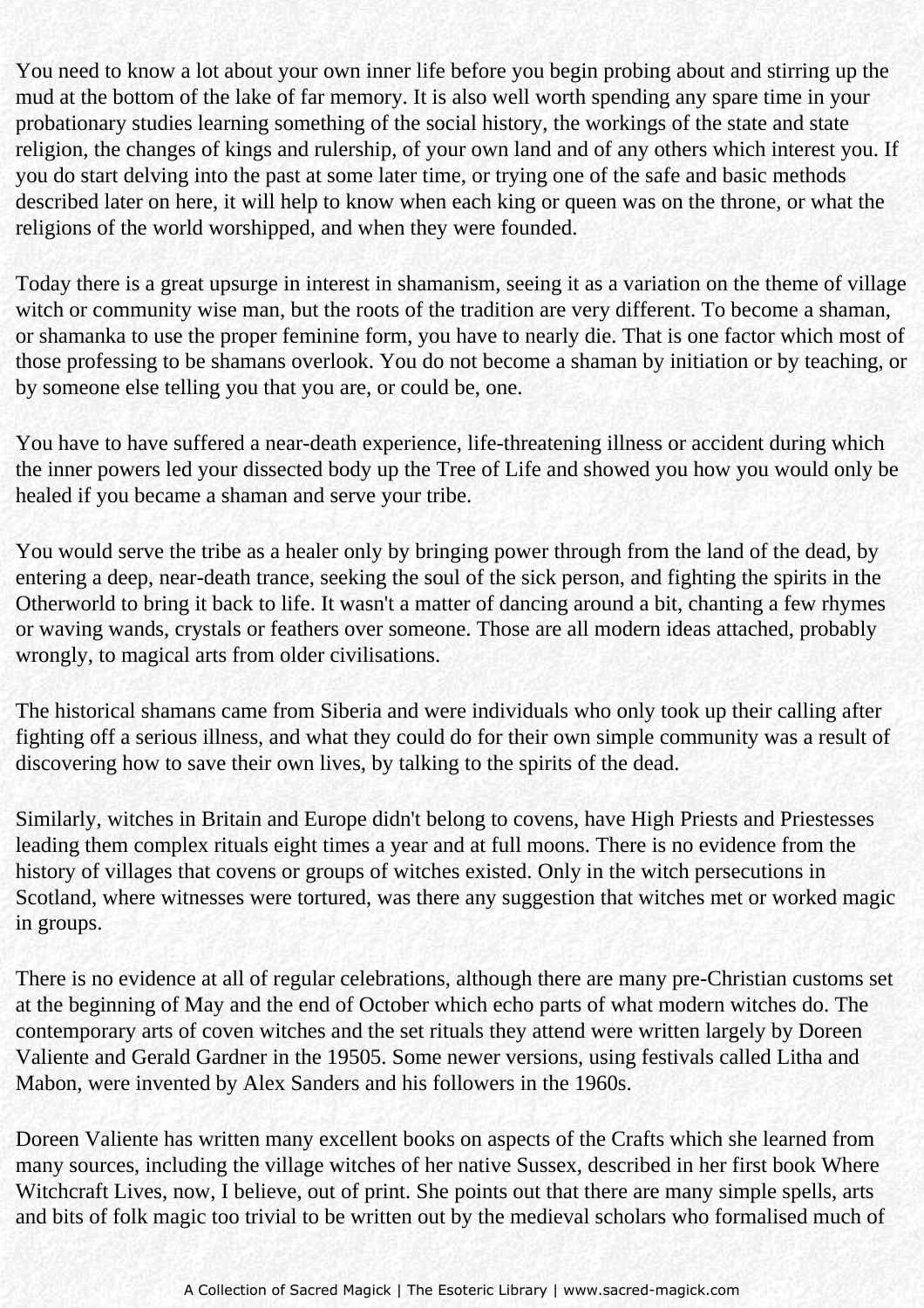ceremonial magic, with its Hebrew and Latin roots.

Old spells included making 'witch bottles' full of pins or coloured threads, keeping harm at bay; stopping gossip by creeping up behind the tell-tale and sticking an iron nail through her shadow, or leaving open scissors or crossed knives on your doorstep so that no evil could enter. One charm used a snail pinned to a thorn tree to cure warts.

The oldest charms often used thorns to 'prick the conscience of those who wished you harm' by naming a leaf and sticking prickles through it, or by binding a red cord around a bundle of rushes, named after someone who was maligning you. The Witch Museum in Boscastle, Cornwall, used to be full of traditional amulets made of stone or clay, wax images used to heal or curse, and haunted stick figures still imbued with the power given them hundreds of years ago.

Spells wrapped in magical red flannel containing simple verses written on parchment, with bits of hair or nail clippings to link them with the person for whom help is sought, are often turned up in boxes up the chimneys of old cottages. Mummified cats or the skeletons of hares are unearthed beneath the hearth stone, or the door step, traces of protective rites going back before the Romans, or holy, holed flints hung with red ribbons over the stable doors, alongside the horseshoe, points up, to prevent the animals being lamed or overridden.

These were, and still are, the arts of the lone country witch who practises his or her arts secretly, at night, in the bat-flittering, owl-sounded safe places of the wilderness where Pan still plays his pipes and the Moon Maiden enchants us with her song.

These are the traces you may find in local museums, if you poke about the dusty showcases. These are the old ideas which some of the learned journals of folklore have commented upon in their crusty articles for the last hundred years or so. These are the clues to the web of traditional green folk magic, which has threads in every village, and old sacred centres as the hubs.

Spells about the weather may be found in books on local peculiarities; or how winds may be tied as knots in a cord and were sold to sailors to speed their journeys; how rain might be called down, or kept away; and the old method of whistling for a wind, recalled in the rhyme 'A whistling woman or a crowing hen, Ain't no use to gods nor men!' Raising storms to sink ships may have been part of the old arts but today's witches try spells to prevent roads going through ancient sites, or rail tunnels disrupting rare woodlands.

Underneath, there is a common thread of caring for the community. Not all spells were or are carefully thought out; some will do more harm than good, some will bring unfortunate results or shortterm gains leading to longer term losses. If you try out magical spells you will soon learn what can and can't be done, what charms and chants work, and which bring only the sure answer that that working will fail and an understanding of why that will be so.

Most witches, or rather those who were accused and convicted of witchcraft, were hanged, so if you delve into past lives and find yourself on a bonfire, either you are misleading yourself or you are undergoing the penalty in Scotland or Europe, or were accused of heresy.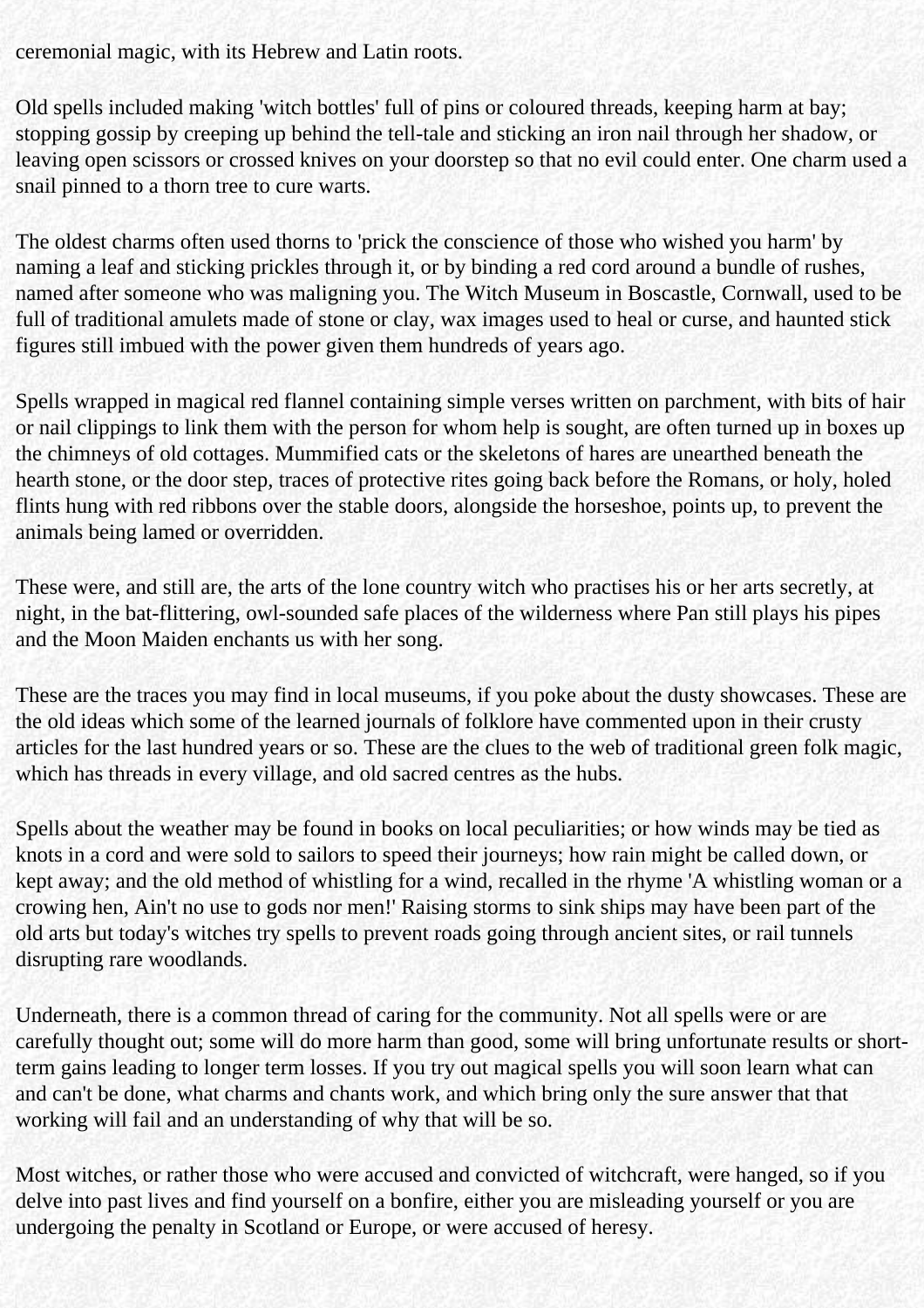Witch-finders were paid to bring people to trial, but most of those who met their fate on the gallows were social outcasts of their day. The real Wise Women and Cunning Men should have been well aware of any such mortal danger, and found ways of going into hiding. Those who were accused were tried in courts speaking Latin, the official language of the courts and the Church, and would have understood little of what was going on.

In England they were not allowed to be tortured, only kept awake for nights on end, made to stand or squat in one position. Any small animals or flies were thought to be familiars. Those who were convicted, on evidence usually from insulted neighbours or those with a local grudge, were hanged and often buried at a crossroad (which was actually sacred in pagan terms, being the place of the dark Goddess, Hecate) outside the Church's hallowed grounds.

Do some historical research into what really did go on, and you will find that medieval England was very different from the ideas put forth by some 'past life recallers', who can tell you about being burned at the stake as a witch, having joined in coven meetings at Stonehenge and the like!

Also remember, most of the records of the witch trials were issued by those who were convinced that individuals were really evil-doers, in league with the Devil, capable of causing sickness, blasting crops or raising storms. They were determined to find a victim and bring him or her to the gallows, and those accused had no counsel for the defence and probably little idea of what was going on.

The Inquisition, setting out to find 'heretics' come what may, even had a list of improbable accusations against which those brought to the test were questioned. Most of the questions were impossible to give a right answer to; for example, victims were asked 'Do you believe in the Devil?' If they said 'Yes' because that was what the Church, who invented the Devil, wanted them to say, they were accused of Devil worship, if they said 'No', the real pagan answer, they were convicted of heresy, for doubting the teaching of the Church. It was a no-win situation. However, it is extremely unlikely that many real 'witches' were caught, especially if you examine the answers some gave.

There is no hint of pagan beliefs, no concensus of opinion about covens, there is no mention of female priestesses leading rituals, no word about spells or magic, even. In Scotland some were made to speak of a 'man in black', supposed by writers like Margaret Murray to be some sort of high priest or master of a coven, but there isn't a lot to go on.

Certainly there are a few surviving old family groups in Britain where the Magister, a male leader, is the one who arranges seasonal festivals and magical gatherings, but even these few such modern 'men in black' might find it hard to prove their ancient heritage didn't come from a book on the witch trials, or was a fairly recent idea, dreamed up to give them greater power than the usual leader, the female High Priestess, whose word is law.

Whatever historians have recovered by their literary researches and discovered from tales or folk superstitions about the old ways, there is a great deal of valuable material to be recovered by those who wish to reawaken their heritage. As has been said before, no learning or knowledge can ever be completely lost.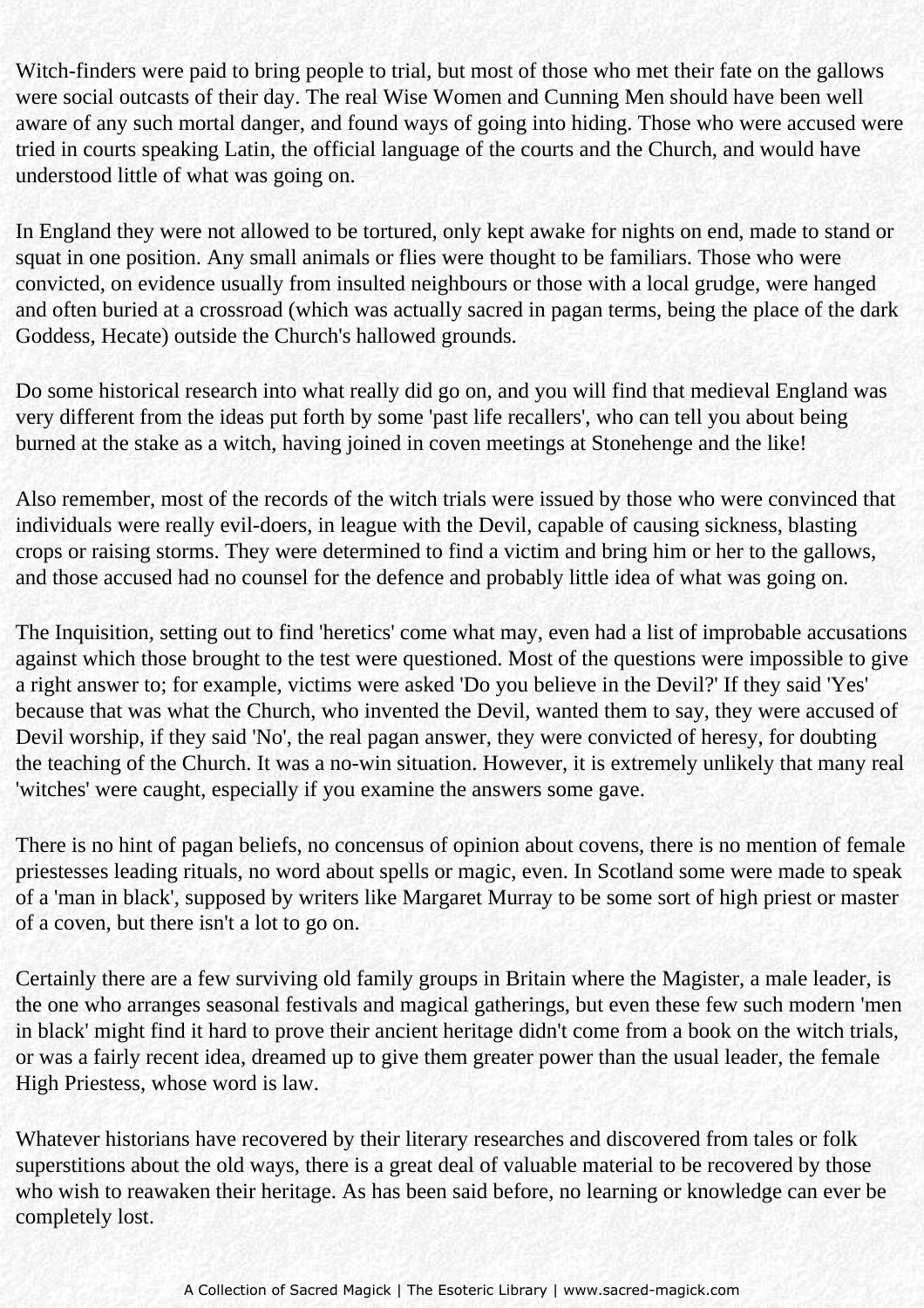It may well be deeply buried, it may be fragmentary, it may be found in many local traditions, with widely scattered fractions being part of the seasonal or calendar feasts in certain places, making it hard to see the whole rite or celebration in its entirety, but somewhere all old wisdom can be retrieved.

If you begin with a bit of ordinary historical research, taking all that you read with a pinch of salt but meditating on any common themes, or the kinds of gut reaction you may instinctively have about certain ideas, then you may be able to gradually rediscover the old ways.

One very simple method which is quite safe because it does not suggest that you are reliving a past life, but are merely observing what may have happened at a certain time or place, is to take a festival and initially 'invent' a scenario. For example, in the winter, try one of the Yuletide feasts.

Imagine an old hall house decked with greenery, smell the baking bread, the joints of meat roasting over an open fire, the stewing cauldron of broth. Hear the voices of the common folk, gathering for the feast, see their costumes, the colours and textures of their clothes, hear any songs or tales being told around the fire, as all await the evening meal. Imagine yourself as one of the lowly villagers sharing this annual celebration.

See what you can experience of all that goes on. Imagine the Wise Ones of the community going out into the cold darkness to perform their own special rituals to call back the power and heat of the sun, to welcome the Star Child, Mabon son of Modron, the Great Mother. Try to see yourself as the apprentice to such a one, a child of the magical family, learning at your grandparents' knees the arts and skills or healing spells used by them.

Build up, bit by bit over about seven evening meditations, the whole feel and atmosphere of the event. Imagine yourself being part of it, and then sit back and observe closely what goes on. Write down everything you learn, for you may need to research and check what you find out.

It is no good inventing a totally wrong set of ideas and then trying to make them work, for that is a waste of effort. Be content with small or trivial details, and gradually you will discover that your inner vision and 'imagination' grows stronger, the images clearer and what you learn will make more sense.

Every month when the moon is waning, spend one evening in meditation on what the country folk used to do during that moon. See your imaginary village or manor house and the people around it, performing their usual tasks, as well as trying to discover the magical arts from the Wise Ones.

Think about the crops and the livestock, the farm activities, both regular ones like milking and butter and cheese-making, grinding corn and baking bread, and those which were more seasonal, the hedging and ditching, harvesting, threshing grain, shearing sheep, ploughing and sowing, haymaking and fruit harvesting. Ask, in your invocations, that you see clearly what used to happen, and that in these gentle meditations you actually perceive what went on. Use your inner sight, learn to trust it, but still check what you see or the answers you are given.

Only by regularly sinking down into the detached view achieved in meditation will you gain the kind of control over your psychic vision which you would have been taught by the magicians of old.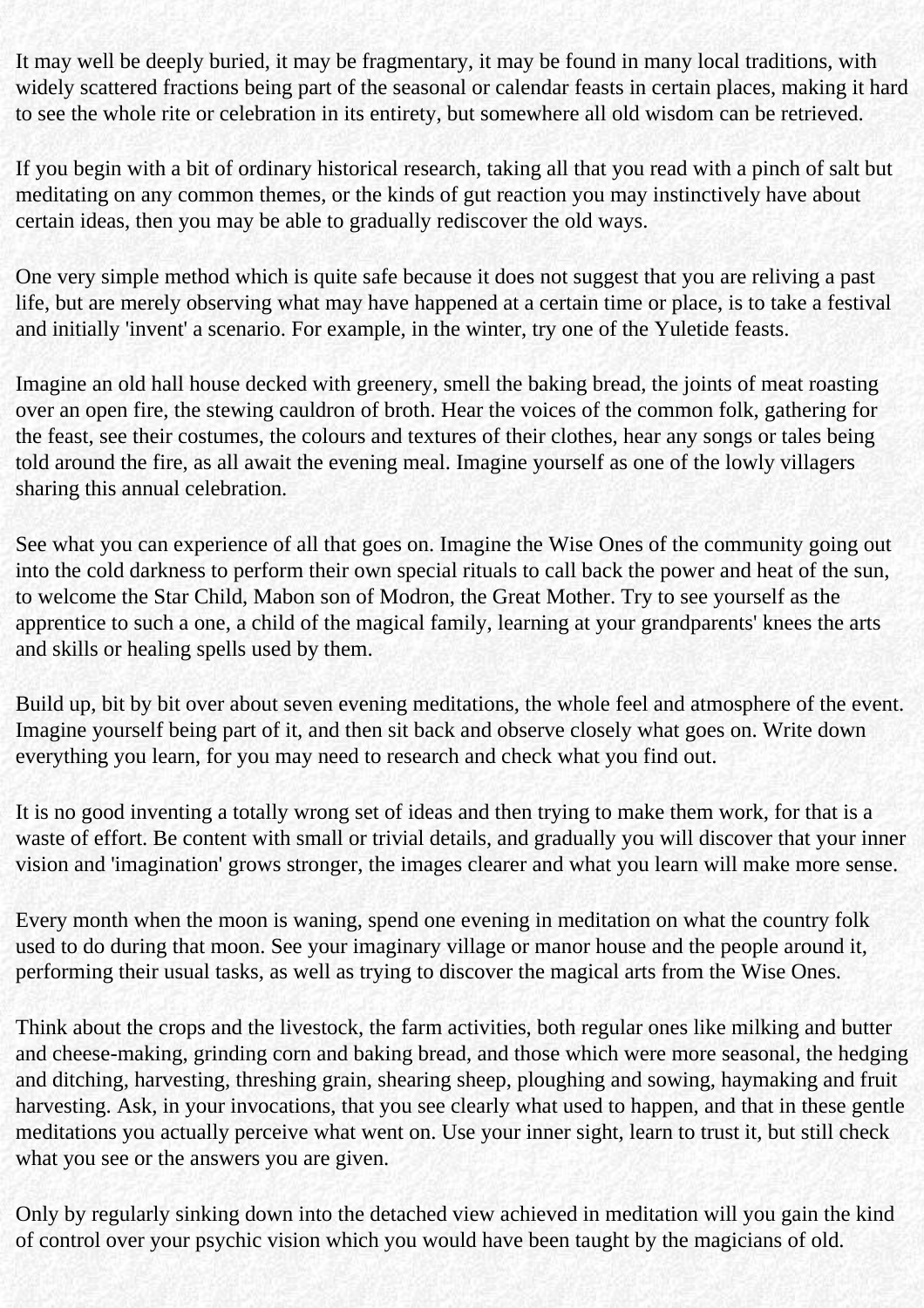Learning these arts alone or with other novice friends is very difficult, especially so because you will have nothing to check your progress against, no one to say to you, 'Yes, that was a good meditation,' or 'No, you haven't got it right yet, try again.'

You will have to be both pupil and teacher, yet those who lived in the old ways can show you their secret arts, if you ask nicely. Gradually your dreams will begin to unfold aspects of the past, perhaps even your own previous lives, when you are ready to judge what you see, and cast out those egotripping ideas or the kinds of experiences which can divide your personality or disturb your sleep. You will know what is right.

If you find creating pictures and the setting for the previous exercise difficult, or feel that you will be making up what you see, then you can try another approach. This is used by ceremonial magicians as part of their training, but as it is another way an individual can access lost information, it is worth learning.

This way you can use any form of divination, the Tarot trumps, the hexagrams of the I Ching, even the magical trees, as doorways to new knowledge. Like all mental arts it requires that calm, relaxed and detached mode of thinking used for meditation, but this time you set out a symbol before you.

It can be used in or out of doors, by day or night, and again, all you need is your initial symbol and a notebook in which to record immediately what you learn, or you can speak into a small tape-recorder if you prefer, though notes are far easier to refer back to!

If you are used to the Tarot, as most people interested in magic are these days, you will know that the pack is divided into two parts: the Major Arcana of picture cards, and the Minor Arcana, which in many of the older decks has no pictures. Many of the more recently designed packs have pictures on all cards, but to begin your exploration through the Halls of Wisdom it is the twenty-two numbered cards that should form your training method.

You can either deliberately select one card or, having sorted out the Major Arcana from the deck, randomly pick a card for each experiment. What you are going to do is use that symbol as a doorway to a particular kind of ancient knowledge, so that each card represents a kind of entry ticket to a certain sort of information.

Get into your relaxed frame of mind, allow your thoughts to become still and calm and then, placing the card you have chosen where you can see it, gaze quietly upon it for a few moments. For this explanation, I have drawn a card which happens to be the Chariot.

This is an excellent card for time travel as anyone, even those who know little about the significance of Tarot symbolism, will see immediately that it shows an ancient form of transport. Therefore the gate through which this particular example will take us will be concerned with that sort of magic.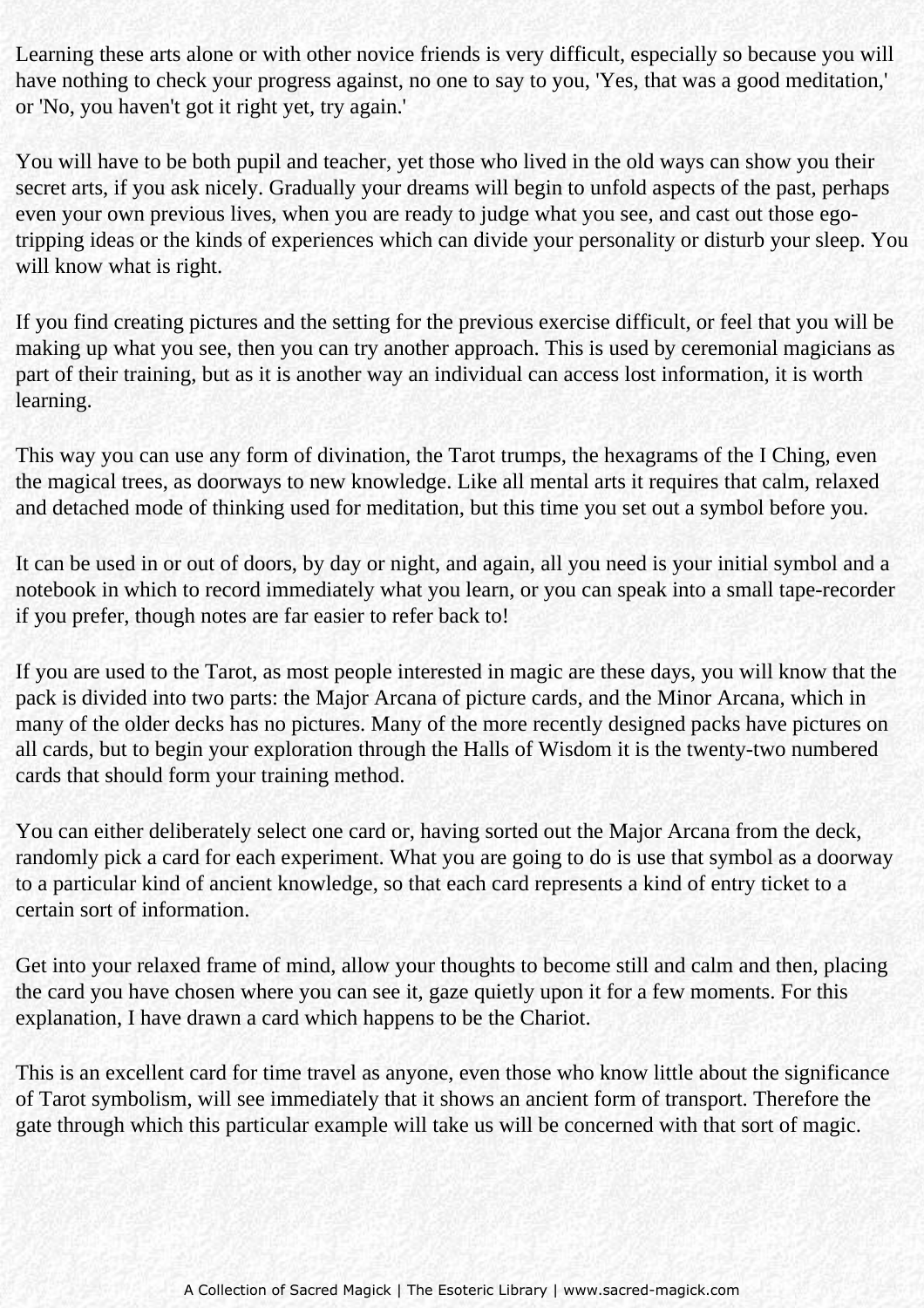

Imagine now, with your eyes closed, the card depicted as large as a door, but actually painted on a curtain of stiff, white cloth. This is covering an opening in a stone wall. See the tapestry before you, larger than life, with the black and white horses and the charioteer with his Egyptian headdress and rainbow girdle coming towards you.

Smell the heat and sweat of the animals, with the sphinx heads on their harness; hear their hooves pounding the ground, sense it tremble beneath you, then leap up onto that magical form of transport and be carried in a sharp circle, back through the gate with its white curtain. Use every part of your relaxed will to become part of that image and experience.

You will be carried by this symbol into the age-old arts of the folk who worked with horses and with their magic. You may find yourself entering the forge, and see the blacksmith at work, shaping horseshoes out of grooved metal bars, red-hot from the fire. You may see him making a sword or ritual dagger. Ask him questions about his ancient craft, its secrets, and because you have arrived there in a mystical way, he will answer you.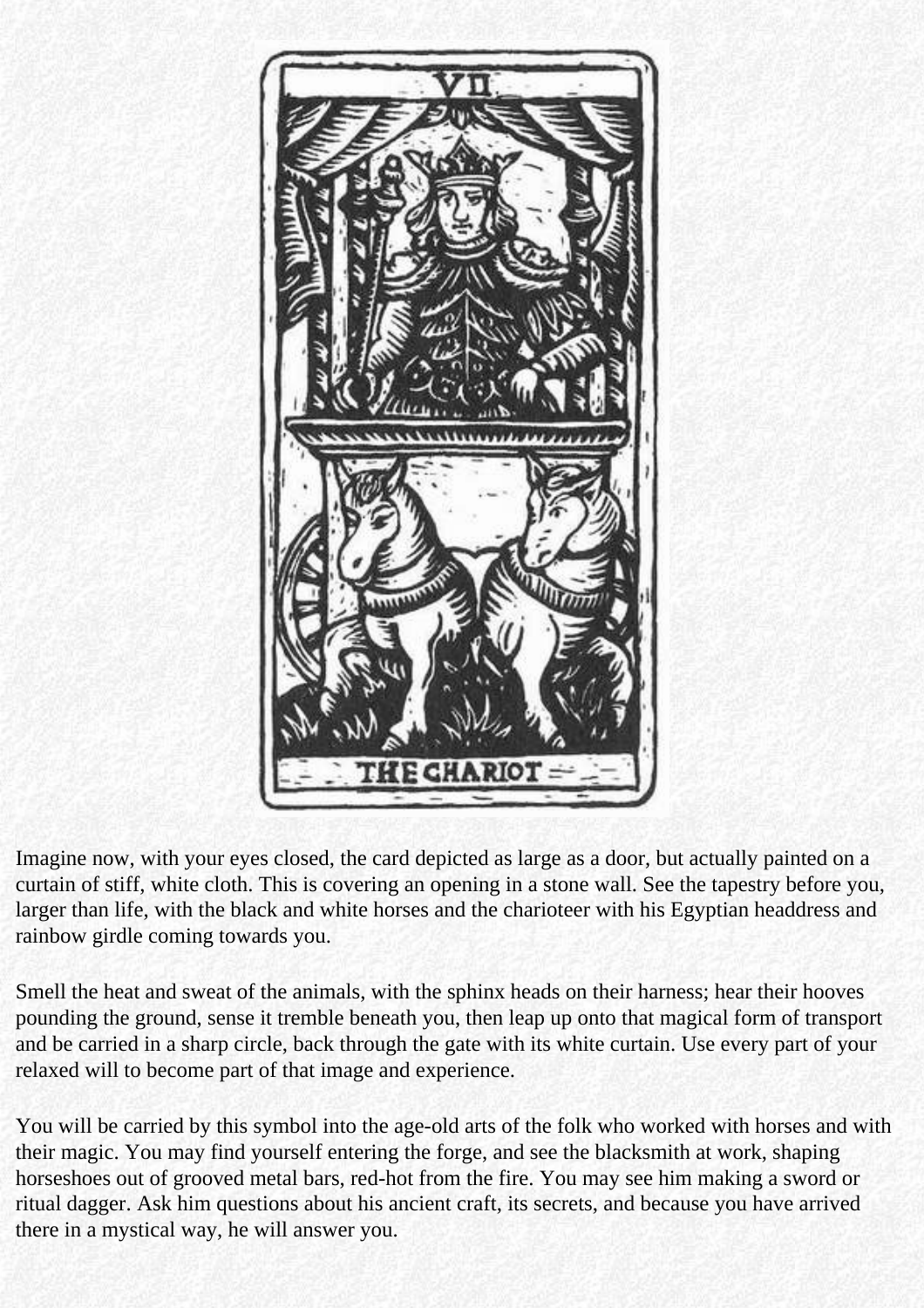Learn about the magics of fire, and of the quenching water, learn about blades and the magics of division and defence. Learn the secrets of iron, with which evil may be pinned to the ground. Hear the stories of Wayland Smith, or even St Michael the angel of Fire and the flame-shaped sword. Ask about the earliest roots of those magics, when the control of fire was a matter of life and death in the cold of the Ice Age, when mankind had his childhood. Learn about flint and tinder, and the making of fires, the power of candle flames, and of the sun.

All these are questions you may have answered if you happen to select the Chariot. And there is much besides this, for there are the magics of the horseman, to calm wild beasts, to control and heal animals, and to speak with all creatures.

There is also the Riddle of the Sphinx, an ancient Mystery question of 'What goes on four legs in the morning, two legs at noon, and three legs in the evening? How many legs has it at midnight?'. The sphinx may open a door to ancient Egyptian magic, under the dominance of the Great Goddess, Isis, or the protection and guidance through many worlds of the jackal-headed Anubis.

One simple symbol can put you in touch with a vast store of knowledge for that is what the pictures of the Tarot, or even the more abstract hexagrams of the I Ching, portray. They are magical talismans in their own right, keys to great books of inner learning, if you have the time and patience to use them.

What they teach may at first be obscure, yet it is safe and can be used many times over, until you thoroughly understand what every one of those symbols, or the trees, can teach you. Take your time. One regular attempt each week with a new symbol will be sufficient, for you will find that other bits of information related to what you have uncovered in this way will turn up in dreams, or spring from the pages of books. Write down all that you learn for you may be privy to knowledge which has been concealed for hundreds or even thousands of years.

Each picture of the Tarot trumps is an acknowledged source of information, that is what the system was developed for, but there is no one way of reading the cards which is true or right. Everyone must make out their own interpretation, their own understanding of what each reveals to them. Don't swallow anyone else's words until you have walked through some of these secret gates on your own, and seen them reveal their hidden wisdom to you alone. Be willing to be taught by the Source and not some biased human commentator. We are all students of those great books, and everyone of us needs to learn different lessons.

You can use images or concepts of the gods and goddesses in the same way. Conjure them up in your inner vision, perhaps starting with the sun or moon in the sky, or one of their symbols, a cauldron or white horse for the Goddess, a sword and shield or a shepherd's crook for the God.

# **Exercises**

To gain the best results from the work in the eleventh moon you really need a reliable companion; a friend you can trust, a co-walker in the old ways, other members of the group if you are part of a coven. Not because the work is especially dangerous, though it can be scary, but because you may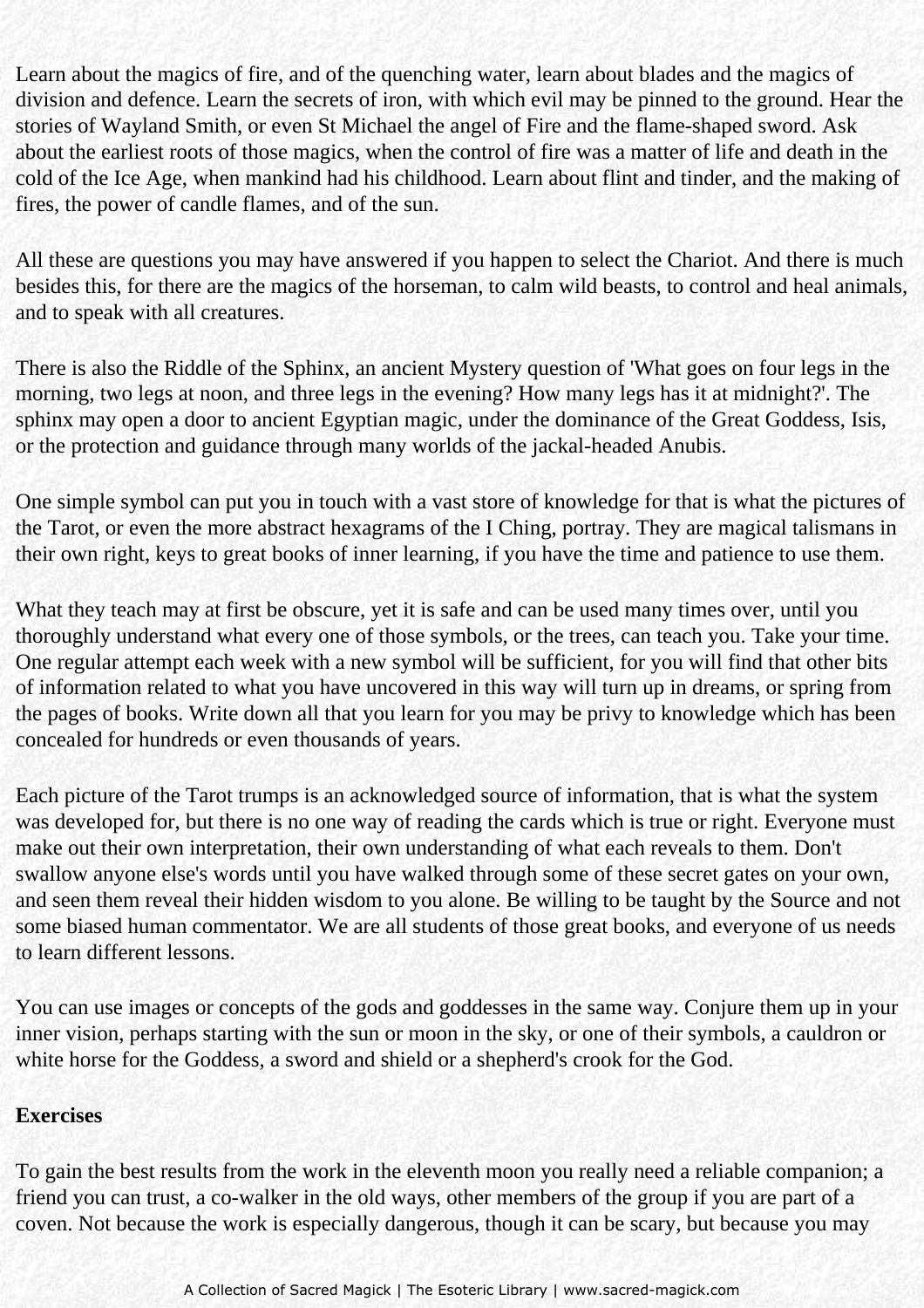need someone to ask sensible questions.

There are many ways of re-entering the times past and regaining information from them, but your task will be easier if, when you have carried out the deep relaxation exercise, got really switched off and then imagined that you have walked through a time tunnel, feeling the centuries unroll, someone else can ask you what you are wearing, what sort of landscape you are in, what kind of food you eat and so on.

You will need to discuss the questions beforehand, and preferably have them written down. You may be asked about buildings, animals, plants and natural things, and from your studies of trees you will be able to discover the time of year, or perhaps the part of the world, if there are trees only seen on one continent. Take your time over this exercise, going a step at a time through several sessions rather than spending hours groping around in some alien timescape. Be careful; this can be a frightening experience if you arrive in the middle of a battle, or during the plague years, or in a hungry winter.

What you experience will seem very real, especially if you have latched on to a previous life. Take care, step warily, and maybe you will meet up with some of the Old Wise Ones so that they can teach you or at least show you something of their forgotten knowledge.

On your own, stick to the simpler visits to the old house, and gain confidence and awareness that way. The story may continue in your dreams or during meditations on any useful information you gained. Do write notes in your Book for what you find could be valuable to others, who are similarly seeking lost knowledge.

Try the Tarot card exercise. This too could reveal extraordinary amounts of valuable information, old ideas and forgotten arts and crafts. These are all simple but actually powerful exercises so be patient, trying one thing at a time and, if necessary, leaving a few days between adventures, so that you have time to assimilate and fully understand what you see.

Call upon aspects of the Goddess to teach you, or the God, as craftsman or magician, to instruct you in his ways. They really will help, and by now you should be able to enter their wild world at will.

Here are some books which may give you further ideas:

J.H. Brennan, The Reincarnation Workbook (Aquarian) G.L. Glaskin, Windows of the Mind (Prism Press) Joan Grant, Far Memory (Corgi) Brian Inglis, Trance (Grafton) C.J. Jung, Man and His Symbols (Routledge and Kegan Paul) Helen Wambach, Reliving Past Lives (Arrow)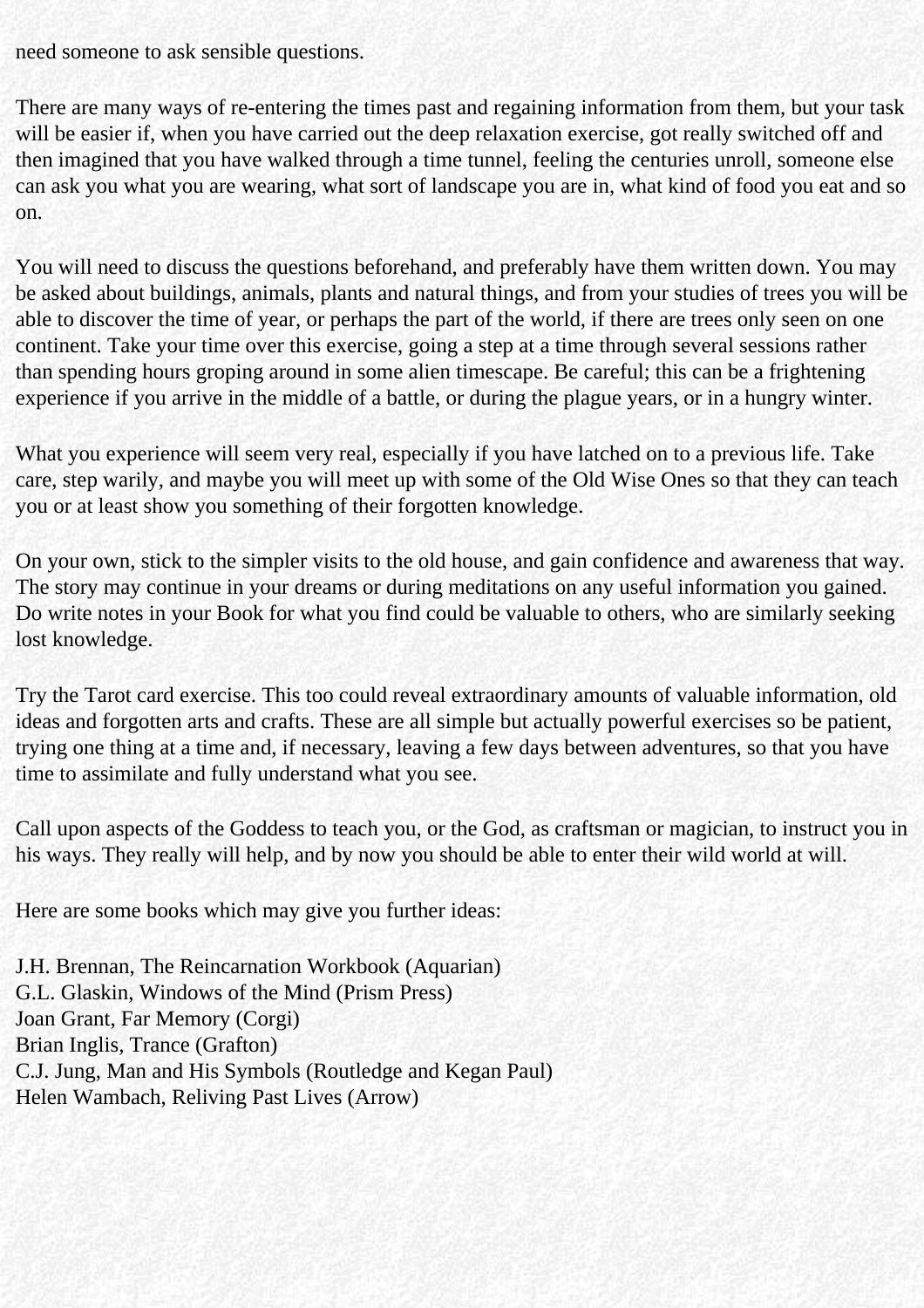### **12 - Dedication to the Old Ways**

*We must be prepared to shift the basis of all our motives if we want to receive Initiation This requires singleness of purpose that baulks at no sacrifice - 'Sell all that thou hast and follow Me,' said the Master There is no reason why anyone should offer themselves as a candidate for Initiation, for they can achieve the goal of Divine Union by the winding path of evolution, but on the other hand, they must not declare that the ancient Secrets have been lost, because they, not being willing to pay the price, have not received the Great Pearl.*

(Dion Fortune The Training And Work Of An Initiate)

One of the things which attracts quite a few people to the idea of witchcraft is that they will become Initiates', that they will be ritually taken into a coven, be able to work magic instantly and have all their desires met after that moment. Anyone who still holds such views will be in for a great disappointment!

People see magic as a way of gaining power, and this is certainly true, but it is not 'power over', to coin a phrase used by Starhawk, but 'power from within'. 'Power over' other people, the power to change them against their will, the power to dominate, physically, mentally, astrally or even spiritually, may appear to be the goal of magic, but those are all false concepts. What the training, through all its months of steady progress, will lead you to, if you have the guts and determination, is 'power from within', and initially it can only affect you.

The first real lesson of magic which you will learn is one of disillusionment. You may start out with all kinds of ideas about witchcraft, the Old Arts, magic and occultism, but if you work at any of the exercises, even sporadically and without concentration, you will produce results. Not precisely what you aimed for, probably; you may scare yourself with what happens and your dreams may change, but as your inner sight clears you will discover that the world you have lived in all your life is actually very different from what you had always assumed.

Magic is uncomfortable; its initial effects are likely to be far more fierce than those achieved by an adept, for they have had years of practice backed up by firm memories of many previous lives, spent perfecting their techniques. Magic is like golf; if you could be really good at it your Masters winner would get round in eighteen strokes, scoring a hole in one every time! No matter how good you are, there are always factors about which you know nothing, or which are beyond your control, like the weather over the golf course.

Magicians and old-time witches gradually learn just how much effort any kind of activity needs. It is actually for this reason that much time has to be spent sitting around with your eyes shut, meditating, concentrating, creating visions or unravelling symbolism. These simple but unavoidable arts are the ones which lead to control over those astral forces which come into play when you plant the seeds of a spell, make a talisman, pray or perform a ritual. Only by being able to sense the effects of your actions in the Otherworld can you learn to apply more or less effort to any particular working.

The second part of making progress on the path is not receiving 'initiations' from other people, going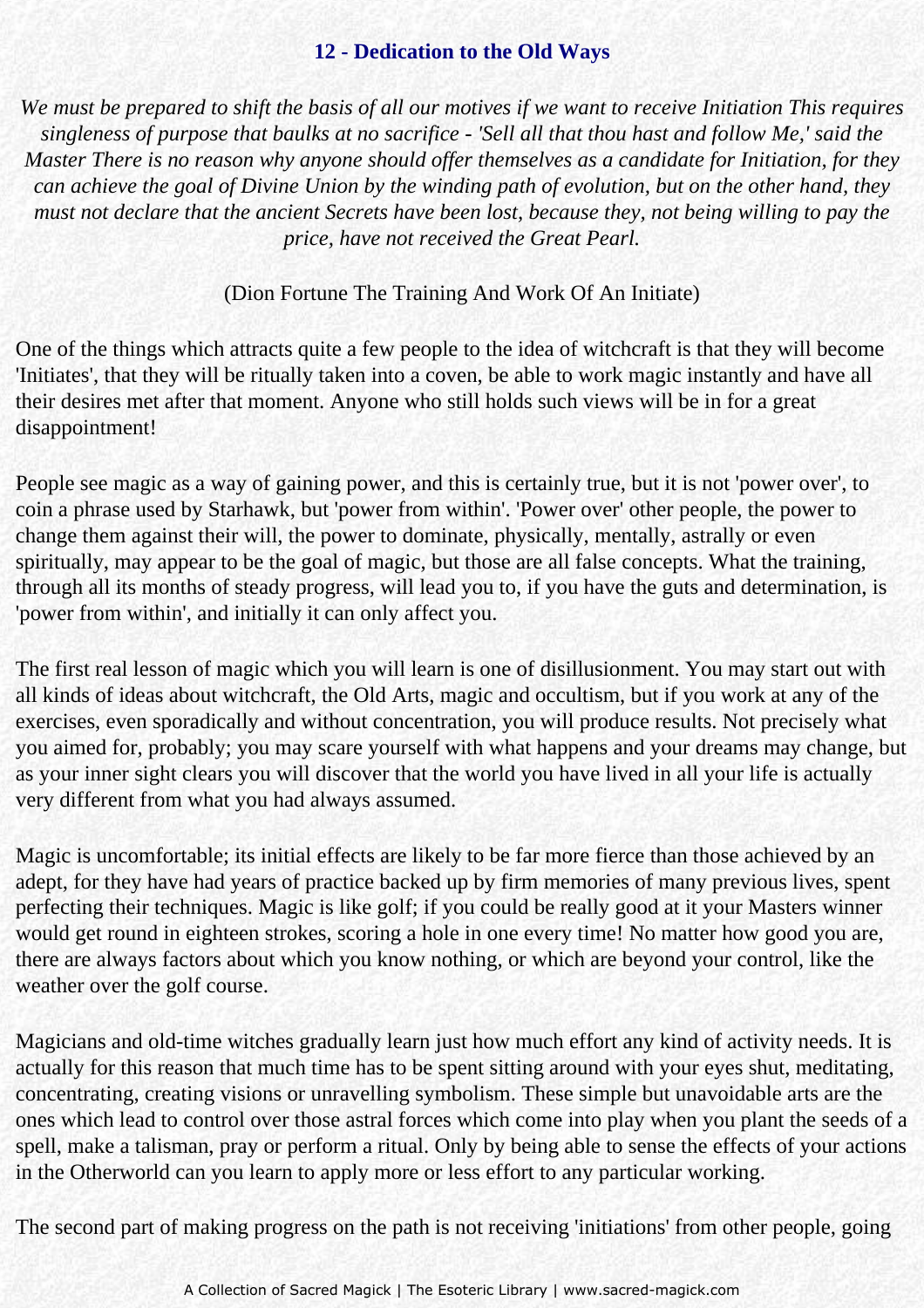through group degree ceremonies, collecting notches on your wand for spells performed and so on, but the genuine experience of having made contact with the Goddess and the God of the Old Religion. No one else can do this, and most ceremonies do not actually make that contact for you.

You stand a far better chance of gaining true initiation, and the touch of power that that will bring with it, quite alone in a wild place when, with your knees knocking and your hand clutching the lantern shaking like an aspen, you actually encounter the High Ones face to face.

It really is important to have worked through most of these exercises and produced results before you decide to commit yourself to the path of witchcraft, whether solo or with a group. In fact, if you have been making efforts at some forms of meditation and the areas of inner analysis which such experiments require, you may well have decided that you would prefer the companionship of others, or that the lone path really does work and suits your needs.

It is certainly possible to use the simple kinds of spells and talismans described earlier to make yourself known to others in the esoteric world. Like all aspects of magic, it is not enough just to do a working and then sit back and expect the Inner to turn up with your request on a silken cushion.

If you seek occult friends then you will either have to go to the places where they may be found, perhaps at psychic or healing fairs or talks that the local library runs, or read announcements at the back of pagan journals (of which there are about a hundred published in the UK) covering all aspects of the Craft, magic, paganism, Earth Mysteries, healing and much more! A few of the more 'popular' varieties, dealing mainly with astrology and fortune-telling, are to be found in newsagents; the better ones, small, local or simple-format magazines and journals, need to be tracked down and are very well worth supporting.

There are even a number of occult contact magazines, but do read these first and be sure they are offering genuine pen-pals or training groups. The more simple the layout, the more likely they are to be genuine. Newspapers have always been happy to make out that witches involve children in their rituals or that they harm animals, when the opposite is the truth. To join most of the genuine training schools or covens the students have to be over 21 years of age; some won't take on people under 25.

Covens do not encourage sex outside marriage or involve youngsters under the age of eighteen. They never use drugs and very seldom even smoke cigarettes, and the drinking of wine is generally part of a communion and again not used to excess. This may all seem rather dull, but real magic does not take place in this everyday world but in the inner realms and there you need your wits about you, and to have absolute control over what is happening.

There are a few evil people who operate under the guise of magic, who do involve children and do some of the things the media is all too happy to pin on every witch and shaman, but those lawbreakers are a long way from the Path to the Light which lies at the heart of the Western Mysteries, on all levels.

They are being hunted just as much by the real adepts and the 'esoteric police' as they are by the social services and the ordinary police force. They are also likely to come under the thrall of the Lords of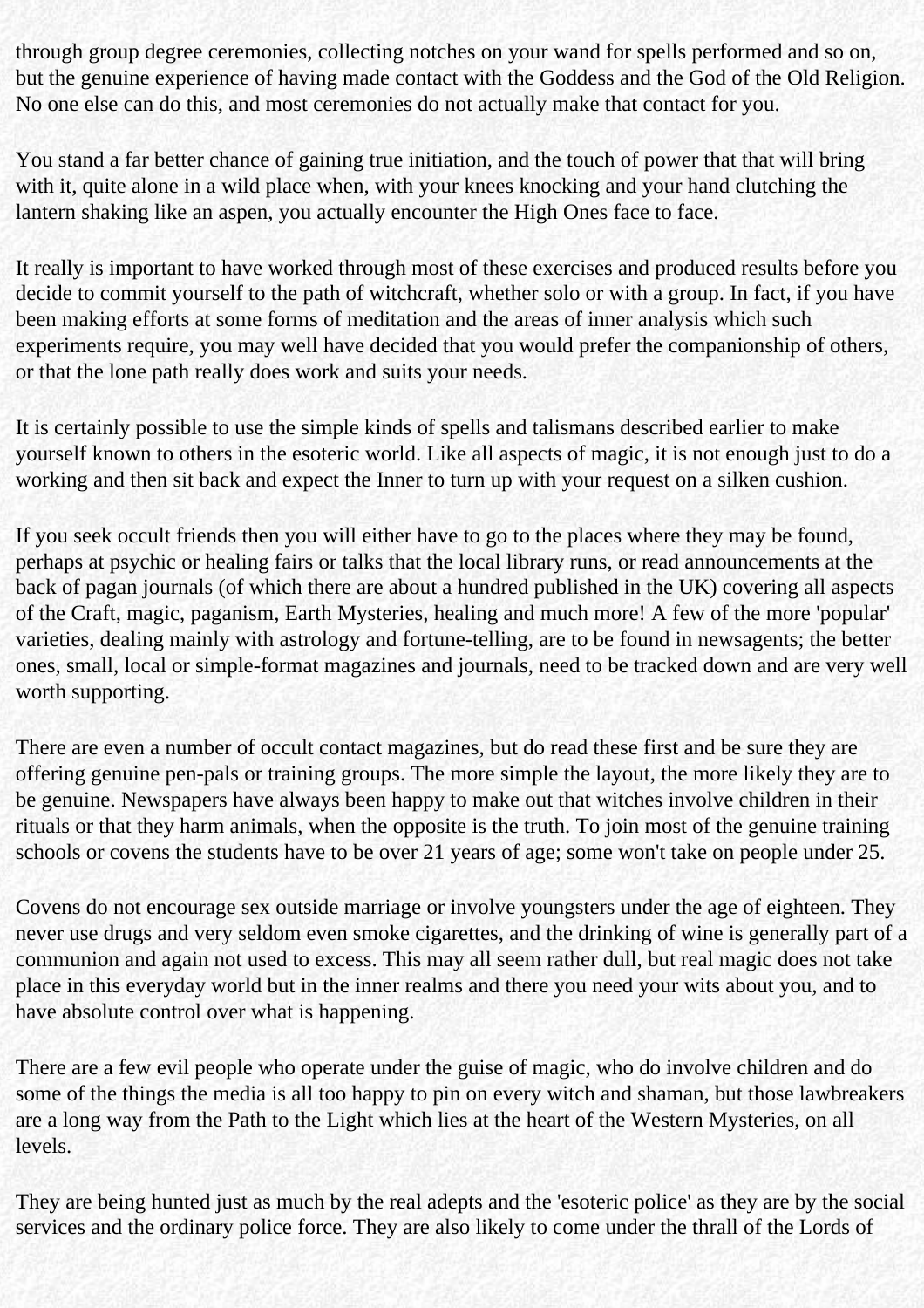Karma, and they will then have to pay for their destructive actions in full.

You cannot be cruel, mistreat children or expand the drug culture without discovering that there is a threefold penalty for such disruptive behaviour. Be warned; if you dabble in selfish magic, try to curse or harm other people, take risks with drugs, alcohol or practices which common sense tells you are foolish or dangerous, then you will inevitably be caught, for karma reaches everywhere.

If you commit yourself to the Hidden Paths or walking the Old Ways you will certainly be in for some surprises. The most common of these are the feelings, which never entirely go away, of 'Why on Earth am I doing this? Why am I wearing this strange robe, talking to trees or invisible beings, thinking that "spells" can possibly work in the twenty-first century?' You will often find, right in the middle of a meditation or ritual, such thoughts creeping into your head, making you feel a fool.

This is a sure sign that your magic is working, for you have so certainly stepped out of your normal role in life or set aside, just for the moment, the very ordinary self to adopt that magical inner personality, that it is trying to reassert what it considers normality.

It never entirely goes away, as any adepts you come across will tell you, and even after decades of participating in celebrations, speaking directly with the Old Ones, venturing into the wilderness, both without and within, this sense of amusement, of fun and wonder, never really dies. It is a recollection that you are indeed straying from the ordinary world and it should never trouble you, just provide a moment's humour when the power is coming through.

If you meet other people on the Path, look at them closely. Are they your ideal sort of folk? Do they look healthy, act as if they are happy, or are they always bragging about the power they handle, or the secrets they know? Do you believe they have really walked the road to fairyland, but somehow returned without the stars in their eyes and the spring in their step? Do you see them as kindred to the Old Ones, grandchildren of the Goddess, known and loved by her and partners in her magic?

Have a good look and a good think, especially if they are inviting you to join their covens or training groups. If you have really worked at some of these exercises and made your own direct contact with the Great Ones then you would be a valuable prize to a failing occult group, adding not only new blood but new power to be drained off too.

That is why I have said that any magic work which leaves you tired or worn out has not been worked properly, for you should become a clear channel for the Light to flow through, no matter how much power is required, for in the end there will still be a residue of the Light left within you. Trust your own inner feelings, which ought to be becoming more sensitive and accurate, the more you walk in the Otherworld, free and clear.

Perhaps you do seek to be an initiate above all things. Well, you can join the Companions of the Inner Way on your own, in your own sacred place, making promises you can keep, and dealing with aspects of the Goddess and the God with which you feel at home and at peace. It is not something to do today, nor tomorrow, but if you plan carefully, walking gently and preparing thoroughly, you may well find you can enter that rare companionship as a free and equal member very soon.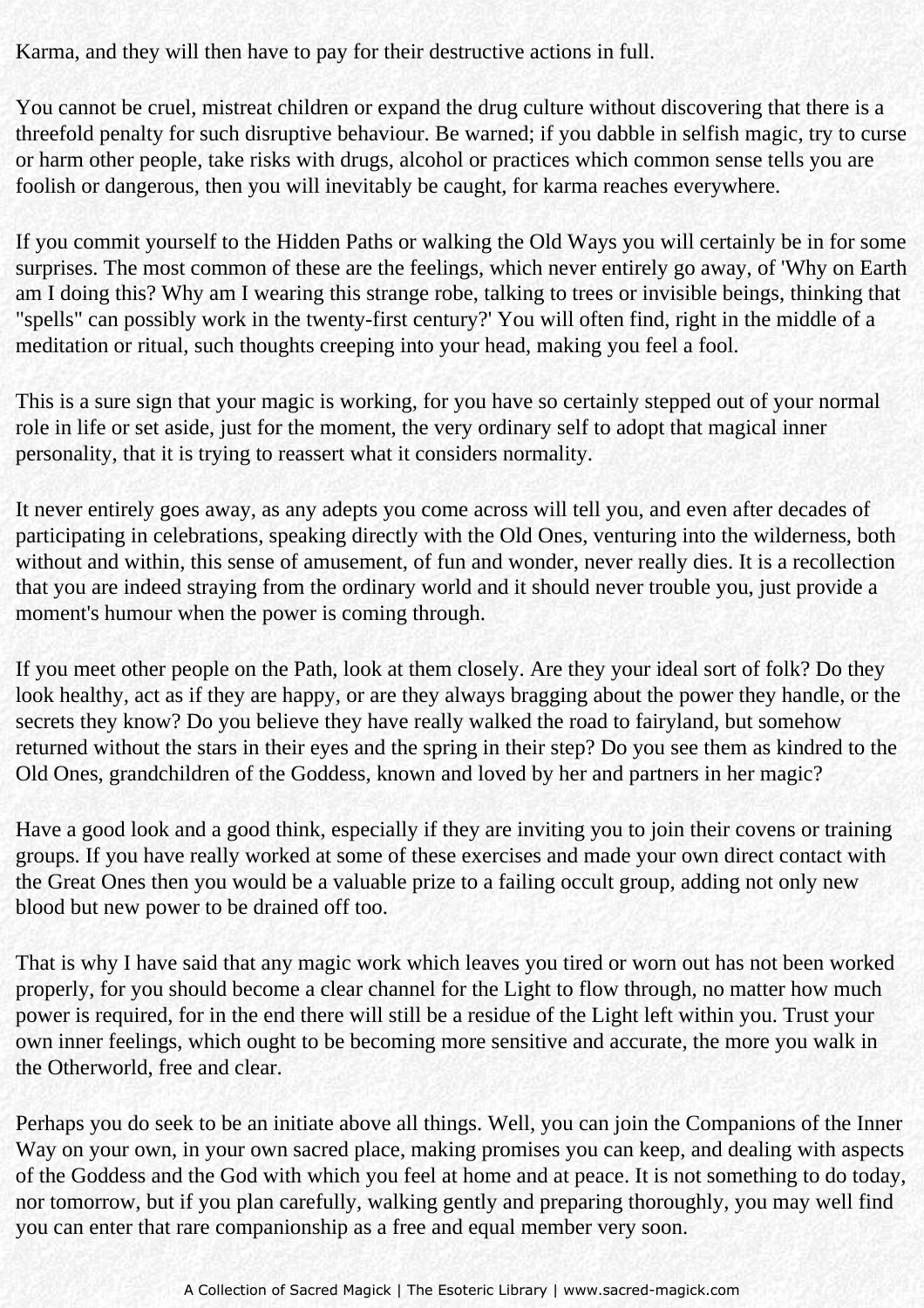Every initiation consists of several distinct and equally important parts. When these ceremonies are enacted as group rituals it is inevitable that the drama of the occasion may alter or change the balance or that some parts may be shortened or omitted, and more weight given to other considerations.

When you are making a personal dedication you will be able to make a timetable which allows plenty of time for everything to be done as you want it, and also sufficient free periods to await a response from the Old Ones who, after all, are the only beings who can grant true admittance to their eternal company.

You can begin to search out a suitable place and look through your diary for a day or weekend which can be largely devoted to making a permanent commitment to the magical ways. If you shy away from this great step then you are very wise; don't force yourself to take on any work that you know in your heart of hearts you are not ready for. On your own, that choice is absolutely yours.

Within a group there may be pressure to make up the numbers before a particular feast, or balance the males and females in a coven. Some newcomers are just too keen for their own good, wishing to rush into initiation helter-skelter without realising the seriousness of the step, or what is actually involved.

As an alternative you may, if you feel ready, undertake a ceremony of dedication, rather than an initiation. The true initiation may spontaneously occur during the working, if you are prepared and the Goddess is willing to have you reborn as her child, within her Family of the Mysteries.

A dedication is an individual and personal act wherein you promise to follow a particular path of your own choice, realising how serious this step may be, for the good of the work and for as long as that work may take. In return for your offer of time, effort and love of the Tradition, you will gain support from the Old Ones, safe guidance in the inner realms, training, power and the ability to heal, for example.

These are all skills which you have by birthright yet you need help and encouragement in bringing them into practical and controlled use. You will also gain a true companionship, both visible and invisible. There are many seekers on different parts of the Path, many walkers in the Old Ways, and once you join that company their presence will be made known to you, and yours to them. You may well discover familiar faces will suddenly reveal a new appearance for they too have walked the Fairy Path, the Starlit Road and, without ever speaking of such things, have already offered you companionship, trust and friendship, but until your admittance you have seemed as strangers.

Thousands of people are dedicated or are initiates of the inner way in Britain nowadays. Few of those who take their arts seriously will be wearing badges saying 'I am a Witch' or 'Born Again Oracle'. They live their lives, as you might have to do, in two parts, with one face for the world and the other, inner, hidden face always turned towards the secret starlight. They have learned the power of silence, of the kept word and unbroken promises.

They have seen things and experienced things which few ordinary folk would comprehend or credit as being true. They have entered the Otherworld and returned safe, many times. They have supped with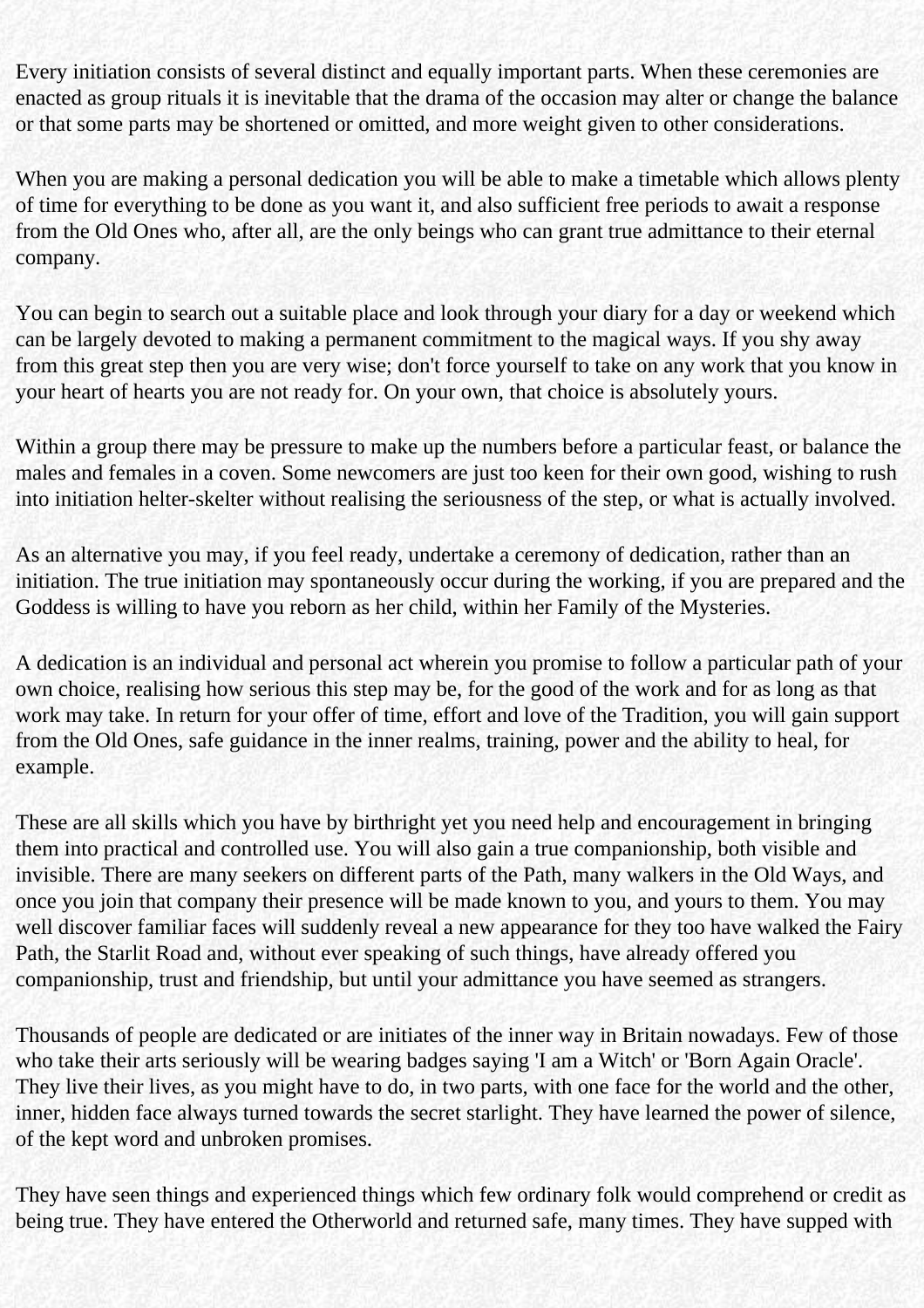gods, woven magical spells and brought about changes in the fabric of the world. They are doing it now, working by day and night, healing, mending, bringing about peace after conflict, unseen, yet perhaps next door to you, or in the house along the road. The ones who demonstrate their magical connections by their dress or badges, the mystical rings or whispered hints of secrets are either young souls who are playing, as children do, at things beyond their years, or they are fakes, acting out a fantasy of what they think a witch should be like, or how magicians should behave.

Look hard at them and see if you want to be like them. It is your choice. There are many who have taken oaths of silence and keep them, not because of threats but because they value what they have learned and cherish it in their hearts. They do not wish to brag about the successes they have had, or the failures which even the most experienced sometimes have, because they are working as agents for the Old Ones, the Creative Power on Earth, not for self-aggrandisement or show.

Another misconception about initiation is that it is immediate, and that at the completion of the ritual you will be an instant adept and all the forces of the universe will now bow to your whim. What has actually happened is that you have been given an entrance to a new school. You may have dressed up in the uniform, been given a new satchel full of fascinating books and sources of knowledge, but you are still outside the gates and have not passed your final examinations and gained your certificate of proficiency.

Many years of hard and consistent work lie ahead, just as would be needed to pass through junior, secondary and senior college, and to become really good, you need your Masters Degree in Magic, gained within the University of the Cosmos.

Becoming dedicated is an early step. It is a genuine request for guidance, and an attempt on a personal level to connect with the great powers of the universe, and to gain communion with the gods and goddesses of the land. You will need to know about making a magical circle and the use of the Elements to bless it.

You need a private and special place, and a staff to use as an altar. You need to have spent many months building up the Sphere of Light so that you can do it from memory, almost without thinking, and be aware that you are in a protected place and feel safe and confident. These are the absolute preliminaries, and if you think you know enough or can leave out these vital early stages, then you are either a fool or too foolhardy for your own good. There is no advantage in rushing, any more than it would do you any good entering a marathon race if you had only ever run for a bus in training!

Initiations or rites of dedication should begin with a vigil, preferably all night. You will have to sort this out with your family because it is the first test of your ability to keep secrets. You will need to find a place where you can sit under the stars and ask for help and power and instruction. You need to review your aims and magical ambitions, your sincerity towards service of the Old Ones, and conviction that this is the first step on a path you intend to follow, perhaps at first alone, and later on in the company of others.

It is a chance to resolve all doubts, or to be willing to give in to them, so that you don't take a step which you might not be ready for, or might later regret. It is also a time to find your magical name.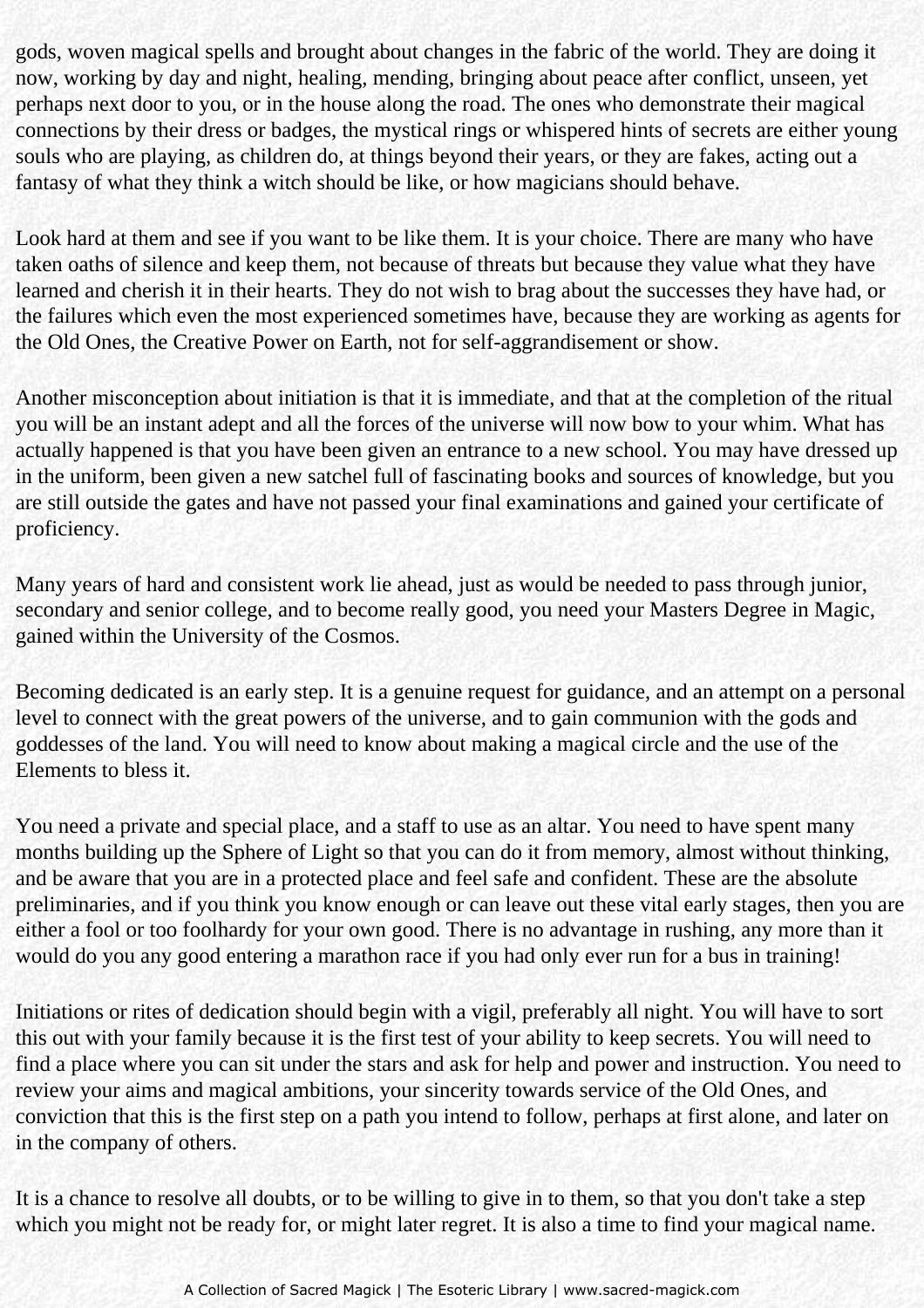Although you are working on your own, you are going to be reborn into the Old Ways, and as such you will become a child again!

In the Old Tradition the magical name was never that of a god or goddess (or a collection of them, as is all too common among American witches and others) but was often almost a nick-name. (Old Nick is another title of the Horned God!) Some names are those of plants, trees, animals or perhaps semiprecious stones. It could be an anagram of your own initials, or a variation of one of your ordinary given names.

The less dramatic the name that comes to you at this time, the more likely it is to be a genuine 'sending', that is, a message from the Goddess. This name should be absolutely secret, and only ever used on talismans. If you ever hear that name being called, you know it is the Great Ones who are demanding your attention. Sit silently, unprotected by magical circles and really think, all night, under a growing moon. This is your last chance to remain an ordinary human being!

If in the morning you are convinced that dedication is the right move, then you will need to set about your preparations for that. Have a bath and cast into the water cleansing herbs and calming ones. Bask in that and become refreshed, even if you have been awake all night. Later in the day, take a picnic to eat after your dedication, as you should fast beforehand if you are following the old way closely. (This is as near an ordeal as most modern people get during the ceremony, but something more weighty may well occur soon afterwards.)

Stage Two is the making of a promise. This is not an oath with spectacular penalties which you may have read about in books, but a sincere and heartfelt promise to try to be a better human being, to develop your unique and inborn talents for the benefit of the gods on Earth. It is a promise to study and work and help those who seek aid, or to be honest with them and say what they ask is beyond your trainee powers.

It is to realise the value of wisdom and ancient knowledge which you may gradually be gaining, and the responsibility of having the powers of divination. You must speak truth, but gently, so that the listener is not alarmed. These and many more are the ideas which you should promise to uphold. You should promise to keep silent, too, on those fragments of the Old Ways which could put power into the hands of the foolish or unprepared, yet you should also be willing to share your knowledge with others who are ripe to receive it.

Go to your special place, taking a candle lantern, some thing to eat and drink, a pen and a piece of clean paper, a sharp needle, your magical staff and some string to make a seasonal garland, and if you have one, your magical robe or a new garment and a pair of sandals which can become your occult outfit. With a handful of twigs, brush a circle of clear space in which you can lie flat with your collection of things beside you. This is one of the few occasions when you lie down during magic! When you feel ready, mentally 'Call the Light', and then light the candle lantern, placed at the foot of your altar staff.

Lay down flat on your back beside it, close your eyes and think of sinking into the Earth. With any luck after a few minutes, this will become a very strange sensation, as if the earth is moving under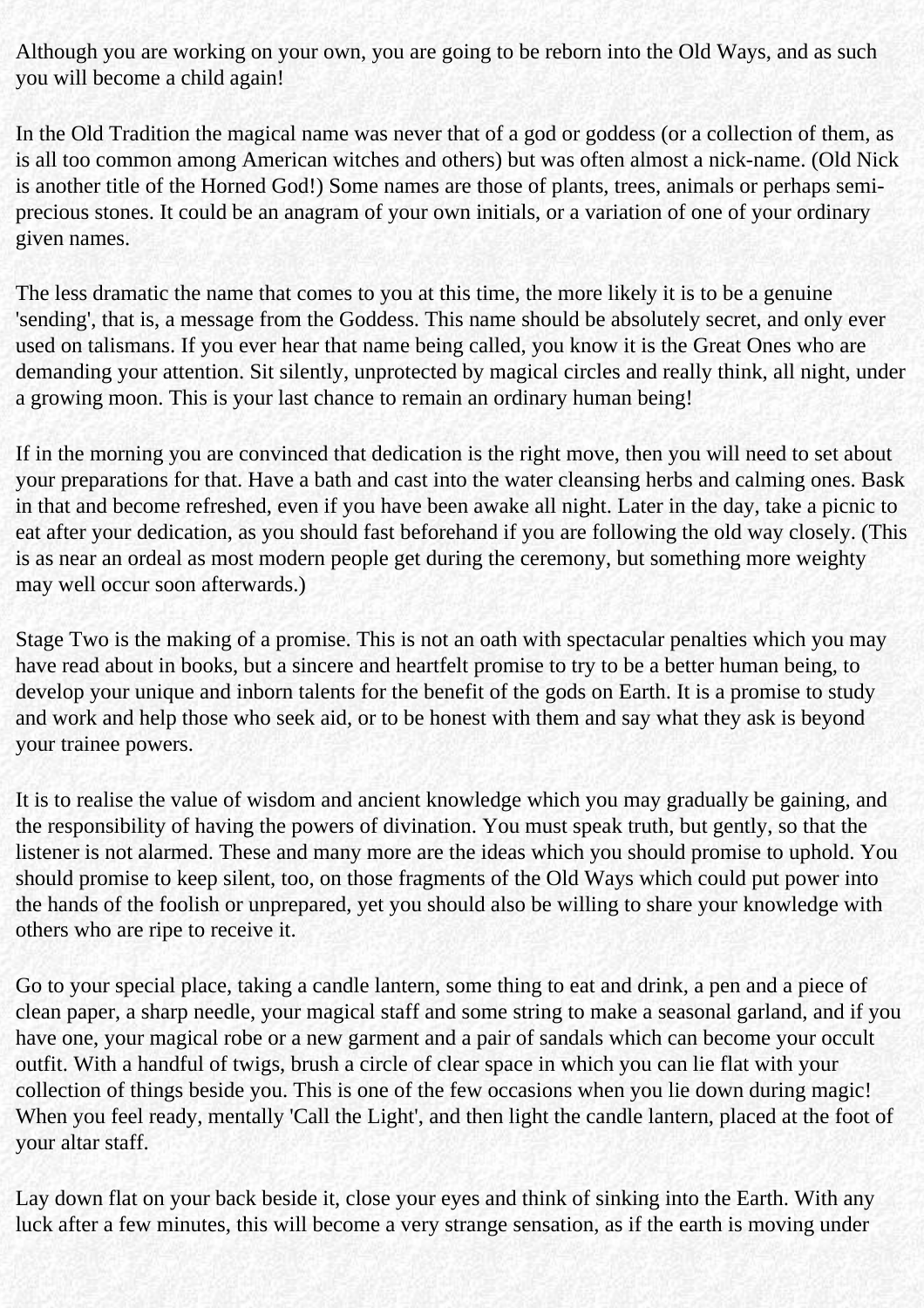you, almost rocking like the sea. Concentrate on becoming part of the Earth and dying to your old life. Cast off bad habits, failures, regrets and old grudges. Empty yourself of worries; pour out your sadness, your loneliness, your grief into the Earth below until you feel hollow. This may take some time, it may make you cry, it may feel very peculiar, but it is part of the work. Discover how leaden and relaxed you are, how cool and dead you may feel, and how cleansed of old contamination.

Having died and been laid to rest, think of the seas and rivers, and springs and pools. Wash clean your sparkling inner self, and float gently in the waters of birth. Be at peace, drift, now allowing the new name to flow into your consciousness. Feel a sprinkling of water and a quiet voice saying 'In the name of the Living Oceans and of Pure Springs I baptise you ... May you receive blessing thereby.' Allow this to sink in fully, then you will feel as if you are drifting to the shore, on a sunlit beach or bright riverbank.

Gradually curl up into a foetal position, for you are named and about to be reborn of the Waters of Life into the Fire of Light. When you are ready, sit up, with your knees bent and your arms wrapped round them and your head bowed. Relax and begin to contemplate Fire, the Sun and his power as Sky God, the Hunter and Protector, Lord of Two Worlds. Think of your Earth Mother and slowly imagine yourself being reborn, gently, into the Light, represented by the lantern.

Now take up the pen and carefully write out your promise, starting 'I ... (put your ordinary name) promise ...' (state only things you will really try to keep) and end up with the old magical motto, 'I desire To Will, To Dare, To Know and To Keep Silent, in my new name ... I so promise.'

Now kiss the paper and burn it. Also pull out a few hairs and burn them over the flame of the candle. If you burn your finger, that is all right too. You should also prick the little finger of your left hand with the clean needle and squeeze a few drops of blood onto the Earth to symbolise the blood of birth flowing between you as a permanent bond. You may feel quite shaky at this moment so be still, with your eyes closed, and continue to sense that all is going well, and that your promise has been accepted.

The last part of this working is to breathe in new life. Take some really deep breaths and if you so wish, sing or chant or hum your new name. This may go on for some time, allowing any tensions that have built up to dissipate. You need to deepen the state of your relaxation even more for you will be entering the Otherworld and meeting the Goddess or the God who will confer upon you their sacred kinship.

Sink deeper and create vividly in your mind's eye the gateway between the trees, or across the waves, or into any other aspect of wilderness where you would greet your Great Ones. Remember, they were the First Parents, the Primal Ones, and you can be as a child to them again if you trust yourself enough to let go of this reality and enter theirs.

I cannot tell you what you might encounter in this time, whether it be a brief moment or hours of clock time. I can only say that if you are sincere, and are committed to walking the Old Way, then you may well gain an experience which differs from all others in this life. If you have already been through initiation ceremonies within a group you may have had some sort of revelation, but this is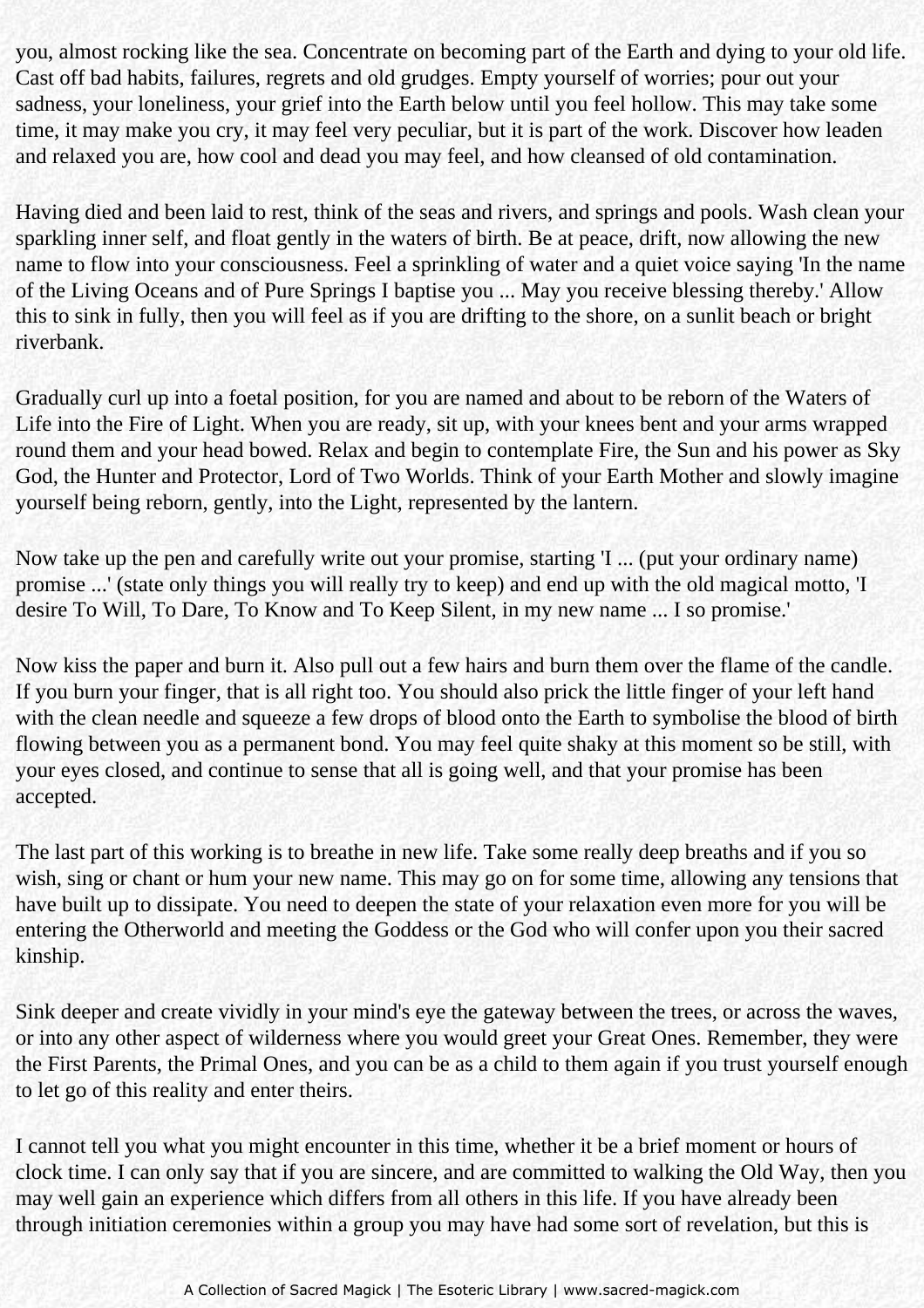rare.

When it does occur those seekers are satisfied and do not need to go on to other paths. Whatever does happen to you, if the Old Ones accept you and you genuinely acknowledge them as your Lady and Lord, they may teach you their secret names, in exchange for yours.

They may open within you, sharply and painfully, the psychic abilities to see true, to divine in running water and in smoke, to heal, to sing the old, lost magical songs, write poetry or beautiful ritual words. They may take something from you, leaving you bewildered and in darkness. I cannot say, for each of us is different. That is our unique value to those of the Otherworld. You will certainly know absolutely that you have been accepted, and that will be enough.

Perhaps you will need a few moments of rest for now is the time to eat your food, bread or fruit or cake, and drink your wine or juice and spring water, always scattering a few crumbs to others of Nature's children, and pouring a libation of thanks for what you have gained. Be still, be patient and allow whatever has happened, whether it was wild and dramatic or dark and deep within you, to assimilate. It will provide much material for you to mull over in the next few weeks.

Gradually collect your wits and say 'Thank You!' You will certainly have received something to be grateful about - if you haven't, you just weren't ready or sincere. Allow the Sphere of Light to drift away, again offering thanks for the peace and protection it brought you. At the end, be aware that the tiny spark of Light which is within you is now burning brighter.

Slowly get up, scattering more bread or seeds, take the garland from your altar staff and hang it on a tree or cast it into the river, depending where you are. Think of all the work you have to do, for you are taking on the power of magical responsibility, which is a great burden for you cannot act without due consideration of all the consequences. As you sow so will you reap, so learn to refine your seed ideas and demands, so that you produce a crop you can handle.

The ritual can be gently brought to a close by saying prayers for guidance for yourself and the courage to fulfil the promises you have made. You can ask for world peace, for solutions to the ecological problems, hunger, despair, pollution and healing for those parts of the Lady's mantle which have been ruined by careless and greedy people. Give out the last ripples of power to healing the Earth, and so its human burden. Get up and stretch.

You are stepping into a new life and will begin to see the world differently. Your dreams may be vivid and impulsions start to flow through your mind. You will be led into all sorts of new ventures over the next few months, and your commitment will be sorely tested. Although you may not at first be aware of it, the Light of the Old Ones will shine from your eyes, and their symbol will be all round you.

Those who have walked the same paths will recognise you, and you may find new friends arriving or old acquaintances turning away because they feel this new power about you. Things in your life will change and for several months may be quite difficult as you adapt to the role you have freely accepted.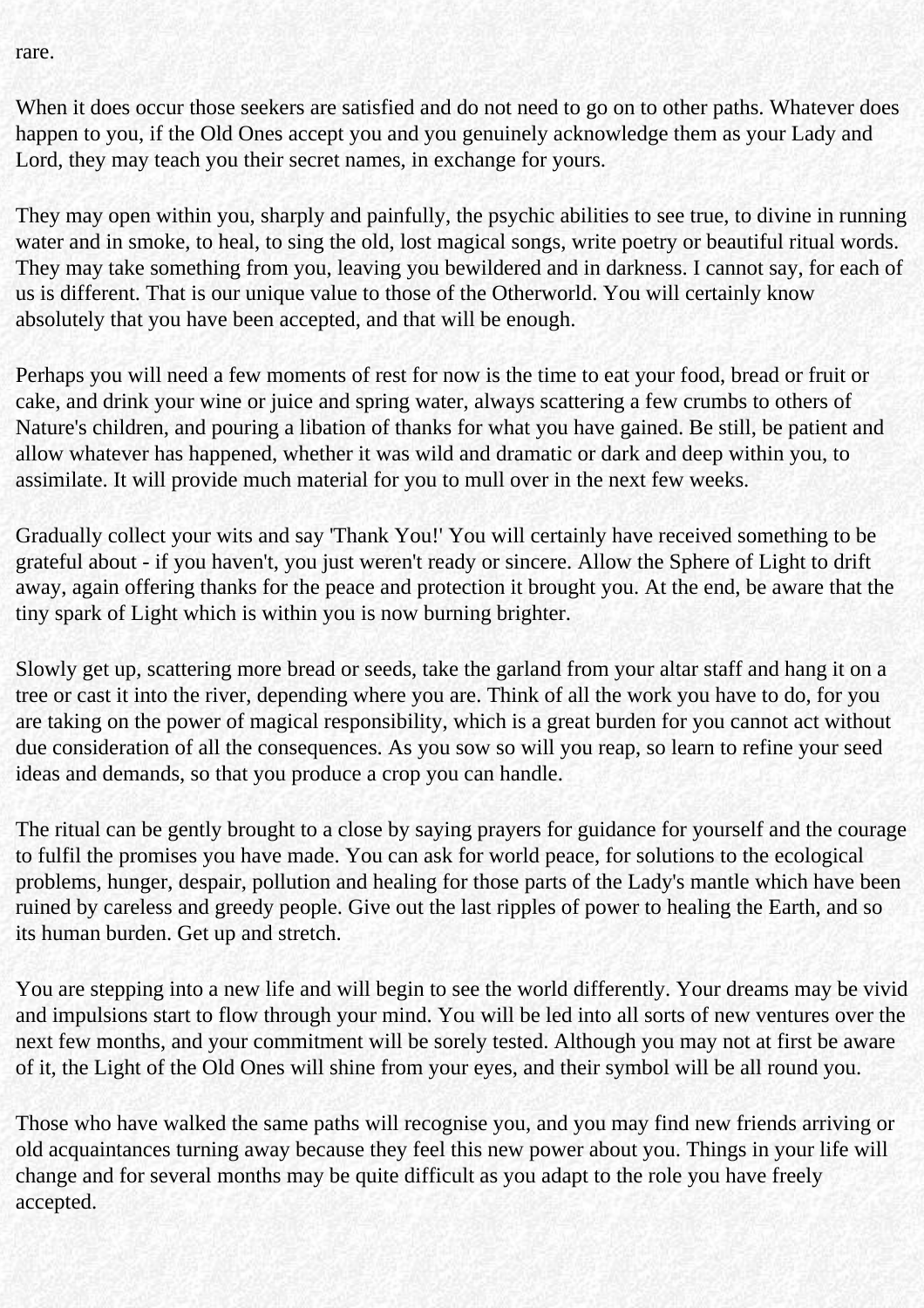It does help to prepare well before you begin such an exercise. Choose a day in a waxing moon so that her power will help you, although you could use your own birthday or a special date in the year regardless of the phase of the moon. Put on clean clothes or better still, something kept just for magic, a robe, kaftan or special belt even. Take off your watch and put aside money, for that has no value at all in the Otherworld. It is your personal commitment which indicates wealth on the Hidden Road, and those things which are necessary to you will arrive in payment of the work you do.

This may not sound as exciting as an initiation ceremony into a coven, but I can assure you that those who have tried both will say this personal dedication takes a lot of beating as a magical event. Like much of the old lore it is simple, and it is unique, for you are creating the pattern of it just for yourself, just for the time of its performance.

It cannot just be written in a book and repeated willy-nilly, as some people imagine magical work can be. Every single rite is an experiment and should be prepared as a one-off experience. The Old Ones do not seek sacrifices or offerings of things; they created them in the first place. We only borrow our bodies, our gardens and the things we use. They were once part of Nature and she will take them back in due time. We can only give of our own time and effort to bring about the changes in evolution that lead all of us towards the Light. This may be the first guttering candle you light, but in the end your soul may blaze like a star.

## **Exercises**

If you have read any of the many books on modern witchcraft you will know all about actual initiation ceremonies, the oaths, and taking of a measure with a cord by the priestess, and all kinds of things of dramatic and impressive nature. On your own you will have only the Old Ones to contend with and they have no book so your experience will be individual and unique, if you are ready to follow the instructions for the dedication here. As you will have discovered, a lot of the material cannot just be written down and passed on like a cookery book.

The recipes are given but you have to work out for yourself, with inner guidance, how to complete the process. If what you come up with seems untheatrical and simple, then it is probably far closer to the old way things were done than some of the elaborate and lengthy rites in modern books. Perhaps by now you will have had sufficient personal experiences to compensate for the inevitable disappointment about the down-to-earth nature of this old knowledge. What you have seen, heard, felt, 'imagined' even, cannot be shared by others, for they do not walk in your shoes nor dream your dreams.

Re-read all your notes and in the days leading up to your personal dedication be very sure you are happy and confident about the step you may soon be taking. There is no hurry. Some people have known about the Otherworld and the Hidden Ways for decades and not felt ready, and then suddenly known instinctively that it was time to proceed. Judge only by your own feelings, longings, intuitions and desires and you won't go wrong.

Begin your preparations slowly, meditating and even performing divinations to see if all is ready. Get your robe or other magical 'garment' ready, if you have chosen to make one. Think about your aims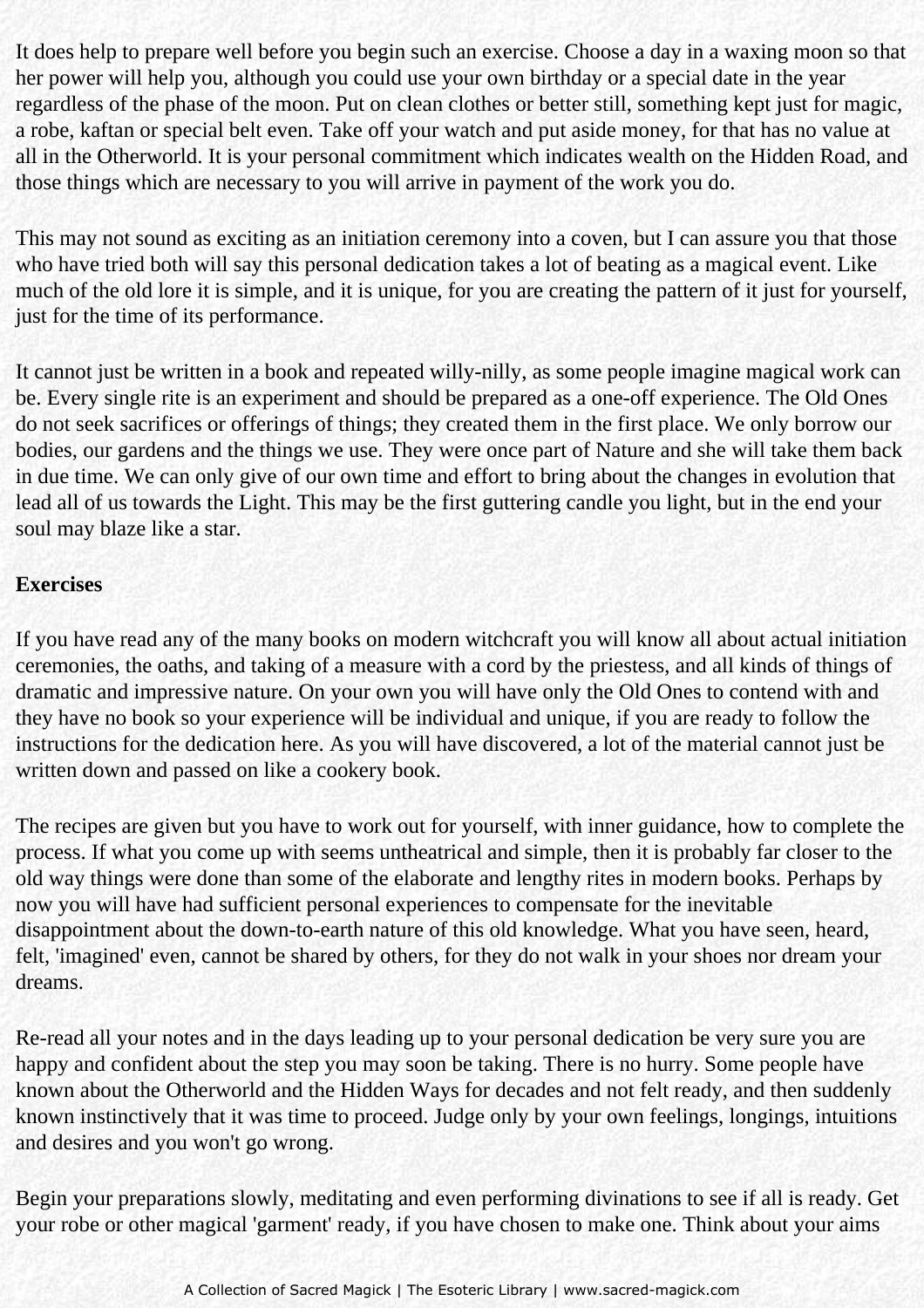and the main direction you wish your work to follow in the coming years. Are you best at divination, at healing, at spells and talismans, or are you a poet or songsmith, or rescuer of lost knowledge? Each has a special task in the traditional crafts.

Some are craft-workers, making beautiful or useful things, others create rituals, design worshipping prayers, or handle power. Some are seers or oracles, speaking with the voices of the Goddess, others are guides through the inner realms, re-learning the narratives of inner journeys, telling tales, and refining knowledge with carefully chosen words.

You will have to study this chapter and gather the things you need, building up your own poems, gestures, food for the feast, flowers for the seasonal garland. You may also wish to make a witch's chaplet, a kind of rosary by which important things are remembered. Traditionally this is a length of ordinary rope, about four or five feet long.

At one end there is a loop with the rope turned back on itself and spliced, and then there are eight equally spaced knots, equating to the planets and the Earth. The last knot is at the end of the rope so when it is tucked through the loop, a circle is made. Each knot and loop counts as one of the Nine Festivals. This can be used as a circle on the ground, with the staff outside, or tied to the staff at the centre of a space with a stick put through the loop to mark out a circle on the ground.

Think about your connection with the Goddess, and see if your dreams suggest the name you should take, or the animal, plant or flower or other natural thing which will be your passport to the Otherworld.

Planning and performing the dedication, along with regular inner journeys, meditations and keeping your Book up to date, will take up all of the twelfth moon.

Here are some more books to read:

Margot Adler, Drawing Down the Moon (Plymbridge Distributors) Janet and Stewart Farrar, The Witches' Goddess and The Witches' God (Hale) Dion Fortune, The Training and Work of an Initiate (Aquarian) Evan John Jones, Witchcraft - An Old Tradition Revived (Hale) T.C. Lethbridge, Witches (Routledge and Kegan Paul) R.J. Stewart, The Underworld Initiation (Aquarian)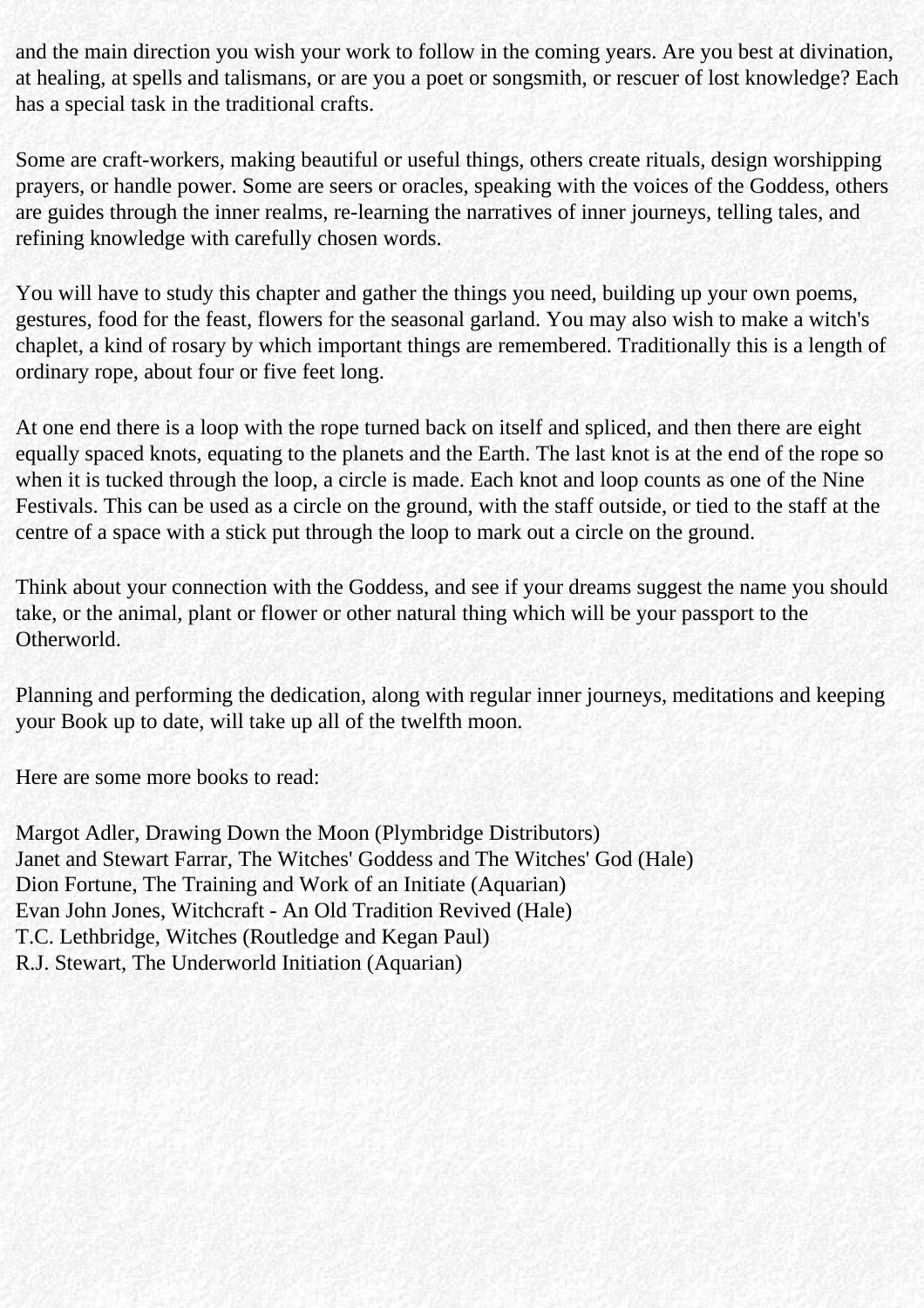## **13 - Completing the Circle**

*The witches have never acknowledged the limitations of the sense-world, they have always lived, moved and had their being in the domain where the subtle forces, now called Extra Sensory Perception, operate The importance they place upon a linkage with this level of consciousness is expressed in the words of a present day witch 'Once a person has had even one of these experiences of contacting forces beyond the world of form, he or she is no longer in bondage to it'*

(Justine Glass Witchcraft The Sixth Sense)

All the way through this book I have been trying to show the reader that there are ways every individual, given a bit of patience, common sense and determination, can awaken ancient sleeping powers from within themselves. Simply copying out 'rituals' from some earlier source, insisting that the festivals have to be celebrated on a particular calendar date (which is exactly what the early Christian Church did, to bring all its adherents into line) or insisting that a fixed structure of 'covens' with High Priestesses and High Priests is the only way witchcraft can be approached, is not satisfactory. Certainly there are many excellent covens with wonderful rituals, powerful Priests and Priestesses and fascinating sequences of seasonal Sabbats, but it is not the only way.

There are, of course, as in every other field of human existence, frauds and tricksters, people who claim a rare heritage of magic, initiations beyond anyone's belief, powers over all kinds of people or situations, and rip-off merchants ready to rook the unwary or untrained. One of the most important aspects of solo working is that you only have yourself to deal with, and your own fantasies or hangups to confront. Once you have actually made contact with the Old Ones you know that you are not alone and unsupported.

What saddens me is those people who have taken up witchcraft quite sincerely, practised its arts, celebrated full moons and festivals for years on the basis only of material taken from one or two books, or just the words of one hierarchy. Some of them have been too blinkered or even forbidden to use their own heads to think about the roots of the Craft, or the pattern of rituals. It is necessary to go beyond the written word, the published rites and seek the pure spring of ancient wisdom which in many forms has flowed throughout all lands, during our human childhood on this planet.

Learn something about the social structure before our modern times. Do you consider that large groups of people, many of whom would be members of large and extensive families, would be able to gather somewhere, waving swords and incense burners, dancing and chanting the names of the gods and goddesses of pagandom without some record of such events occurring somewhere?

Don't you think that a pagan priesthood, which not only admitted priestesses but often held them in regard above the male priests, would have been recorded in some document somewhere in Europe in the last thousand years or so? Even the witch trials, which suggested all sorts of impossible things, never caught on to the idea of female priests! Look at the fuss that is being made these days about the ordination of women into the Church of England - when you could be hanged for unnatural practices, don't you suppose that some bright inquisitor might have thought of accusing ladies of being pagan priestesses and worshipping a Goddess?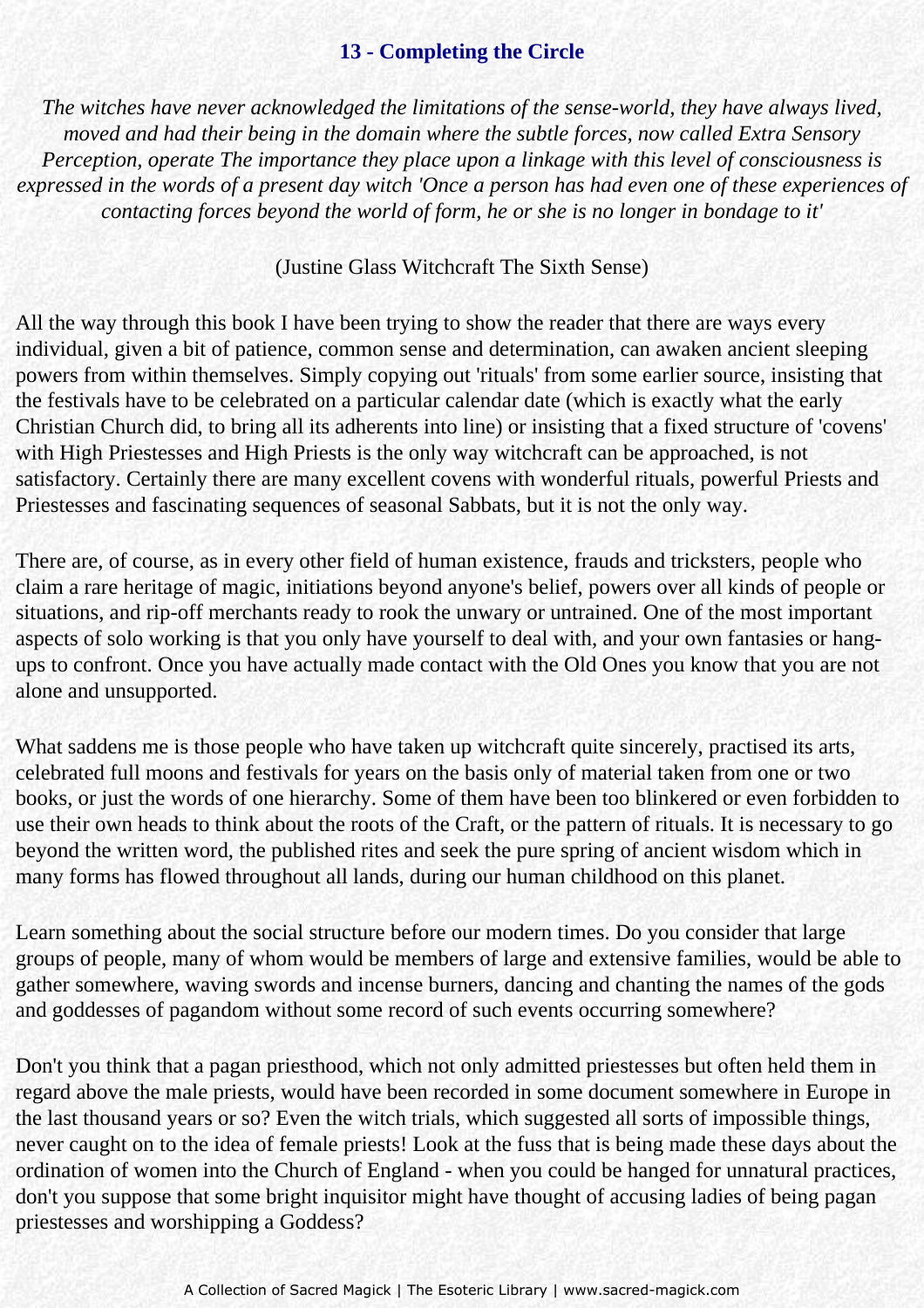Flying through the air on hurdles was quite reasonable and sexual congress with goats all par for the course, but preserving ancient gods and goddesses, dancing at high, sacred sites, casting magical circles and gathering in covens led by a priestess fortunately never seem to have crossed their bigoted minds. Surely this suggests that they never happened!

We do know that magic has existed since the days of the cave-dwellers. Their elaborate paintings and carvings demonstrate this, and recent research is adding to our understanding of the symbolism of ancient art all the time. We know that it still works, or the tens of thousands of witches, magicians, ' Wiccans', occultists, Qabalists and shamans would not make any effort to study and practise a useless art. Today psychology is exploring the minds of people, finding there the impulses which can lead to physical illness, or the inner strengths by which healing power from within can overcome cancers or arthritis.

They are teaching relaxation methods which lower blood pressure and the levels of stress chemicals in the system. They are using 'creative visualisation' to enhance concentration in both children and older folk. They are using very nearly purely magical methods of story-telling and confidence-building techniques to return to individuals those inherent powers which they feel they have lost or never had.

It is in the works of Jung and his followers that we find credence given to the validity of symbolism and mythology; an acceptance that alchemy was not just an early attempt at organic chemistry, but a way of discovering the mental transformations a person could make towards individual evolution, purifying their purpose and motives. The need to break themselves down, as it were, into chemical elements, to be burned, whitened, changed and recombined are very similar concepts to those which Russian shamans went through, being torn apart by wild animals and reborn healed and renewed.

Within the books written by modern ceremonial magicians the lone witch will also find much valuable information and insight, for ritualists have often worked alone, from the days of Merlin to this century. They do band together into structured Lodges for certain aspects of the work, but most of them learn the arts of meditation and the crafts and skills of talisman making and divination and use these as solo workers.

Although the ceremonial magicians of today have a very complicated system of setting up rituals, invoking the powers of angels and building the inner images of temples and places of power, their actual work is much more suited to the individual practitioner because all along, stress is laid upon the mental aspects, which are often ignored in books on witchcraft. The idea of blessing the four Quarters in the names of the archangels can easily be replaced with the use of the Elements themselves, and the description of the indoor room of an ancient temple exchanged for the greenwood setting of the Great Goddess and her Companion.

Much of the real work of magic has to be done on the inner levels in any case, no matter who is involved, where it physically takes place or what system is being used. Once you know how to switch your awareness into the 'searching for wisdom mode' you can flick through library books, subconsciously settling upon a valid quote or relevant piece of information. This is how the old witches used to work.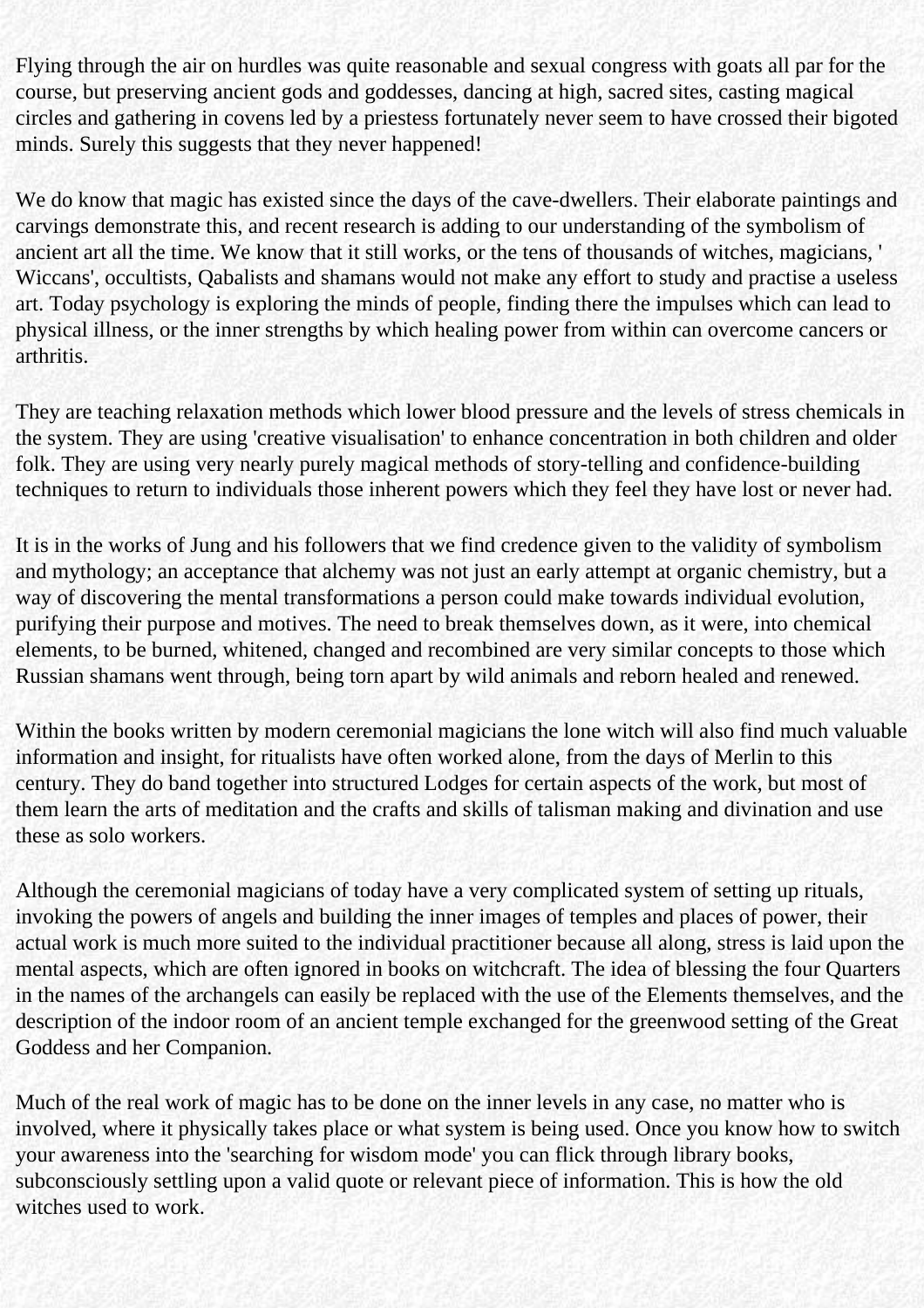In their ordinary lives they would have encountered many bits of data, just as we do, but when an animal was sick they would be able to sift through the hedge and find a suitable herb, depending on the season, or cast their mind back to the last charm against fire in the thatch for a client seeking that sort of protection. (Incidentally, the zigzag-shaped iron end-plates on supporting struts seen on cottage walls are the rune Sigel, the Sun, which is intended to prevent lightning strikes, and the Xs are the rune Geoffu, the Giver, thought to bring luck.)

Gradually you will find that your intuition wakes up, that you regularly have hunches. You should learn to act on these and not spend time trying to rationalise what is coming directly to you by divine inspiration. Act immediately and you will put up your success rate by 95%. It is hard in a logical world to rely on this unexpected source of common wisdom, but once you get it going life's little problems fall away. You find that you can buy bargains in old junk shops to suit your unlikely need, or find a parking space in a crowded city centre, simply by pausing on your journey and 'listening' for that inner voice of guidance.

Knowledge will start to flow to you from unlikely sources. Strangers will approach you with important pieces of information, books will fall off shelves at your feet or spring open at just the page you need. Snippets of radio or TV programmes will offer a crumb of knowledge just when you were wondering how on earth you could locate that address, or book title or whatever. You may discover other members of your family have records or memories of long-forgotten facts about your grandparents which open up whole fields of further research, or that old tools or photographs turn up in the loft and point you off in another direction in your search for blood links with pagan ideas.

You stop losing things very quickly because you have a sense of attachment to things that have a habit of wandering. If they do disappear you will find a sharp command 'Bring my keys back now' will often have the desired effect and they will materialise under the hall table. You will be guided to write to people, or telephone just at the moment when something you wanted to know comes to light. You will find ways of protecting your house and property from thieves or vandals, and your garden from blight, if you ask the Great Guardian God to take a hand, or the Lady of growing things to protect your roses.

These things are trivial; they require much more in the way of trust of the improbable than book learning or coven training. They cannot really be written down because the vast majority of material of value to modern solo witches has to be experienced, tried and tested and found good. You will have to continue to experiment, reaching out all the time to understand without intellectually analysing or logically dissecting what you have to do. Keep your brain from interfering with what your heart knows best how to deal with; allow images and ideas to flow like a river, not be caught in bucketfuls by the inquisitive mind, which always has 'How does it work?' on its tongue.

Magic and all the old arts work because the Goddess who is mother to our world wishes it, and because the Great Cosmic Father is amused by our little workings, and shares the joy of our festivals.

Once we are able to enter that free-thinking realm then we will be truly free, and our magic will both guide us and satisfy us with its positive results. We have a right to be as wise as our ancestors, and to inherit their traditional abilities to work in harmony with Nature for the good of Nature, and for all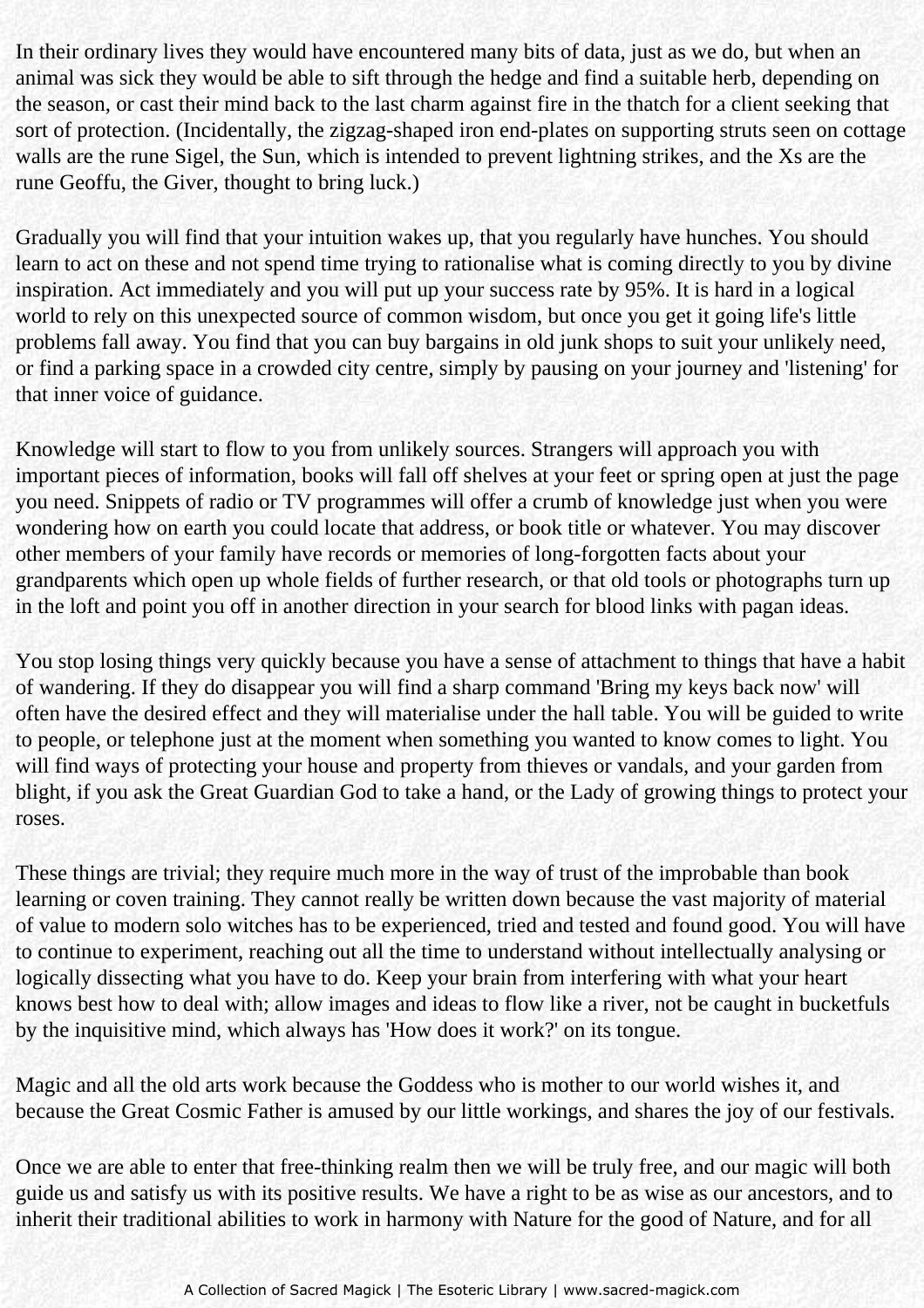living beings, of whom we are a small example.

Our magical circle is the great ring of the circling stars. They are our kindred and sources of our mundane power, if we learn that Light is not just illumination to see by but a path to follow, and a lantern which each of us in turn may take up and so guide the footsteps of others wandering in the lonely dark. We have to begin to think globally, so that our magic skills will benefit those all round this beautiful green Earth, and that the spiritual example we are able to set by our lives can inspire and support many others.

You can learn to be a witch, a Wise Woman, a Cunning Man, a healer, a diviner, a magician, a pagan or any other thing you will, on your own, but you will never be lonely for there are thousands out there, on the same path. Some are ahead of you, some behind, some lost and unsure and perhaps scared because they do not have your confidence, gained from your experiences and training no matter how unfinished, and you will be able to offer help, albeit mentally or spiritually.

The exercises which complete the year are up to you. Seek out true companions on the inner ways, make contact with the Goddess and the God as you are coming to know them. Meditate or look inwards at your own growing spark of divine light, and be prepared to shine before those of the Earth who are lost in material matters.

Set out your sacred place, on a world which is sacred all over yet often spoiled by the acts of humanity. Learn and practise your divining arts, your practical crafts, your magics and your healing powers. Give thanks always to the Great Ones, walk gently in their ways, honour their symbols and look for their Light which shines from the eyes of those who know them wherever you go.

May they bless your life.

Marian Green would be happy to receive letters from anyone who is trying out the exercises in this book and will reply, time permitting, if return postage or International Reply Coupons are enclosed.

Marian Green is the Editor of QUEST magazine, published since 1970, and available only from BCM-SCL QUEST, London WC1N 3XX, UK. She also runs one- and two-day courses in Britain, Europe and Canada; details from QUEST.

Here are just a few more books!

Rae Beth, Hedge Witch (Hale) Gavin Bone and Stewart Farrar, The Pagan Path (Hale) W.E. Butler, Apprenticed to Magie (Aquarian) Vivianne Crowley, Thorsons Way of Wicca (Thorsons) - Wicca (Thorsons) Janet and Stewart Farrar, Spells and How They Work (Hale) Dion Fortune, The Cosmic Doctrine (Aquarian) Marian Green, Natural Witchcraft (Thorsons) Ronald Hutton, The Stations of the Sun (Oxford University Press) Margaret Murray, The Witchcult in Western Europe (Oxford University Press)